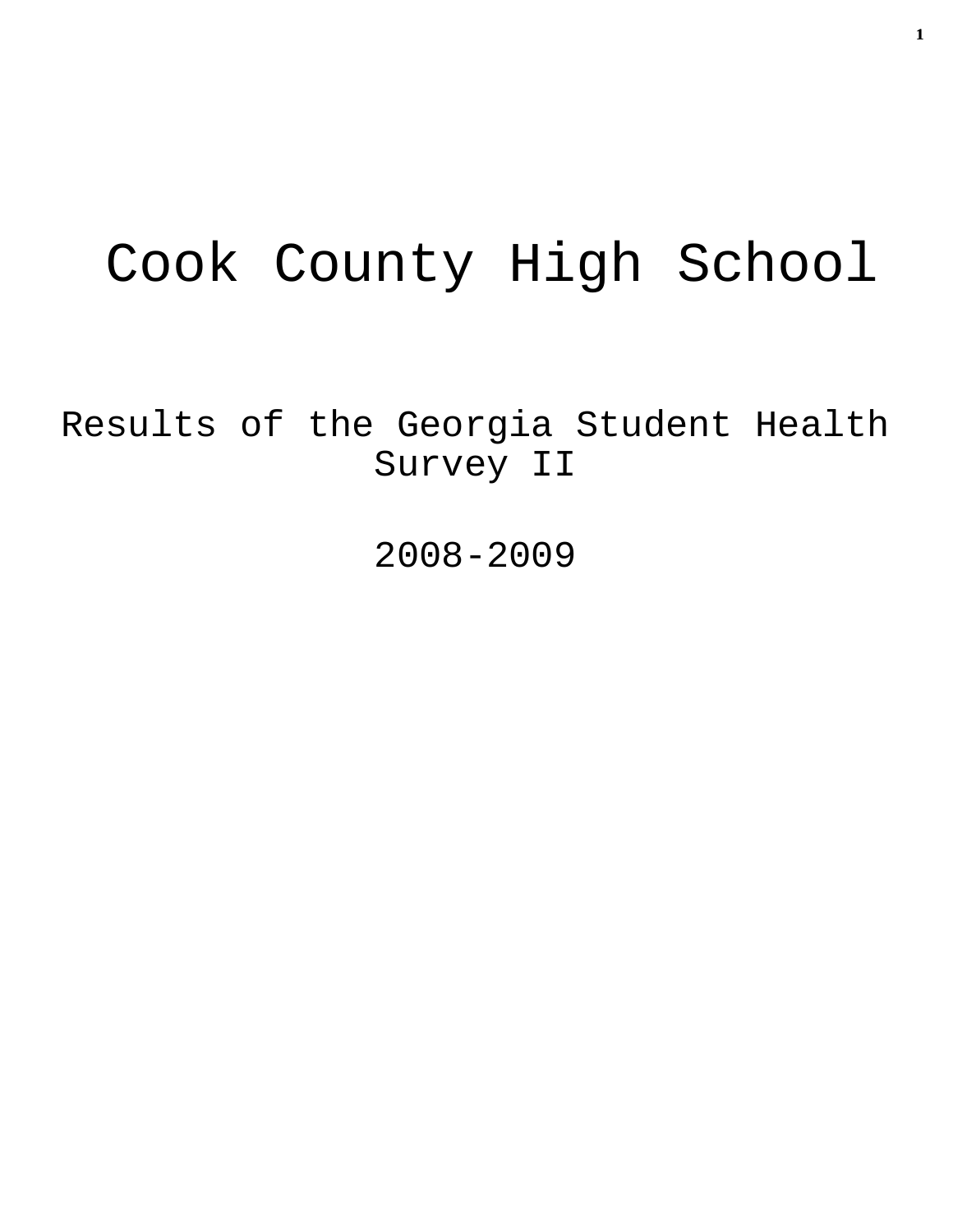# *Demographics* **2**

| Grade                    |     |  |  |  |
|--------------------------|-----|--|--|--|
| <b>Grade   Frequency</b> |     |  |  |  |
| 10                       | 197 |  |  |  |
| 12                       | 167 |  |  |  |

| Frequency      | <b>Table of Gender by Grade</b> |              |             |              |  |
|----------------|---------------------------------|--------------|-------------|--------------|--|
| <b>Col Pct</b> |                                 | Grade(Grade) |             |              |  |
|                | Gender(Gender)                  | 10           | 12          | <b>Total</b> |  |
|                | <b>Female</b>                   | 101<br>51.27 | 84<br>50.30 | 185          |  |
|                | <b>Male</b>                     | 96<br>48.73  | 83<br>49.70 | 179          |  |
|                | <b>Total</b>                    | 197          | 167         | 364          |  |

| Frequency<br>Col Pct |
|----------------------|
|                      |

| <b>Table of Ethnicity by Grade</b> |              |             |              |  |  |
|------------------------------------|--------------|-------------|--------------|--|--|
|                                    | Grade(Grade) |             |              |  |  |
| <b>Ethnicity</b> (Ethnicity)       | 10           | 12          | <b>Total</b> |  |  |
| <b>Black</b>                       | 68<br>34.52  | 58<br>34.73 | 126          |  |  |
| <b>Hispanic</b>                    | 6<br>3.05    | 3<br>1.80   | 9            |  |  |
| White                              | 111<br>56.35 | 98<br>58.68 | 209          |  |  |
| <b>Asian</b>                       | 4<br>2.03    | 4<br>2.40   | 8            |  |  |
| <b>Other</b>                       | 8<br>4.06    | 4<br>2.40   | 12           |  |  |
| <b>Total</b>                       | 197          | 167         | 364          |  |  |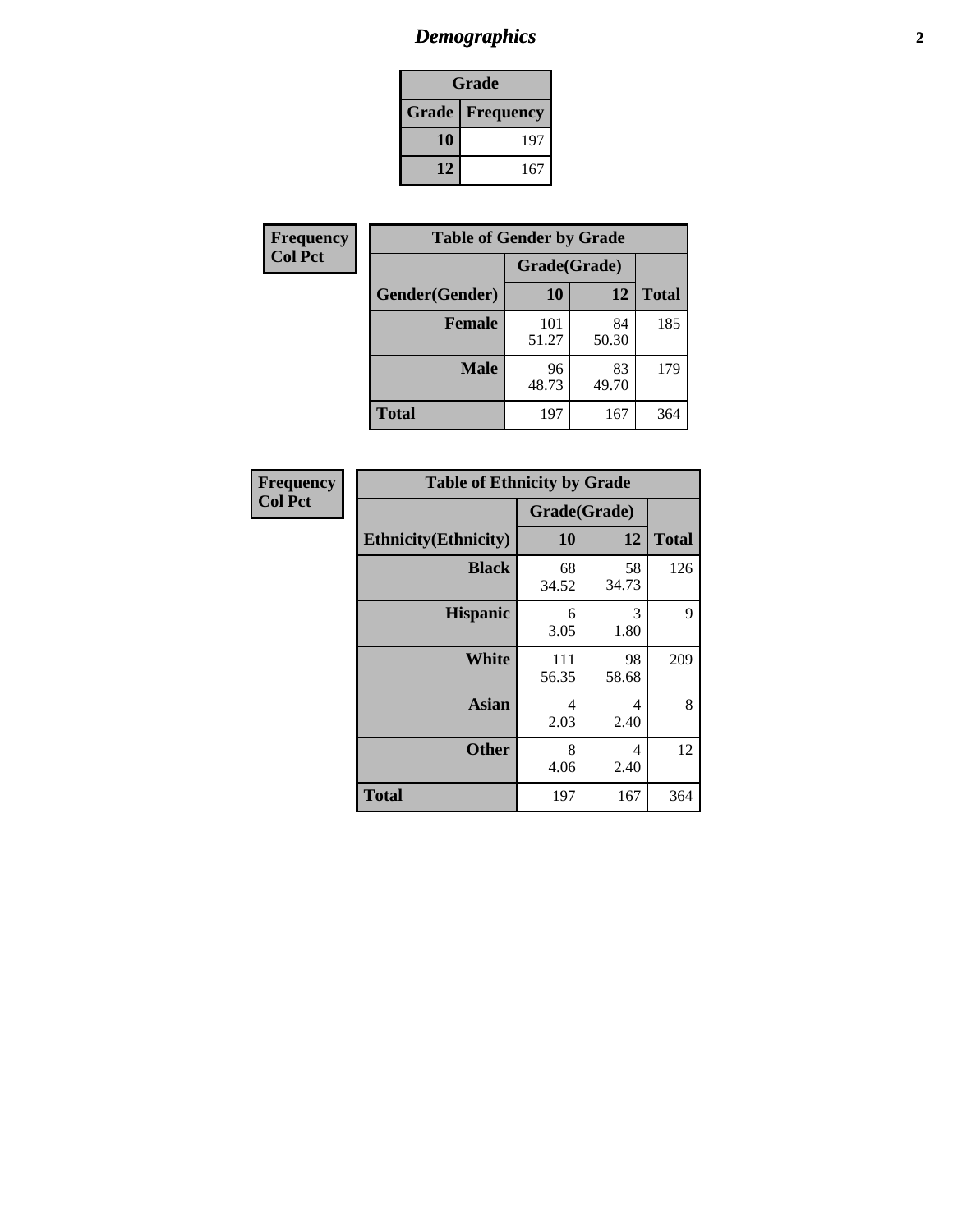#### *Title IV, Part A, Schedule A* **3** *Goal 1: Ensure that all schools are drug-free Baseline Data: Year 2008-2009 Prevalence of Drug Use*

| Frequency<br><b>Col Pct</b> | <b>Table of AlcoholAlt by Grade</b> |              |              |              |  |
|-----------------------------|-------------------------------------|--------------|--------------|--------------|--|
|                             | AlcoholAlt(Alcohol                  | Grade(Grade) |              |              |  |
|                             | use, past 30 days)                  | <b>10</b>    | 12           | <b>Total</b> |  |
|                             | Yes                                 | 42<br>21.32  | 36<br>21.56  | 78           |  |
|                             | N <sub>0</sub>                      | 155<br>78.68 | 131<br>78.44 | 286          |  |
|                             | Total                               | 197          | 167          | 364          |  |

| Frequency      | <b>Table of TobaccoAny by Grade</b> |              |              |              |  |
|----------------|-------------------------------------|--------------|--------------|--------------|--|
| <b>Col Pct</b> | TobaccoAny(Tobacco                  | Grade(Grade) |              |              |  |
|                | use, past 30 days)                  | <b>10</b>    | 12           | <b>Total</b> |  |
|                | <b>Yes</b>                          | 35<br>17.77  | 30<br>17.96  | 65           |  |
|                | N <sub>0</sub>                      | 162<br>82.23 | 137<br>82.04 | 299          |  |
|                | Total                               | 197          | 167          | 364          |  |

| Frequency<br><b>Col Pct</b> | <b>Table of MarijuanaAlt by Grade</b> |              |              |              |
|-----------------------------|---------------------------------------|--------------|--------------|--------------|
|                             | MarijuanaAlt(Marijuana                | Grade(Grade) |              |              |
|                             | use, past 30 days)                    | <b>10</b>    | 12           | <b>Total</b> |
|                             | <b>Yes</b>                            | 15<br>7.61   | 12<br>7.19   | 27           |
|                             | N <sub>0</sub>                        | 182<br>92.39 | 155<br>92.81 | 337          |
|                             | <b>Total</b>                          | 197          | 167          | 364          |

| <b>Frequency</b> | <b>Table of OtherDrugAny by Grade</b>  |              |              |              |  |
|------------------|----------------------------------------|--------------|--------------|--------------|--|
| <b>Col Pct</b>   | <b>OtherDrugAny(Other</b><br>drug use, | Grade(Grade) |              |              |  |
|                  | past 30 days)                          | 10           | 12           | <b>Total</b> |  |
|                  | Yes                                    | 16<br>8.12   | 6<br>3.59    | 22           |  |
|                  | N <sub>0</sub>                         | 181<br>91.88 | 161<br>96.41 | 342          |  |
|                  | <b>Total</b>                           | 197          | 167          | 364          |  |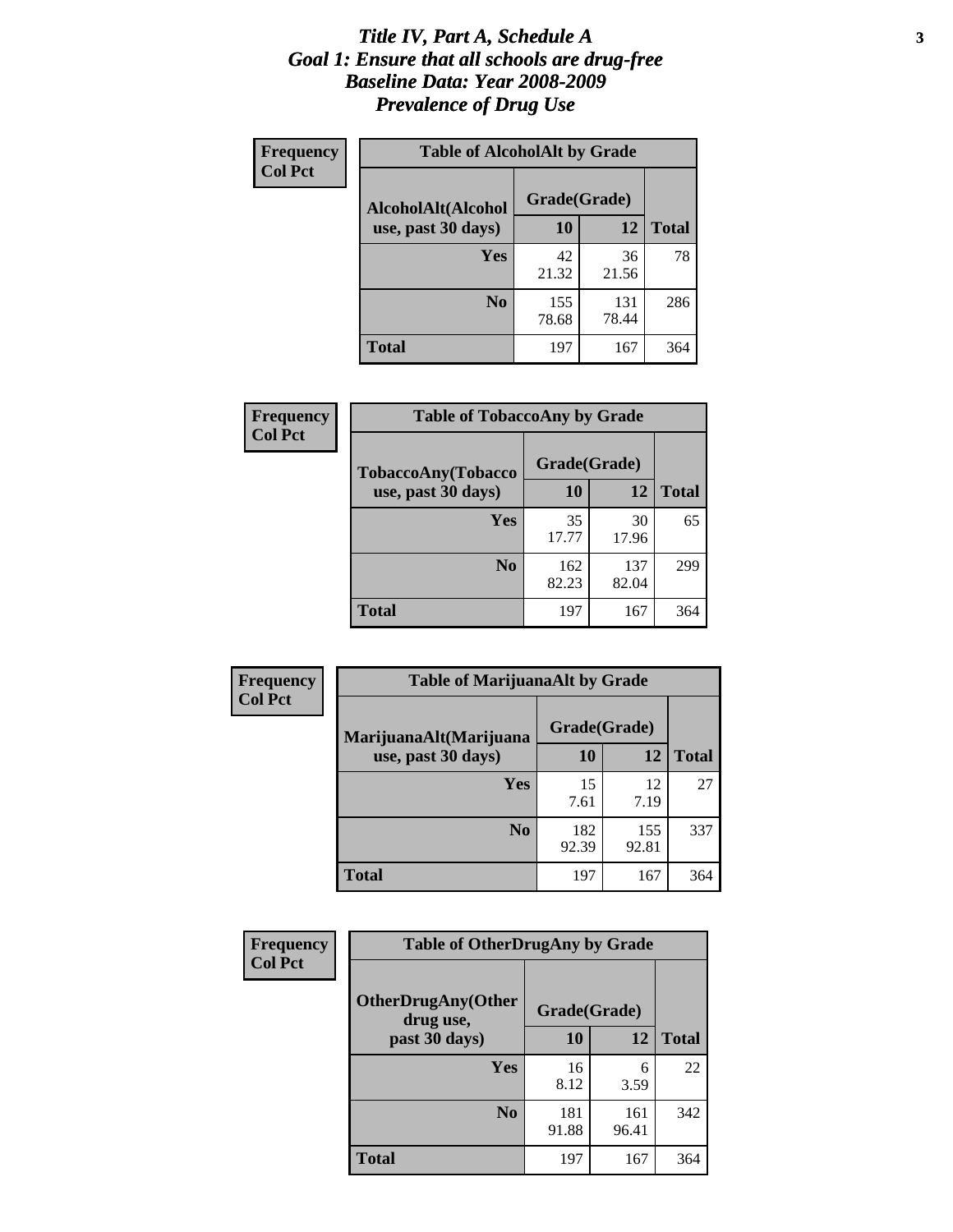#### *Average Age of Onset of Use* **4** *Results for "Average Age of Onset of Use" questions exclude students who said they did not use that substance*

| <b>Variable</b>    | Label                                                              | <b>Mean</b> |
|--------------------|--------------------------------------------------------------------|-------------|
| Alcoholinit2       | I started using alcohol when I was                                 | 14.07       |
| Cigarettesinit2    | I started smoking tobacco when I was                               | 13.19       |
| Smokelessinit2     | I started chewing tobacco when I was                               | 13.06       |
| Marijuanainit2     | I started using marijuana when I was                               | 14.53       |
| Cocaineinit2       | I started using cocaine when I was                                 | 13.75       |
| Inhalantsinit2     | I started using inhalants when I was                               | 12.78       |
| Steroidsinit2      | I started using steroids when I was                                | 14.33       |
| Ecstasyinit2       | I started using ecstasy when I was                                 | 13.78       |
| Methinit2          | I started using methamphetamines when I was                        | 12.00       |
| Hallucinogensinit2 | I started using hallucinogens when I was                           | 13.25       |
| Prescriptioninit2  | I started using prescription drugs not prescribed to me when I was | 12.65       |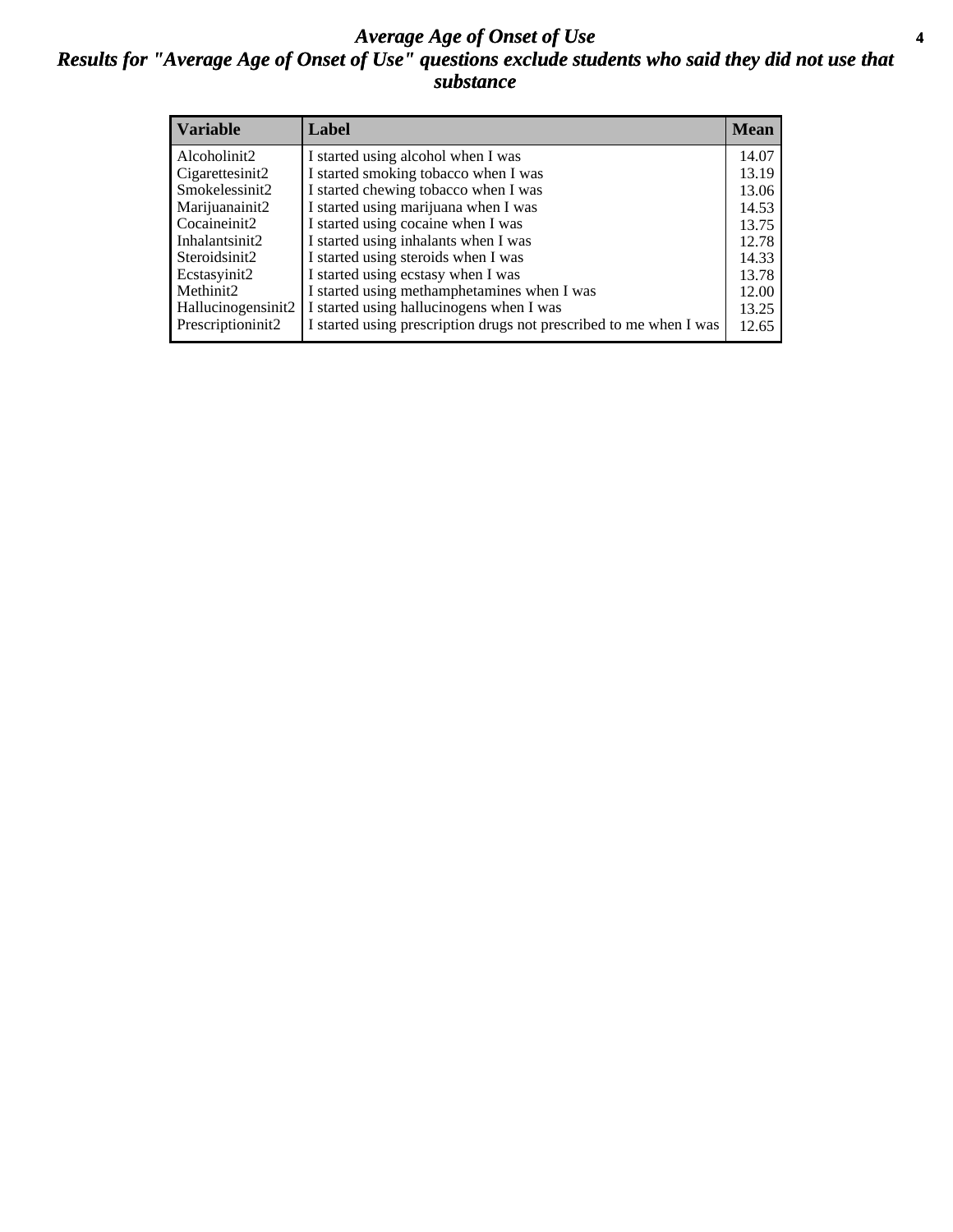# *Perception of Health Risk* **5**

| <b>Frequency</b> | <b>Table of Alcoholharmdich by Grade</b> |              |              |              |
|------------------|------------------------------------------|--------------|--------------|--------------|
| <b>Col Pct</b>   | Alcoholharmdich(I<br>think alcohol is    | Grade(Grade) |              |              |
|                  | harmful)                                 | 10           | 12           | <b>Total</b> |
|                  | <b>Yes</b>                               | 157<br>79.70 | 145<br>86.83 | 302          |
|                  | N <sub>0</sub>                           | 40<br>20.30  | 22<br>13.17  | 62           |
|                  | <b>Total</b>                             | 197          | 167          | 364          |

| Frequency      | <b>Table of Tobaccoharmdich by Grade</b> |              |              |              |  |
|----------------|------------------------------------------|--------------|--------------|--------------|--|
| <b>Col Pct</b> | Tobaccoharmdich(I<br>think tobacco is    | Grade(Grade) |              |              |  |
|                | harmful)                                 | 10           | 12           | <b>Total</b> |  |
|                | Yes                                      | 179<br>90.86 | 155<br>92.81 | 334          |  |
|                | N <sub>0</sub>                           | 18<br>9.14   | 12<br>7.19   | 30           |  |
|                | Total                                    | 197          | 167          | 364          |  |

| Frequency      | <b>Table of Marijuanaharmdich by Grade</b> |              |              |              |  |
|----------------|--------------------------------------------|--------------|--------------|--------------|--|
| <b>Col Pct</b> | Marijuanaharmdich(I<br>think marijuana is  | Grade(Grade) |              |              |  |
|                | harmful)                                   | 10           | 12           | <b>Total</b> |  |
|                | Yes                                        | 155<br>78.68 | 140<br>83.83 | 295          |  |
|                | N <sub>0</sub>                             | 42<br>21.32  | 27<br>16.17  | 69           |  |
|                | <b>Total</b>                               | 197          | 167          | 364          |  |

| <b>Frequency</b> | <b>Table of Otherdrugharmdich by Grade</b>                   |              |              |              |  |  |
|------------------|--------------------------------------------------------------|--------------|--------------|--------------|--|--|
| <b>Col Pct</b>   | Otherdrugharmdich(I<br>Grade(Grade)<br>think other drugs are |              |              |              |  |  |
|                  | harmful)                                                     | 10           | 12           | <b>Total</b> |  |  |
|                  | <b>Yes</b>                                                   | 183<br>92.89 | 160<br>95.81 | 343          |  |  |
|                  | N <sub>0</sub>                                               | 14<br>7.11   | 4.19         | 21           |  |  |
|                  | <b>Total</b>                                                 | 197          | 167          | 364          |  |  |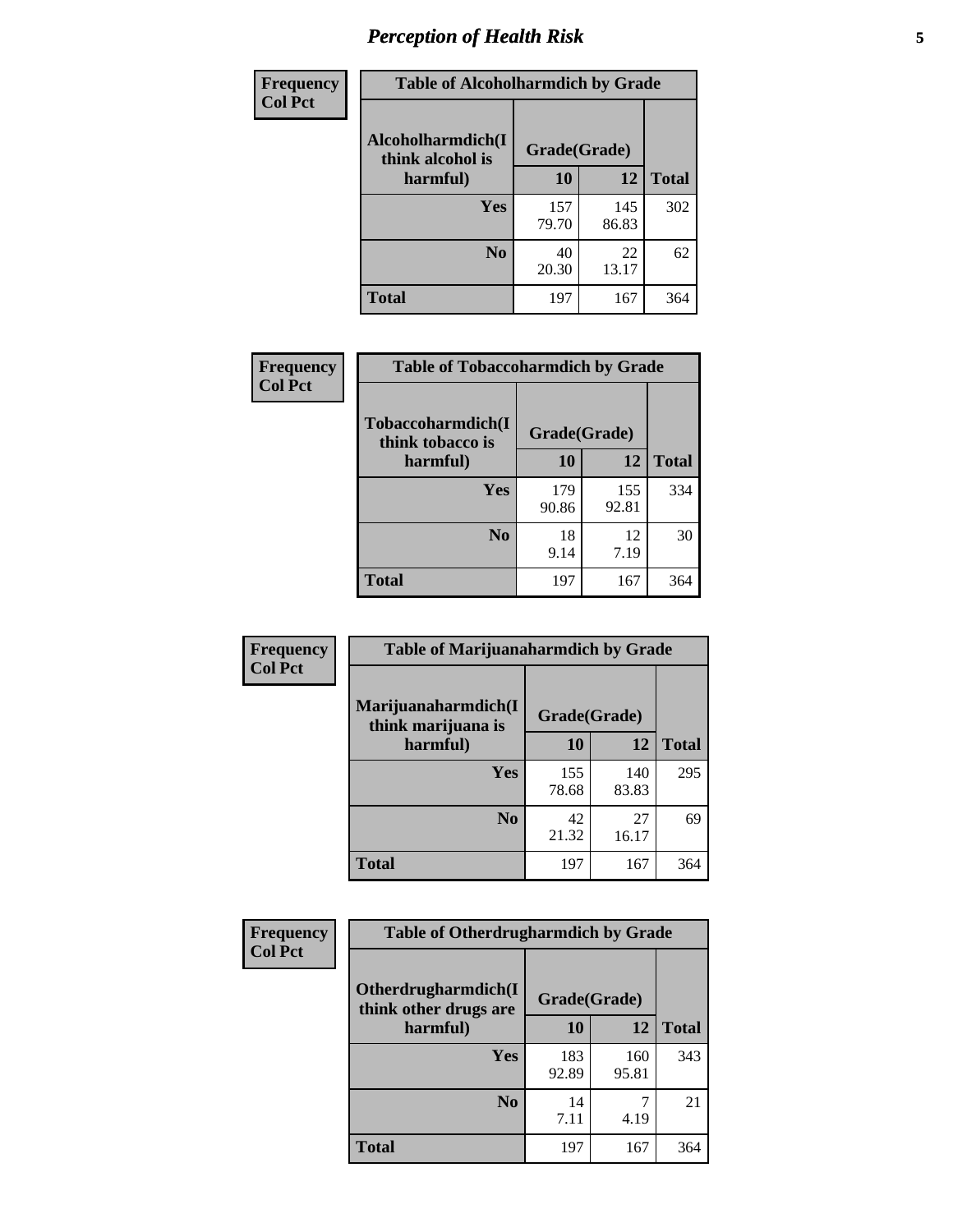# *Social Disapproval* **6**

| Frequency      | <b>Table of Alcoholpeerdich by Grade</b>                    |              |             |              |  |  |
|----------------|-------------------------------------------------------------|--------------|-------------|--------------|--|--|
| <b>Col Pct</b> | Alcoholpeerdich(My<br>friends would<br>disapprove if I used | Grade(Grade) |             |              |  |  |
|                | alcohol)                                                    | 10           | 12          | <b>Total</b> |  |  |
|                | <b>Yes</b>                                                  | 96<br>48.73  | 99<br>59.28 | 195          |  |  |
|                | N <sub>0</sub>                                              | 101<br>51.27 | 68<br>40.72 | 169          |  |  |
|                | <b>Total</b>                                                | 197          | 167         | 364          |  |  |

| <b>Frequency</b> |
|------------------|
| <b>Col Pct</b>   |

| <b>Table of Tobaccopeerdich by Grade</b>                    |              |              |              |  |  |
|-------------------------------------------------------------|--------------|--------------|--------------|--|--|
| Tobaccopeerdich(My<br>friends would<br>disapprove if I used | Grade(Grade) |              |              |  |  |
| tobacco)                                                    | 10           | 12           | <b>Total</b> |  |  |
| Yes                                                         | 111<br>56.35 | 116<br>69.46 | 227          |  |  |
| N <sub>0</sub>                                              | 86<br>43.65  | 51<br>30.54  | 137          |  |  |
| <b>Total</b>                                                | 197          | 167          | 364          |  |  |

| <b>Frequency</b> | <b>Table of Marijuanapeerdich by Grade</b>                    |              |              |              |  |  |
|------------------|---------------------------------------------------------------|--------------|--------------|--------------|--|--|
| <b>Col Pct</b>   | Marijuanapeerdich(My<br>friends would<br>disapprove if I used | Grade(Grade) |              |              |  |  |
|                  | marijuana)                                                    | 10           | 12           | <b>Total</b> |  |  |
|                  | <b>Yes</b>                                                    | 132<br>67.01 | 125<br>74.85 | 257          |  |  |
|                  | N <sub>0</sub>                                                | 65<br>32.99  | 42<br>25.15  | 107          |  |  |
|                  | <b>Total</b>                                                  | 197          | 167          | 364          |  |  |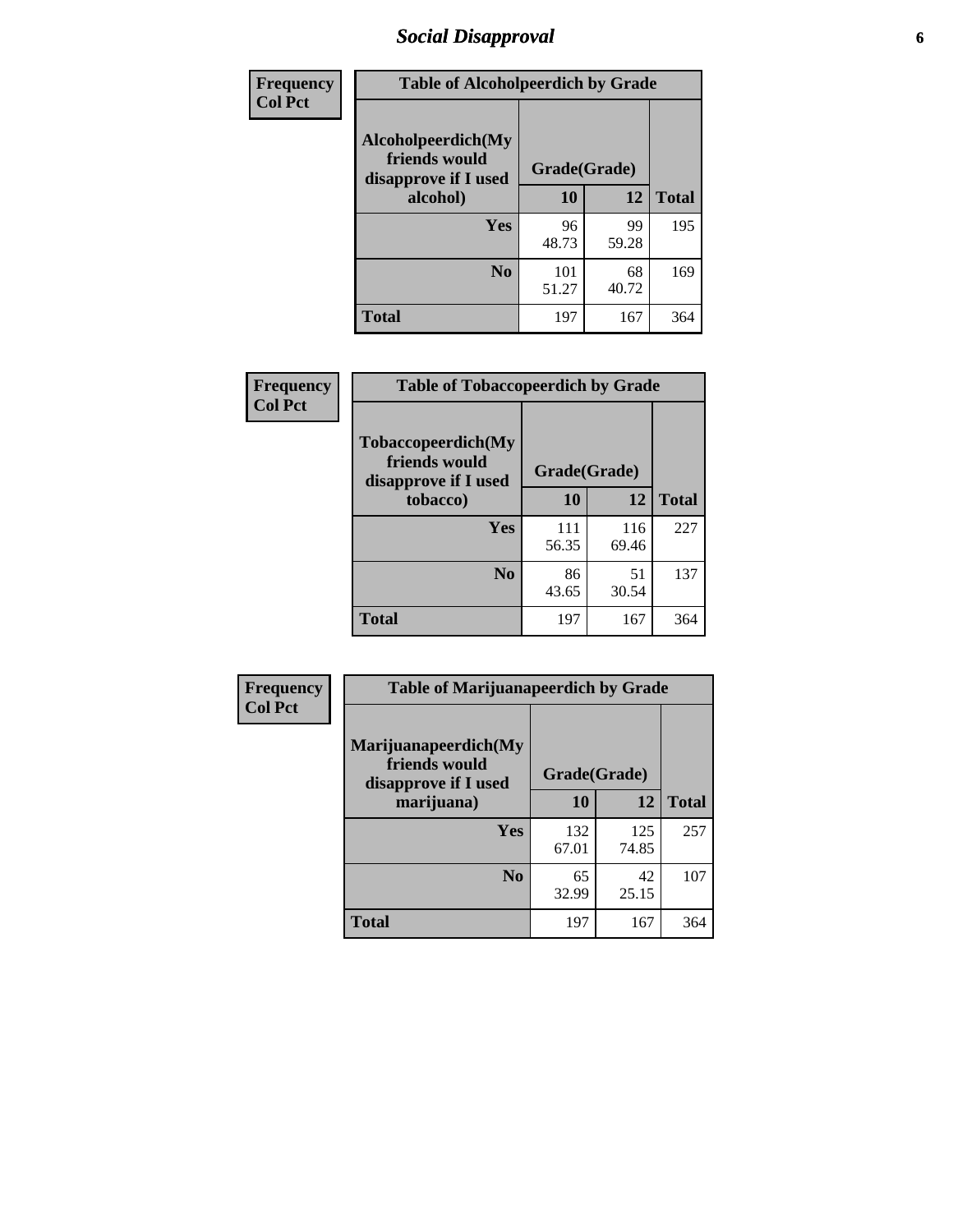# *Social Disapproval* **7**

| Frequency      | <b>Table of Otherdrugpeerdich by Grade</b>                    |              |              |              |  |  |
|----------------|---------------------------------------------------------------|--------------|--------------|--------------|--|--|
| <b>Col Pct</b> | Otherdrugpeerdich(My<br>friends would<br>disapprove if I used | Grade(Grade) |              |              |  |  |
|                | other drugs)                                                  | 10           | 12           | <b>Total</b> |  |  |
|                | Yes                                                           | 134<br>68.02 | 139<br>83.23 | 273          |  |  |
|                | N <sub>0</sub>                                                | 63<br>31.98  | 28<br>16.77  | 91           |  |  |
|                | <b>Total</b>                                                  | 197          | 167          | 364          |  |  |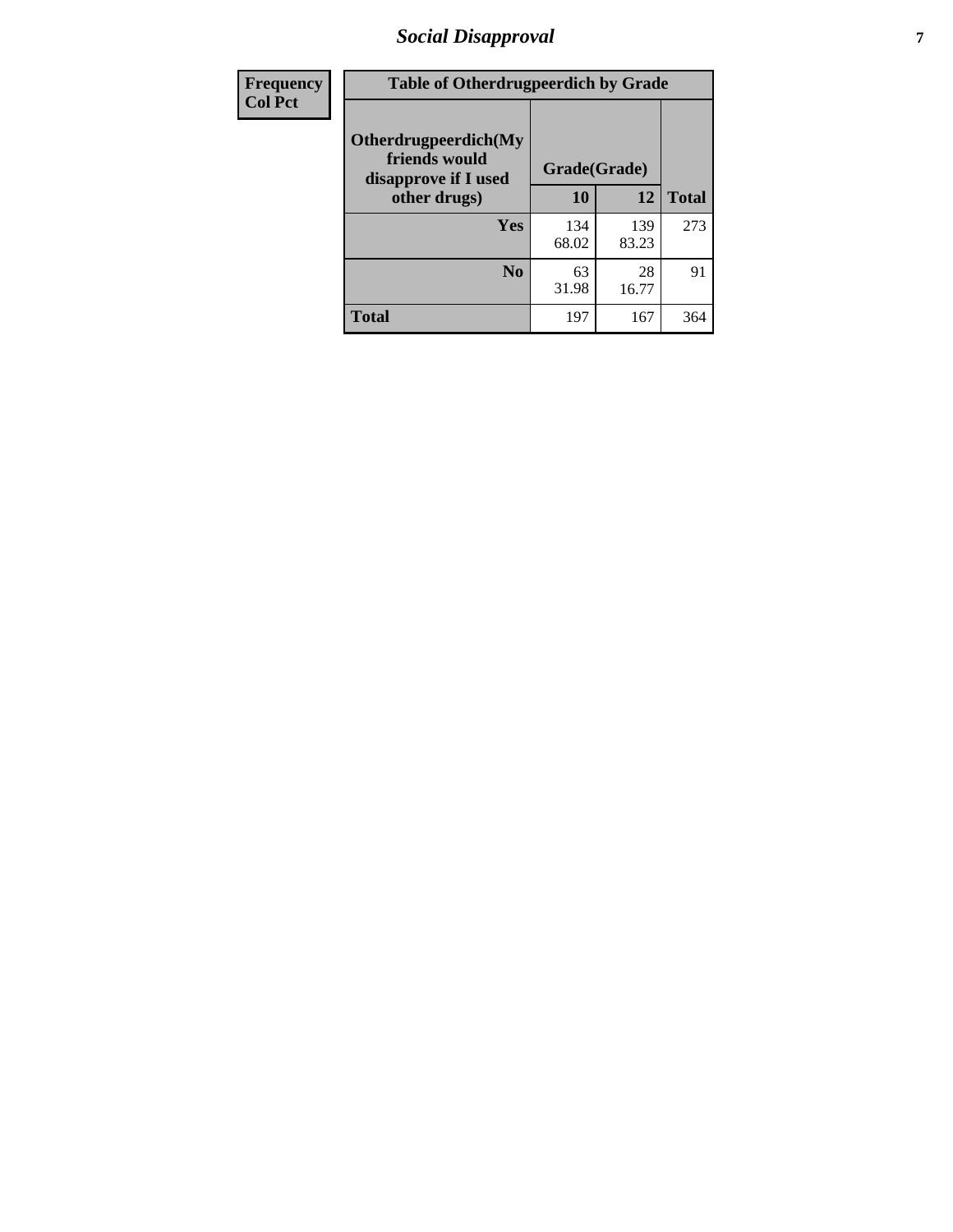### Title IV, Part A, Schedule A **8** *Goal 2: To help ensure that all schools are safe and disciplined Baseline Data: Year 2008-2009 Student Involvement in Gang Activity*

| Frequency      | <b>Table of Gangself by Grade</b>                                                                 |                    |              |              |
|----------------|---------------------------------------------------------------------------------------------------|--------------------|--------------|--------------|
| <b>Col Pct</b> | Gangself(I<br>have<br>participated<br>in illegal<br>gang<br>activities in<br>the past 30<br>days) | Grade(Grade)<br>10 | 12           | <b>Total</b> |
|                | Yes                                                                                               | 12<br>6.09         | 3<br>1.80    | 15           |
|                | N <sub>0</sub>                                                                                    | 185<br>93.91       | 164<br>98.20 | 349          |
|                | <b>Total</b>                                                                                      | 197                | 167          | 364          |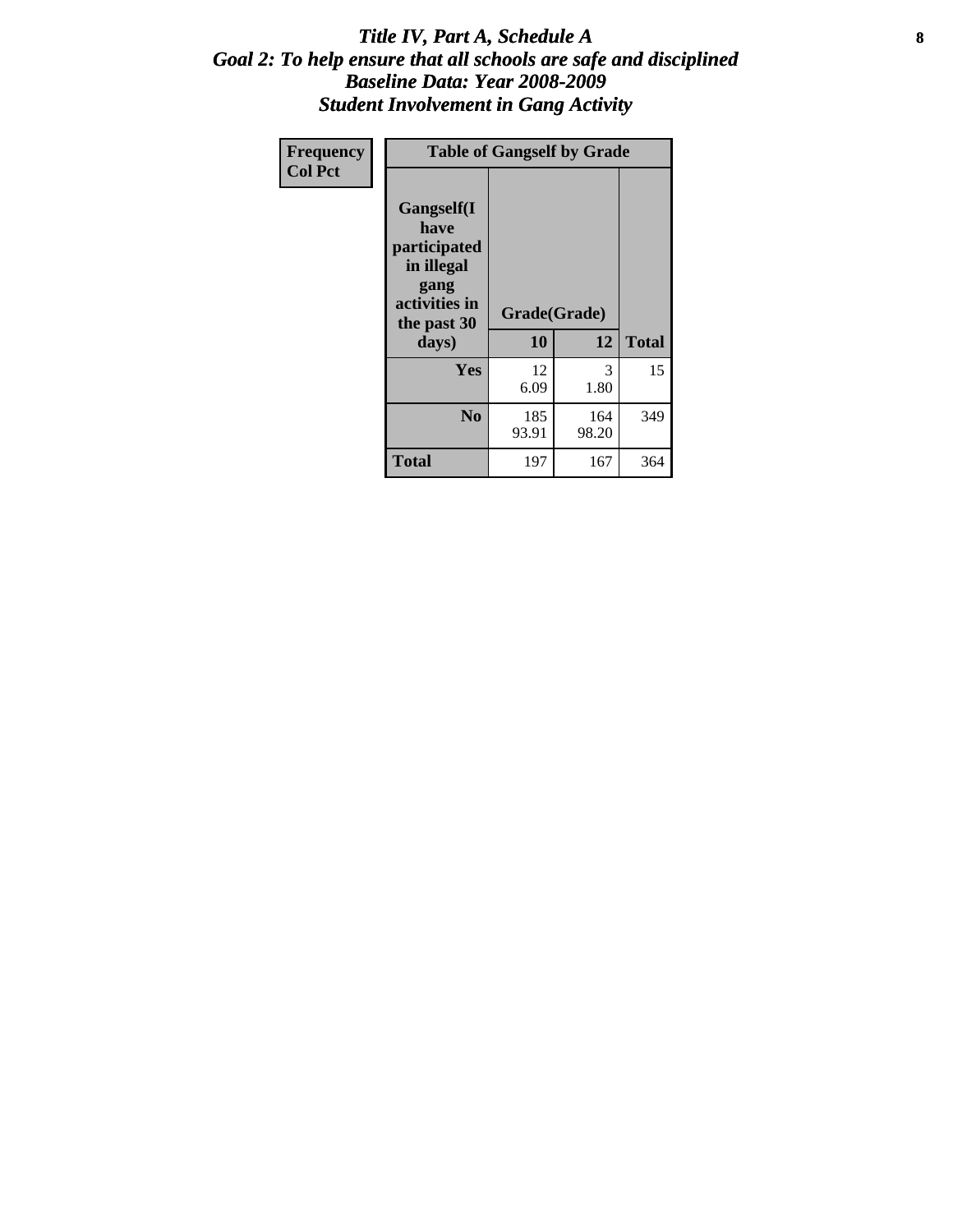# *Student Perception of School Safety* **9**

| <b>Frequency</b><br>Row Pct |
|-----------------------------|
|                             |

| <b>Table of Grade by Safeschool</b> |                                                                                                                                  |                                                        |             |             |     |  |
|-------------------------------------|----------------------------------------------------------------------------------------------------------------------------------|--------------------------------------------------------|-------------|-------------|-----|--|
|                                     |                                                                                                                                  | Safeschool (School is a place at which I feel<br>safe) |             |             |     |  |
| Grade(Grade)                        | <b>Somewhat</b><br><b>Somewhat</b><br><b>Strongly</b><br><b>Strongly</b><br><b>Disagree</b><br>Agree<br><b>Disagree</b><br>Agree |                                                        |             |             |     |  |
| <b>10</b>                           | 26<br>13.20                                                                                                                      | 117<br>59.39                                           | 25<br>12.69 | 29<br>14.72 | 197 |  |
| 12                                  | 22<br>13.17                                                                                                                      | 92<br>55.09                                            | 33<br>19.76 | 20<br>11.98 | 167 |  |
| <b>Total</b>                        | 48                                                                                                                               | 209                                                    | 58          | 49          | 364 |  |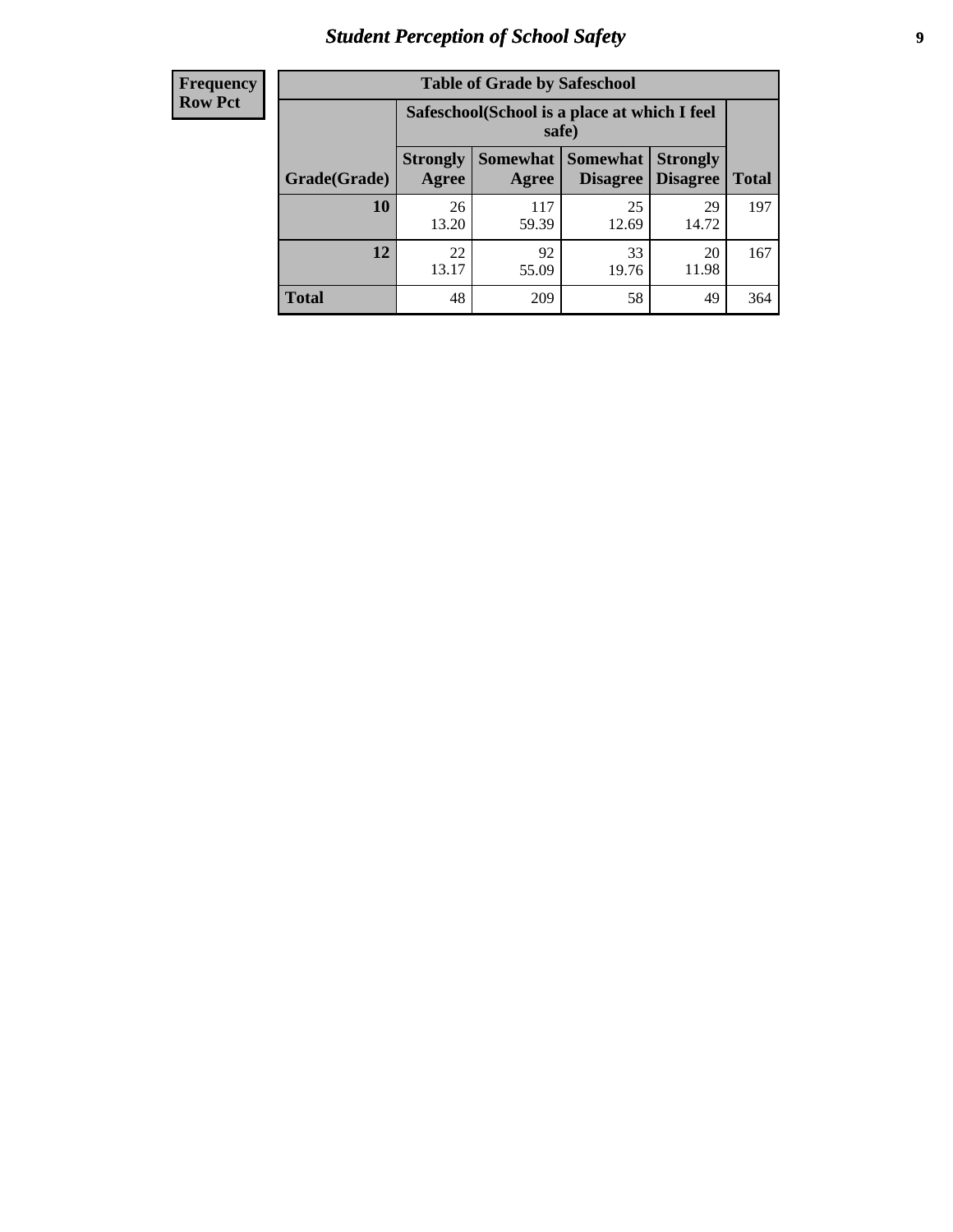### *Students Who Have Been Bullied* **10**

#### **Frequency Row Pct**

| <b>Table of Grade by Bullied</b> |                         |                                                                               |                              |                   |                               |                               |                   |              |
|----------------------------------|-------------------------|-------------------------------------------------------------------------------|------------------------------|-------------------|-------------------------------|-------------------------------|-------------------|--------------|
|                                  |                         | <b>Bullied</b> (I have been bullied by other<br>students in the past 30 days) |                              |                   |                               |                               |                   |              |
| Grade(Grade)                     | $\bf{0}$<br><b>Days</b> | 1 or<br>2<br>days                                                             | 3 <sub>to</sub><br>5<br>days | 6 to<br>9<br>days | <b>10</b><br>to<br>19<br>days | <b>20</b><br>to<br>29<br>days | All<br>30<br>days | <b>Total</b> |
| 10                               | 174<br>88.32            | 5<br>2.54                                                                     | 5<br>2.54                    | 0.51              | $\mathfrak{D}$<br>1.02        | 6<br>3.05                     | 4<br>2.03         | 197          |
| 12                               | 156<br>93.41            | $\Omega$<br>0.00                                                              | 4<br>2.40                    | 0.60              | 2<br>1.20                     | $\Omega$<br>0.00              | 4<br>2.40         | 167          |
| <b>Total</b>                     | 330                     | 5                                                                             | 9                            | $\overline{2}$    | 4                             | 6                             | 8                 | 364          |

 $\blacksquare$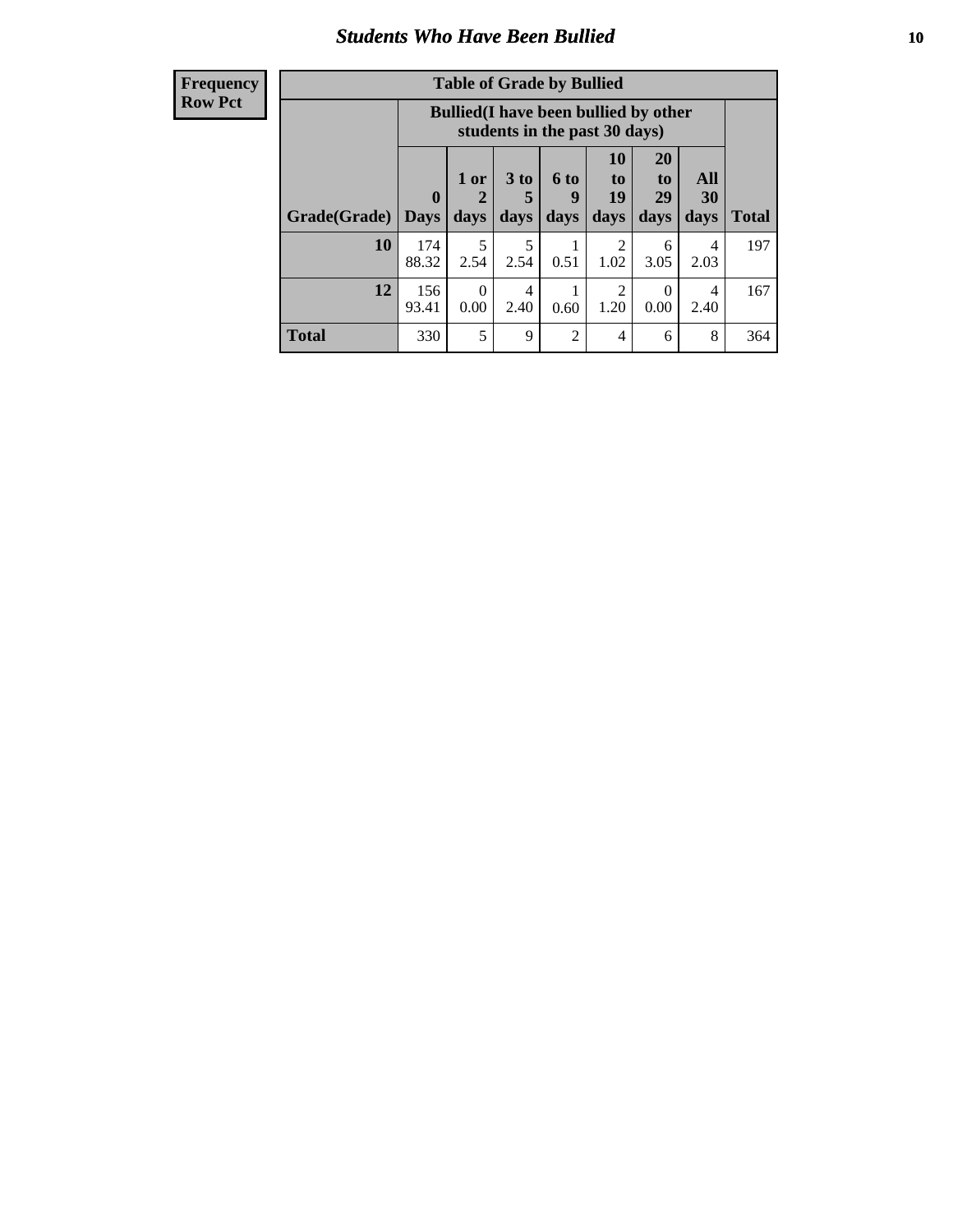### *School Climate* **11**

| Frequency      | <b>Table of SchoolClimate1 by Grade</b> |                    |              |              |  |  |
|----------------|-----------------------------------------|--------------------|--------------|--------------|--|--|
| <b>Col Pct</b> | SchoolClimate1(I<br>like school)        | Grade(Grade)<br>10 | 12           | <b>Total</b> |  |  |
|                | <b>Strongly Agree</b>                   | 22<br>11.17        | 39<br>23.35  | 61           |  |  |
|                | <b>Somewhat Agree</b>                   | 140<br>71.07       | 108<br>64.67 | 248          |  |  |
|                | <b>Somewhat Disagree</b>                | 18<br>9.14         | 11<br>6.59   | 29           |  |  |
|                | <b>Strongly Disagree</b>                | 17<br>8.63         | 9<br>5.39    | 26           |  |  |
|                | Total                                   | 197                | 167          | 364          |  |  |

| <b>Frequency</b> | <b>Table of SchoolClimate2 by Grade</b>           |                    |                        |              |  |  |
|------------------|---------------------------------------------------|--------------------|------------------------|--------------|--|--|
| <b>Col Pct</b>   | SchoolClimate2(I<br>feel successful at<br>school) | Grade(Grade)<br>10 | 12                     | <b>Total</b> |  |  |
|                  | <b>Strongly Agree</b>                             | 45<br>22.84        | 59<br>35.33            | 104          |  |  |
|                  | <b>Somewhat Agree</b>                             | 138<br>70.05       | 98<br>58.68            | 236          |  |  |
|                  | <b>Somewhat Disagree</b>                          | 9<br>4.57          | 8<br>4.79              | 17           |  |  |
|                  | <b>Strongly Disagree</b>                          | 5<br>2.54          | $\overline{2}$<br>1.20 | 7            |  |  |
|                  | <b>Total</b>                                      | 197                | 167                    | 364          |  |  |

| Frequency      | <b>Table of SchoolClimate3 by Grade</b>                      |             |              |              |
|----------------|--------------------------------------------------------------|-------------|--------------|--------------|
| <b>Col Pct</b> | <b>SchoolClimate3(My</b><br>school has high<br>standards for |             | Grade(Grade) |              |
|                | achievement)                                                 | <b>10</b>   | 12           | <b>Total</b> |
|                | <b>Strongly Agree</b>                                        | 83<br>42.13 | 50<br>29.94  | 133          |
|                | <b>Somewhat Agree</b>                                        | 77<br>39.09 | 79<br>47.31  | 156          |
|                | <b>Somewhat Disagree</b>                                     | 28<br>14.21 | 29<br>17.37  | 57           |
|                | <b>Strongly Disagree</b>                                     | 9<br>4.57   | 9<br>5.39    | 18           |
|                | Total                                                        | 197         | 167          | 364          |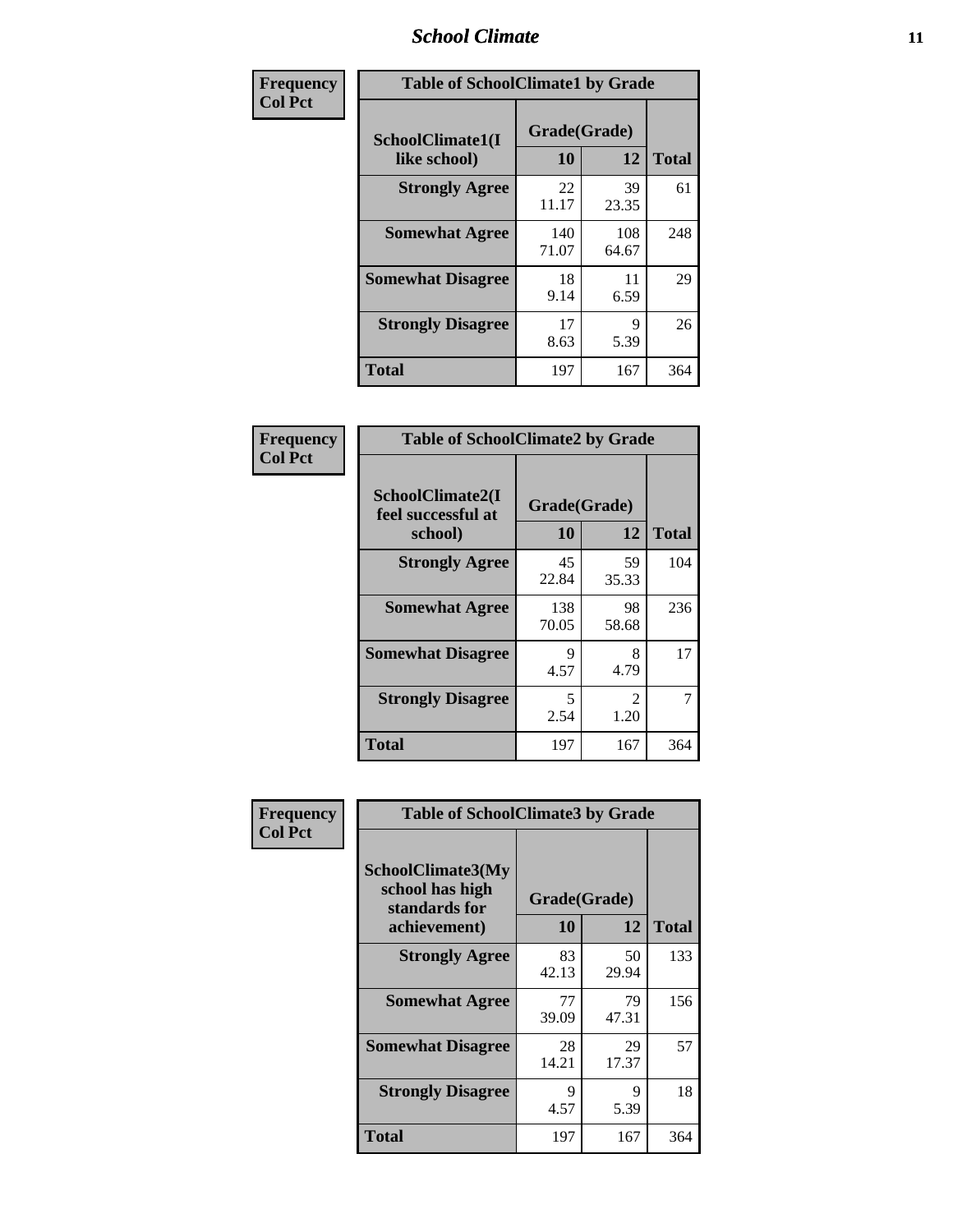### *School Climate* **12**

| Frequency      |                                                                      | <b>Table of SchoolClimate4 by Grade</b> |                       |              |  |
|----------------|----------------------------------------------------------------------|-----------------------------------------|-----------------------|--------------|--|
| <b>Col Pct</b> | <b>SchoolClimate4(My</b><br>school sets clear<br>rules for behavior) | Grade(Grade)<br>10                      | 12                    | <b>Total</b> |  |
|                | <b>Strongly Agree</b>                                                | 94<br>47.72                             | 77<br>46.11           | 171          |  |
|                | <b>Somewhat Agree</b>                                                | 77<br>39.09                             | 67<br>40.12           | 144          |  |
|                | <b>Somewhat Disagree</b>                                             | 17<br>8.63                              | 21<br>12.57           | 38           |  |
|                | <b>Strongly Disagree</b>                                             | 9<br>4.57                               | $\mathcal{L}$<br>1.20 | 11           |  |
|                | <b>Total</b>                                                         | 197                                     | 167                   | 364          |  |

| <b>Table of SchoolClimate5 by Grade</b>                              |                    |             |              |  |
|----------------------------------------------------------------------|--------------------|-------------|--------------|--|
| SchoolClimate5(I<br>know what to do in<br>an emergency at<br>school) | Grade(Grade)<br>10 | 12          | <b>Total</b> |  |
| <b>Strongly Agree</b>                                                | 110                | 106         | 216          |  |
|                                                                      | 55.84              | 63.47       |              |  |
| <b>Somewhat Agree</b>                                                | 58<br>29.44        | 52<br>31.14 | 110          |  |
| <b>Somewhat Disagree</b>                                             | 17<br>8.63         | 6<br>3.59   | 23           |  |
| <b>Strongly Disagree</b>                                             | 12<br>6.09         | 3<br>1.80   | 15           |  |
| <b>Total</b>                                                         | 197                | 167         | 364          |  |

| Frequency      | <b>Table of SchoolClimate6 by Grade</b>                  |                    |             |              |
|----------------|----------------------------------------------------------|--------------------|-------------|--------------|
| <b>Col Pct</b> | <b>SchoolClimate6(Teachers</b><br>treat me with respect) | Grade(Grade)<br>10 | 12          | <b>Total</b> |
|                | <b>Strongly Agree</b>                                    | 44<br>22.34        | 66<br>39.52 | 110          |
|                | <b>Somewhat Agree</b>                                    | 98<br>49.75        | 63<br>37.72 | 161          |
|                | <b>Somewhat Disagree</b>                                 | 42<br>21.32        | 30<br>17.96 | 72           |
|                | <b>Strongly Disagree</b>                                 | 13<br>6.60         | 8<br>4.79   | 21           |
|                | <b>Total</b>                                             | 197                | 167         | 364          |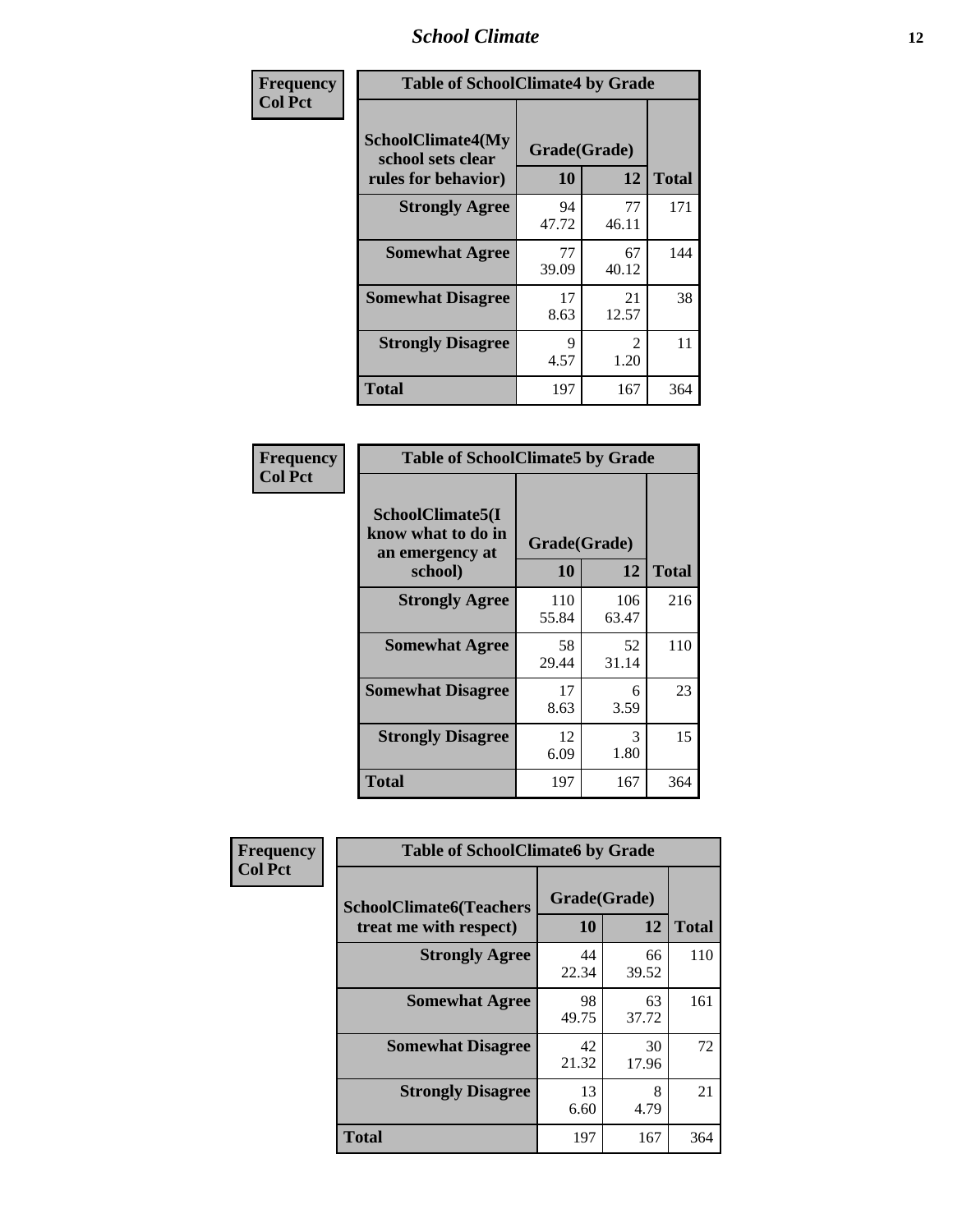### *School Climate* **13**

| Frequency      | <b>Table of SchoolClimate7 by Grade</b>                                       |                    |             |              |
|----------------|-------------------------------------------------------------------------------|--------------------|-------------|--------------|
| <b>Col Pct</b> | <b>SchoolClimate7(Behaviors</b><br>in my class allow the<br>teacher to teach) | Grade(Grade)<br>10 | 12          | <b>Total</b> |
|                | <b>Strongly Agree</b>                                                         | 45<br>22.84        | 43<br>25.75 | 88           |
|                | <b>Somewhat Agree</b>                                                         | 109<br>55.33       | 94<br>56.29 | 203          |
|                | <b>Somewhat Disagree</b>                                                      | 36<br>18.27        | 25<br>14.97 | 61           |
|                | <b>Strongly Disagree</b>                                                      | 3.55               | 5<br>2.99   | 12           |
|                | <b>Total</b>                                                                  | 197                | 167         | 364          |

| Frequency      | <b>Table of SchoolClimate8 by Grade</b>                                              |                    |             |              |
|----------------|--------------------------------------------------------------------------------------|--------------------|-------------|--------------|
| <b>Col Pct</b> | <b>SchoolClimate8(Students</b><br>are frequently<br>recognized for good<br>behavior) | Grade(Grade)<br>10 | 12          | <b>Total</b> |
|                | <b>Strongly Agree</b>                                                                | 32<br>16.24        | 27<br>16.17 | 59           |
|                | <b>Somewhat Agree</b>                                                                | 92<br>46.70        | 92<br>55.09 | 184          |
|                | <b>Somewhat Disagree</b>                                                             | 41<br>20.81        | 30<br>17.96 | 71           |
|                | <b>Strongly Disagree</b>                                                             | 32<br>16.24        | 18<br>10.78 | 50           |
|                | <b>Total</b>                                                                         | 197                | 167         | 364          |

| Frequency      | <b>Table of SchoolClimate9 by Grade</b>                                           |                    |              |              |
|----------------|-----------------------------------------------------------------------------------|--------------------|--------------|--------------|
| <b>Col Pct</b> | SchoolClimate9(School<br>counselor would be<br>helpful if I needed<br>assistance) | Grade(Grade)<br>10 | 12           | <b>Total</b> |
|                | <b>Strongly Agree</b>                                                             | 95<br>48.22        | 116<br>69.46 | 211          |
|                | <b>Somewhat Agree</b>                                                             | 77<br>39.09        | 37<br>22.16  | 114          |
|                | <b>Somewhat Disagree</b>                                                          | 16<br>8.12         | 7<br>4.19    | 23           |
|                | <b>Strongly Disagree</b>                                                          | 9<br>4.57          | 7<br>4.19    | 16           |
|                | Total                                                                             | 197                | 167          | 364          |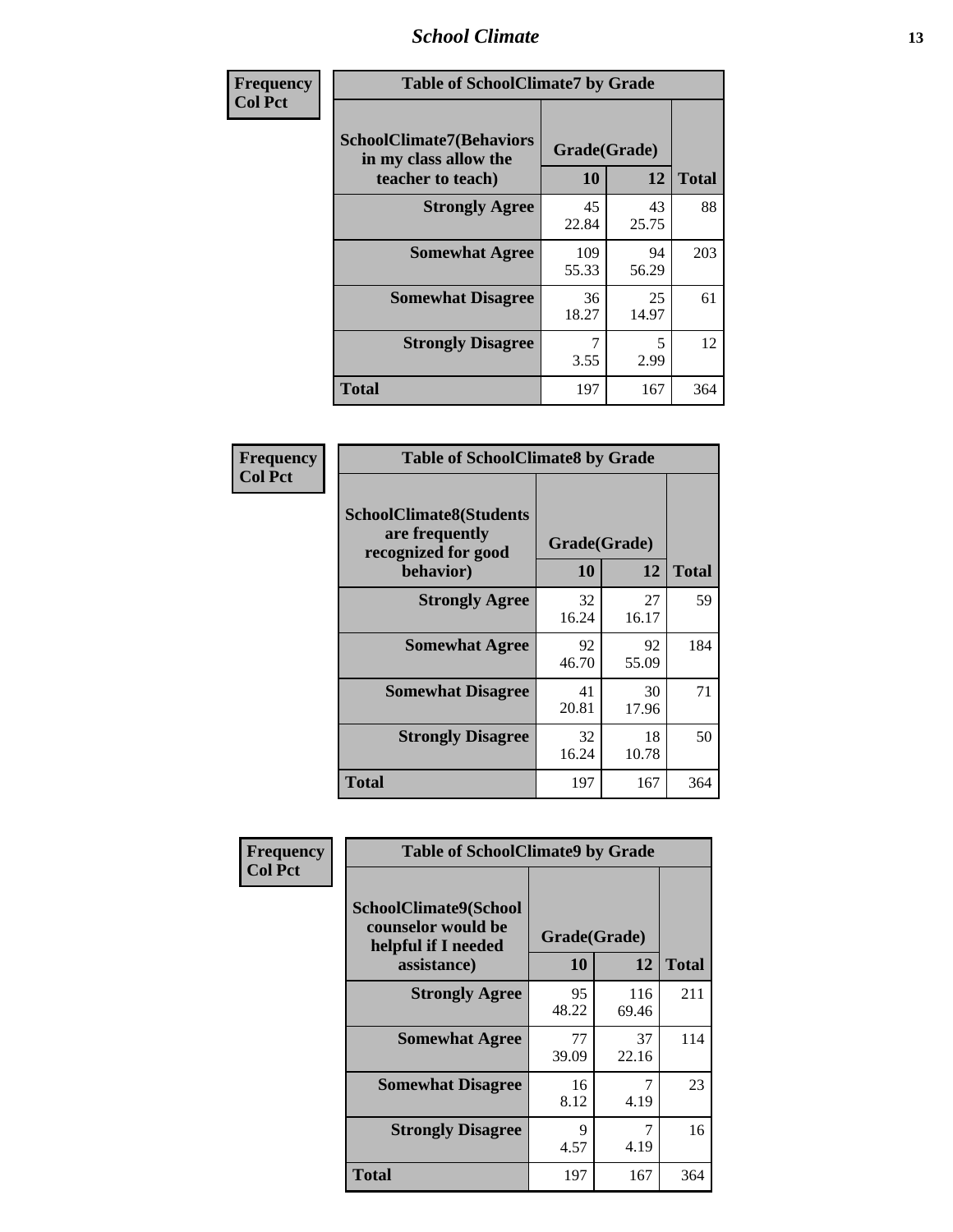### *Reasons for Dropping Out* **14**

| <b>Frequency</b> | <b>Table of Dropoutreason by Grade</b>                                   |                    |              |              |
|------------------|--------------------------------------------------------------------------|--------------------|--------------|--------------|
| <b>Col Pct</b>   | Dropoutreason(If<br>I dropped out the<br>reason would<br>most likely be) | Grade(Grade)<br>10 | 12           | <b>Total</b> |
|                  | <b>Won't Drop out</b>                                                    | 112<br>56.85       | 114<br>68.26 | 226          |
|                  | <b>Bored</b>                                                             | 32<br>16.24        | 9<br>5.39    | 41           |
|                  | <b>Family Reasons</b>                                                    | 17<br>8.63         | 12<br>7.19   | 29           |
|                  | <b>Being Bullied</b>                                                     | 6<br>3.05          | 4<br>2.40    | 10           |
|                  | <b>Other</b>                                                             | 30<br>15.23        | 28<br>16.77  | 58           |
|                  | <b>Total</b>                                                             | 197                | 167          | 364          |

| Frequency      | <b>Table of Dropout by Grade</b>                                       |                    |              |              |  |
|----------------|------------------------------------------------------------------------|--------------------|--------------|--------------|--|
| <b>Col Pct</b> | Dropout(I<br>have<br>thought<br>about<br>dropping<br>out of<br>school) | Grade(Grade)<br>10 | 12           | <b>Total</b> |  |
|                | Yes                                                                    | 63<br>31.98        | 32<br>19.16  | 95           |  |
|                | N <sub>0</sub>                                                         | 134<br>68.02       | 135<br>80.84 | 269          |  |
|                | <b>Total</b>                                                           | 197                | 167          | 364          |  |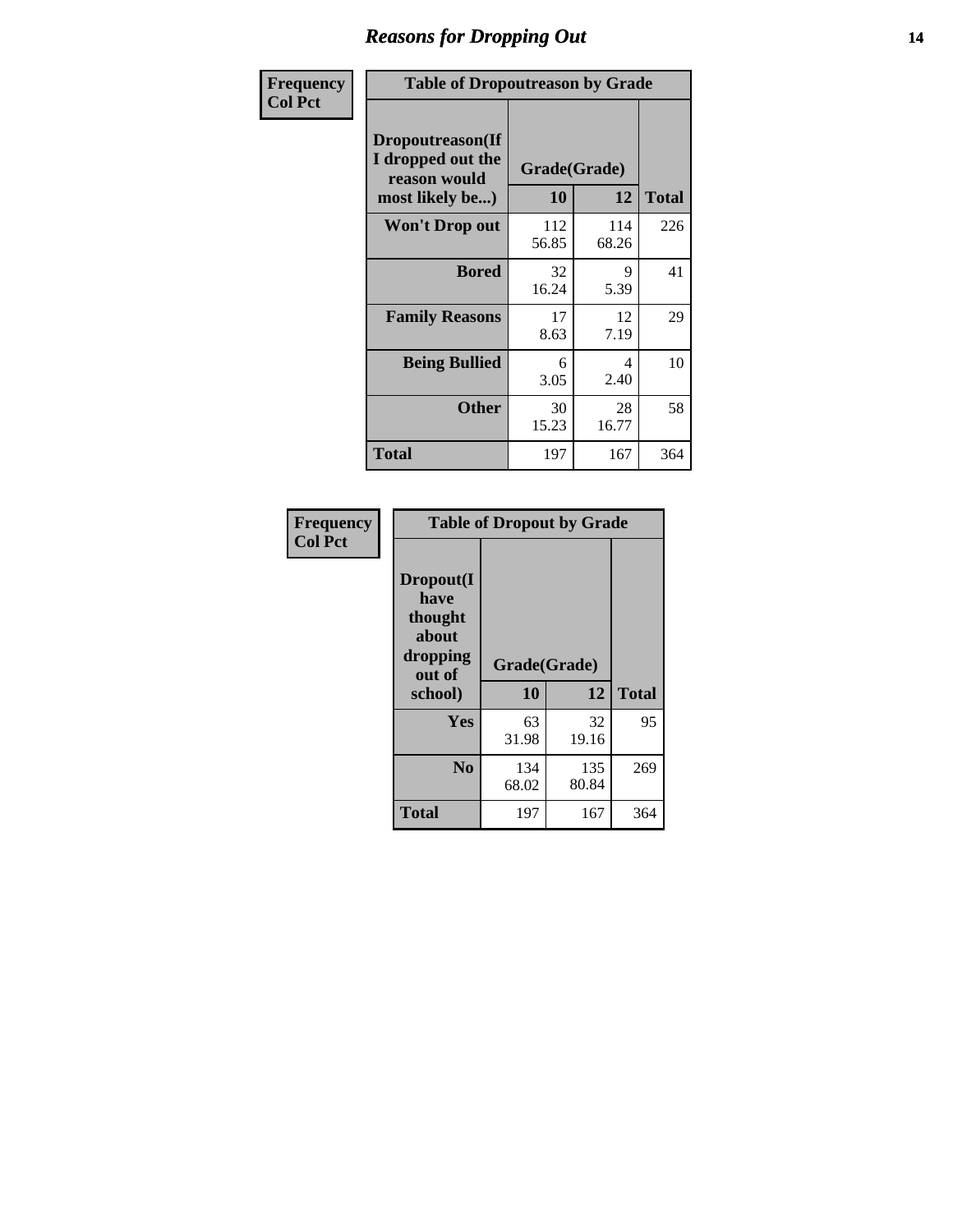*School Safety* **15**

| Frequency      | <b>Table of Gangself by Grade</b>                                                                 |                    |              |              |
|----------------|---------------------------------------------------------------------------------------------------|--------------------|--------------|--------------|
| <b>Col Pct</b> | Gangself(I<br>have<br>participated<br>in illegal<br>gang<br>activities in<br>the past 30<br>days) | Grade(Grade)<br>10 | 12           | <b>Total</b> |
|                | Yes                                                                                               | 12<br>6.09         | 3<br>1.80    | 15           |
|                | N <sub>0</sub>                                                                                    | 185<br>93.91       | 164<br>98.20 | 349          |
|                | <b>Total</b>                                                                                      | 197                | 167          | 364          |

| Frequency<br><b>Col Pct</b> | <b>Table of Gangpeers by Grade</b>                                                                                             |                    |              |              |
|-----------------------------|--------------------------------------------------------------------------------------------------------------------------------|--------------------|--------------|--------------|
|                             | <b>Gangpeers</b> (I<br>have friends<br>who have<br>participated<br>in illegal<br>gang<br>activities in<br>the past 30<br>days) | Grade(Grade)<br>10 | 12           | <b>Total</b> |
|                             | Yes                                                                                                                            | 37<br>18.78        | 12<br>7.19   | 49           |
|                             | N <sub>0</sub>                                                                                                                 | 160<br>81.22       | 155<br>92.81 | 315          |
|                             | <b>Total</b>                                                                                                                   | 197                | 167          | 364          |

| Frequency      | <b>Table of Pickedon by Grade</b>                                  |              |             |              |
|----------------|--------------------------------------------------------------------|--------------|-------------|--------------|
| <b>Col Pct</b> | <b>Pickedon(I have</b><br>been picked on or<br>teased at school in | Grade(Grade) |             |              |
|                | the past 30 days)                                                  | 10           | 12          | <b>Total</b> |
|                | <b>Strongly Agree</b>                                              | 27<br>13.71  | 14<br>8.38  | 41           |
|                | <b>Somewhat Agree</b>                                              | 45<br>22.84  | 36<br>21.56 | 81           |
|                | <b>Somewhat Disagree</b>                                           | 29<br>14.72  | 19<br>11.38 | 48           |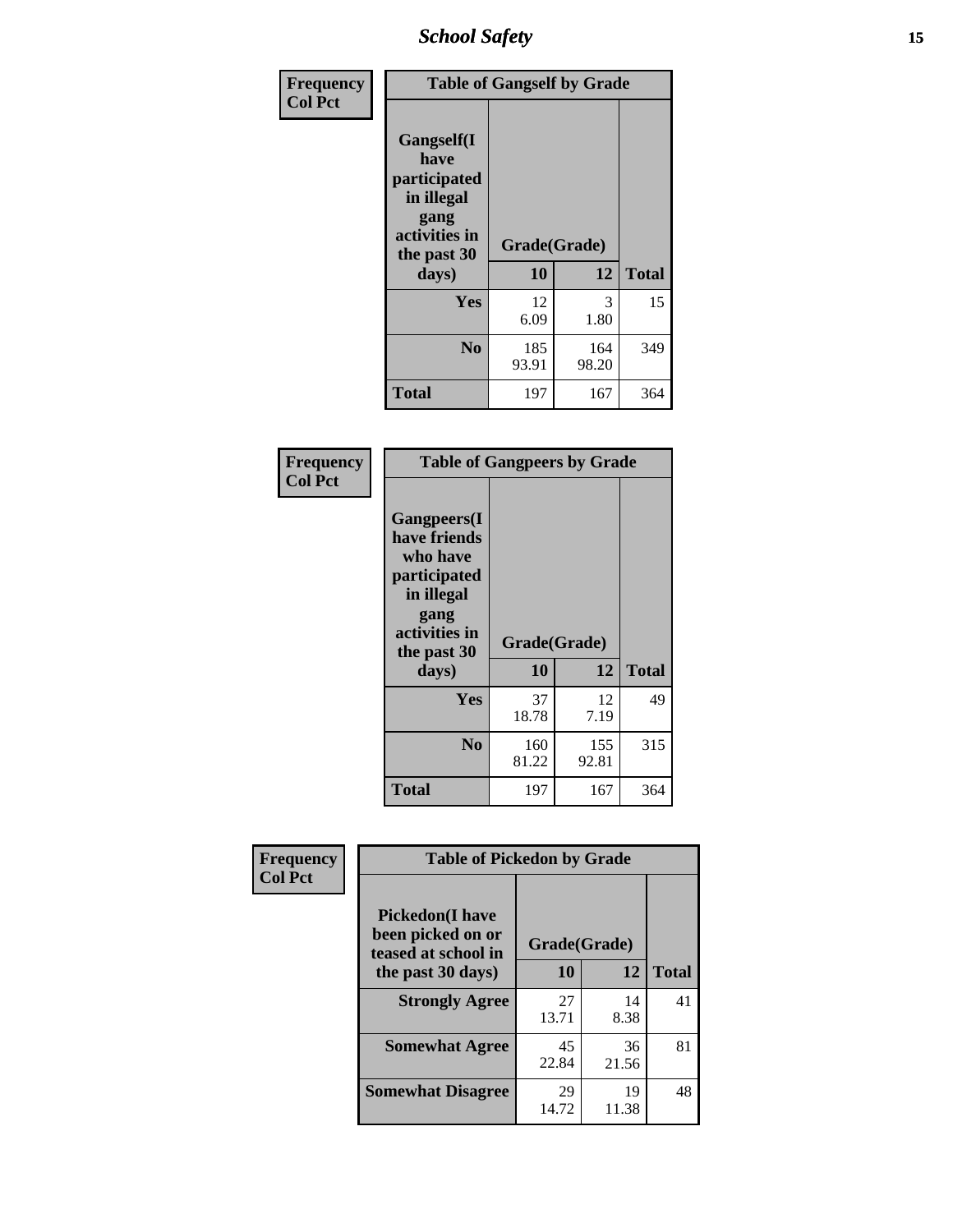# *School Safety* **16**

| <b>Frequency</b> | <b>Table of Pickedon by Grade</b>                                                       |                    |             |              |
|------------------|-----------------------------------------------------------------------------------------|--------------------|-------------|--------------|
| <b>Col Pct</b>   | <b>Pickedon(I have</b><br>been picked on or<br>teased at school in<br>the past 30 days) | Grade(Grade)<br>10 | 12          | <b>Total</b> |
|                  | <b>Strongly Disagree</b>                                                                | 96<br>48.73        | 98<br>58.68 | 194          |
|                  | Total                                                                                   | 197                | 167         | 364          |

| Frequency      | <b>Table of Safeschool by Grade</b>                      |                           |             |              |  |  |  |  |  |
|----------------|----------------------------------------------------------|---------------------------|-------------|--------------|--|--|--|--|--|
| <b>Col Pct</b> | Safeschool(School<br>is a place at which I<br>feel safe) | Grade(Grade)<br><b>10</b> | 12          | <b>Total</b> |  |  |  |  |  |
|                | <b>Strongly Agree</b>                                    | 26<br>13.20               | 22<br>13.17 | 48           |  |  |  |  |  |
|                | <b>Somewhat Agree</b>                                    | 117<br>59.39              | 92<br>55.09 | 209          |  |  |  |  |  |
|                | <b>Somewhat Disagree</b>                                 | 25<br>12.69               | 33<br>19.76 | 58           |  |  |  |  |  |
|                | <b>Strongly Disagree</b>                                 | 29<br>14.72               | 20<br>11.98 | 49           |  |  |  |  |  |
|                | <b>Total</b>                                             | 197                       | 167         | 364          |  |  |  |  |  |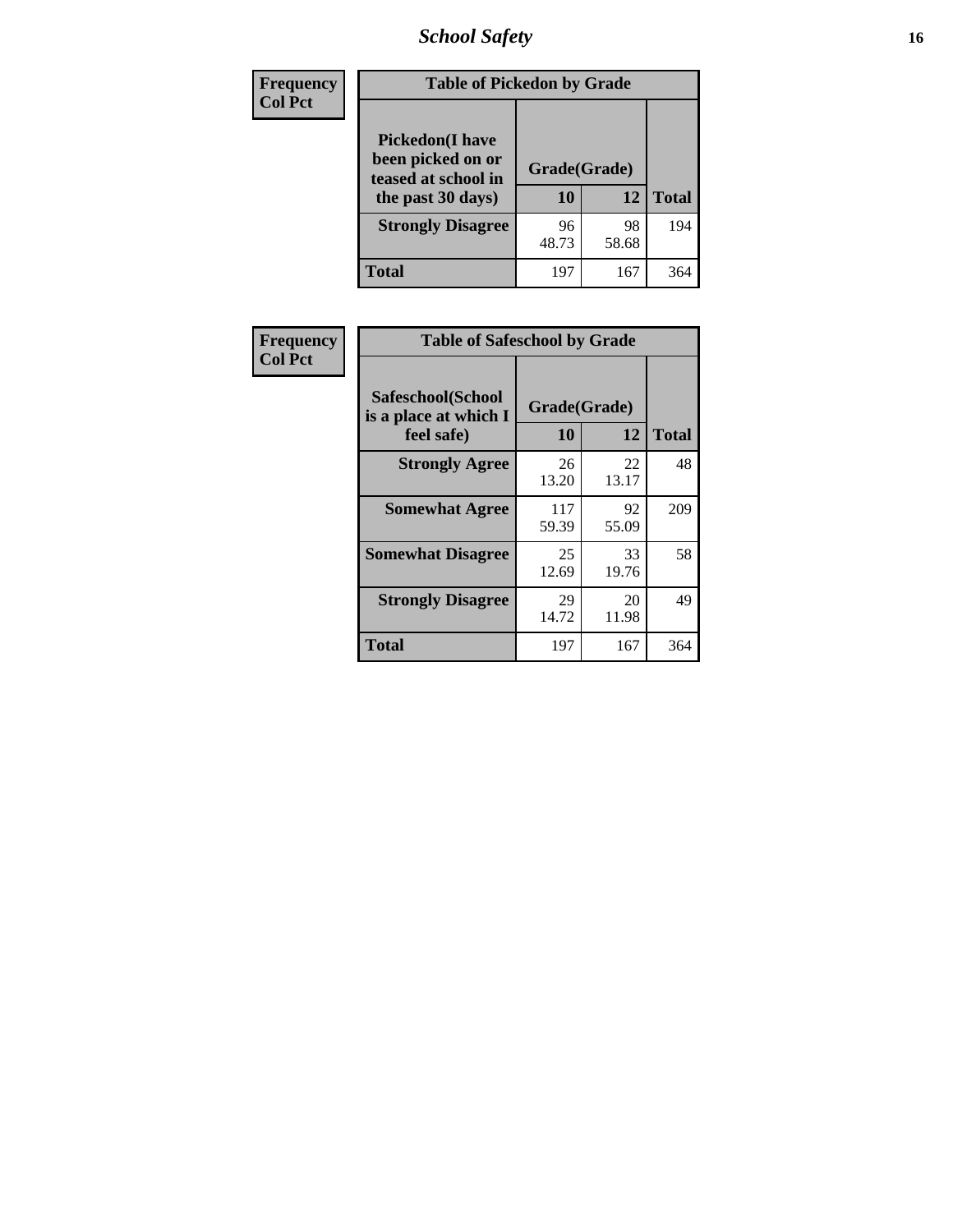*School Safety* **17**

| <b>Frequency</b> |  |
|------------------|--|
| Row Pct          |  |

r

| <b>Table of Grade by Bullied</b> |              |                                                                               |                              |                          |                        |                        |                   |              |  |  |  |  |
|----------------------------------|--------------|-------------------------------------------------------------------------------|------------------------------|--------------------------|------------------------|------------------------|-------------------|--------------|--|--|--|--|
|                                  |              | <b>Bullied</b> (I have been bullied by other<br>students in the past 30 days) |                              |                          |                        |                        |                   |              |  |  |  |  |
| <b>Grade</b> (Grade)   Days      | $\bf{0}$     | $1$ or<br>days                                                                | 3 <sub>to</sub><br>5<br>days | <b>6 to</b><br>9<br>days | 10<br>to<br>19<br>days | 20<br>to<br>29<br>days | All<br>30<br>days | <b>Total</b> |  |  |  |  |
| 10                               | 174<br>88.32 | 5<br>2.54                                                                     | 5<br>2.54                    | 0.51                     | 1.02                   | 6<br>3.05              | 4<br>2.03         | 197          |  |  |  |  |
| 12                               | 156<br>93.41 | 0<br>0.00                                                                     | 4<br>2.40                    | 0.60                     | $\mathfrak{D}$<br>1.20 | $\theta$<br>0.00       | 4<br>2.40         | 167          |  |  |  |  |
| <b>Total</b>                     | 330          | 5                                                                             | 9                            | $\overline{2}$           | 4                      | 6                      | 8                 | 364          |  |  |  |  |

| <b>Frequency</b><br><b>Row Pct</b> |
|------------------------------------|
|------------------------------------|

| <b>Table of Grade by Bulliedothers</b> |                             |                                                                         |                         |                   |                        |                               |                          |              |  |  |  |  |
|----------------------------------------|-----------------------------|-------------------------------------------------------------------------|-------------------------|-------------------|------------------------|-------------------------------|--------------------------|--------------|--|--|--|--|
|                                        |                             | <b>Bulliedothers</b> (I bullied others in the past<br>$30 \text{ days}$ |                         |                   |                        |                               |                          |              |  |  |  |  |
| Grade(Grade)                           | $\mathbf{0}$<br><b>Days</b> | 1 or<br>days                                                            | 3 <sub>to</sub><br>days | 6 to<br>9<br>days | 10<br>to<br>19<br>days | <b>20</b><br>to<br>29<br>days | All<br><b>30</b><br>days | <b>Total</b> |  |  |  |  |
| 10                                     | 173<br>87.82                | 11<br>5.58                                                              | 5<br>2.54               | 2<br>1.02         | 2<br>1.02              | 0.51                          | 3<br>1.52                | 197          |  |  |  |  |
| 12                                     | 161<br>96.41                | 2<br>1.20                                                               | 0<br>0.00               | 0<br>0.00         | 0.60                   | 0.60                          | $\mathfrak{D}$<br>1.20   | 167          |  |  |  |  |
| <b>Total</b>                           | 334                         | 13                                                                      | 5                       | $\overline{2}$    | 3                      | $\overline{2}$                | 5                        | 364          |  |  |  |  |

| <b>Frequency</b> | <b>Table of Grade by Weaponschool</b> |                             |                  |              |                                                                           |                                           |                   |              |  |
|------------------|---------------------------------------|-----------------------------|------------------|--------------|---------------------------------------------------------------------------|-------------------------------------------|-------------------|--------------|--|
| <b>Row Pct</b>   |                                       |                             |                  |              | <b>Weaponschool</b> (I brought a weapon<br>to school in the past 30 days) |                                           |                   |              |  |
|                  | Grade(Grade)                          | $\mathbf{0}$<br><b>Days</b> | 1 or<br>days     | 3 to<br>days | <b>10</b><br>to<br>19<br>days                                             | <b>20</b><br>t <sub>0</sub><br>29<br>days | All<br>30<br>days | <b>Total</b> |  |
|                  | 10                                    | 185<br>93.91                | 7<br>3.55        | 0.51         | 0.51                                                                      | 0.51                                      | 2<br>1.02         | 197          |  |
|                  | 12                                    | 166<br>99.40                | $\Omega$<br>0.00 | ∩<br>0.00    | 0<br>0.00                                                                 | 0.60                                      | $\Omega$<br>0.00  | 167          |  |
|                  | <b>Total</b>                          | 351                         | 7                |              |                                                                           | $\overline{2}$                            | $\overline{2}$    | 364          |  |

h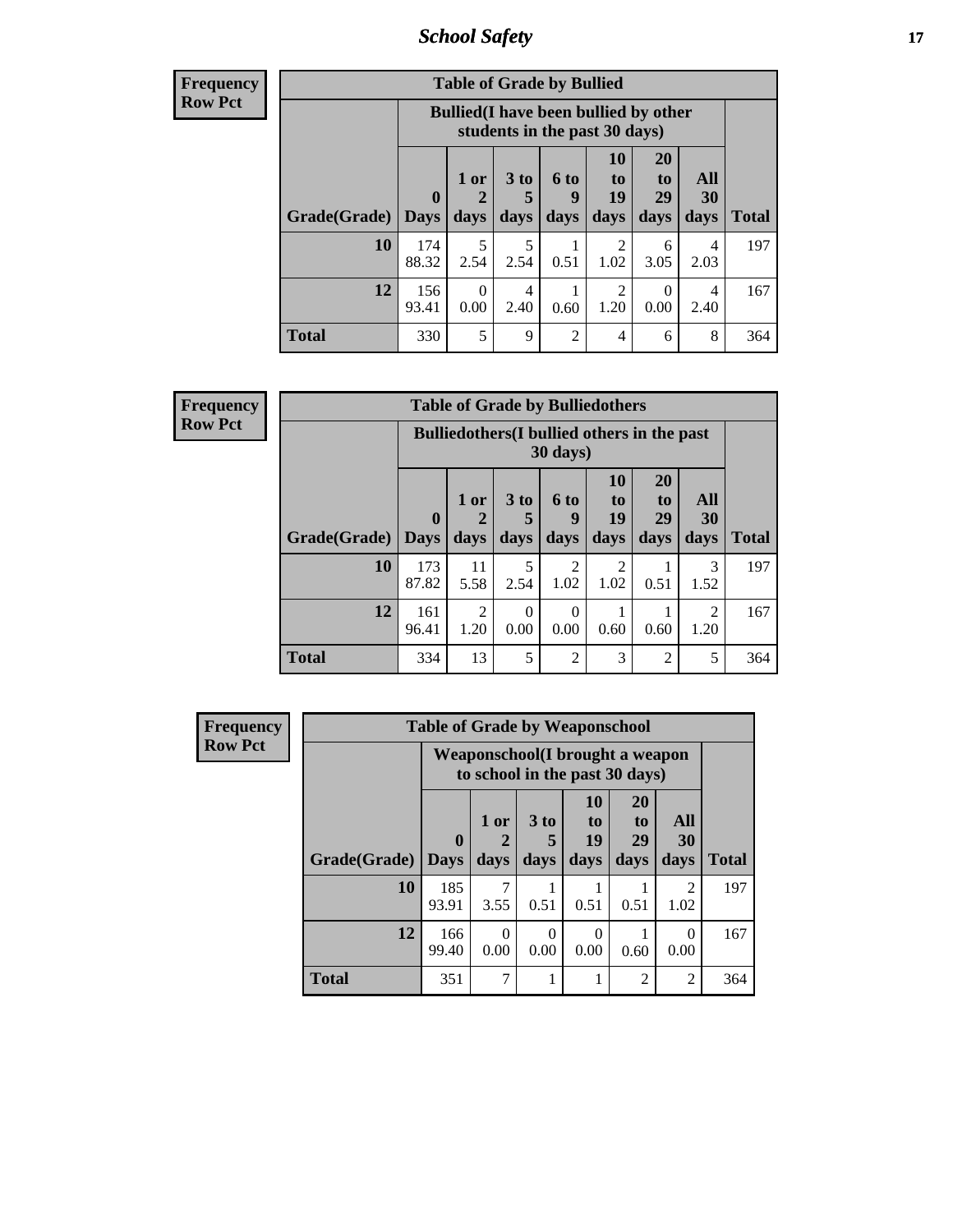*School Safety* **18**

| <b>Frequency</b> | <b>Table of Grade by Absentunsafe</b> |                                                                      |                   |                                     |                           |                        |              |  |  |  |  |
|------------------|---------------------------------------|----------------------------------------------------------------------|-------------------|-------------------------------------|---------------------------|------------------------|--------------|--|--|--|--|
| <b>Row Pct</b>   |                                       | <b>Absentunsafe(I have missed</b><br>school because I felt unsafe in |                   |                                     |                           |                        |              |  |  |  |  |
|                  | Grade(Grade)                          | 0<br><b>Days</b>                                                     | 1 or<br>2<br>days | 3 to<br>5<br>days                   | 6 to<br>9<br>days         | 20<br>to<br>29<br>days | <b>Total</b> |  |  |  |  |
|                  | 10                                    | 196<br>99.49                                                         | 0<br>0.00         | 0<br>0.00                           | 0.51                      | 0<br>0.00              | 197          |  |  |  |  |
|                  | 12                                    | 162<br>97.01                                                         | 2<br>1.20         | $\mathcal{D}_{\mathcal{L}}$<br>1.20 | $\mathbf{\Omega}$<br>0.00 | 0.60                   | 167          |  |  |  |  |
|                  | <b>Total</b>                          | 358                                                                  | $\overline{2}$    | $\mathfrak{D}$                      | 1                         |                        | 364          |  |  |  |  |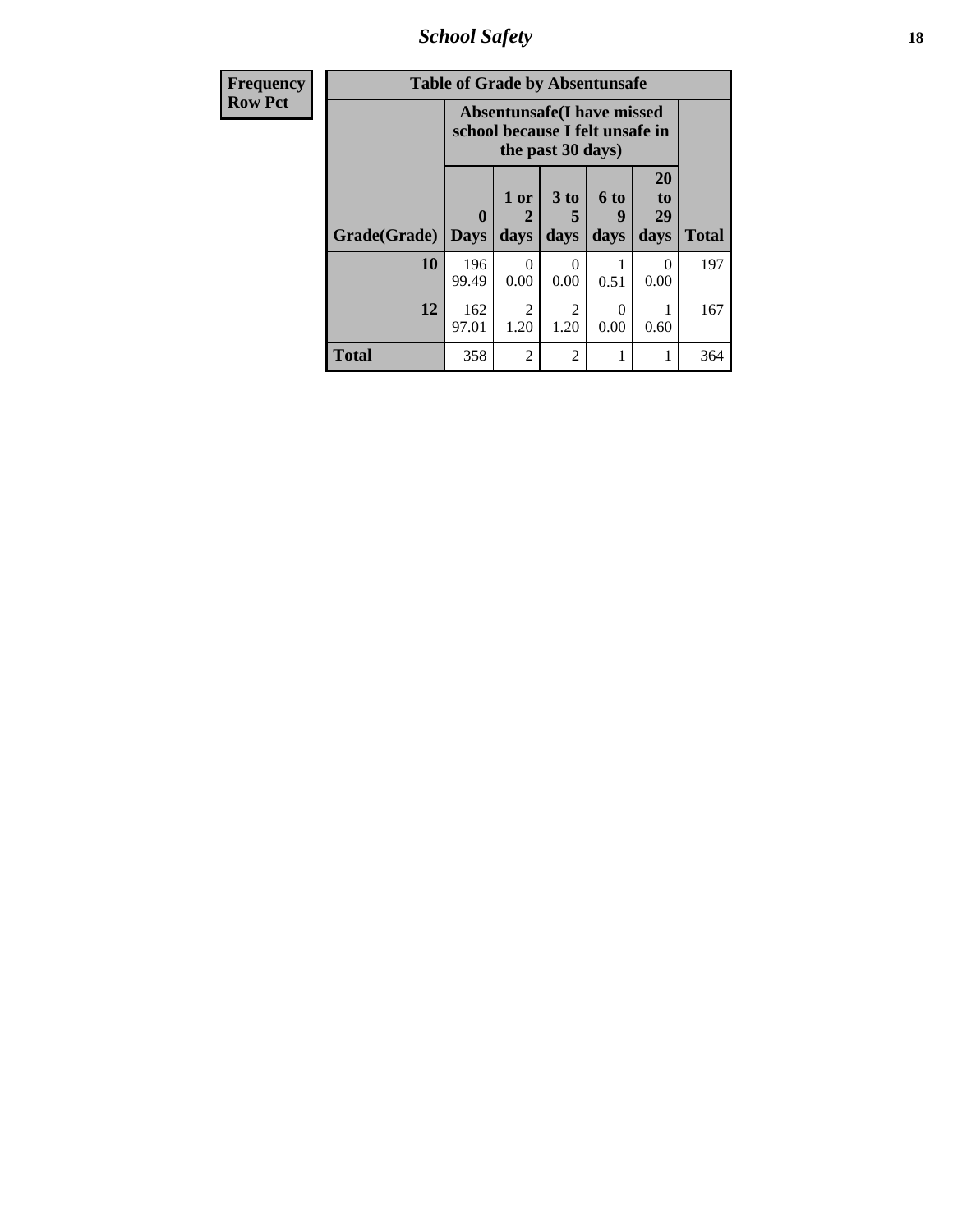# *Drug Use During Last 30 Days* **19**

#### **Frequency Row Pct**

| <b>Table of Grade by Alcohol</b> |                                 |                                    |                 |                        |                 |                        |                        |       |  |  |  |  |
|----------------------------------|---------------------------------|------------------------------------|-----------------|------------------------|-----------------|------------------------|------------------------|-------|--|--|--|--|
|                                  |                                 | Alcohol(Alcohol use, past 30 days) |                 |                        |                 |                        |                        |       |  |  |  |  |
| Grade(Grade)                     | <b>Did</b><br>not<br><b>use</b> | $1 - 2$<br>days                    | $3 - 5$<br>days | $6 - 9$<br>days        | $10-19$<br>days | 20-29<br>days          | Every<br>day           | Total |  |  |  |  |
| 10                               | 155<br>78.68                    | 13<br>6.60                         | 10<br>5.08      | $\overline{2}$<br>1.02 | 7<br>3.55       | $\overline{2}$<br>1.02 | 8<br>4.06              | 197   |  |  |  |  |
| 12                               | 131<br>78.44                    | 11<br>6.59                         | 13<br>7.78      | 4<br>2.40              | 3<br>1.80       | 3<br>1.80              | $\overline{2}$<br>1.20 | 167   |  |  |  |  |
| <b>Total</b>                     | 286                             | 24                                 | 23              | 6                      | 10              | 5                      | 10                     | 364   |  |  |  |  |

#### **Frequency Row Pct**

| <b>Table of Grade by Cigarettes</b> |                                 |                                                   |                 |                        |                  |               |                     |       |  |  |  |
|-------------------------------------|---------------------------------|---------------------------------------------------|-----------------|------------------------|------------------|---------------|---------------------|-------|--|--|--|
|                                     |                                 | Cigarettes (Smoking tobacco use,<br>past 30 days) |                 |                        |                  |               |                     |       |  |  |  |
| Grade(Grade)                        | <b>Did</b><br>not<br><b>use</b> | $1 - 2$<br>days                                   | $3 - 5$<br>days | $6 - 9$<br>days        | $10-19$<br>days  | 20-29<br>days | <b>Every</b><br>day | Total |  |  |  |
| 10                                  | 163<br>82.74                    | 19<br>9.64                                        | 6<br>3.05       | $\overline{2}$<br>1.02 | $\theta$<br>0.00 | 0.51          | 6<br>3.05           | 197   |  |  |  |
| 12                                  | 141<br>84.43                    | 12<br>7.19                                        | 3<br>1.80       | 0.60                   | 0.60             | 4<br>2.40     | 5<br>2.99           | 167   |  |  |  |
| <b>Total</b>                        | 304                             | 31                                                | 9               | 3                      |                  | 5             | 11                  | 364   |  |  |  |

**Frequency Row Pct**

| <b>Table of Grade by Smokeless</b> |                                 |                                                        |                        |                  |                  |                   |                        |              |  |  |  |  |
|------------------------------------|---------------------------------|--------------------------------------------------------|------------------------|------------------|------------------|-------------------|------------------------|--------------|--|--|--|--|
|                                    |                                 | <b>Smokeless</b> (Chewing tobaccouse,<br>past 30 days) |                        |                  |                  |                   |                        |              |  |  |  |  |
| Grade(Grade)                       | <b>Did</b><br>not<br><b>use</b> | $1 - 2$<br>days                                        | $3 - 5$<br>days        | $6-9$<br>days    | $10-19$<br>days  | $20 - 29$<br>days | <b>Every</b><br>day    | <b>Total</b> |  |  |  |  |
| 10                                 | 186<br>94.42                    | 0<br>0.00                                              | 6<br>3.05              | 0.51             | 0.51             | 0.51              | $\mathfrak{D}$<br>1.02 | 197          |  |  |  |  |
| 12                                 | 157<br>94.01                    | $\mathfrak{D}$<br>1.20                                 | $\overline{c}$<br>1.20 | $\Omega$<br>0.00 | $\theta$<br>0.00 | 0.60              | 5<br>2.99              | 167          |  |  |  |  |
| <b>Total</b>                       | 343                             | $\overline{2}$                                         | 8                      |                  | 1                | $\overline{2}$    | 7                      | 364          |  |  |  |  |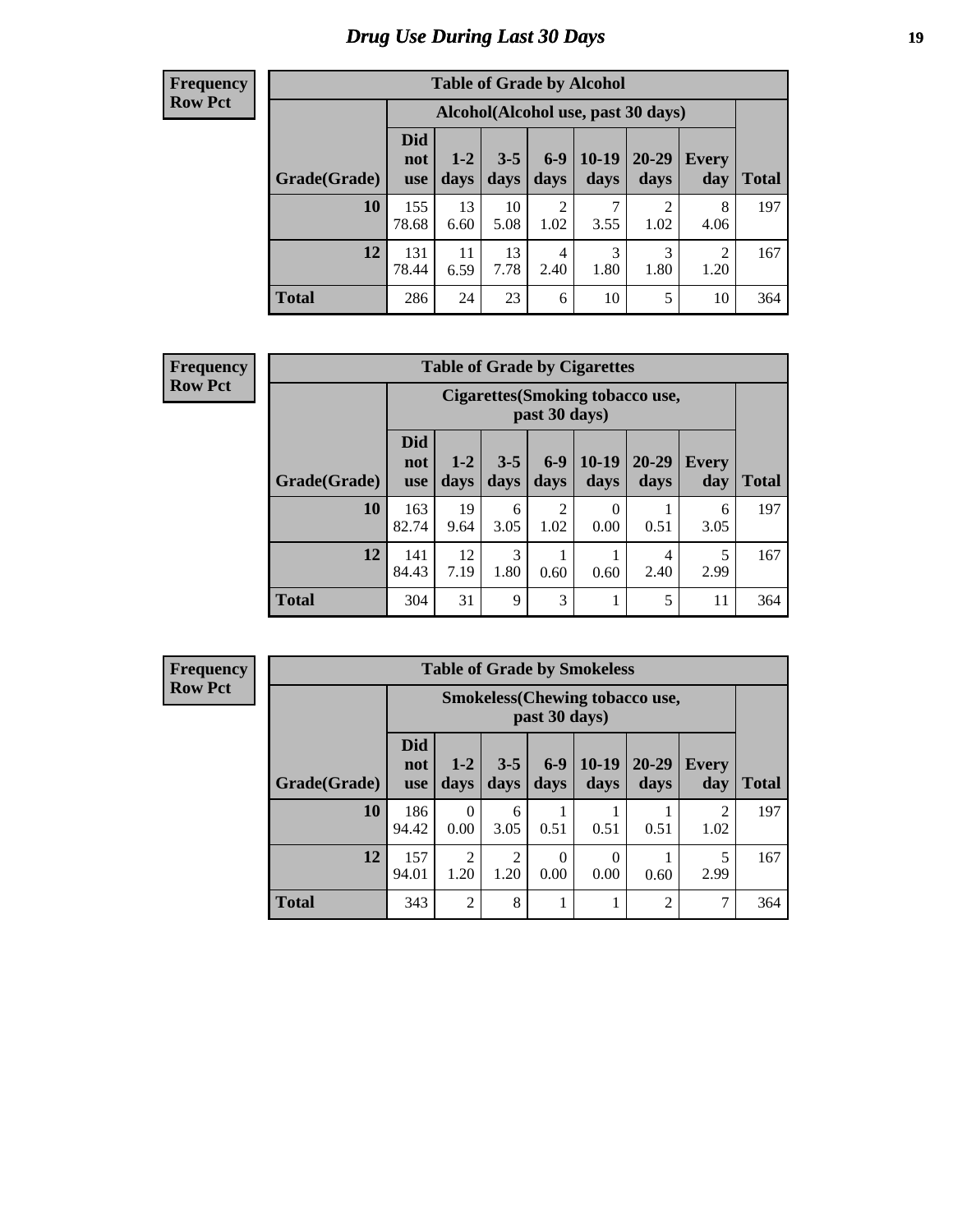**Frequency Row Pct**

| <b>Table of Grade by Marijuana</b> |                                 |                                            |                        |                        |                   |                     |              |  |  |  |  |
|------------------------------------|---------------------------------|--------------------------------------------|------------------------|------------------------|-------------------|---------------------|--------------|--|--|--|--|
|                                    |                                 | Marijuana (Marijuana use,<br>past 30 days) |                        |                        |                   |                     |              |  |  |  |  |
| Grade(Grade)                       | <b>Did</b><br>not<br><b>use</b> | $1 - 2$<br>days                            | $3 - 5$<br>days        | $10-19$<br>days        | $20 - 29$<br>days | <b>Every</b><br>day | <b>Total</b> |  |  |  |  |
| 10                                 | 182<br>92.39                    | 6<br>3.05                                  | 3<br>1.52              | $\mathfrak{D}$<br>1.02 | 0<br>0.00         | 4<br>2.03           | 197          |  |  |  |  |
| 12                                 | 155<br>92.81                    | 5<br>2.99                                  | $\overline{2}$<br>1.20 | 0.60                   | 0.60              | 3<br>1.80           | 167          |  |  |  |  |
| <b>Total</b>                       | 337                             | 11                                         | 5                      | 3                      |                   | 7                   | 364          |  |  |  |  |

| <b>Frequency</b> | <b>Table of Grade by Cocaine</b> |                                               |           |              |
|------------------|----------------------------------|-----------------------------------------------|-----------|--------------|
| <b>Row Pct</b>   |                                  | <b>Cocaine</b> (Cocaine<br>use, past 30 days) |           |              |
|                  | Grade(Grade)                     | Did not<br><b>use</b>                         | 6-9 days  | <b>Total</b> |
|                  | 10                               | 195<br>98.98                                  | 2<br>1.02 | 197          |
|                  | 12                               | 167<br>100.00                                 | 0.00      | 167          |
|                  | <b>Total</b>                     | 362                                           | 2         | 364          |

| <b>Frequency</b> | <b>Table of Grade by Inhalants</b>               |                       |                        |              |  |
|------------------|--------------------------------------------------|-----------------------|------------------------|--------------|--|
| <b>Row Pct</b>   | <b>Inhalants</b> (Inhalant<br>use, past 30 days) |                       |                        |              |  |
|                  | Grade(Grade)                                     | Did not<br><b>use</b> | $1-2$ days             | <b>Total</b> |  |
|                  | 10                                               | 196<br>99.49          | 0.51                   | 197          |  |
|                  | 12                                               | 165<br>98.80          | $\mathfrak{D}$<br>1.20 | 167          |  |
|                  | <b>Total</b>                                     | 361                   | 3                      | 364          |  |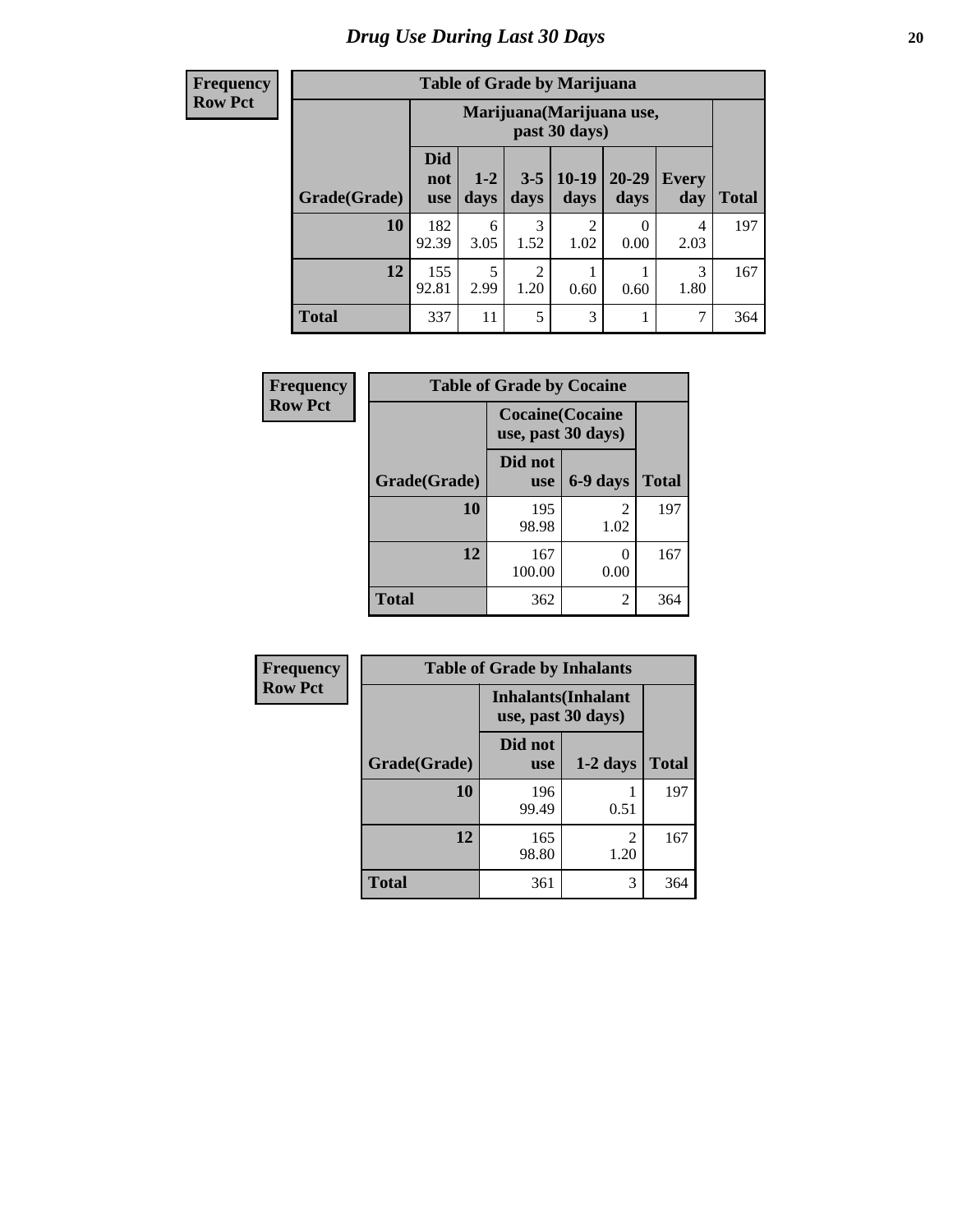# *Drug Use During Last 30 Days* **21**

| <b>Frequency</b> | <b>Table of Grade by Steroids</b> |                                         |                  |                  |                 |                 |              |
|------------------|-----------------------------------|-----------------------------------------|------------------|------------------|-----------------|-----------------|--------------|
| <b>Row Pct</b>   |                                   | Steroids (Steroid use,<br>past 30 days) |                  |                  |                 |                 |              |
|                  | Grade(Grade)                      | Did<br>not<br><b>use</b>                | $1 - 2$<br>days  | $3 - 5$<br>days  | $6 - 9$<br>days | $10-19$<br>days | <b>Total</b> |
|                  | <b>10</b>                         | 193<br>97.97                            | 0.51             | 0.51             | 0.51            | 0.51            | 197          |
|                  | 12                                | 166<br>99.40                            | $\theta$<br>0.00 | $\Omega$<br>0.00 | 0.60            | 0<br>0.00       | 167          |
|                  | <b>Total</b>                      | 359                                     | 1                |                  | $\overline{2}$  |                 | 364          |

| Frequency      | <b>Table of Grade by Ecstasy</b> |                                 |                 |               |                  |                                     |                     |              |
|----------------|----------------------------------|---------------------------------|-----------------|---------------|------------------|-------------------------------------|---------------------|--------------|
| <b>Row Pct</b> |                                  |                                 |                 |               |                  | Ecstasy (Ecstasy use, past 30 days) |                     |              |
|                | Grade(Grade)                     | <b>Did</b><br>not<br><b>use</b> | $1 - 2$<br>days | $6-9$<br>days | $10-19$<br>days  | $20 - 29$<br>days                   | <b>Every</b><br>day | <b>Total</b> |
|                | 10                               | 194<br>98.48                    | 0<br>0.00       | 0.00          | 0.51             | 0.51                                | 0.51                | 197          |
|                | 12                               | 165<br>98.80                    | 0.60            | 0.60          | $\Omega$<br>0.00 | $\Omega$<br>0.00                    | $\Omega$<br>0.00    | 167          |
|                | <b>Total</b>                     | 359                             |                 |               | 1                |                                     |                     | 364          |

| <b>Frequency</b> | <b>Table of Grade by Meth</b>                      |                       |            |           |              |  |
|------------------|----------------------------------------------------|-----------------------|------------|-----------|--------------|--|
| <b>Row Pct</b>   | <b>Meth</b> (Methamphetamine<br>use, past 30 days) |                       |            |           |              |  |
|                  | Grade(Grade)                                       | Did not<br><b>use</b> | $1-2$ days | 6-9 days  | <b>Total</b> |  |
|                  | 10                                                 | 196<br>99.49          | 0.51       | 0<br>0.00 | 197          |  |
|                  | 12                                                 | 166<br>99.40          | 0.00       | 0.60      | 167          |  |
|                  | <b>Total</b>                                       | 362                   |            |           | 364          |  |

| Frequency      | <b>Table of Grade by Hallucinogens</b> |                                                   |          |              |  |  |
|----------------|----------------------------------------|---------------------------------------------------|----------|--------------|--|--|
| <b>Row Pct</b> |                                        | Hallucinogens (Hallucinogen<br>use, past 30 days) |          |              |  |  |
|                | Grade(Grade)                           | Did not use                                       | 6-9 days | <b>Total</b> |  |  |
|                | 10                                     | 196<br>99.49                                      | 0.51     | 197          |  |  |
|                | 12                                     | 167<br>100.00                                     | 0.00     | 167          |  |  |
|                | <b>Total</b>                           | 363                                               |          | 364          |  |  |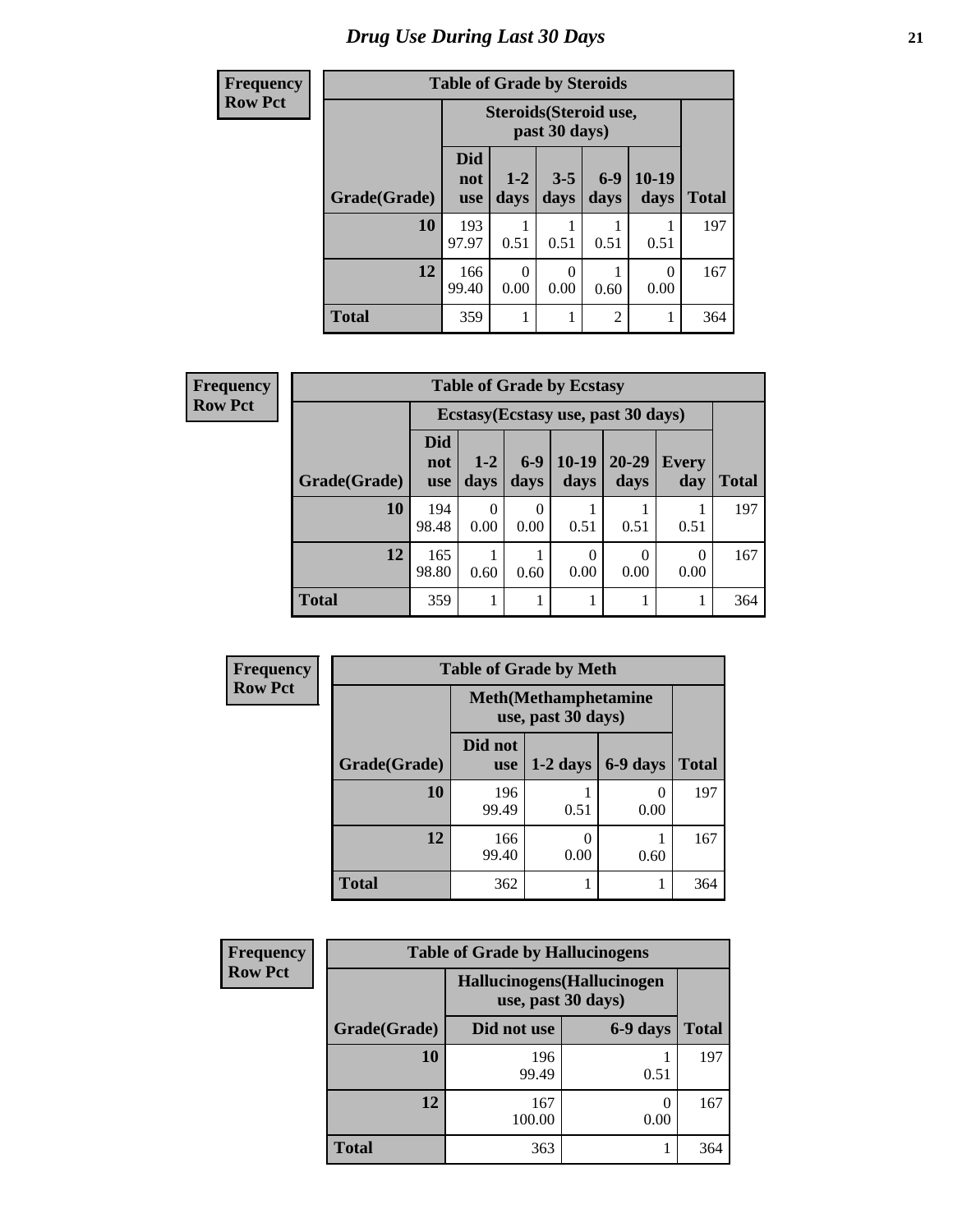| <b>Frequency</b> |
|------------------|
| <b>Row Pct</b>   |

| <b>Table of Grade by Prescription</b> |                                 |                                                                                |                                     |                 |                  |                   |                  |       |  |
|---------------------------------------|---------------------------------|--------------------------------------------------------------------------------|-------------------------------------|-----------------|------------------|-------------------|------------------|-------|--|
|                                       |                                 | <b>Prescription</b> (Prescription drugs not<br>prescribed to me, past 30 days) |                                     |                 |                  |                   |                  |       |  |
| Grade(Grade)                          | <b>Did</b><br>not<br><b>use</b> | $1 - 2$<br>days                                                                | $3 - 5$<br>days                     | $6 - 9$<br>days | $10-19$<br>days  | $20 - 29$<br>days | Every<br>day     | Total |  |
| 10                                    | 187<br>94.92                    | $\mathcal{D}_{\mathcal{L}}$<br>1.02                                            | $\mathcal{D}_{\mathcal{A}}$<br>1.02 | 0.51            | 0.51             | $\Omega$<br>0.00  | 4<br>2.03        | 197   |  |
| 12                                    | 164<br>98.20                    | $\mathfrak{D}$<br>1.20                                                         | 0<br>0.00                           | 0<br>0.00       | $\Omega$<br>0.00 | 0.60              | $\theta$<br>0.00 | 167   |  |
| <b>Total</b>                          | 351                             | 4                                                                              | $\mathfrak{D}$                      |                 |                  |                   | 4                | 364   |  |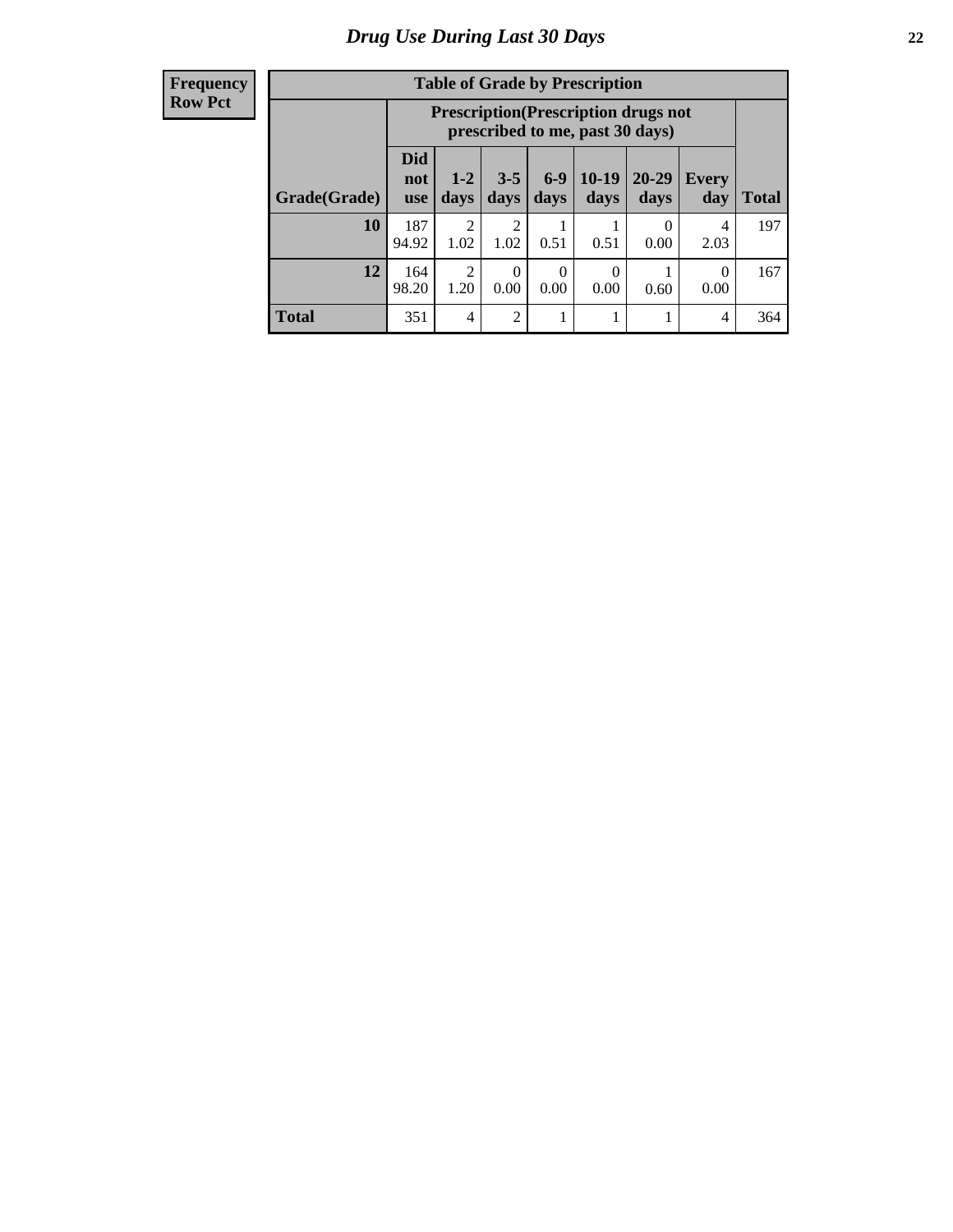| Frequency      | <b>Table of Alcoholease by Grade</b>              |                    |             |              |  |  |
|----------------|---------------------------------------------------|--------------------|-------------|--------------|--|--|
| <b>Col Pct</b> | <b>Alcoholease</b> (It is<br>easy to get alcohol) | Grade(Grade)<br>10 | 12          | <b>Total</b> |  |  |
|                | <b>Strongly Agree</b>                             | 74<br>37.56        | 76<br>45.51 | 150          |  |  |
|                | <b>Somewhat Agree</b>                             | 61<br>30.96        | 45<br>26.95 | 106          |  |  |
|                | <b>Somewhat Disagree</b>                          | 21<br>10.66        | 20<br>11.98 | 41           |  |  |
|                | <b>Strongly Disagree</b>                          | 41<br>20.81        | 26<br>15.57 | 67           |  |  |
|                | <b>Total</b>                                      | 197                | 167         | 364          |  |  |

| Frequency      | <b>Table of Cigarettesease by Grade</b>                  |                    |             |              |  |
|----------------|----------------------------------------------------------|--------------------|-------------|--------------|--|
| <b>Col Pct</b> | Cigarettesease (It is<br>easy to get smoking<br>tobacco) | Grade(Grade)<br>10 | 12          | <b>Total</b> |  |
|                | <b>Strongly Agree</b>                                    | 88<br>44.67        | 93<br>55.69 | 181          |  |
|                | <b>Somewhat Agree</b>                                    | 37<br>18.78        | 37<br>22.16 | 74           |  |
|                | <b>Somewhat Disagree</b>                                 | 22<br>11.17        | 9<br>5.39   | 31           |  |
|                | <b>Strongly Disagree</b>                                 | 50<br>25.38        | 28<br>16.77 | 78           |  |
|                | Total                                                    | 197                | 167         | 364          |  |

| Frequency      | <b>Table of Smokelessease by Grade</b>                         |                    |             |              |
|----------------|----------------------------------------------------------------|--------------------|-------------|--------------|
| <b>Col Pct</b> | <b>Smokelessease</b> (It is<br>easy to get chewing<br>tobacco) | Grade(Grade)<br>10 | 12          | <b>Total</b> |
|                | <b>Strongly Agree</b>                                          | 80<br>40.61        | 89<br>53.29 | 169          |
|                | <b>Somewhat Agree</b>                                          | 42<br>21.32        | 37<br>22.16 | 79           |
|                | <b>Somewhat Disagree</b>                                       | 16<br>8.12         | 10<br>5.99  | 26           |
|                | <b>Strongly Disagree</b>                                       | 59<br>29.95        | 31<br>18.56 | 90           |
|                | <b>Total</b>                                                   | 197                | 167         | 364          |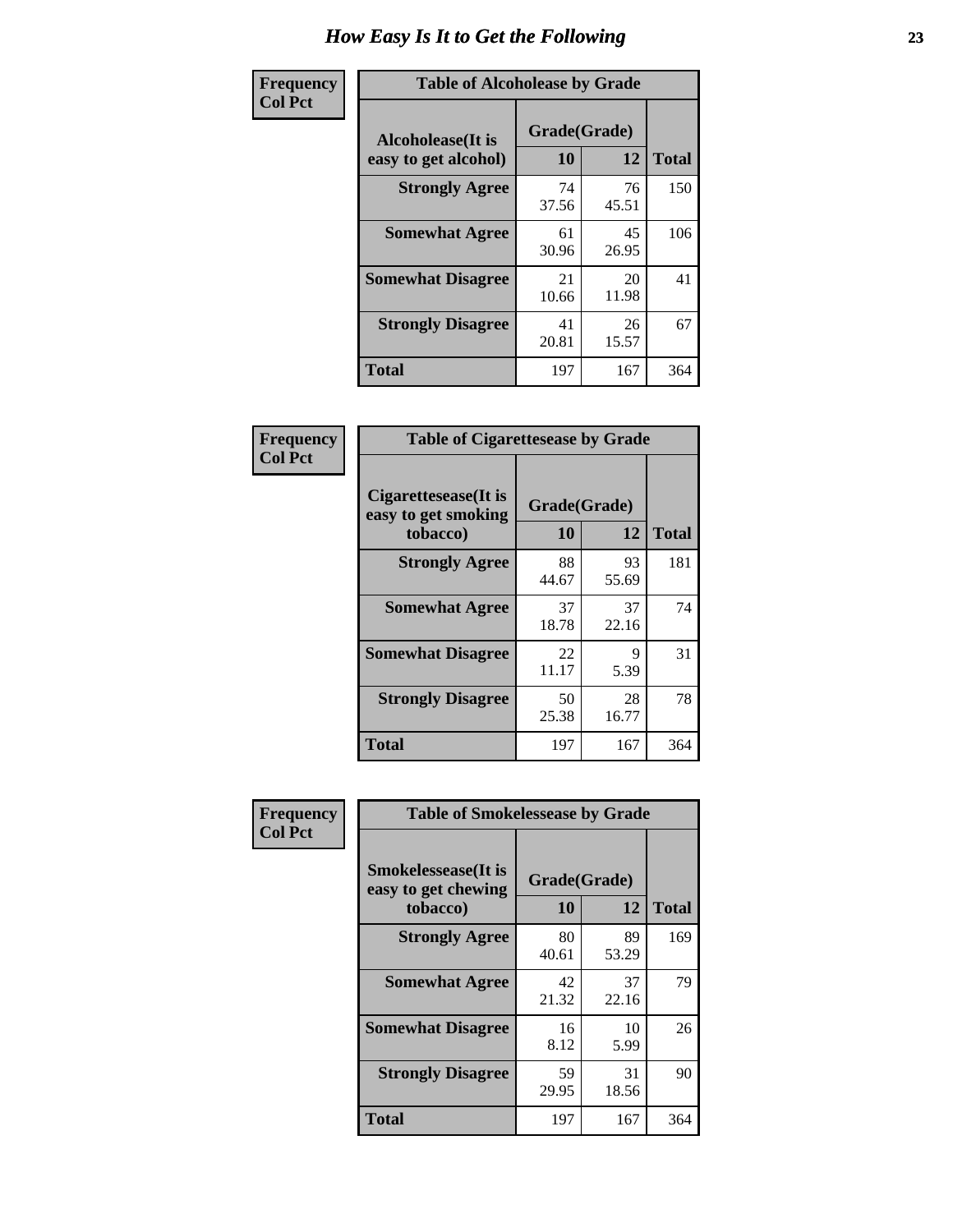| Frequency      | <b>Table of Marijuanaease by Grade</b>           |                    |             |              |  |  |
|----------------|--------------------------------------------------|--------------------|-------------|--------------|--|--|
| <b>Col Pct</b> | Marijuanaease(It is<br>easy to get<br>marijuana) | Grade(Grade)<br>10 | 12          | <b>Total</b> |  |  |
|                | <b>Strongly Agree</b>                            | 57<br>28.93        | 75<br>44.91 | 132          |  |  |
|                | <b>Somewhat Agree</b>                            | 49<br>24.87        | 46<br>27.54 | 95           |  |  |
|                | <b>Somewhat Disagree</b>                         | 30<br>15.23        | 12<br>7.19  | 42           |  |  |
|                | <b>Strongly Disagree</b>                         | 61<br>30.96        | 34<br>20.36 | 95           |  |  |
|                | <b>Total</b>                                     | 197                | 167         | 364          |  |  |

| <b>Table of Cocaineease by Grade</b>              |                    |             |              |  |  |  |  |  |  |  |
|---------------------------------------------------|--------------------|-------------|--------------|--|--|--|--|--|--|--|
| <b>Cocaineease</b> (It is<br>easy to get cocaine) | Grade(Grade)<br>10 | 12          | <b>Total</b> |  |  |  |  |  |  |  |
| <b>Strongly Agree</b>                             | 32<br>16.24        | 43<br>25.75 | 75           |  |  |  |  |  |  |  |
| <b>Somewhat Agree</b>                             | 29<br>14.72        | 40<br>23.95 | 69           |  |  |  |  |  |  |  |
| <b>Somewhat Disagree</b>                          | 42<br>21.32        | 34<br>20.36 | 76           |  |  |  |  |  |  |  |
| <b>Strongly Disagree</b>                          | 94<br>47.72        | 50<br>29.94 | 144          |  |  |  |  |  |  |  |
| <b>Total</b>                                      | 197                | 167         | 364          |  |  |  |  |  |  |  |

| Frequency      | <b>Table of Inhalantsease by Grade</b>           |                    |              |     |
|----------------|--------------------------------------------------|--------------------|--------------|-----|
| <b>Col Pct</b> | Inhalantsease(It is<br>easy to get<br>inhalants) | Grade(Grade)<br>10 | <b>Total</b> |     |
|                | <b>Strongly Agree</b>                            | 72<br>36.55        | 65<br>38.92  | 137 |
|                | <b>Somewhat Agree</b>                            | 21<br>10.66        | 39<br>23.35  | 60  |
|                | <b>Somewhat Disagree</b>                         | 26<br>13.20        | 19<br>11.38  | 45  |
|                | <b>Strongly Disagree</b>                         | 78<br>39.59        | 44<br>26.35  | 122 |
|                | <b>Total</b>                                     | 197                | 167          | 364 |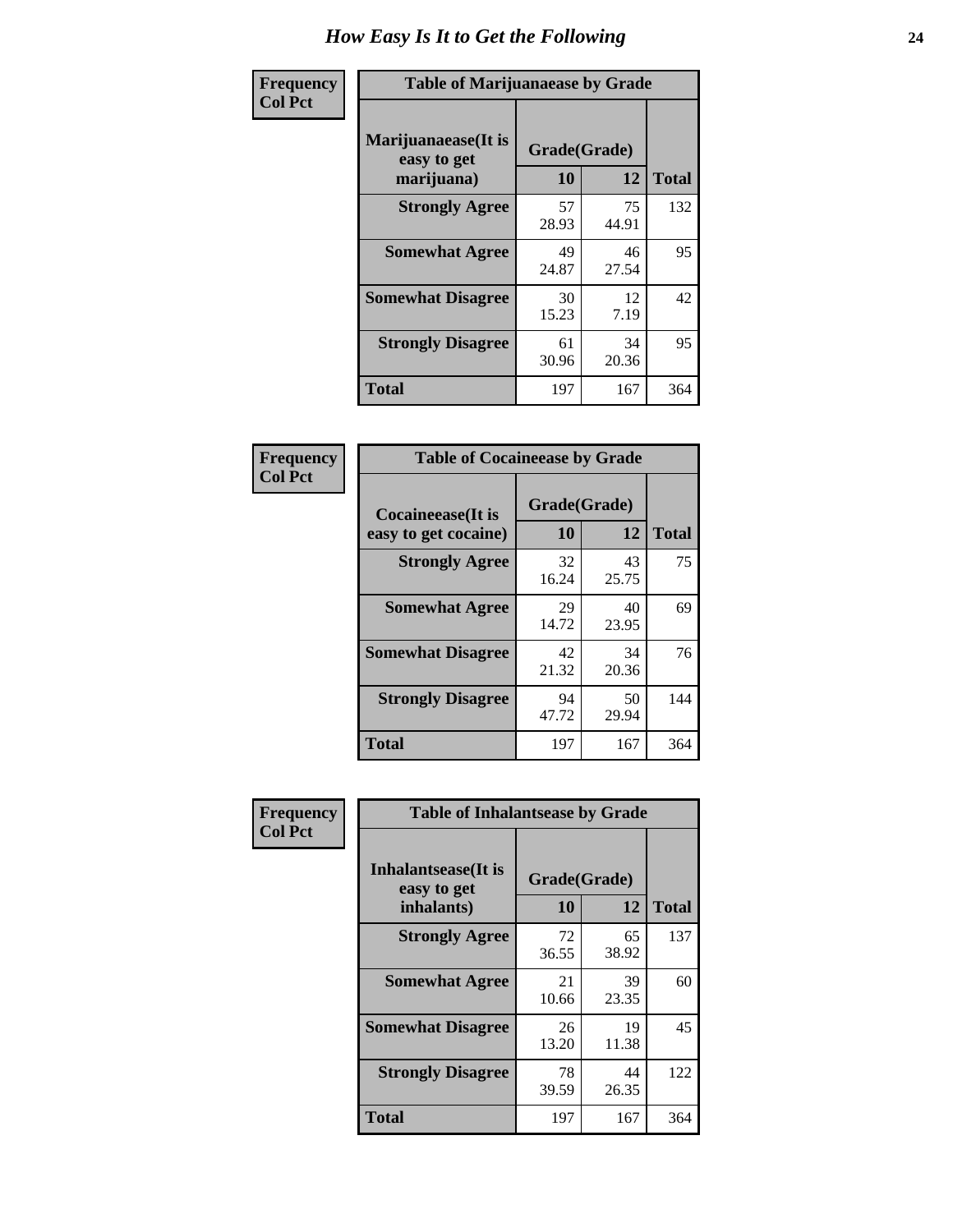| Frequency      | <b>Table of Steroidsease by Grade</b>               |                    |             |              |  |  |  |  |  |  |
|----------------|-----------------------------------------------------|--------------------|-------------|--------------|--|--|--|--|--|--|
| <b>Col Pct</b> | <b>Steroidsease</b> (It is<br>easy to get steroids) | Grade(Grade)<br>10 | 12          | <b>Total</b> |  |  |  |  |  |  |
|                | <b>Strongly Agree</b>                               | 21<br>10.66        | 44<br>26.35 | 65           |  |  |  |  |  |  |
|                | <b>Somewhat Agree</b>                               | 28<br>14.21        | 38<br>22.75 | 66           |  |  |  |  |  |  |
|                | <b>Somewhat Disagree</b>                            | 49<br>24.87        | 41<br>24.55 | 90           |  |  |  |  |  |  |
|                | <b>Strongly Disagree</b>                            | 99<br>50.25        | 44<br>26.35 | 143          |  |  |  |  |  |  |
|                | <b>Total</b>                                        | 197                | 167         | 364          |  |  |  |  |  |  |

| Frequency      | <b>Table of Ecstasyease by Grade</b>              |                    |             |              |  |  |  |  |  |  |  |
|----------------|---------------------------------------------------|--------------------|-------------|--------------|--|--|--|--|--|--|--|
| <b>Col Pct</b> | <b>Ecstasyease</b> (It is<br>easy to get ecstasy) | Grade(Grade)<br>10 | 12          | <b>Total</b> |  |  |  |  |  |  |  |
|                | <b>Strongly Agree</b>                             | 29<br>14.72        | 47<br>28.14 | 76           |  |  |  |  |  |  |  |
|                | <b>Somewhat Agree</b>                             | 22<br>11.17        | 36<br>21.56 | 58           |  |  |  |  |  |  |  |
|                | <b>Somewhat Disagree</b>                          | 38<br>19.29        | 30<br>17.96 | 68           |  |  |  |  |  |  |  |
|                | <b>Strongly Disagree</b>                          | 108<br>54.82       | 54<br>32.34 | 162          |  |  |  |  |  |  |  |
|                | <b>Total</b>                                      | 197                | 167         | 364          |  |  |  |  |  |  |  |

| <b>Frequency</b> | <b>Table of Methease by Grade</b>                          |                    |             |              |
|------------------|------------------------------------------------------------|--------------------|-------------|--------------|
| <b>Col Pct</b>   | <b>Methease</b> (It is easy<br>to get<br>methamphetamines) | Grade(Grade)<br>10 | 12          | <b>Total</b> |
|                  | <b>Strongly Agree</b>                                      | 23<br>11.68        | 37<br>22.16 | 60           |
|                  | <b>Somewhat Agree</b>                                      | 19<br>9.64         | 37<br>22.16 | 56           |
|                  | <b>Somewhat Disagree</b>                                   | 43<br>21.83        | 32<br>19.16 | 75           |
|                  | <b>Strongly Disagree</b>                                   | 112<br>56.85       | 61<br>36.53 | 173          |
|                  | <b>Total</b>                                               | 197                | 167         | 364          |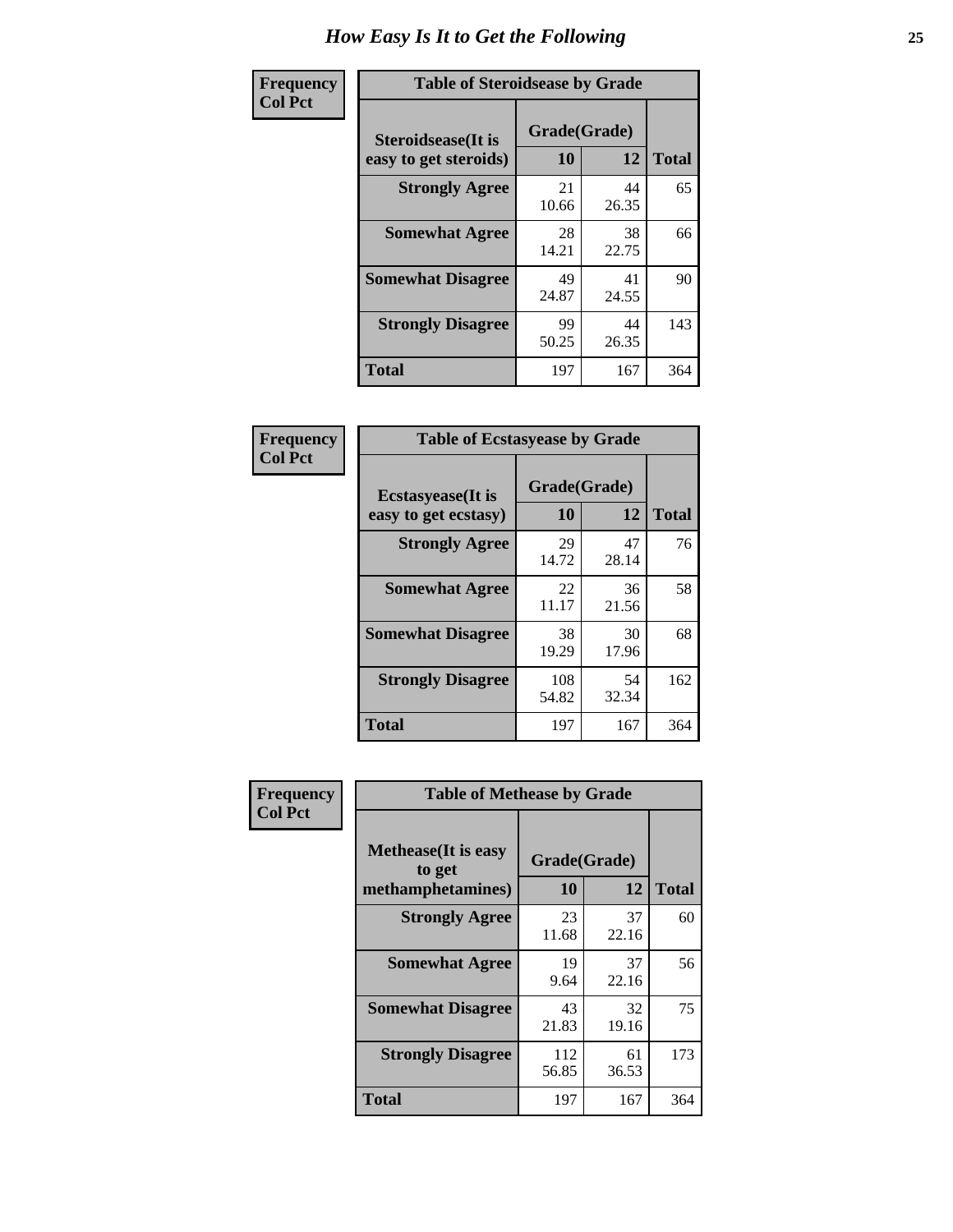| <b>Frequency</b> | <b>Table of Hallucinogensease by Grade</b>                |                    |             |              |
|------------------|-----------------------------------------------------------|--------------------|-------------|--------------|
| <b>Col Pct</b>   | Hallucinogensease(It)<br>is easy to get<br>hallucinogens) | Grade(Grade)<br>10 | 12          | <b>Total</b> |
|                  | <b>Strongly Agree</b>                                     | 20<br>10.15        | 34<br>20.36 | 54           |
|                  | <b>Somewhat Agree</b>                                     | 23<br>11.68        | 37<br>22.16 | 60           |
|                  | <b>Somewhat Disagree</b>                                  | 46<br>23.35        | 37<br>22.16 | 83           |
|                  | <b>Strongly Disagree</b>                                  | 108<br>54.82       | 59<br>35.33 | 167          |
|                  | <b>Total</b>                                              | 197                | 167         | 364          |

| Frequency<br>Col Pct |
|----------------------|
|                      |

| <b>Table of Prescriptionease by Grade</b>                                                |             |              |              |  |  |  |  |  |  |
|------------------------------------------------------------------------------------------|-------------|--------------|--------------|--|--|--|--|--|--|
| <b>Prescriptionease</b> (It<br>is easy to get<br>prescription drugs<br>not prescribed to |             | Grade(Grade) |              |  |  |  |  |  |  |
| me)                                                                                      | 10          | 12           | <b>Total</b> |  |  |  |  |  |  |
| <b>Strongly Agree</b>                                                                    | 59<br>29.95 | 73<br>43.71  | 132          |  |  |  |  |  |  |
| <b>Somewhat Agree</b>                                                                    | 37<br>18.78 | 41<br>24.55  | 78           |  |  |  |  |  |  |
| <b>Somewhat Disagree</b>                                                                 | 21<br>10.66 | 14<br>8.38   | 35           |  |  |  |  |  |  |
| <b>Strongly Disagree</b>                                                                 | 80<br>40.61 | 39<br>23.35  | 119          |  |  |  |  |  |  |
| Total                                                                                    | 197         | 167          | 364          |  |  |  |  |  |  |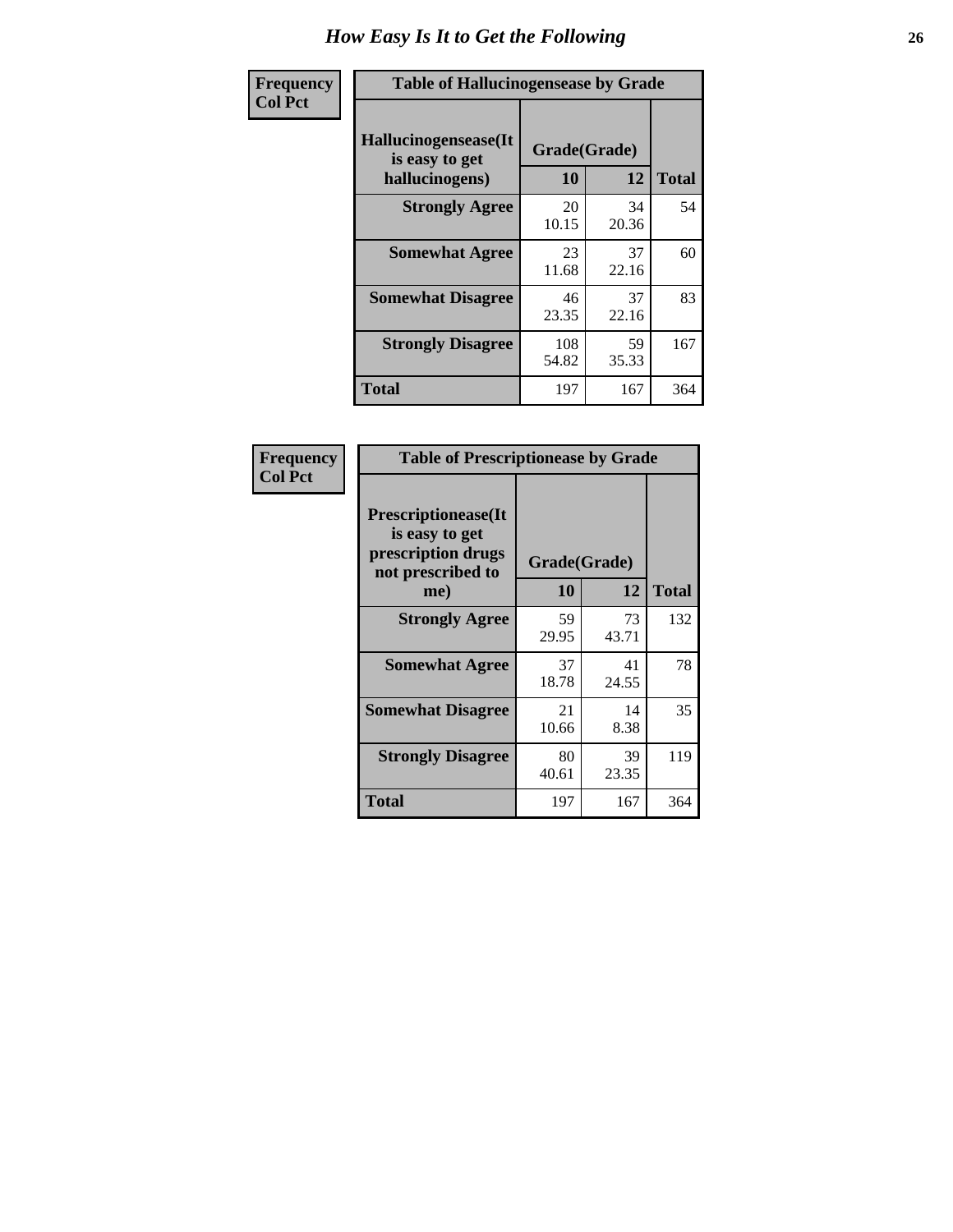*Age at Onset of Use* **27** *Results for "Age at Onset of Use" questions exclude students who said they did not use that substance*

| <b>Frequency</b> | <b>Table of Grade by Alcoholinit</b> |                  |           |                  |             |             |                                                  |             |             |             |                       |              |  |  |
|------------------|--------------------------------------|------------------|-----------|------------------|-------------|-------------|--------------------------------------------------|-------------|-------------|-------------|-----------------------|--------------|--|--|
| <b>Row Pct</b>   |                                      |                  |           |                  |             |             | Alcoholinit (I started using alcohol when I was) |             |             |             |                       |              |  |  |
|                  | Grade(Grade)   younger               | 8 or             | <b>10</b> | 11               | 12          | 13          | 14                                               | 15          | <b>16</b>   | 17          | <b>18 or</b><br>older | <b>Total</b> |  |  |
|                  | 10                                   | 4<br>5.06        | 6<br>7.59 | 6<br>7.59        | 13<br>16.46 | 16<br>20.25 | 14<br>17.72                                      | 15<br>18.99 | 3<br>3.80   | 2.53        | $\Omega$<br>0.00      | 79           |  |  |
|                  | 12                                   | $\Omega$<br>0.00 | 1.43      | $\Omega$<br>0.00 | 3<br>4.29   | 7<br>10.00  | ⇁<br>10.00                                       | 17<br>24.29 | 17<br>24.29 | 14<br>20.00 | 4<br>5.71             | 70           |  |  |
|                  | <b>Total</b>                         | 4                | 7         | 6                | 16          | 23          | 21                                               | 32          | 20          | 16          | 4                     | 149          |  |  |
|                  |                                      |                  |           |                  |             |             | <b>Frequency Missing = 215</b>                   |             |             |             |                       |              |  |  |

#### **Frequency Row Pct**

| <b>Table of Grade by Cigarettesinit</b> |                  |           |           |                  |                                                      |             |             |                                     |            |                  |                       |              |
|-----------------------------------------|------------------|-----------|-----------|------------------|------------------------------------------------------|-------------|-------------|-------------------------------------|------------|------------------|-----------------------|--------------|
|                                         |                  |           |           |                  | Cigarettesinit(I started smoking tobacco when I was) |             |             |                                     |            |                  |                       |              |
| Grade(Grade)                            | 8 or<br>younger  | 9         | 10        | 11               | 12                                                   | 13          | 14          | 15                                  | 16         | 17               | <b>18 or</b><br>older | <b>Total</b> |
| 10                                      | 6<br>10.53       | 4<br>7.02 | 3<br>5.26 | 6<br>10.53       | 8<br>14.04                                           | 11<br>19.30 | 16<br>28.07 | $\mathcal{D}_{\mathcal{L}}$<br>3.51 | 1.75       | $\Omega$<br>0.00 | 0<br>0.00             | 57           |
| 12                                      | $\Omega$<br>0.00 | 2.70      | 5.41      | $\Omega$<br>0.00 | 2.70                                                 | 6<br>16.22  | 2.70        | 11<br>29.73                         | 7<br>18.92 | 3<br>8.11        | 13.51                 | 37           |
| <b>Total</b>                            | 6                | 5         | 5         | 6                | 9                                                    | 17          | 17          | 13                                  | 8          | 3                | 5                     | 94           |
|                                         |                  |           |           |                  | Frequency Missing $= 270$                            |             |             |                                     |            |                  |                       |              |

**Frequency Row Pct**

| <b>Table of Grade by Smokelessinit</b> |                 |                                                      |                  |                |                           |            |                         |            |                      |      |              |  |
|----------------------------------------|-----------------|------------------------------------------------------|------------------|----------------|---------------------------|------------|-------------------------|------------|----------------------|------|--------------|--|
|                                        |                 | Smokelessinit (I started chewing tobacco when I was) |                  |                |                           |            |                         |            |                      |      |              |  |
| Grade(Grade)                           | 8 or<br>younger | 9                                                    | 10               | 11             | 12                        | 13         | 14                      | 15         | 16                   | 17   | <b>Total</b> |  |
| 10                                     | 0<br>0.00       | 4<br>20.00                                           | $\left($<br>0.00 | 5.00           | 5.00                      | 3<br>15.00 | $\overline{2}$<br>10.00 | 8<br>40.00 | $\Omega$<br>$0.00\,$ | 5.00 | 20           |  |
| 12                                     | 7.69            | $\Omega$<br>0.00 <sub>l</sub>                        | 7.69             | 7.69           | $\mathfrak{D}$<br>15.38   | 3<br>23.08 | 2<br>15.38              | 7.69       | 7.69                 | 7.69 | 13           |  |
| <b>Total</b>                           |                 | 4                                                    |                  | $\overline{2}$ | 3                         | 6          | 4                       | 9          |                      | 2    | 33           |  |
|                                        |                 |                                                      |                  |                | Frequency Missing $= 331$ |            |                         |            |                      |      |              |  |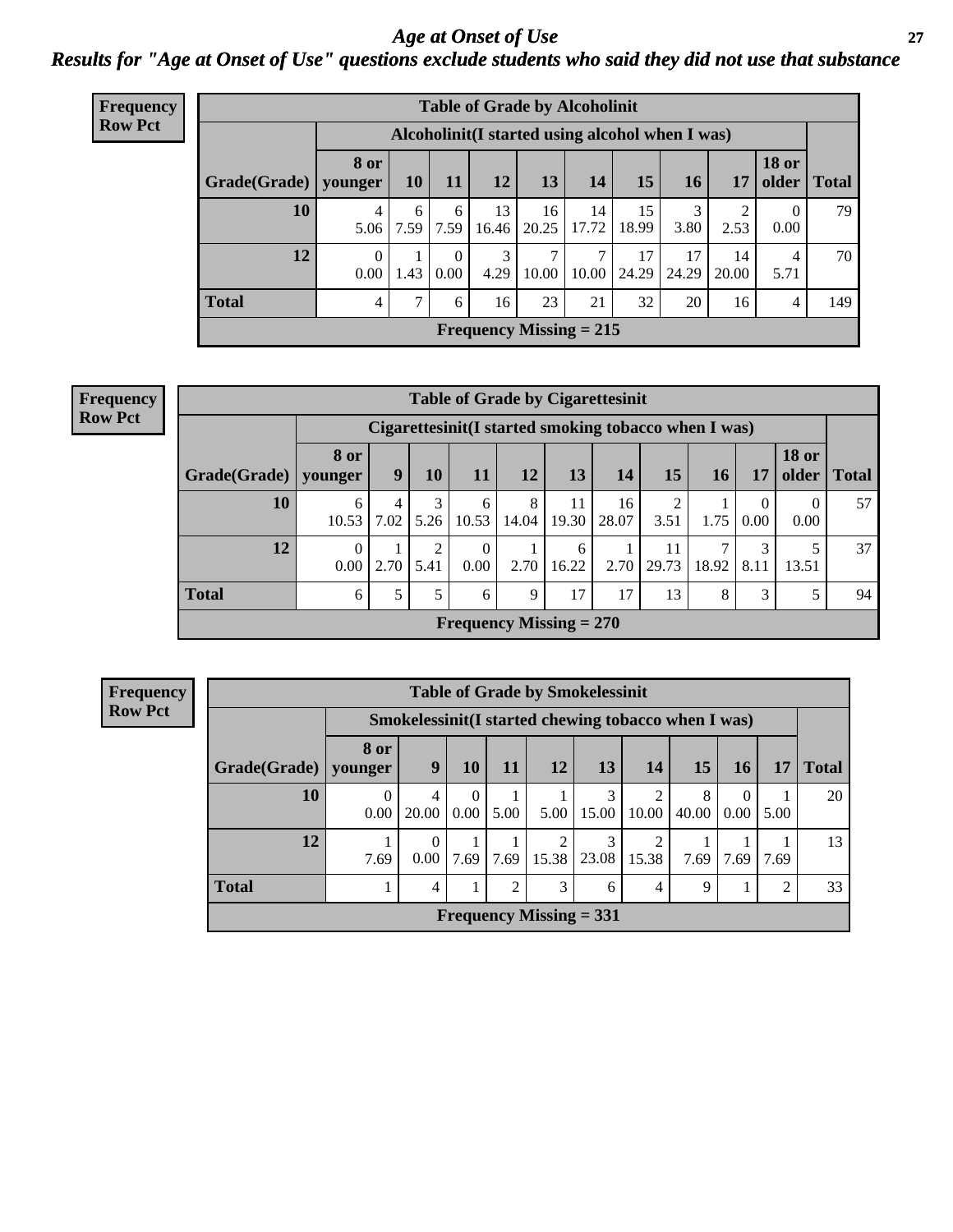#### *Age at Onset of Use* **28**

*Results for "Age at Onset of Use" questions exclude students who said they did not use that substance*

| <b>Frequency</b> | <b>Table of Grade by Marijuanainit</b> |                  |                  |            |             |                                                        |             |                |                       |              |  |  |  |
|------------------|----------------------------------------|------------------|------------------|------------|-------------|--------------------------------------------------------|-------------|----------------|-----------------------|--------------|--|--|--|
| <b>Row Pct</b>   |                                        |                  |                  |            |             | Marijuanainit(I started using marijuana when<br>I was) |             |                |                       |              |  |  |  |
|                  | Grade(Grade)                           | 10               | 12               | <b>13</b>  | 14          | 15                                                     | <b>16</b>   | 17             | <b>18 or</b><br>older | <b>Total</b> |  |  |  |
|                  | 10                                     | 3<br>9.68        | $\Omega$<br>0.00 | 6<br>19.35 | 12<br>38.71 | 8<br>25.81                                             | 3.23        | 3.23           | $\Omega$<br>0.00      | 31           |  |  |  |
|                  | 12                                     | $\Omega$<br>0.00 | 1<br>4.17        | 3<br>12.50 | 4.17        | 2<br>8.33                                              | 15<br>62.50 | 4.17           | 4.17                  | 24           |  |  |  |
|                  | <b>Total</b>                           | 3                | 1                | 9          | 13          | 10                                                     | 16          | $\mathfrak{D}$ |                       | 55           |  |  |  |
|                  |                                        |                  |                  |            |             | <b>Frequency Missing = 309</b>                         |             |                |                       |              |  |  |  |

| <b>Frequency</b> | <b>Table of Grade by Cocaineinit</b> |                           |                                                          |        |              |
|------------------|--------------------------------------|---------------------------|----------------------------------------------------------|--------|--------------|
| <b>Row Pct</b>   |                                      |                           | Cocaineinit(I<br>started using<br>cocaine when I<br>was) |        |              |
|                  | Grade(Grade)                         | 12                        | 14                                                       | 16     | <b>Total</b> |
|                  | 10                                   | 3<br>42.86                | 3<br>42.86                                               | 14.29  | 7            |
|                  | 12                                   | 0.00                      | 0<br>0.00                                                | 100.00 |              |
|                  | <b>Total</b>                         | 3                         | 3                                                        | 2      | 8            |
|                  |                                      | Frequency Missing $= 356$ |                                                          |        |              |

| <b>Frequency</b> |              | <b>Table of Grade by Inhalantsinit</b>                  |            |                  |                           |                         |           |              |  |  |  |
|------------------|--------------|---------------------------------------------------------|------------|------------------|---------------------------|-------------------------|-----------|--------------|--|--|--|
| <b>Row Pct</b>   |              | Inhalantsinit (I started using inhalants<br>when I was) |            |                  |                           |                         |           |              |  |  |  |
|                  | Grade(Grade) | 8 or<br>vounger                                         | 11         | <b>12</b>        | 13                        | <b>16</b>               | <b>17</b> | <b>Total</b> |  |  |  |
|                  | 10           | $\Omega$<br>0.00                                        | 3<br>50.00 | 16.67            | 16.67                     | $\Omega$<br>0.00        | 16.67     | 6            |  |  |  |
|                  | 12           | 33.33                                                   | 0<br>0.00  | $\Omega$<br>0.00 | $\Omega$<br>0.00          | $\overline{2}$<br>66.67 | 0<br>0.00 | 3            |  |  |  |
|                  | <b>Total</b> |                                                         | 3          |                  |                           | 2                       | 1         | 9            |  |  |  |
|                  |              |                                                         |            |                  | Frequency Missing $=$ 355 |                         |           |              |  |  |  |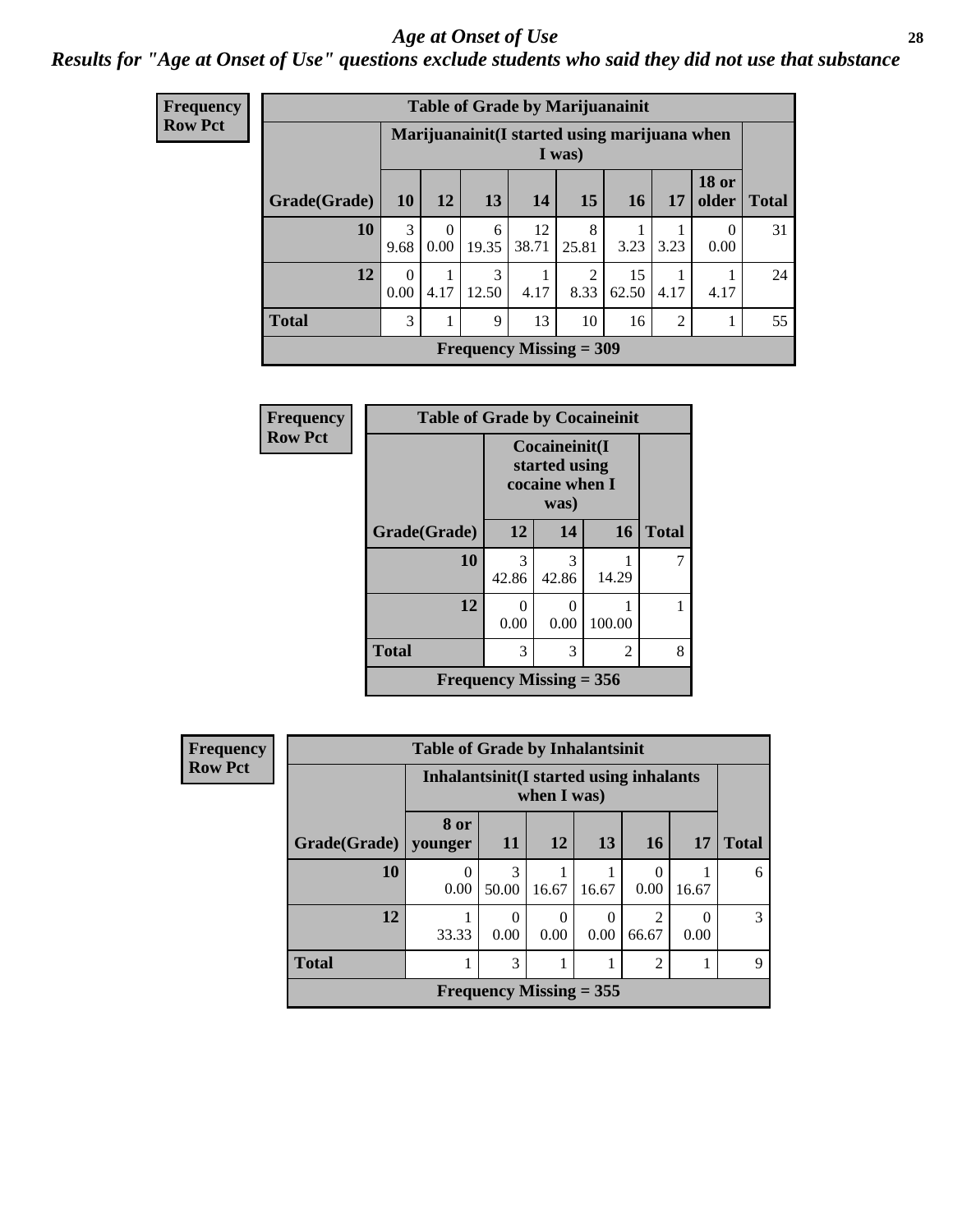#### *Age at Onset of Use* **29**

*Results for "Age at Onset of Use" questions exclude students who said they did not use that substance*

| <b>Frequency</b> | <b>Table of Grade by Steroidsinit</b> |        |                                                            |       |              |  |  |  |
|------------------|---------------------------------------|--------|------------------------------------------------------------|-------|--------------|--|--|--|
| <b>Row Pct</b>   |                                       |        | Steroidsinit(I<br>started using<br>steroids when I<br>was) |       |              |  |  |  |
|                  | Grade(Grade)                          | 12     | 15                                                         | 16    | <b>Total</b> |  |  |  |
|                  | 10                                    | 33.33  | 33.33                                                      | 33.33 | 3            |  |  |  |
|                  | 12                                    | 0<br>٠ | $\Omega$                                                   | 0     | 0            |  |  |  |
|                  | <b>Total</b>                          | 1      |                                                            |       | 3            |  |  |  |
|                  | <b>Frequency Missing = 361</b>        |        |                                                            |       |              |  |  |  |

| <b>Frequency</b> | <b>Table of Grade by Ecstasyinit</b> |                                                            |                |                         |                  |       |              |
|------------------|--------------------------------------|------------------------------------------------------------|----------------|-------------------------|------------------|-------|--------------|
| <b>Row Pct</b>   |                                      | <b>Ecstasyinit</b> (I started using<br>ecstasy when I was) |                |                         |                  |       |              |
|                  | Grade(Grade)                         | <b>11</b>                                                  | 14             | 15                      | 16               | 17    | <b>Total</b> |
|                  | 10                                   | 3<br>50.00                                                 | 16.67          | $\mathfrak{D}$<br>33.33 | $\Omega$<br>0.00 | 0.00  | 6            |
|                  | 12                                   | O<br>0.00                                                  | 33.33          | 0.00                    | 33.33            | 33.33 | 3            |
|                  | <b>Total</b>                         | 3                                                          | $\overline{c}$ | $\mathfrak{D}$          |                  |       | Q            |
|                  |                                      | Frequency Missing $=$ 355                                  |                |                         |                  |       |              |

| Frequency      | <b>Table of Grade by Methinit</b> |                                                                       |              |  |  |  |
|----------------|-----------------------------------|-----------------------------------------------------------------------|--------------|--|--|--|
| <b>Row Pct</b> |                                   | <b>Methinit(I started</b><br>using<br>methamphetamines<br>when I was) |              |  |  |  |
|                | Grade(Grade)                      | 12                                                                    | <b>Total</b> |  |  |  |
|                | 10                                | 100.00                                                                |              |  |  |  |
|                | 12                                | 0<br>٠                                                                | 0            |  |  |  |
|                | <b>Total</b>                      | 1                                                                     |              |  |  |  |
|                |                                   | Frequency Missing $= 363$                                             |              |  |  |  |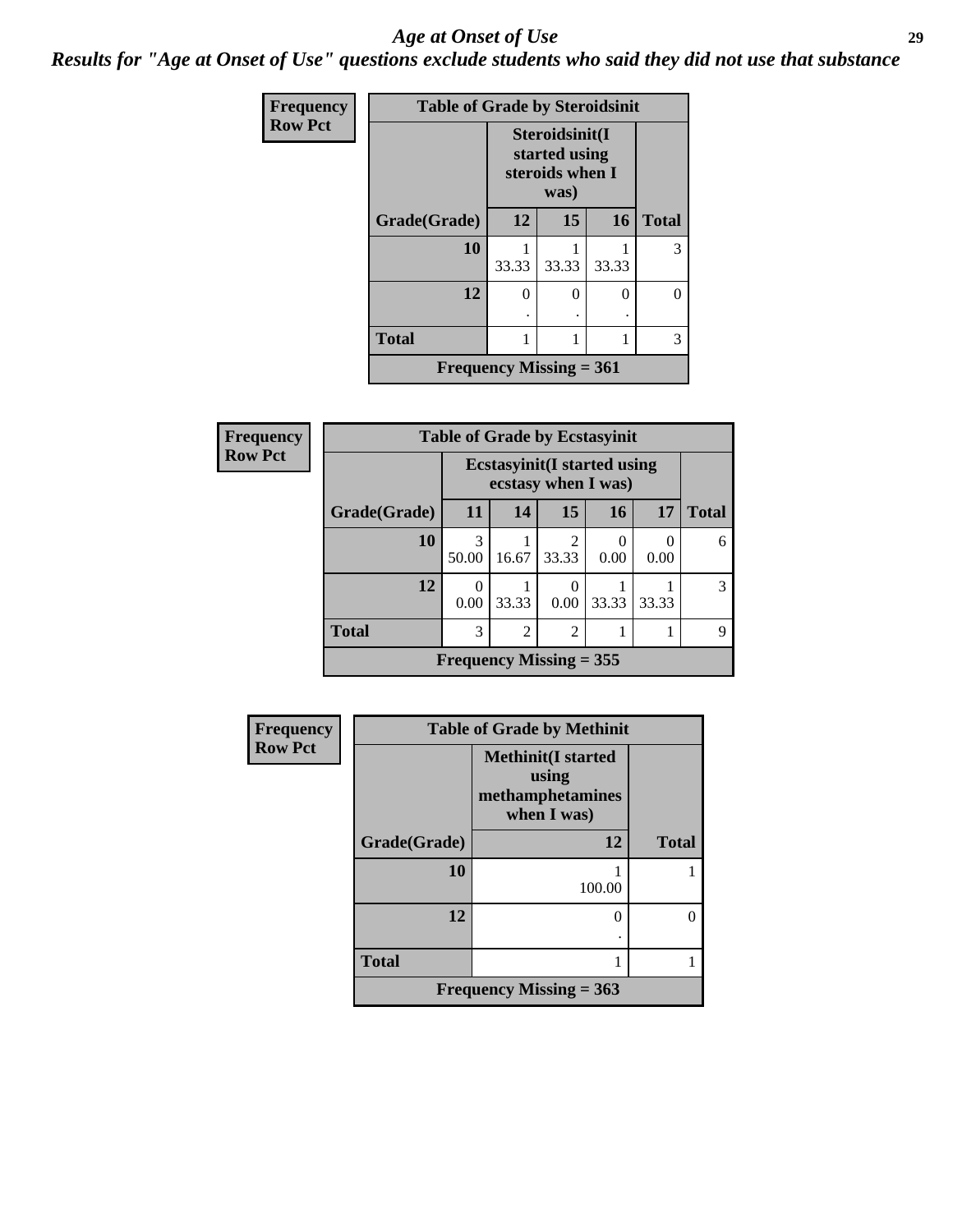#### Age at Onset of Use **30**

*Results for "Age at Onset of Use" questions exclude students who said they did not use that substance*

| Frequency      | <b>Table of Grade by Hallucinogensinit</b> |                                                                      |           |              |  |  |  |
|----------------|--------------------------------------------|----------------------------------------------------------------------|-----------|--------------|--|--|--|
| <b>Row Pct</b> |                                            | Hallucinogensinit(I<br>started using<br>hallucinogens when<br>I was) |           |              |  |  |  |
|                | Grade(Grade)                               | 13                                                                   | 14        | <b>Total</b> |  |  |  |
|                | 10                                         | 3<br>100.00                                                          | 0<br>0.00 | 3            |  |  |  |
|                | 12                                         | $\left( \right)$<br>0.00                                             | 100.00    |              |  |  |  |
|                | <b>Total</b>                               | 3                                                                    |           | 4            |  |  |  |
|                |                                            | Frequency Missing $= 360$                                            |           |              |  |  |  |

| <b>Frequency</b> |              | <b>Table of Grade by Prescriptioninit</b>                                                |                  |                  |                        |                                |                         |            |                |              |
|------------------|--------------|------------------------------------------------------------------------------------------|------------------|------------------|------------------------|--------------------------------|-------------------------|------------|----------------|--------------|
| <b>Row Pct</b>   |              | Prescriptioninit (I started using prescription drugs<br>not prescribed to me when I was) |                  |                  |                        |                                |                         |            |                |              |
|                  | Grade(Grade) | 8 or<br>vounger                                                                          | 9                | <b>10</b>        | <b>11</b>              | 13                             | 14                      | <b>15</b>  | 16             | <b>Total</b> |
|                  | 10           | 18.52                                                                                    | 3.70             | 4<br>14.81       | $\mathfrak{D}$<br>7.41 | $\mathfrak{D}$<br>7.41         | 5<br>18.52              | 8<br>29.63 | 0<br>0.00      | 27           |
|                  | 12           | $\Omega$<br>0.00                                                                         | $\Omega$<br>0.00 | $\Omega$<br>0.00 | $\Omega$<br>0.00       | 14.29                          | $\overline{c}$<br>28.57 | 28.57      | ↑<br>28.57     | 7            |
|                  | <b>Total</b> | 5                                                                                        |                  | 4                | 2                      | 3                              | $\mathcal{I}$           | 10         | $\overline{c}$ | 34           |
|                  |              |                                                                                          |                  |                  |                        | <b>Frequency Missing = 330</b> |                         |            |                |              |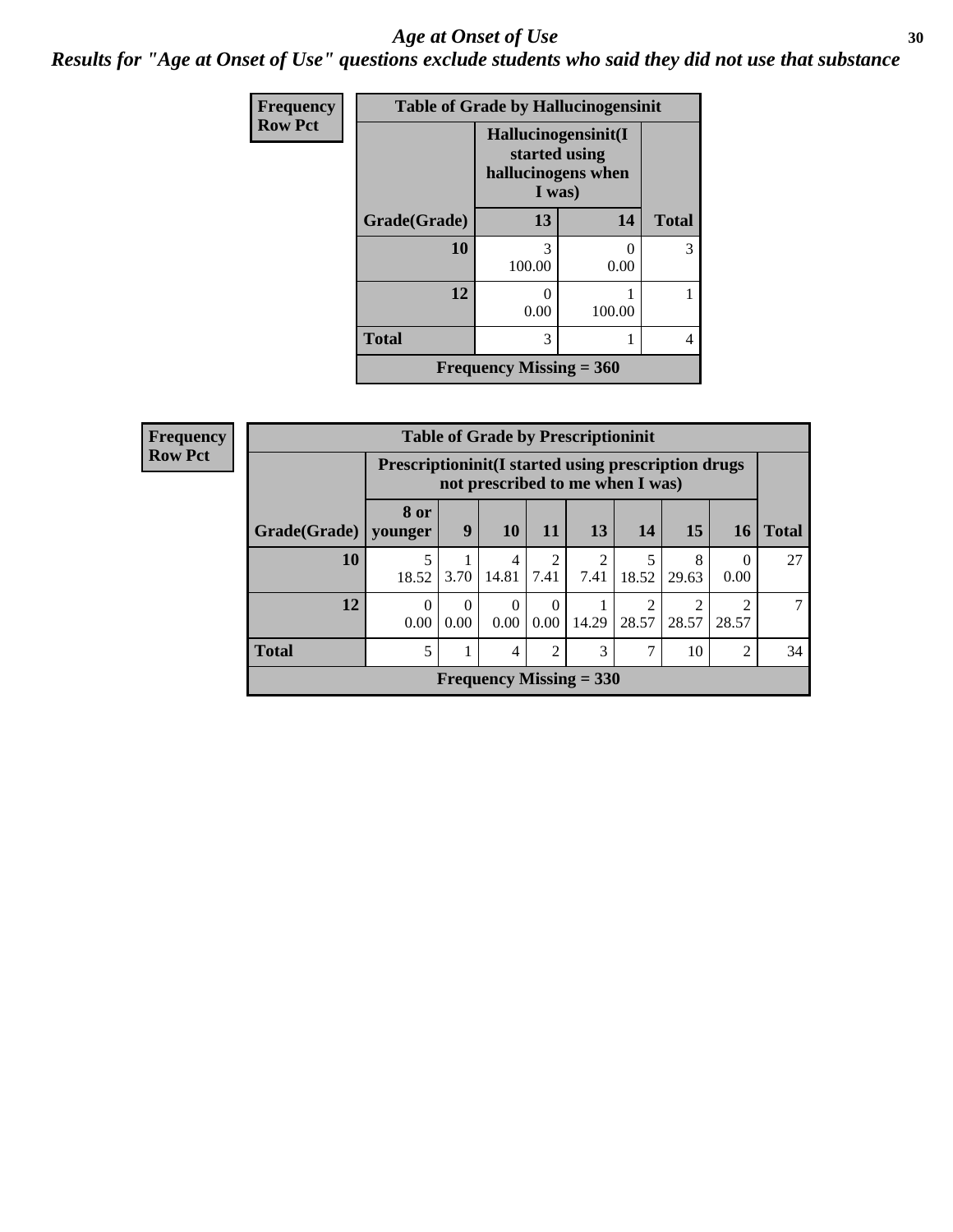| Frequency      | <b>Table of Alcoholharm by Grade</b>          |                    |             |              |  |  |
|----------------|-----------------------------------------------|--------------------|-------------|--------------|--|--|
| <b>Col Pct</b> | Alcoholharm(I<br>think alcohol is<br>harmful) | Grade(Grade)<br>10 | 12          | <b>Total</b> |  |  |
|                | <b>Strongly Agree</b>                         | 104<br>52.79       | 99<br>59.28 | 203          |  |  |
|                | <b>Somewhat Agree</b>                         | 53<br>26.90        | 46<br>27.54 | 99           |  |  |
|                | <b>Somewhat Disagree</b>                      | 21<br>10.66        | 13<br>7.78  | 34           |  |  |
|                | <b>Strongly Disagree</b>                      | 19<br>9.64         | 9<br>5.39   | 28           |  |  |
|                | <b>Total</b>                                  | 197                | 167         | 364          |  |  |

| <b>Table of Cigarettesharm by Grade</b>                  |                    |              |              |  |  |  |  |
|----------------------------------------------------------|--------------------|--------------|--------------|--|--|--|--|
| Cigarettesharm(I<br>think smoking<br>tobacco is harmful) | Grade(Grade)<br>10 | 12           | <b>Total</b> |  |  |  |  |
| <b>Strongly Agree</b>                                    | 149<br>75.63       | 124<br>74.25 | 273          |  |  |  |  |
| <b>Somewhat Agree</b>                                    | 26<br>13.20        | 31<br>18.56  | 57           |  |  |  |  |
| <b>Somewhat Disagree</b>                                 | 6<br>3.05          | 4<br>2.40    | 10           |  |  |  |  |
| <b>Strongly Disagree</b>                                 | 16<br>8.12         | 8<br>4.79    | 24           |  |  |  |  |
| <b>Total</b>                                             | 197                | 167          | 364          |  |  |  |  |

| Frequency      | <b>Table of Smokelessharm by Grade</b>                  |                    |              |              |  |  |  |  |
|----------------|---------------------------------------------------------|--------------------|--------------|--------------|--|--|--|--|
| <b>Col Pct</b> | Smokelessharm(I<br>think chewing<br>tobacco is harmful) | Grade(Grade)<br>10 | 12           | <b>Total</b> |  |  |  |  |
|                | <b>Strongly Agree</b>                                   | 148<br>75.13       | 126<br>75.45 | 274          |  |  |  |  |
|                | <b>Somewhat Agree</b>                                   | 29<br>14.72        | 24<br>14.37  | 53           |  |  |  |  |
|                | <b>Somewhat Disagree</b>                                | 4<br>2.03          | 4.19         | 11           |  |  |  |  |
|                | <b>Strongly Disagree</b>                                | 16<br>8.12         | 10<br>5.99   | 26           |  |  |  |  |
|                | <b>Total</b>                                            | 197                | 167          | 364          |  |  |  |  |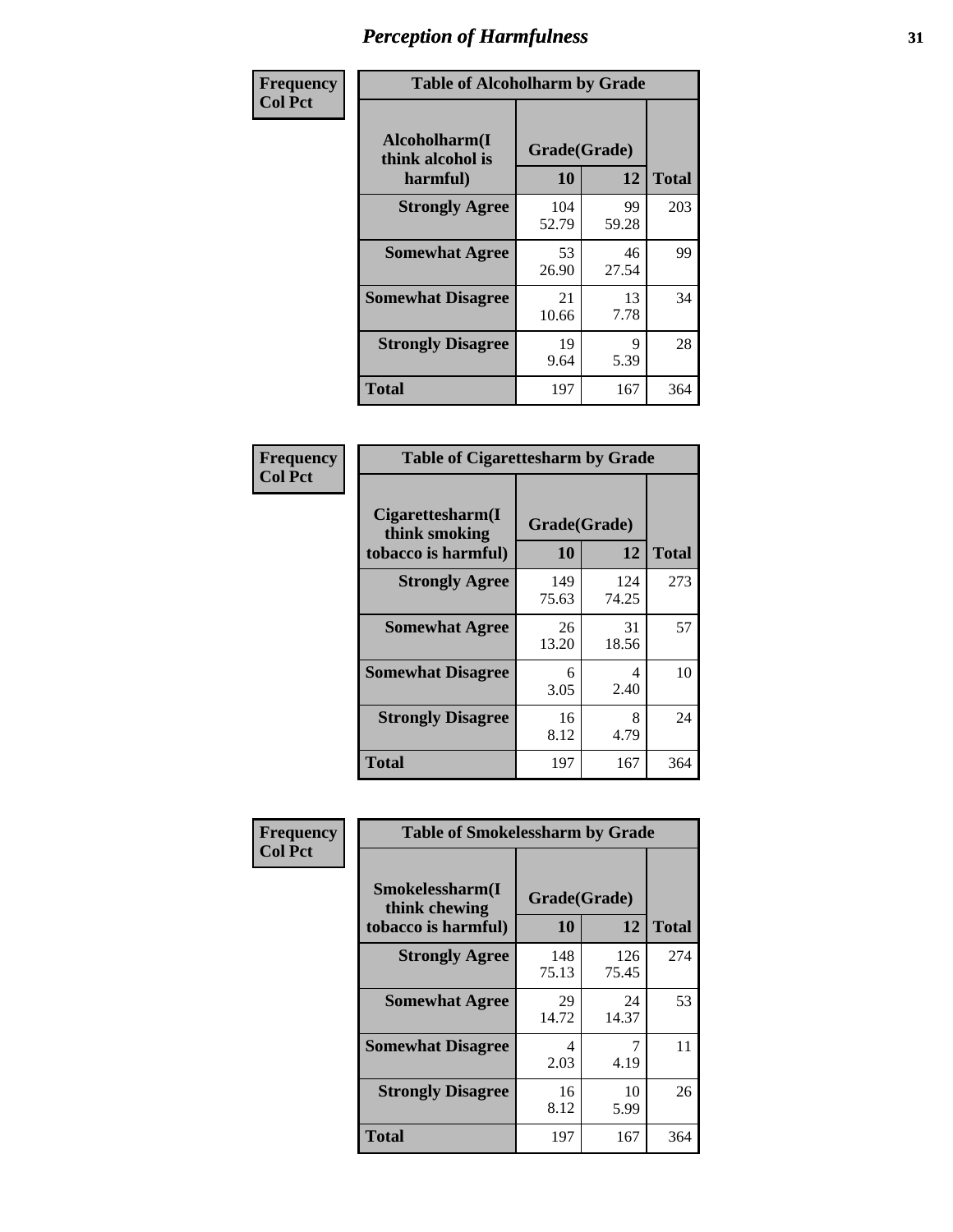| Frequency      | <b>Table of Marijuanaharm by Grade</b>            |                    |              |              |  |  |
|----------------|---------------------------------------------------|--------------------|--------------|--------------|--|--|
| <b>Col Pct</b> | Marijuanaharm(I<br>think marijuana is<br>harmful) | Grade(Grade)<br>10 | 12           | <b>Total</b> |  |  |
|                | <b>Strongly Agree</b>                             | 139<br>70.56       | 120<br>71.86 | 259          |  |  |
|                | <b>Somewhat Agree</b>                             | 16<br>8.12         | 20<br>11.98  | 36           |  |  |
|                | <b>Somewhat Disagree</b>                          | 10<br>5.08         | 13<br>7.78   | 23           |  |  |
|                | <b>Strongly Disagree</b>                          | 32<br>16.24        | 14<br>8.38   | 46           |  |  |
|                | <b>Total</b>                                      | 197                | 167          | 364          |  |  |

| <b>Table of Cocaineharm by Grade</b>          |                    |              |              |  |  |  |  |  |
|-----------------------------------------------|--------------------|--------------|--------------|--|--|--|--|--|
| Cocaineharm(I<br>think cocaine is<br>harmful) | Grade(Grade)<br>10 | 12           | <b>Total</b> |  |  |  |  |  |
| <b>Strongly Agree</b>                         | 169<br>85.79       | 151<br>90.42 | 320          |  |  |  |  |  |
| <b>Somewhat Agree</b>                         | 13<br>6.60         | 8<br>4.79    | 21           |  |  |  |  |  |
| <b>Somewhat Disagree</b>                      | 1<br>0.51          | 0<br>0.00    | 1            |  |  |  |  |  |
| <b>Strongly Disagree</b>                      | 14<br>7.11         | 8<br>4.79    | 22           |  |  |  |  |  |
| Total                                         | 197                | 167          | 364          |  |  |  |  |  |

| Frequency      | <b>Table of Inhalantsharm by Grade</b>             |                           |              |              |
|----------------|----------------------------------------------------|---------------------------|--------------|--------------|
| <b>Col Pct</b> | Inhalantsharm(I<br>think inhalants are<br>harmful) | Grade(Grade)<br><b>10</b> | 12           | <b>Total</b> |
|                | <b>Strongly Agree</b>                              | 161<br>81.73              | 146<br>87.43 | 307          |
|                | <b>Somewhat Agree</b>                              | 19<br>9.64                | 12<br>7.19   | 31           |
|                | <b>Somewhat Disagree</b>                           | 0<br>0.00                 | 0.60         |              |
|                | <b>Strongly Disagree</b>                           | 17<br>8.63                | 8<br>4.79    | 25           |
|                | <b>Total</b>                                       | 197                       | 167          | 364          |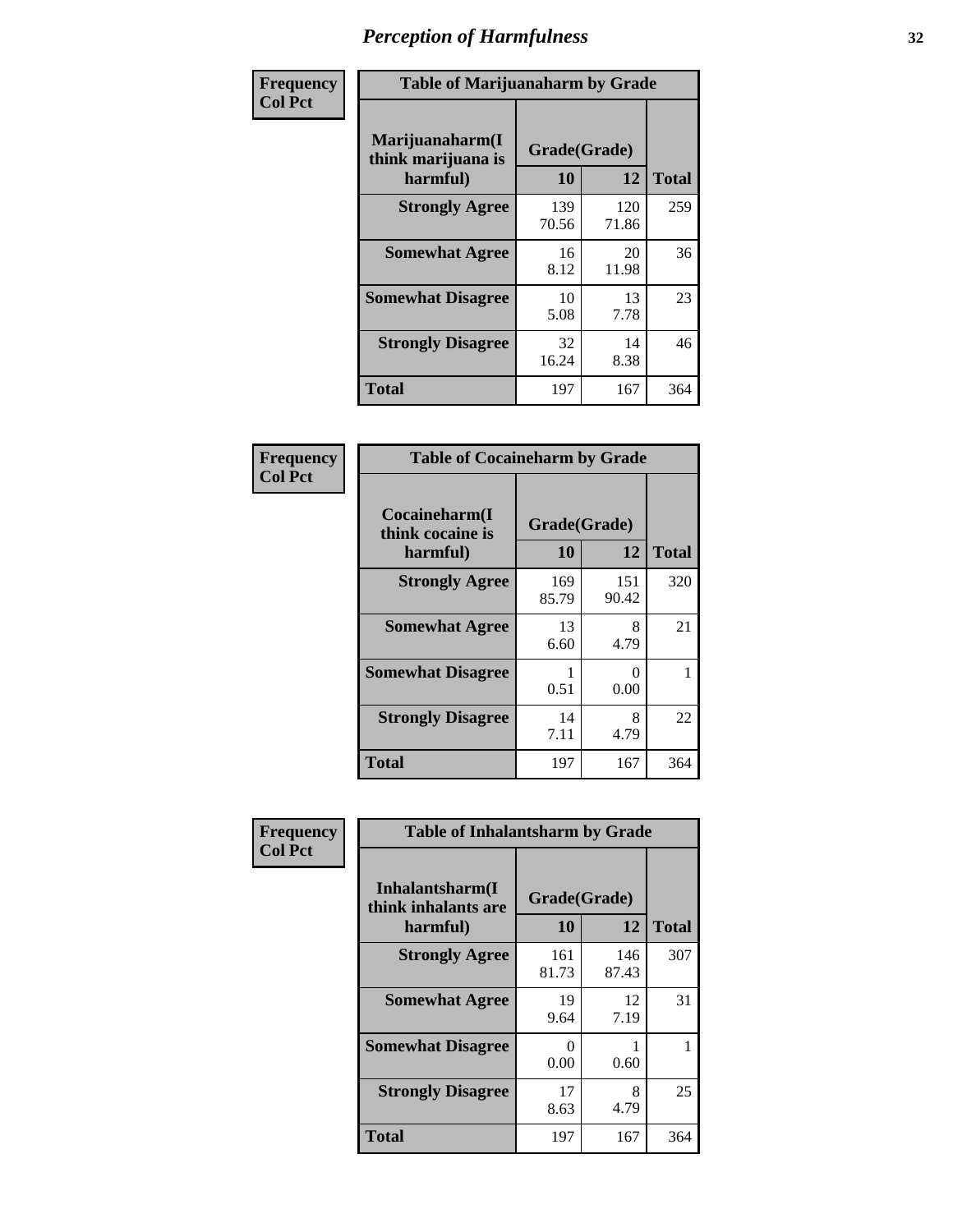| Frequency      | <b>Table of Steroidsharm by Grade</b>            |                    |                      |              |
|----------------|--------------------------------------------------|--------------------|----------------------|--------------|
| <b>Col Pct</b> | Steroidsharm(I<br>think steroids are<br>harmful) | Grade(Grade)<br>10 | 12                   | <b>Total</b> |
|                | <b>Strongly Agree</b>                            | 162<br>82.23       | 139<br>83.23         | 301          |
|                | <b>Somewhat Agree</b>                            | 15<br>7.61         | 20<br>11.98          | 35           |
|                | <b>Somewhat Disagree</b>                         | 4<br>2.03          | $\mathbf{0}$<br>0.00 | 4            |
|                | <b>Strongly Disagree</b>                         | 16<br>8.12         | 8<br>4.79            | 24           |
|                | <b>Total</b>                                     | 197                | 167                  | 364          |

| <b>Table of Ecstasyharm by Grade</b>          |                    |              |     |  |  |
|-----------------------------------------------|--------------------|--------------|-----|--|--|
| Ecstasyharm(I<br>think ecstasy is<br>harmful) | Grade(Grade)<br>10 | <b>Total</b> |     |  |  |
| <b>Strongly Agree</b>                         | 160<br>81.22       | 148<br>88.62 | 308 |  |  |
| <b>Somewhat Agree</b>                         | 17<br>8.63         | 9<br>5.39    | 26  |  |  |
| <b>Somewhat Disagree</b>                      | 3<br>1.52          | 2<br>1.20    | 5   |  |  |
| <b>Strongly Disagree</b>                      | 17<br>8.63         | 8<br>4.79    | 25  |  |  |
| <b>Total</b>                                  | 197                | 167          | 364 |  |  |

| Frequency      | <b>Table of Methharm by Grade</b>                            |                           |              |              |
|----------------|--------------------------------------------------------------|---------------------------|--------------|--------------|
| <b>Col Pct</b> | <b>Methharm</b> (I think<br>methamphetamines<br>are harmful) | Grade(Grade)<br><b>10</b> | 12           | <b>Total</b> |
|                | <b>Strongly Agree</b>                                        | 172<br>87.31              | 153<br>91.62 | 325          |
|                | <b>Somewhat Agree</b>                                        | 6<br>3.05                 | 5<br>2.99    | 11           |
|                | <b>Somewhat Disagree</b>                                     | $\mathfrak{D}$<br>1.02    | 0<br>0.00    | 2            |
|                | <b>Strongly Disagree</b>                                     | 17<br>8.63                | 9<br>5.39    | 26           |
|                | Total                                                        | 197                       | 167          | 364          |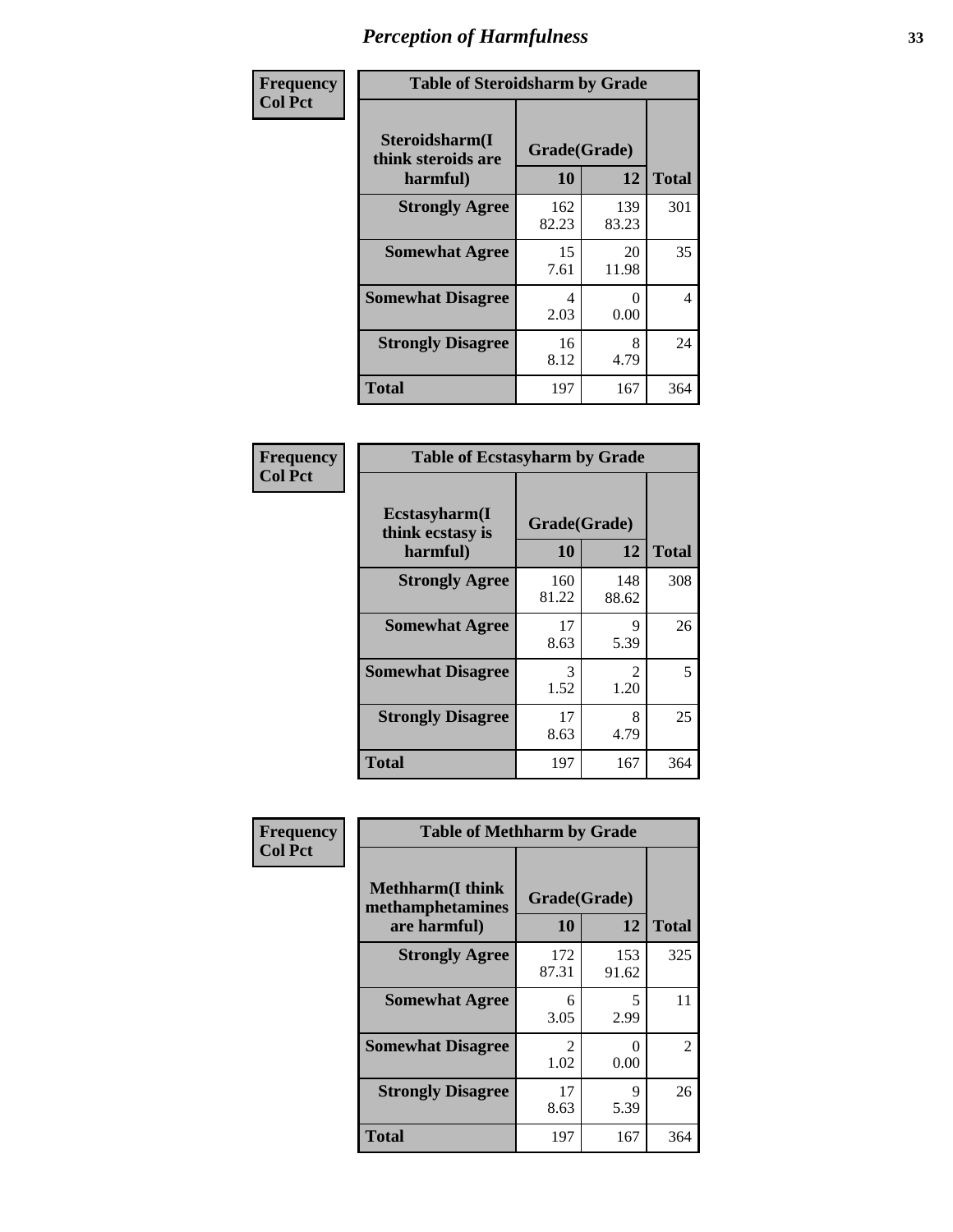| Frequency      | <b>Table of Hallucinogensharm by Grade</b>                 |                    |              |              |
|----------------|------------------------------------------------------------|--------------------|--------------|--------------|
| <b>Col Pct</b> | Hallucinogensharm(I<br>think hallucinogens<br>are harmful) | Grade(Grade)<br>10 | 12           | <b>Total</b> |
|                | <b>Strongly Agree</b>                                      | 166<br>84.26       | 149<br>89.22 | 315          |
|                | <b>Somewhat Agree</b>                                      | 12<br>6.09         | 9<br>5.39    | 21           |
|                | <b>Somewhat Disagree</b>                                   | 0<br>0.00          | 0.60         | 1            |
|                | <b>Strongly Disagree</b>                                   | 19<br>9.64         | 8<br>4.79    | 27           |
|                | <b>Total</b>                                               | 197                | 167          | 364          |

| <b>Table of Prescriptionharm by Grade</b>                                         |              |              |              |  |  |
|-----------------------------------------------------------------------------------|--------------|--------------|--------------|--|--|
| <b>Prescriptionharm</b> (I<br>think prescription<br>drugs not<br>prescribed to me | Grade(Grade) |              |              |  |  |
| are harmful)                                                                      | 10           | 12           | <b>Total</b> |  |  |
| <b>Strongly Agree</b>                                                             | 149<br>75.63 | 127<br>76.05 | 276          |  |  |
| <b>Somewhat Agree</b>                                                             | 20<br>10.15  | 25<br>14.97  | 45           |  |  |
| <b>Somewhat Disagree</b>                                                          | 4<br>2.03    | 6<br>3.59    | 10           |  |  |
| <b>Strongly Disagree</b>                                                          | 24<br>12.18  | 9<br>5.39    | 33           |  |  |
| <b>Total</b>                                                                      | 197          | 167          | 364          |  |  |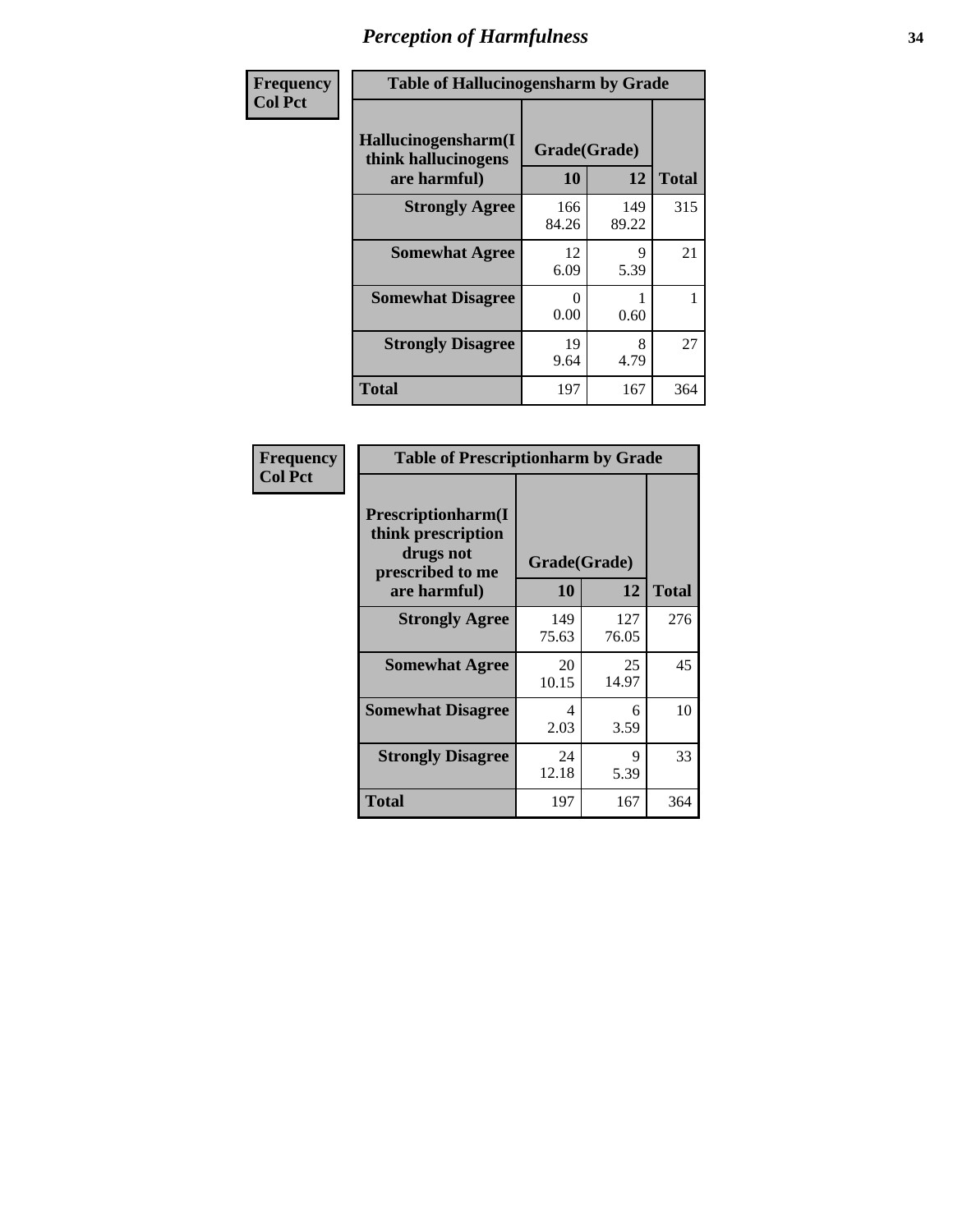# *Disapproval by Adults* **35**

| Frequency      | <b>Table of Alcoholadult by Grade</b>                                 |                    |              |              |
|----------------|-----------------------------------------------------------------------|--------------------|--------------|--------------|
| <b>Col Pct</b> | <b>Alcoholadult</b> (Adults<br>would disapprove if<br>I used alcohol) | Grade(Grade)<br>10 | 12           | <b>Total</b> |
|                | <b>Strongly Agree</b>                                                 | 117<br>59.39       | 101<br>60.48 | 218          |
|                | <b>Somewhat Agree</b>                                                 | 44<br>22.34        | 33<br>19.76  | 77           |
|                | <b>Somewhat Disagree</b>                                              | 21<br>10.66        | 23<br>13.77  | 44           |
|                | <b>Strongly Disagree</b>                                              | 15<br>7.61         | 10<br>5.99   | 25           |
|                | <b>Total</b>                                                          | 197                | 167          | 364          |

| <b>Table of Tobaccoadult by Grade</b>                                 |                    |              |              |  |  |
|-----------------------------------------------------------------------|--------------------|--------------|--------------|--|--|
| <b>Tobaccoadult</b> (Adults<br>would disapprove if<br>I used tobacco) | Grade(Grade)<br>10 | 12           | <b>Total</b> |  |  |
| <b>Strongly Agree</b>                                                 | 138<br>70.05       | 102<br>61.08 | 240          |  |  |
| <b>Somewhat Agree</b>                                                 | 21<br>10.66        | 36<br>21.56  | 57           |  |  |
| <b>Somewhat Disagree</b>                                              | 15<br>7.61         | 12<br>7.19   | 27           |  |  |
| <b>Strongly Disagree</b>                                              | 23<br>11.68        | 17<br>10.18  | 40           |  |  |
| <b>Total</b>                                                          | 197                | 167          | 364          |  |  |

| Frequency<br><b>Col Pct</b> | <b>Table of Marijuanaadult by Grade</b>                           |                        |                        |              |  |
|-----------------------------|-------------------------------------------------------------------|------------------------|------------------------|--------------|--|
|                             | Marijuanaadult(Adults<br>would disapprove if I<br>used marijuana) | Grade(Grade)<br>10     | 12                     | <b>Total</b> |  |
|                             | <b>Strongly Agree</b>                                             | 160<br>81.22           | 133<br>79.64           | 293          |  |
|                             | <b>Somewhat Agree</b>                                             | 14<br>7.11             | 15<br>8.98             | 29           |  |
|                             | <b>Somewhat Disagree</b>                                          | $\mathfrak{D}$<br>1.02 | $\mathfrak{D}$<br>1.20 | 4            |  |
|                             | <b>Strongly Disagree</b>                                          | 21<br>10.66            | 17<br>10.18            | 38           |  |
|                             | <b>Total</b>                                                      | 197                    | 167                    | 364          |  |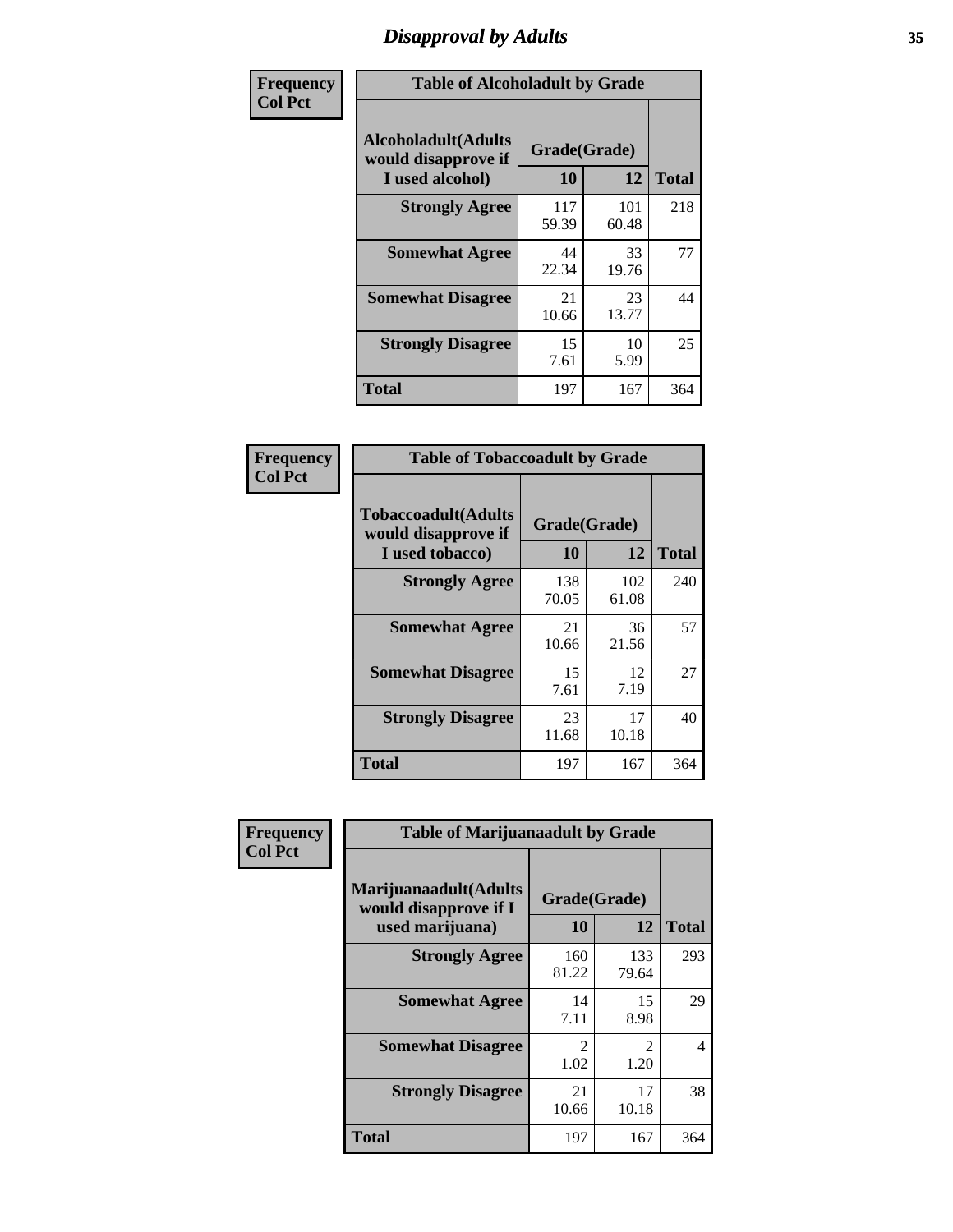# *Disapproval by Adults* **36**

| <b>Frequency</b> | <b>Table of Otherdrugadult by Grade</b>                                     |                    |              |              |
|------------------|-----------------------------------------------------------------------------|--------------------|--------------|--------------|
| <b>Col Pct</b>   | <b>Otherdrugadult</b> (Adults<br>would disapprove if I<br>used other drugs) | Grade(Grade)<br>10 | 12           | <b>Total</b> |
|                  | <b>Strongly Agree</b>                                                       | 165<br>83.76       | 144<br>86.23 | 309          |
|                  | <b>Somewhat Agree</b>                                                       | 8<br>4.06          | 4.19         | 15           |
|                  | <b>Somewhat Disagree</b>                                                    | 3<br>1.52          | 0.60         | 4            |
|                  | <b>Strongly Disagree</b>                                                    | 21<br>10.66        | 15<br>8.98   | 36           |
|                  | <b>Total</b>                                                                | 197                | 167          | 364          |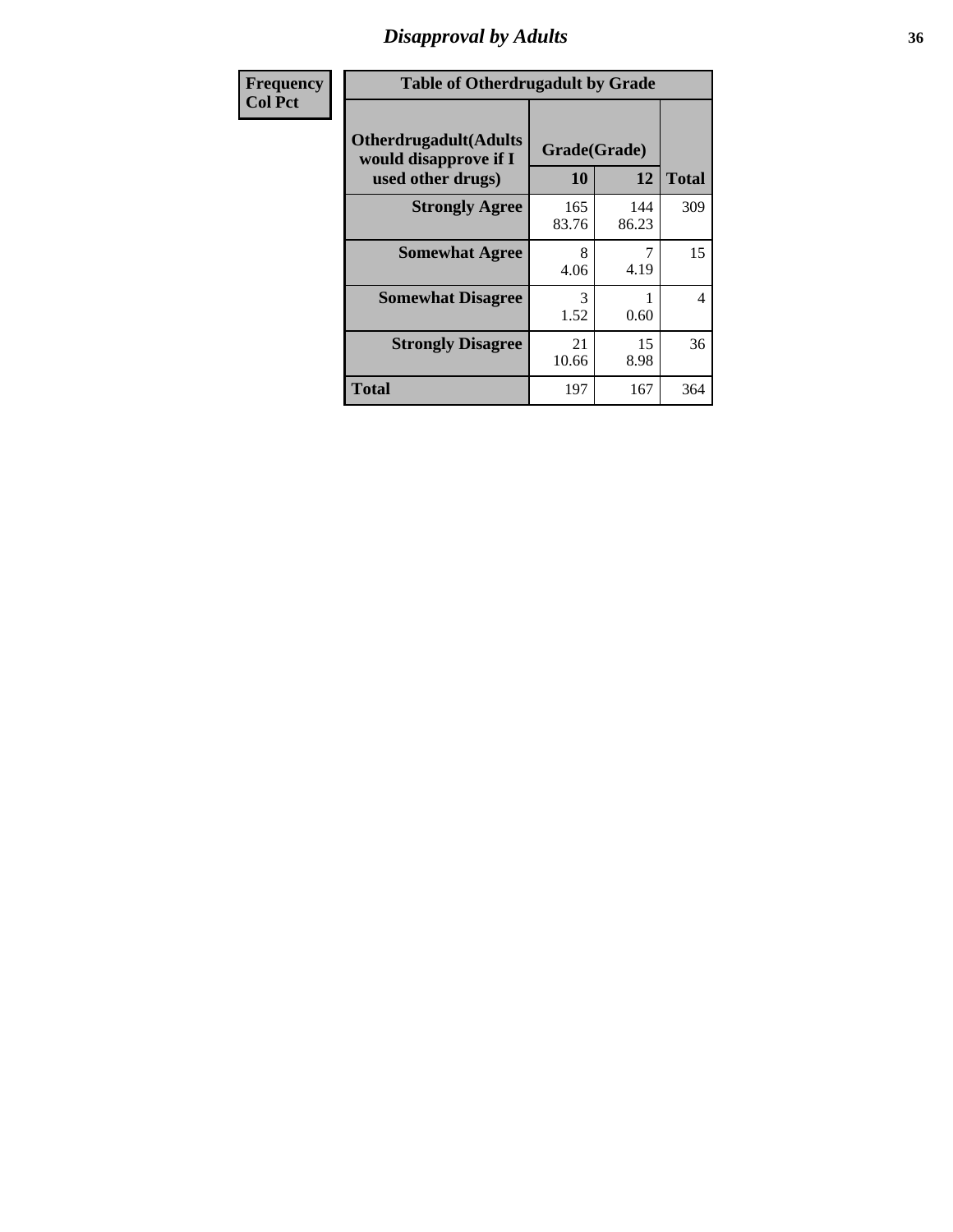# *Disapproval by Peers* **37**

| Frequency      | <b>Table of Alcoholpeer by Grade</b>                    |              |             |              |  |
|----------------|---------------------------------------------------------|--------------|-------------|--------------|--|
| <b>Col Pct</b> | Alcoholpeer(My<br>friends would<br>disapprove if I used | Grade(Grade) |             |              |  |
|                | alcohol)                                                | 10           | 12          | <b>Total</b> |  |
|                | <b>Strongly Agree</b>                                   | 47<br>23.86  | 51<br>30.54 | 98           |  |
|                | <b>Somewhat Agree</b>                                   | 49<br>24.87  | 48<br>28.74 | 97           |  |
|                | <b>Somewhat Disagree</b>                                | 44<br>22.34  | 37<br>22.16 | 81           |  |
|                | <b>Strongly Disagree</b>                                | 57<br>28.93  | 31<br>18.56 | 88           |  |
|                | Total                                                   | 197          | 167         | 364          |  |

| Frequency      | <b>Table of Tobaccopeer by Grade</b>                                |                    |             |              |
|----------------|---------------------------------------------------------------------|--------------------|-------------|--------------|
| <b>Col Pct</b> | Tobaccopeer(My<br>friends would<br>disapprove if I used<br>tobacco) | Grade(Grade)<br>10 | 12          | <b>Total</b> |
|                | <b>Strongly Agree</b>                                               | 66<br>33.50        | 71<br>42.51 | 137          |
|                | <b>Somewhat Agree</b>                                               | 45<br>22.84        | 45<br>26.95 | 90           |
|                | <b>Somewhat Disagree</b>                                            | 37<br>18.78        | 26<br>15.57 | 63           |
|                | <b>Strongly Disagree</b>                                            | 49<br>24.87        | 25<br>14.97 | 74           |
|                | Total                                                               | 197                | 167         | 364          |

| Frequency      | <b>Table of Marijuanapeer by Grade</b>                    |              |             |              |
|----------------|-----------------------------------------------------------|--------------|-------------|--------------|
| <b>Col Pct</b> | Marijuanapeer(My<br>friends would<br>disapprove if I used | Grade(Grade) |             |              |
|                | marijuana)                                                | 10           | 12          | <b>Total</b> |
|                | <b>Strongly Agree</b>                                     | 72<br>36.55  | 92<br>55.09 | 164          |
|                | <b>Somewhat Agree</b>                                     | 60<br>30.46  | 33<br>19.76 | 93           |
|                | <b>Somewhat Disagree</b>                                  | 32<br>16.24  | 22<br>13.17 | 54           |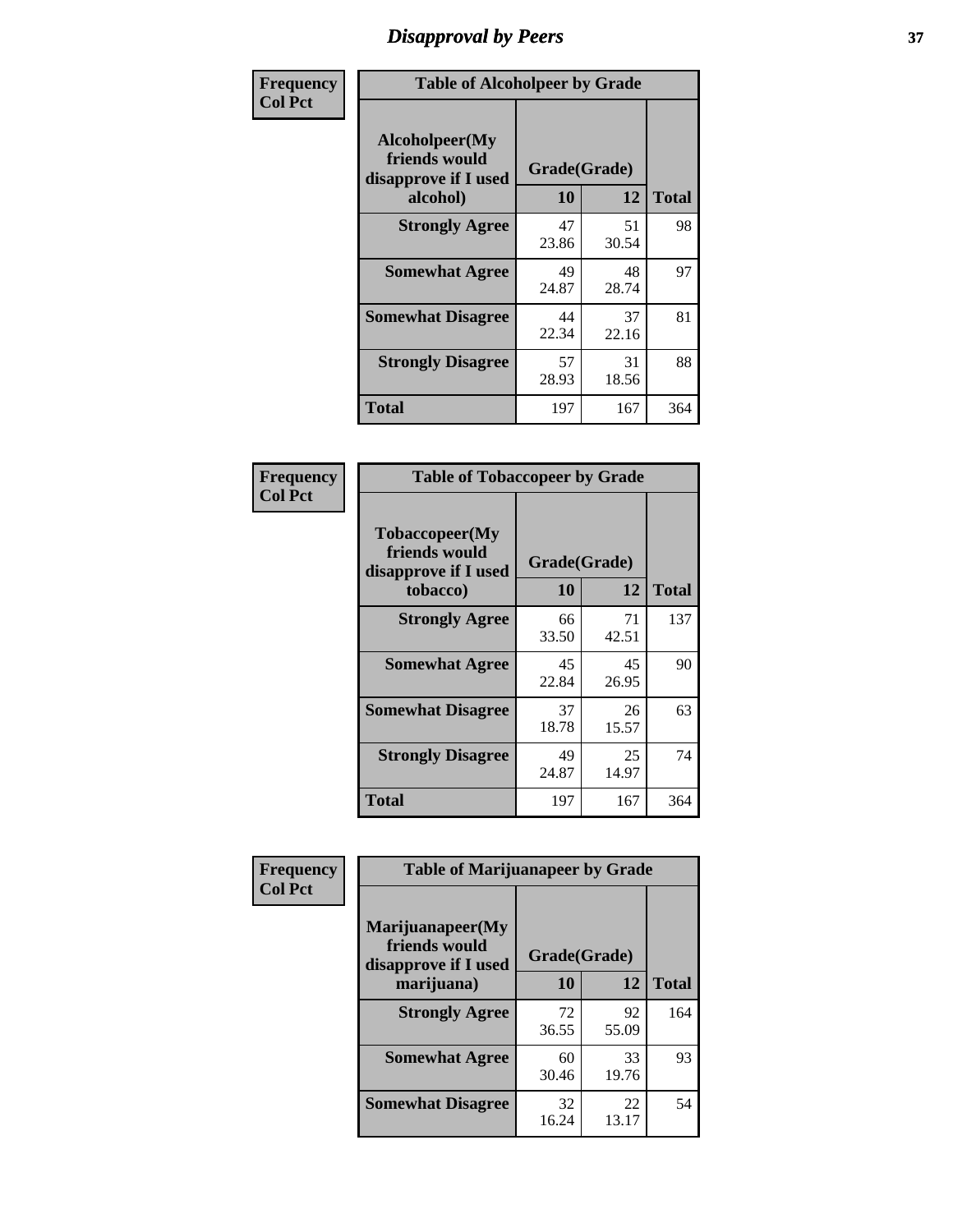# *Disapproval by Peers* **38**

| <b>Frequency</b> | <b>Table of Marijuanapeer by Grade</b>                                  |                           |             |              |  |
|------------------|-------------------------------------------------------------------------|---------------------------|-------------|--------------|--|
| <b>Col Pct</b>   | Marijuanapeer(My<br>friends would<br>disapprove if I used<br>marijuana) | Grade(Grade)<br><b>10</b> | 12          | <b>Total</b> |  |
|                  | <b>Strongly Disagree</b>                                                | 33<br>16.75               | 20<br>11.98 | 53           |  |
|                  | <b>Total</b>                                                            | 197                       | 167         | 364          |  |

| Frequency      | <b>Table of Otherdrugpeer by Grade</b>                                    |                    |              |              |
|----------------|---------------------------------------------------------------------------|--------------------|--------------|--------------|
| <b>Col Pct</b> | Otherdrugpeer(My<br>friends would<br>disapprove if I used<br>other drugs) | Grade(Grade)<br>10 | 12           | <b>Total</b> |
|                | <b>Strongly Agree</b>                                                     | 101<br>51.27       | 120<br>71.86 | 221          |
|                | <b>Somewhat Agree</b>                                                     | 33<br>16.75        | 19<br>11.38  | 52           |
|                | <b>Somewhat Disagree</b>                                                  | 23<br>11.68        | 12<br>7.19   | 35           |
|                | <b>Strongly Disagree</b>                                                  | 40<br>20.30        | 16<br>9.58   | 56           |
|                | <b>Total</b>                                                              | 197                | 167          | 364          |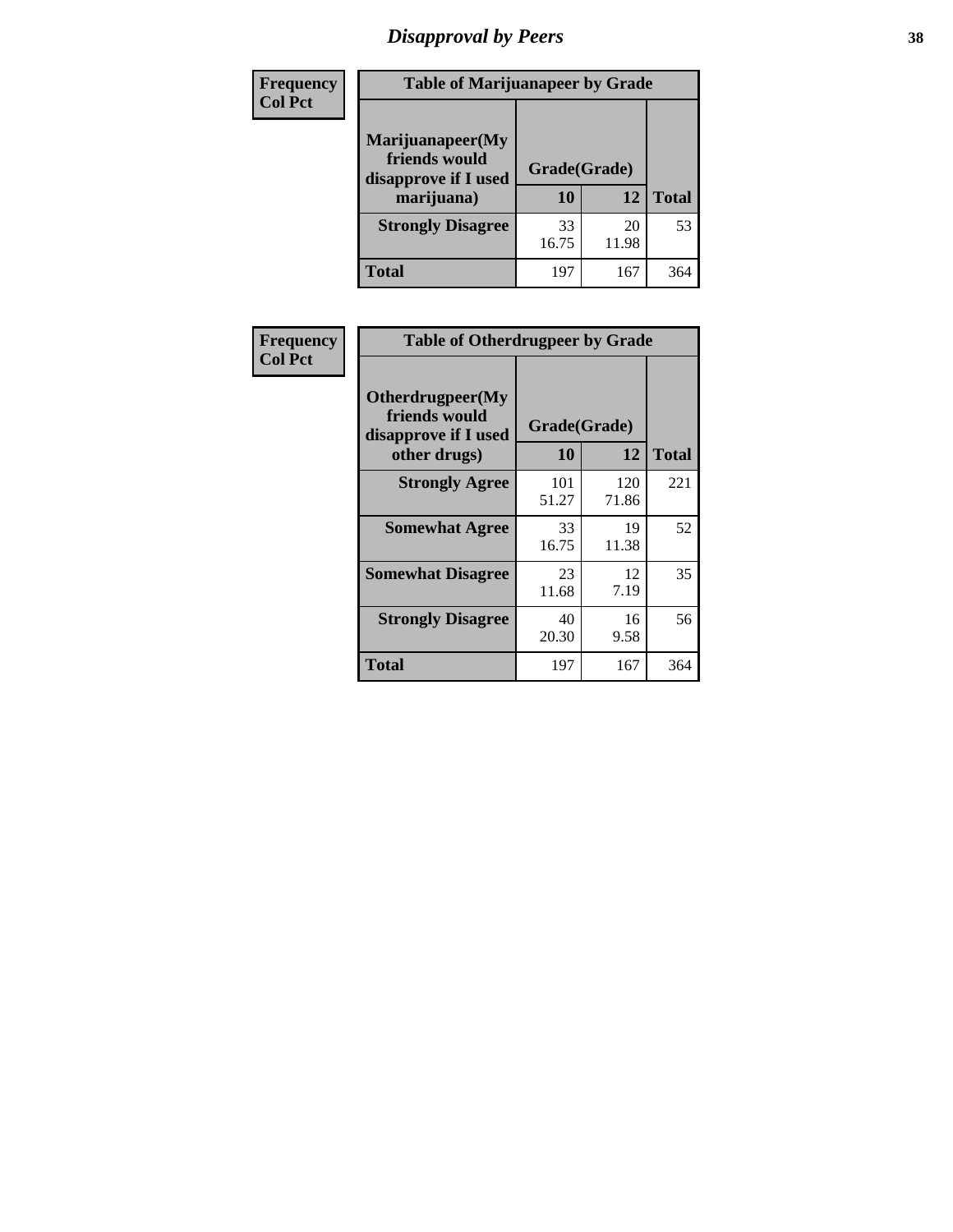| Frequency      | <b>Table of Alcohollocation1 by Grade</b> |              |             |              |
|----------------|-------------------------------------------|--------------|-------------|--------------|
| <b>Col Pct</b> | <b>Alcohollocation1(Places</b>            | Grade(Grade) |             |              |
|                | <b>Friends Use Alcohol)</b>               | 10           | 12          | <b>Total</b> |
|                |                                           | 114<br>57.87 | 97<br>58.08 | 211          |
|                | Do Not Use                                | 83<br>42.13  | 70<br>41.92 | 153          |
|                | <b>Total</b>                              | 197          | 167         | 364          |

| Frequency      | <b>Table of Alcohollocation2 by Grade</b>                     |                    |              |              |
|----------------|---------------------------------------------------------------|--------------------|--------------|--------------|
| <b>Col Pct</b> | <b>Alcohollocation2(Places</b><br><b>Friends Use Alcohol)</b> | Grade(Grade)<br>10 | 12           | <b>Total</b> |
|                |                                                               | 105<br>53.30       | 106<br>63.47 | 211          |
|                | Home                                                          | 92<br>46.70        | 61<br>36.53  | 153          |
|                | <b>Total</b>                                                  | 197                | 167          | 364          |

| <b>Frequency</b> | <b>Table of Alcohollocation 3 by Grade</b> |              |              |              |
|------------------|--------------------------------------------|--------------|--------------|--------------|
| <b>Col Pct</b>   | <b>Alcohollocation3(Places</b>             | Grade(Grade) |              |              |
|                  | <b>Friends Use Alcohol)</b>                | <b>10</b>    | 12           | <b>Total</b> |
|                  |                                            | 181<br>91.88 | 157<br>94.01 | 338          |
|                  | <b>School</b>                              | 16<br>8.12   | 10<br>5.99   | 26           |
|                  | <b>Total</b>                               | 197          | 167          | 364          |

| <b>Frequency</b><br><b>Col Pct</b> | <b>Table of Alcohollocation4 by Grade</b>      |              |              |              |  |
|------------------------------------|------------------------------------------------|--------------|--------------|--------------|--|
|                                    | Grade(Grade)<br><b>Alcohollocation4(Places</b> |              |              |              |  |
|                                    | <b>Friends Use Alcohol)</b>                    | 10           | 12           | <b>Total</b> |  |
|                                    |                                                | 169<br>85.79 | 149<br>89.22 | 318          |  |
|                                    | Car                                            | 28<br>14.21  | 18<br>10.78  | 46           |  |
|                                    | <b>Total</b>                                   | 197          | 167          | 364          |  |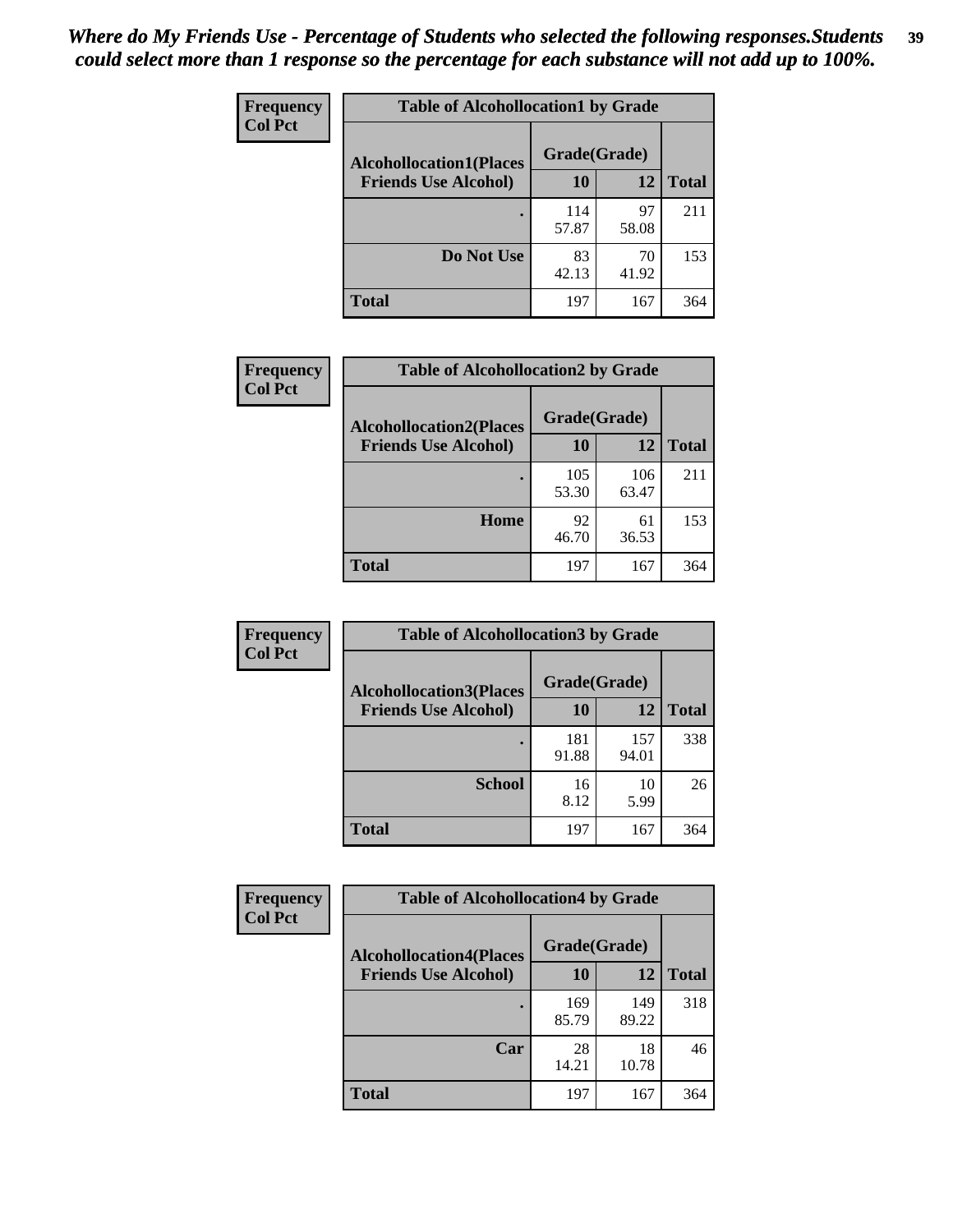| Frequency<br><b>Col Pct</b> | <b>Table of Alcohollocation5 by Grade</b> |              |             |              |  |
|-----------------------------|-------------------------------------------|--------------|-------------|--------------|--|
|                             | <b>Alcohollocation5(Places</b>            | Grade(Grade) |             |              |  |
|                             | <b>Friends Use Alcohol)</b>               | 10           | 12          | <b>Total</b> |  |
|                             |                                           | 120<br>60.91 | 95<br>56.89 | 215          |  |
|                             | <b>Friend's House</b>                     | 77<br>39.09  | 72<br>43.11 | 149          |  |
|                             | <b>Total</b>                              | 197          | 167         | 364          |  |

| <b>Frequency</b> | <b>Table of Alcohollocation6 by Grade</b>                     |              |              |              |
|------------------|---------------------------------------------------------------|--------------|--------------|--------------|
| <b>Col Pct</b>   | <b>Alcohollocation6(Places</b><br><b>Friends Use Alcohol)</b> | Grade(Grade) |              |              |
|                  |                                                               | 10           | 12           | <b>Total</b> |
|                  |                                                               | 140<br>71.07 | 126<br>75.45 | 266          |
|                  | <b>Other</b>                                                  | 57<br>28.93  | 41<br>24.55  | 98           |
|                  | <b>Total</b>                                                  | 197          | 167          | 364          |

| <b>Frequency</b> | <b>Table of Tobaccolocation1 by Grade</b> |              |             |              |
|------------------|-------------------------------------------|--------------|-------------|--------------|
| <b>Col Pct</b>   | <b>Tobaccolocation1(Places</b>            | Grade(Grade) |             |              |
|                  | <b>Friends Use Tobacco)</b>               | 10           | 12          | <b>Total</b> |
|                  |                                           | 105<br>53.30 | 76<br>45.51 | 181          |
|                  | Do Not Use                                | 92<br>46.70  | 91<br>54.49 | 183          |
|                  | <b>Total</b>                              | 197          | 167         | 364          |

| <b>Frequency</b> | <b>Table of Tobaccolocation2 by Grade</b> |              |              |              |  |
|------------------|-------------------------------------------|--------------|--------------|--------------|--|
| <b>Col Pct</b>   | <b>Tobaccolocation2(Places</b>            | Grade(Grade) |              |              |  |
|                  | <b>Friends Use Tobacco)</b>               | 10           | 12           | <b>Total</b> |  |
|                  |                                           | 114<br>57.87 | 112<br>67.07 | 226          |  |
|                  | Home                                      | 83<br>42.13  | 55<br>32.93  | 138          |  |
|                  | <b>Total</b>                              | 197          | 167          | 364          |  |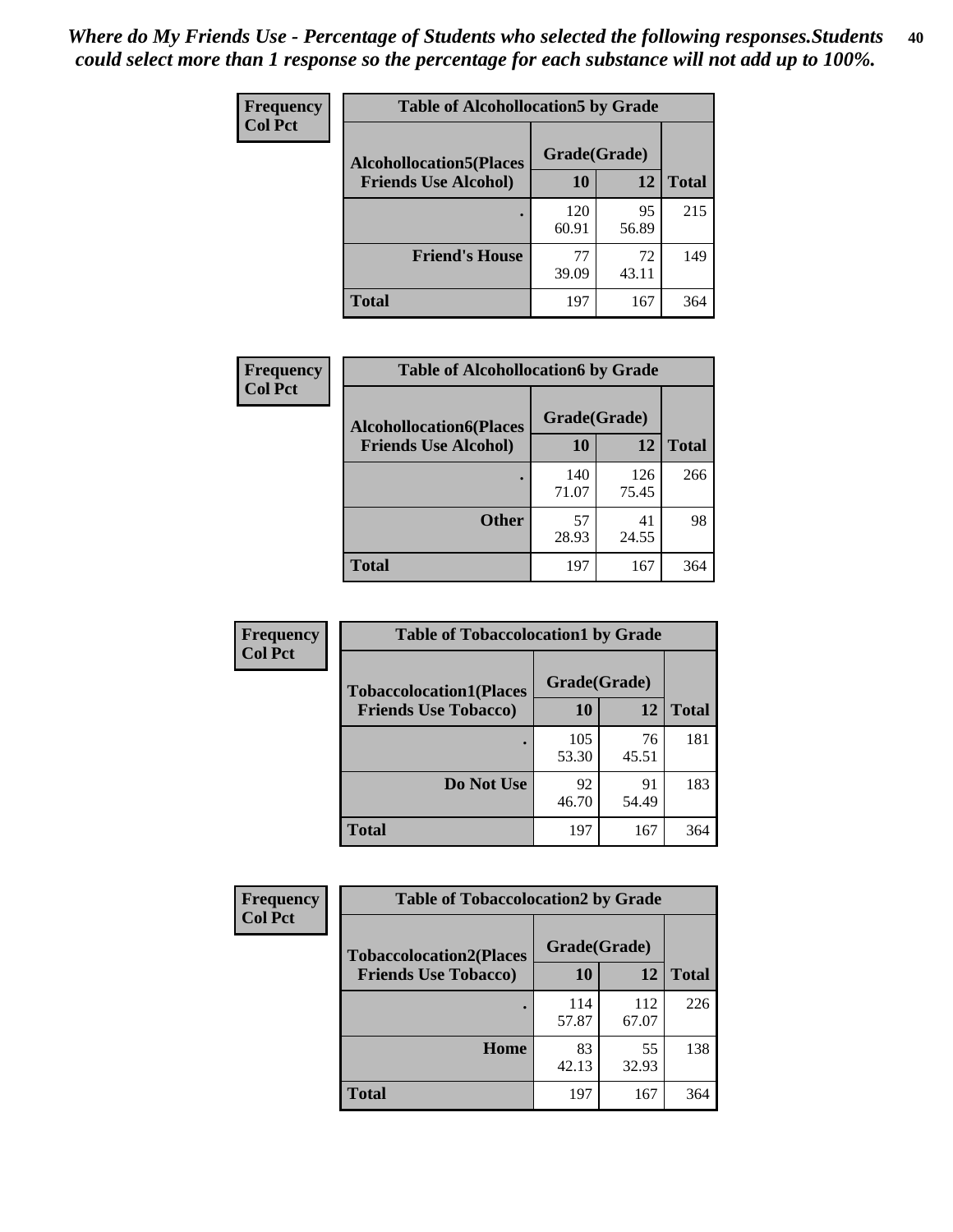| Frequency<br><b>Col Pct</b> | <b>Table of Tobaccolocation 3 by Grade</b> |              |              |              |
|-----------------------------|--------------------------------------------|--------------|--------------|--------------|
|                             | <b>Tobaccolocation3(Places</b>             | Grade(Grade) |              |              |
|                             | <b>Friends Use Tobacco)</b>                | 10           | 12           | <b>Total</b> |
|                             |                                            | 142<br>72.08 | 145<br>86.83 | 287          |
|                             | <b>School</b>                              | 55<br>27.92  | 22<br>13.17  | 77           |
|                             | <b>Total</b>                               | 197          | 167          | 364          |

| Frequency      | <b>Table of Tobaccolocation4 by Grade</b> |              |              |              |
|----------------|-------------------------------------------|--------------|--------------|--------------|
| <b>Col Pct</b> | <b>Tobaccolocation4(Places</b>            | Grade(Grade) |              |              |
|                | <b>Friends Use Tobacco)</b>               | 10           | 12           | <b>Total</b> |
|                |                                           | 139<br>70.56 | 125<br>74.85 | 264          |
|                | Car                                       | 58<br>29.44  | 42<br>25.15  | 100          |
|                | <b>Total</b>                              | 197          | 167          | 364          |

| Frequency      | <b>Table of Tobaccolocation5 by Grade</b> |              |              |              |
|----------------|-------------------------------------------|--------------|--------------|--------------|
| <b>Col Pct</b> | <b>Tobaccolocation5(Places</b>            | Grade(Grade) |              |              |
|                | <b>Friends Use Tobacco)</b>               | 10           | 12           | <b>Total</b> |
|                |                                           | 121<br>61.42 | 124<br>74.25 | 245          |
|                | <b>Friend's House</b>                     | 76<br>38.58  | 43<br>25.75  | 119          |
|                | <b>Total</b>                              | 197          | 167          | 364          |

| <b>Frequency</b> | <b>Table of Tobaccolocation6 by Grade</b> |              |              |              |  |
|------------------|-------------------------------------------|--------------|--------------|--------------|--|
| <b>Col Pct</b>   | <b>Tobaccolocation6(Places</b>            | Grade(Grade) |              |              |  |
|                  | <b>Friends Use Tobacco)</b>               | 10           | 12           | <b>Total</b> |  |
|                  |                                           | 134<br>68.02 | 124<br>74.25 | 258          |  |
|                  | <b>Other</b>                              | 63<br>31.98  | 43<br>25.75  | 106          |  |
|                  | <b>Total</b>                              | 197          | 167          | 364          |  |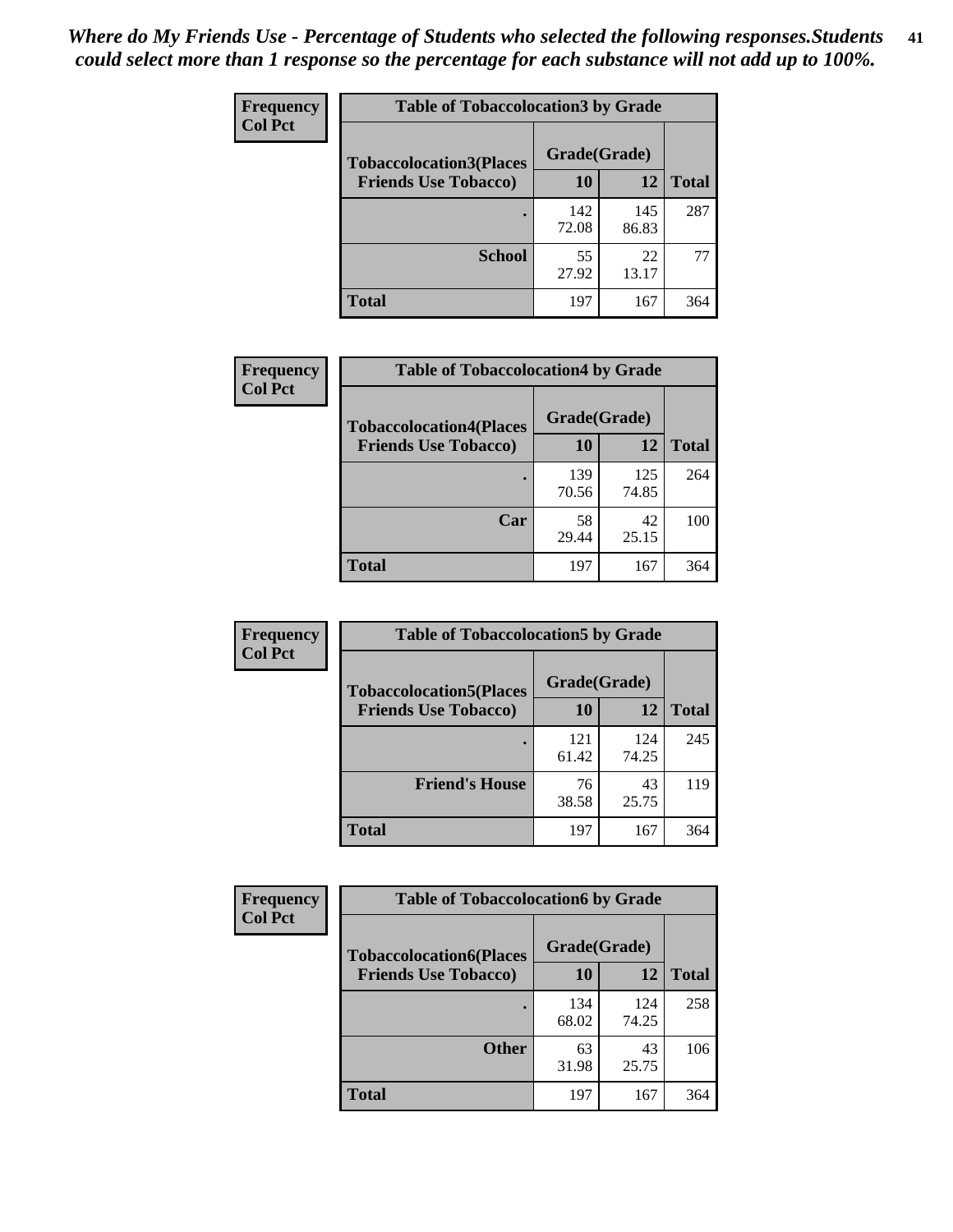| <b>Frequency</b> | <b>Table of Marijuanalocation1 by Grade</b> |              |              |              |
|------------------|---------------------------------------------|--------------|--------------|--------------|
| <b>Col Pct</b>   | <b>Marijuanalocation1(Places</b>            | Grade(Grade) |              |              |
|                  | <b>Friends Use Marijuana</b> )              | 10           | 12           | <b>Total</b> |
|                  |                                             | 60<br>30.46  | 58<br>34.73  | 118          |
|                  | Do Not Use                                  | 137<br>69.54 | 109<br>65.27 | 246          |
|                  | <b>Total</b>                                | 197          | 167          | 364          |

| <b>Frequency</b> | <b>Table of Marijuanalocation2 by Grade</b>                        |                    |              |              |
|------------------|--------------------------------------------------------------------|--------------------|--------------|--------------|
| <b>Col Pct</b>   | <b>Marijuanalocation2(Places</b><br><b>Friends Use Marijuana</b> ) | Grade(Grade)<br>10 | 12           | <b>Total</b> |
|                  |                                                                    | 149<br>75.63       | 131<br>78.44 | 280          |
|                  | <b>Home</b>                                                        | 48<br>24.37        | 36<br>21.56  | 84           |
|                  | <b>Total</b>                                                       | 197                | 167          | 364          |

| Frequency<br><b>Col Pct</b> | <b>Table of Marijuanalocation3 by Grade</b> |              |              |              |
|-----------------------------|---------------------------------------------|--------------|--------------|--------------|
|                             | <b>Marijuanalocation3</b> (Places           | Grade(Grade) |              |              |
|                             | <b>Friends Use Marijuana</b> )              | 10           | 12           | <b>Total</b> |
|                             |                                             | 180<br>91.37 | 160<br>95.81 | 340          |
|                             | <b>School</b>                               | 17<br>8.63   | 4.19         | 24           |
|                             | <b>Total</b>                                | 197          | 167          | 364          |

| <b>Frequency</b> | <b>Table of Marijuanalocation4 by Grade</b> |              |              |              |  |
|------------------|---------------------------------------------|--------------|--------------|--------------|--|
| <b>Col Pct</b>   | <b>Marijuanalocation4(Places</b>            | Grade(Grade) |              |              |  |
|                  | <b>Friends Use Marijuana</b> )              | 10           | 12           | <b>Total</b> |  |
|                  |                                             | 164<br>83.25 | 131<br>78.44 | 295          |  |
|                  | Car                                         | 33<br>16.75  | 36<br>21.56  | 69           |  |
|                  | <b>Total</b>                                | 197          | 167          | 364          |  |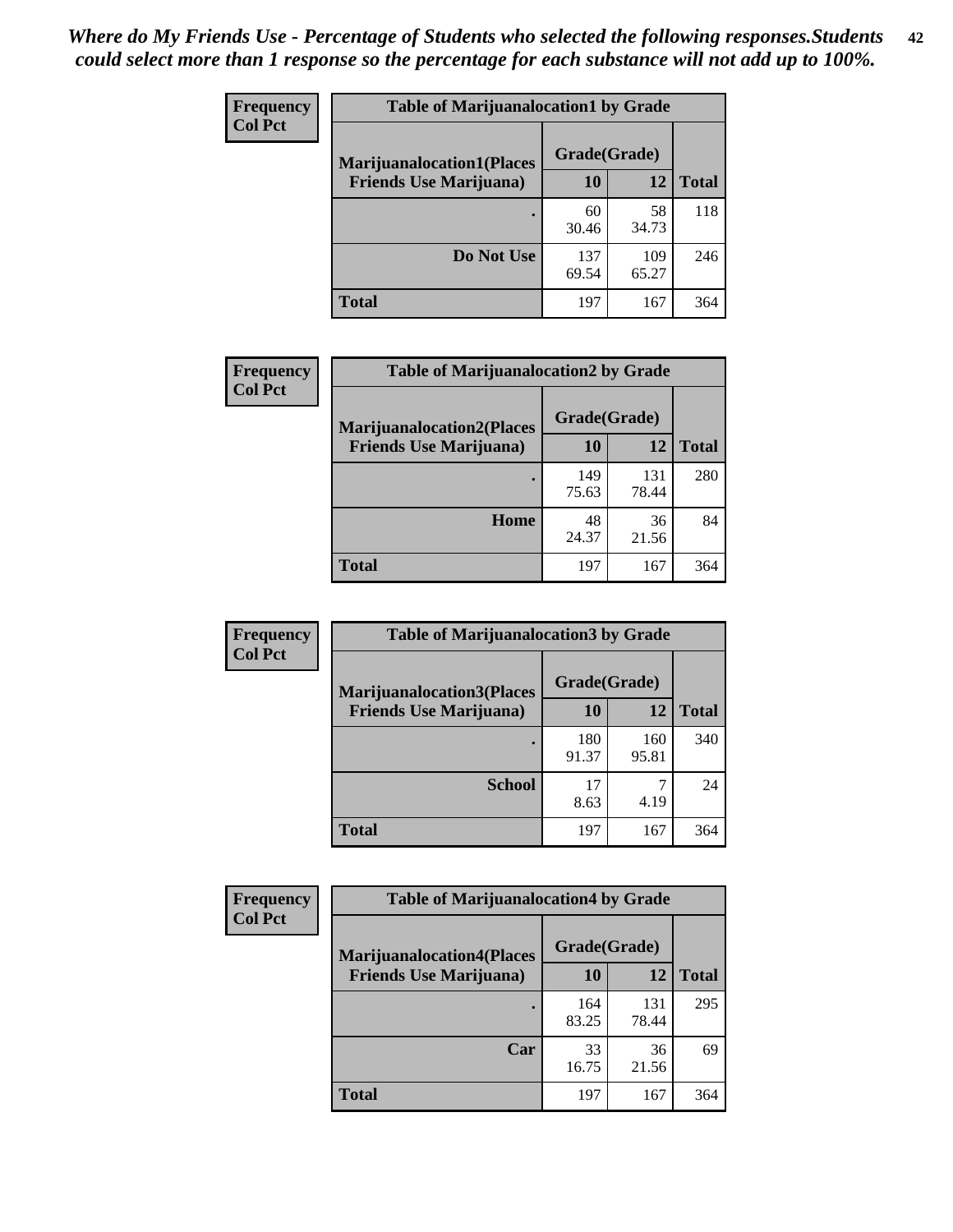| <b>Frequency</b> | <b>Table of Marijuanalocation5 by Grade</b> |              |              |              |
|------------------|---------------------------------------------|--------------|--------------|--------------|
| <b>Col Pct</b>   | <b>Marijuanalocation5</b> (Places           | Grade(Grade) |              |              |
|                  | <b>Friends Use Marijuana</b> )              | 10           | 12           | <b>Total</b> |
|                  |                                             | 152<br>77.16 | 127<br>76.05 | 279          |
|                  | <b>Friend's House</b>                       | 45<br>22.84  | 40<br>23.95  | 85           |
|                  | <b>Total</b>                                | 197          | 167          | 364          |

| <b>Frequency</b> | <b>Table of Marijuanalocation6 by Grade</b>                        |                    |              |              |
|------------------|--------------------------------------------------------------------|--------------------|--------------|--------------|
| <b>Col Pct</b>   | <b>Marijuanalocation6(Places</b><br><b>Friends Use Marijuana</b> ) | Grade(Grade)<br>10 | 12           | <b>Total</b> |
|                  |                                                                    | 159<br>80.71       | 140<br>83.83 | 299          |
|                  | <b>Other</b>                                                       | 38<br>19.29        | 27<br>16.17  | 65           |
|                  | <b>Total</b>                                                       | 197                | 167          | 364          |

| <b>Frequency</b> | <b>Table of Otherdruglocation1 by Grade</b>                          |              |              |              |
|------------------|----------------------------------------------------------------------|--------------|--------------|--------------|
| <b>Col Pct</b>   | <b>Otherdruglocation1(Places</b><br><b>Friends Use Other Illegal</b> | Grade(Grade) |              |              |
|                  | Drugs)                                                               | 10           | 12           | <b>Total</b> |
|                  |                                                                      | 42<br>21.32  | 32<br>19.16  | 74           |
|                  | Do Not Use                                                           | 155<br>78.68 | 135<br>80.84 | 290          |
|                  | <b>Total</b>                                                         | 197          | 167          | 364          |

| Frequency      | <b>Table of Otherdruglocation2 by Grade</b>                          |              |              |              |
|----------------|----------------------------------------------------------------------|--------------|--------------|--------------|
| <b>Col Pct</b> | <b>Otherdruglocation2(Places</b><br><b>Friends Use Other Illegal</b> | Grade(Grade) |              |              |
|                | Drugs)                                                               | 10           | 12           | <b>Total</b> |
|                |                                                                      | 164<br>83.25 | 148<br>88.62 | 312          |
|                | Home                                                                 | 33<br>16.75  | 19<br>11.38  | 52           |
|                | Total                                                                | 197          | 167          | 364          |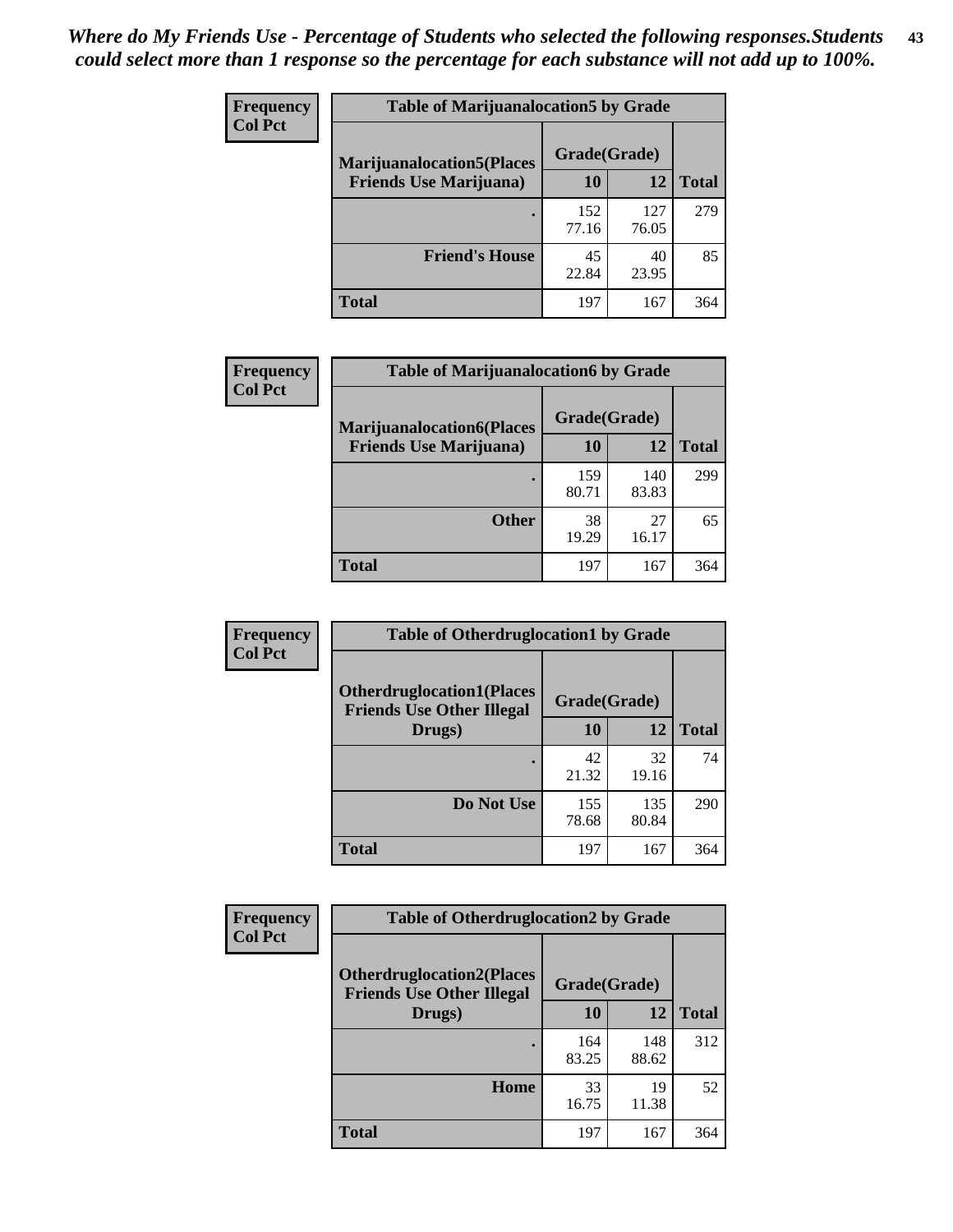| <b>Frequency</b><br><b>Col Pct</b> | <b>Table of Otherdruglocation 3 by Grade</b>                         |              |              |              |
|------------------------------------|----------------------------------------------------------------------|--------------|--------------|--------------|
|                                    | <b>Otherdruglocation3(Places</b><br><b>Friends Use Other Illegal</b> | Grade(Grade) |              |              |
|                                    | Drugs)                                                               | <b>10</b>    | 12           | <b>Total</b> |
|                                    |                                                                      | 181<br>91.88 | 162<br>97.01 | 343          |
|                                    | <b>School</b>                                                        | 16<br>8.12   | 2.99         | 21           |
|                                    | <b>Total</b>                                                         | 197          | 167          | 364          |

| <b>Frequency</b> | <b>Table of Otherdruglocation4 by Grade</b>                          |              |              |              |
|------------------|----------------------------------------------------------------------|--------------|--------------|--------------|
| <b>Col Pct</b>   | <b>Otherdruglocation4(Places</b><br><b>Friends Use Other Illegal</b> | Grade(Grade) |              |              |
|                  | Drugs)                                                               | 10           | 12           | <b>Total</b> |
|                  |                                                                      | 174<br>88.32 | 151<br>90.42 | 325          |
|                  | Car                                                                  | 23<br>11.68  | 16<br>9.58   | 39           |
|                  | <b>Total</b>                                                         | 197          | 167          | 364          |

| <b>Frequency</b> | <b>Table of Otherdruglocation5 by Grade</b>                          |              |              |              |
|------------------|----------------------------------------------------------------------|--------------|--------------|--------------|
| <b>Col Pct</b>   | <b>Otherdruglocation5(Places</b><br><b>Friends Use Other Illegal</b> | Grade(Grade) |              |              |
|                  | Drugs)                                                               | 10           | 12           | <b>Total</b> |
|                  |                                                                      | 167<br>84.77 | 148<br>88.62 | 315          |
|                  | <b>Friend's House</b>                                                | 30<br>15.23  | 19<br>11.38  | 49           |
|                  | <b>Total</b>                                                         | 197          | 167          | 364          |

| <b>Frequency</b> | <b>Table of Otherdruglocation6 by Grade</b>                          |              |              |              |
|------------------|----------------------------------------------------------------------|--------------|--------------|--------------|
| <b>Col Pct</b>   | <b>Otherdruglocation6(Places</b><br><b>Friends Use Other Illegal</b> |              | Grade(Grade) |              |
|                  | Drugs)                                                               | 10           | 12           | <b>Total</b> |
|                  |                                                                      | 166<br>84.26 | 146<br>87.43 | 312          |
|                  | <b>Other</b>                                                         | 31<br>15.74  | 21<br>12.57  | 52           |
|                  | <b>Total</b>                                                         | 197          | 167          | 364          |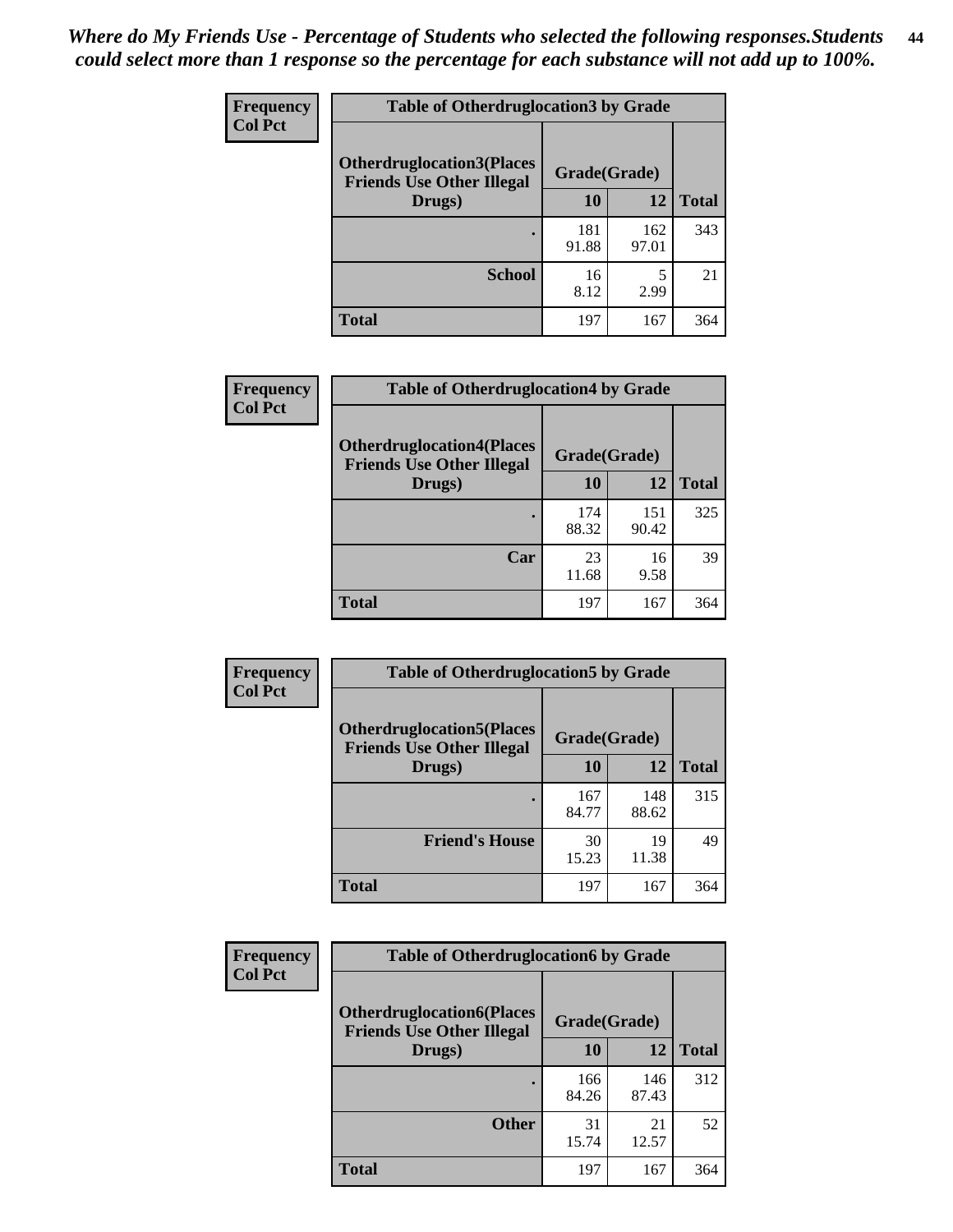| Frequency      | <b>Table of Alcoholtime1 by Grade</b>           |              |              |              |
|----------------|-------------------------------------------------|--------------|--------------|--------------|
| <b>Col Pct</b> | <b>Alcoholtime1(Times</b><br><b>Friends Use</b> | Grade(Grade) |              |              |
|                | Alcohol)                                        | 10           | 12           | <b>Total</b> |
|                |                                                 | 120<br>60.91 | 101<br>60.48 | 221          |
|                | Do Not Use                                      | 77<br>39.09  | 66<br>39.52  | 143          |
|                | <b>Total</b>                                    | 197          | 167          | 364          |

| Frequency      | <b>Table of Alcoholtime2 by Grade</b>           |              |              |              |
|----------------|-------------------------------------------------|--------------|--------------|--------------|
| <b>Col Pct</b> | <b>Alcoholtime2(Times</b><br><b>Friends Use</b> | Grade(Grade) |              |              |
|                | Alcohol)                                        | 10           | 12           | <b>Total</b> |
|                |                                                 | 184<br>93.40 | 161<br>96.41 | 345          |
|                | <b>On Way to School</b>                         | 13<br>6.60   | 6<br>3.59    | 19           |
|                | <b>Total</b>                                    | 197          | 167          | 364          |

| Frequency<br><b>Col Pct</b> | <b>Table of Alcoholtime3 by Grade</b>           |              |              |              |
|-----------------------------|-------------------------------------------------|--------------|--------------|--------------|
|                             | <b>Alcoholtime3(Times</b><br><b>Friends Use</b> | Grade(Grade) |              |              |
|                             | <b>Alcohol</b> )                                | 10           | 12           | <b>Total</b> |
|                             |                                                 | 186<br>94.42 | 161<br>96.41 | 347          |
|                             | <b>During School</b>                            | 11<br>5.58   | 6<br>3.59    | 17           |
|                             | <b>Total</b>                                    | 197          | 167          | 364          |

| <b>Frequency</b> | <b>Table of Alcoholtime4 by Grade</b> |              |              |              |  |
|------------------|---------------------------------------|--------------|--------------|--------------|--|
| <b>Col Pct</b>   | <b>Alcoholtime4(Times</b>             | Grade(Grade) |              |              |  |
|                  | <b>Friends Use Alcohol)</b>           | 10           | 12           | <b>Total</b> |  |
|                  |                                       | 185<br>93.91 | 157<br>94.01 | 342          |  |
|                  | <b>On Way Home From School</b>        | 12<br>6.09   | 10<br>5.99   | 22           |  |
|                  | <b>Total</b>                          | 197          | 167          | 364          |  |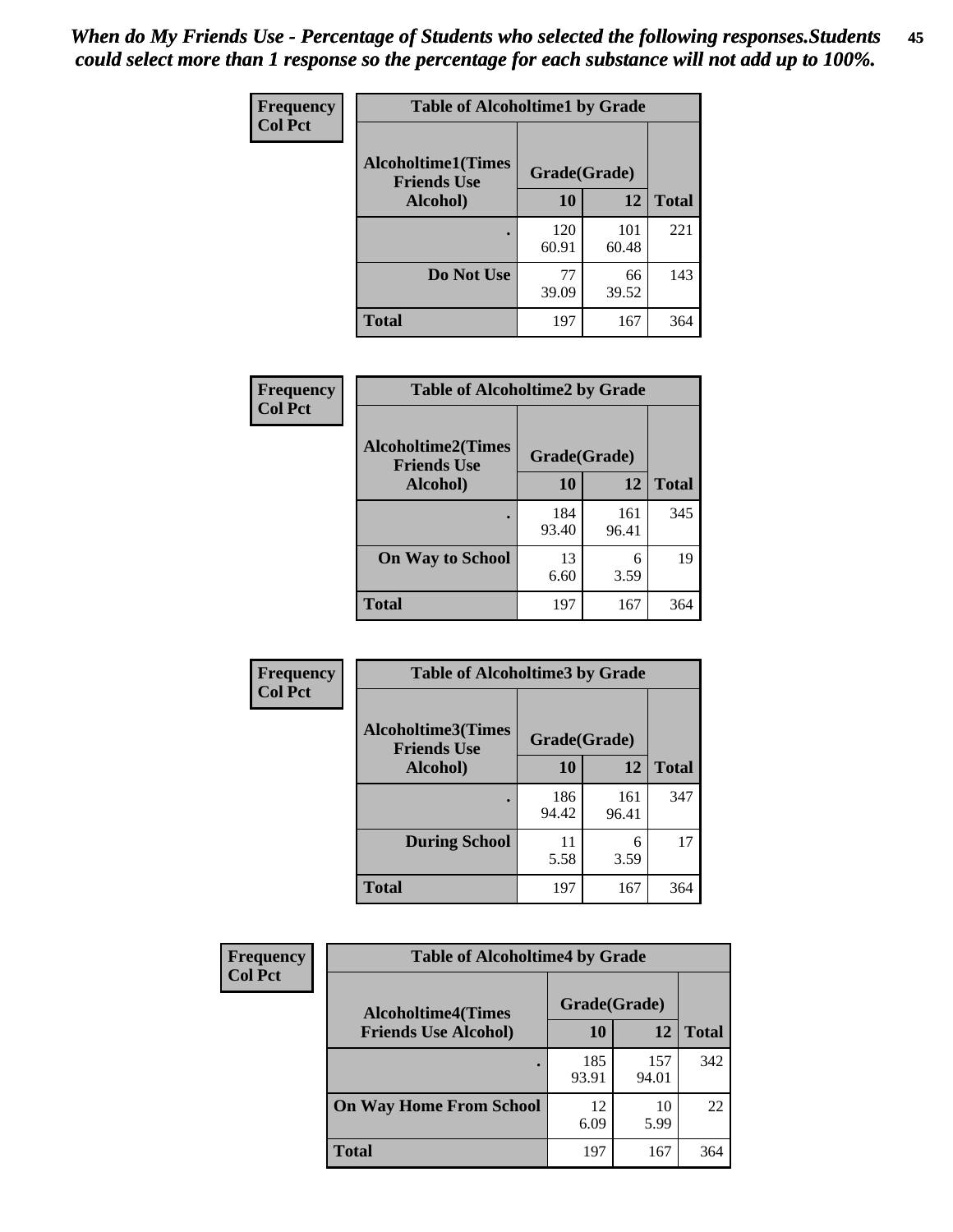*When do My Friends Use - Percentage of Students who selected the following responses.Students could select more than 1 response so the percentage for each substance will not add up to 100%.* **46**

| Frequency      | <b>Table of Alcoholtime5 by Grade</b>            |              |              |              |
|----------------|--------------------------------------------------|--------------|--------------|--------------|
| <b>Col Pct</b> | <b>Alcoholtime5</b> (Times<br><b>Friends Use</b> | Grade(Grade) |              |              |
|                | Alcohol)                                         | 10           | 12           | <b>Total</b> |
|                |                                                  | 149<br>75.63 | 143<br>85.63 | 292          |
|                | Weeknights                                       | 48<br>24.37  | 24<br>14.37  | 72           |
|                | <b>Total</b>                                     | 197          | 167          | 364          |

| Frequency      | <b>Table of Alcoholtime6 by Grade</b>           |              |              |              |
|----------------|-------------------------------------------------|--------------|--------------|--------------|
| <b>Col Pct</b> | <b>Alcoholtime6(Times</b><br><b>Friends Use</b> | Grade(Grade) |              |              |
|                | Alcohol)                                        | 10           | 12           | <b>Total</b> |
|                |                                                 | 81<br>41.12  | 66<br>39.52  | 147          |
|                | Weekends                                        | 116<br>58.88 | 101<br>60.48 | 217          |
|                | <b>Total</b>                                    | 197          | 167          | 364          |

| Frequency      | <b>Table of Tobaccotime1 by Grade</b>           |              |             |              |
|----------------|-------------------------------------------------|--------------|-------------|--------------|
| <b>Col Pct</b> | <b>Tobaccotime1(Times</b><br><b>Friends Use</b> | Grade(Grade) |             |              |
|                | <b>Tobacco</b> )                                | 10           | 12          | <b>Total</b> |
|                | ٠                                               | 105<br>53.30 | 79<br>47.31 | 184          |
|                | Do Not Use                                      | 92<br>46.70  | 88<br>52.69 | 180          |
|                | <b>Total</b>                                    | 197          | 167         | 364          |

| <b>Frequency</b> | <b>Table of Tobaccotime2 by Grade</b>                           |              |              |              |  |
|------------------|-----------------------------------------------------------------|--------------|--------------|--------------|--|
| <b>Col Pct</b>   | <b>Tobaccotime2(Times</b><br>Grade(Grade)<br><b>Friends Use</b> |              |              |              |  |
|                  | <b>Tobacco</b> )                                                | 10           | 12           | <b>Total</b> |  |
|                  |                                                                 | 140<br>71.07 | 126<br>75.45 | 266          |  |
|                  | <b>On Way to School</b>                                         | 57<br>28.93  | 41<br>24.55  | 98           |  |
|                  | Total                                                           | 197          | 167          | 364          |  |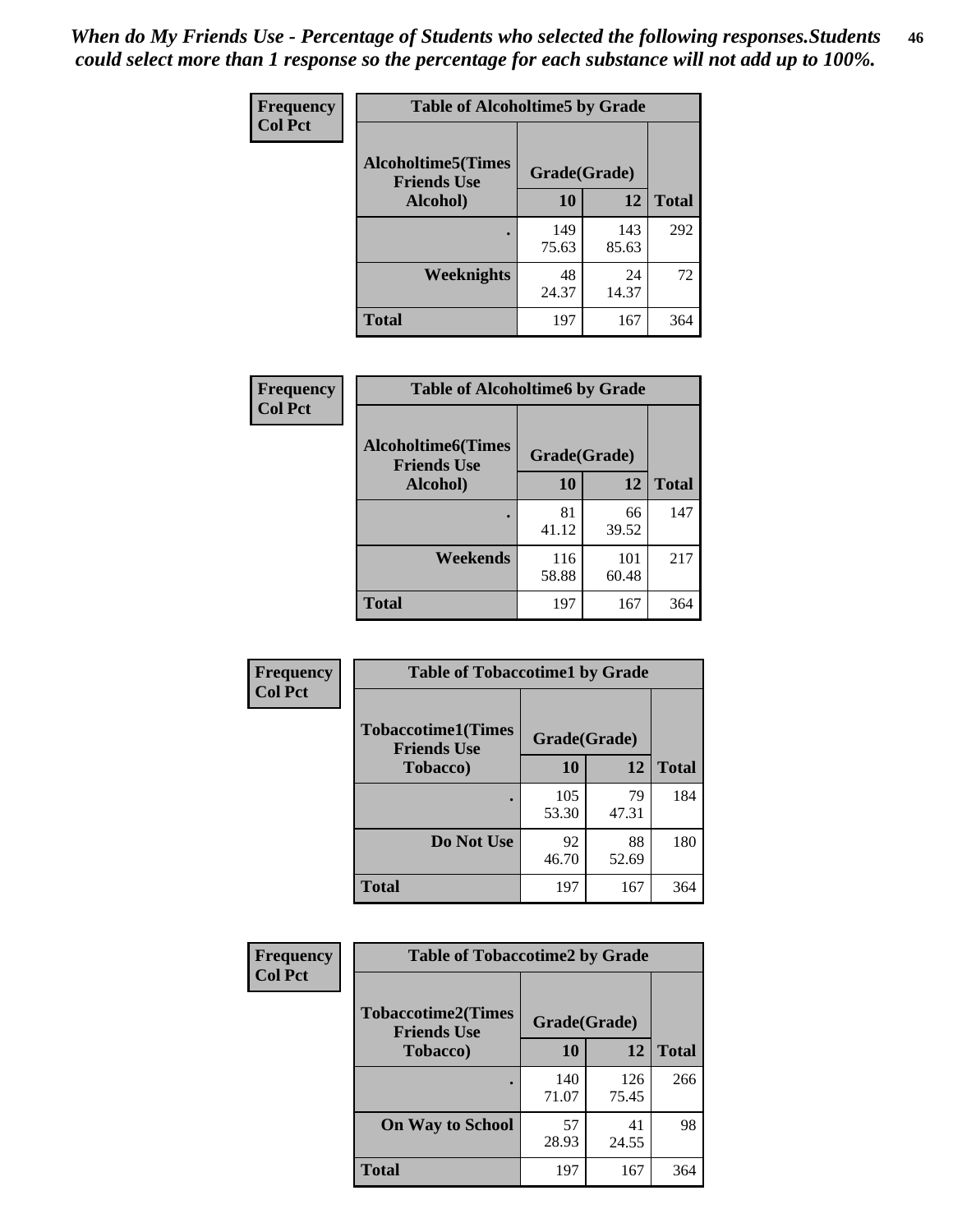*When do My Friends Use - Percentage of Students who selected the following responses.Students could select more than 1 response so the percentage for each substance will not add up to 100%.* **47**

| <b>Frequency</b> | <b>Table of Tobaccotime3 by Grade</b>           |              |              |              |  |
|------------------|-------------------------------------------------|--------------|--------------|--------------|--|
| <b>Col Pct</b>   | <b>Tobaccotime3(Times</b><br><b>Friends Use</b> | Grade(Grade) |              |              |  |
|                  | <b>Tobacco</b> )                                | 10           | 12           | <b>Total</b> |  |
|                  |                                                 | 148<br>75.13 | 144<br>86.23 | 292          |  |
|                  | <b>During School</b>                            | 49<br>24.87  | 23<br>13.77  | 72           |  |
|                  | <b>Total</b>                                    | 197          | 167          | 364          |  |

| <b>Frequency</b><br><b>Col Pct</b> | <b>Table of Tobaccotime4 by Grade</b> |              |              |              |
|------------------------------------|---------------------------------------|--------------|--------------|--------------|
|                                    | <b>Tobaccotime4(Times</b>             | Grade(Grade) |              |              |
|                                    | <b>Friends Use Tobacco)</b>           | 10           | 12           | <b>Total</b> |
|                                    |                                       | 185<br>93.91 | 157<br>94.01 | 342          |
|                                    | <b>On Way Home From School</b>        | 12<br>6.09   | 10<br>5.99   | 22           |
|                                    | Total                                 | 197          | 167          | 364          |

| Frequency      | <b>Table of Tobaccotime5 by Grade</b>           |              |              |              |
|----------------|-------------------------------------------------|--------------|--------------|--------------|
| <b>Col Pct</b> | <b>Tobaccotime5(Times</b><br><b>Friends Use</b> | Grade(Grade) |              |              |
|                | <b>Tobacco</b> )                                | 10           | 12           | <b>Total</b> |
|                |                                                 | 124<br>62.94 | 107<br>64.07 | 231          |
|                | Weeknights                                      | 73<br>37.06  | 60<br>35.93  | 133          |
|                | <b>Total</b>                                    | 197          | 167          | 364          |

| Frequency      | <b>Table of Tobaccotime6 by Grade</b>           |              |             |              |
|----------------|-------------------------------------------------|--------------|-------------|--------------|
| <b>Col Pct</b> | <b>Tobaccotime6(Times</b><br><b>Friends Use</b> | Grade(Grade) |             |              |
|                | <b>Tobacco</b> )                                | 10           | 12          | <b>Total</b> |
|                |                                                 | 106<br>53.81 | 96<br>57.49 | 202          |
|                | Weekends                                        | 91<br>46.19  | 71<br>42.51 | 162          |
|                | <b>Total</b>                                    | 197          | 167         | 364          |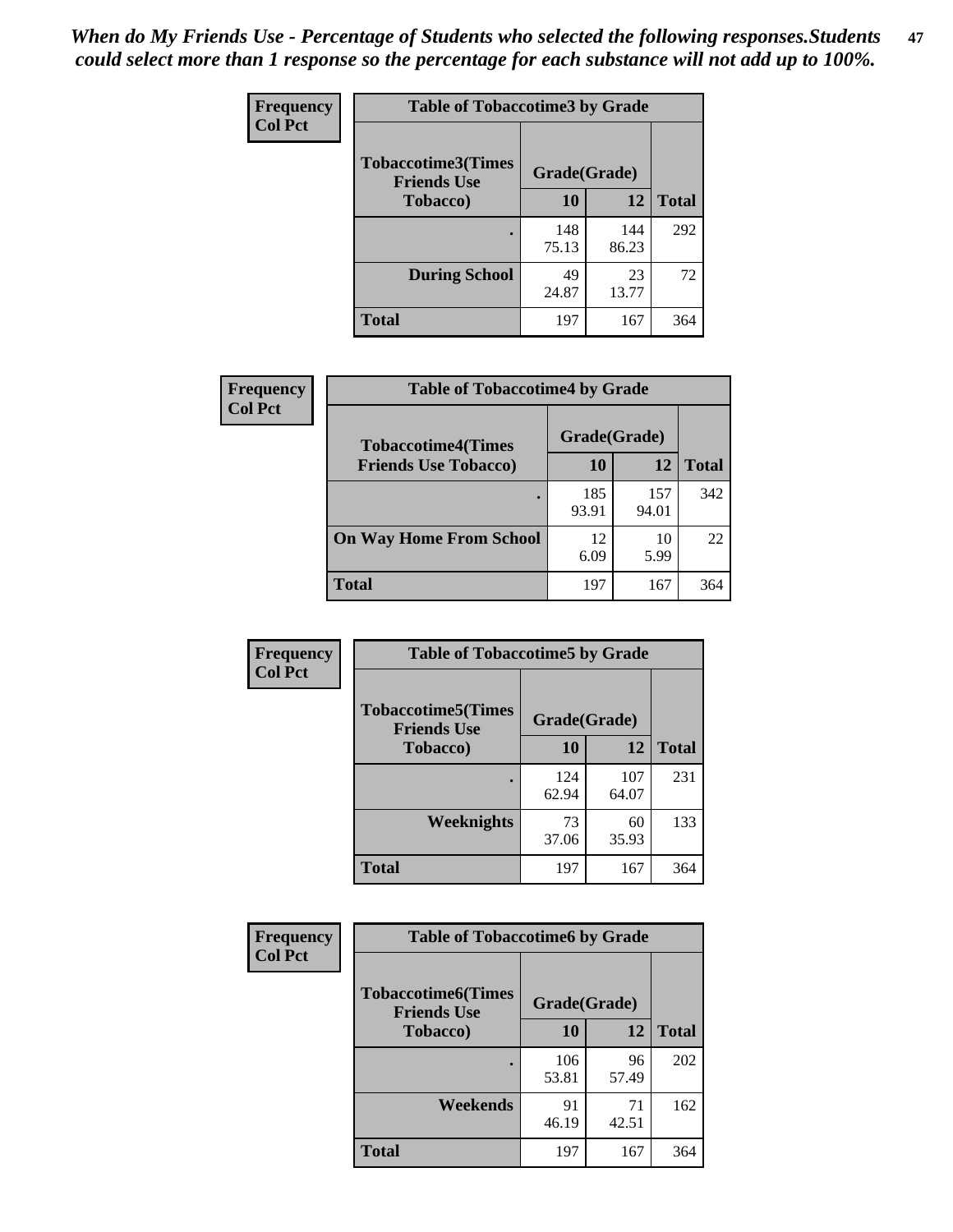| Frequency      | <b>Table of Marijuanatime1 by Grade</b>           |              |              |              |  |
|----------------|---------------------------------------------------|--------------|--------------|--------------|--|
| <b>Col Pct</b> | <b>Marijuanatime1(Times</b><br><b>Friends Use</b> | Grade(Grade) |              |              |  |
|                | Marijuana)                                        | 10           | 12           | <b>Total</b> |  |
|                |                                                   | 65<br>32.99  | 59<br>35.33  | 124          |  |
|                | Do Not Use                                        | 132<br>67.01 | 108<br>64.67 | 240          |  |
|                | <b>Total</b>                                      | 197          | 167          | 364          |  |

| <b>Frequency</b> | <b>Table of Marijuanatime2 by Grade</b>           |              |              |              |
|------------------|---------------------------------------------------|--------------|--------------|--------------|
| <b>Col Pct</b>   | <b>Marijuanatime2(Times</b><br><b>Friends Use</b> | Grade(Grade) |              |              |
|                  | Marijuana)                                        | 10           | 12           | <b>Total</b> |
|                  | ٠                                                 | 174<br>88.32 | 153<br>91.62 | 327          |
|                  | <b>On Way to School</b>                           | 23<br>11.68  | 14<br>8.38   | 37           |
|                  | <b>Total</b>                                      | 197          | 167          | 364          |

| Frequency<br><b>Col Pct</b> | <b>Table of Marijuanatime3 by Grade</b>    |              |              |              |
|-----------------------------|--------------------------------------------|--------------|--------------|--------------|
|                             | Marijuanatime3(Times<br><b>Friends Use</b> | Grade(Grade) |              |              |
|                             | Marijuana)                                 | 10           | 12           | <b>Total</b> |
|                             |                                            | 180<br>91.37 | 163<br>97.60 | 343          |
|                             | <b>During School</b>                       | 17<br>8.63   | 4<br>2.40    | 21           |
|                             | <b>Total</b>                               | 197          | 167          | 364          |

| <b>Frequency</b> | <b>Table of Marijuanatime4 by Grade</b> |              |              |              |
|------------------|-----------------------------------------|--------------|--------------|--------------|
| <b>Col Pct</b>   | <b>Marijuanatime4(Times</b>             | Grade(Grade) |              |              |
|                  | <b>Friends Use Marijuana</b> )          | 10           | 12           | <b>Total</b> |
|                  | ٠                                       | 167<br>84.77 | 150<br>89.82 | 317          |
|                  | <b>On Way Home From School</b>          | 30<br>15.23  | 17<br>10.18  | 47           |
|                  | <b>Total</b>                            | 197          | 167          | 364          |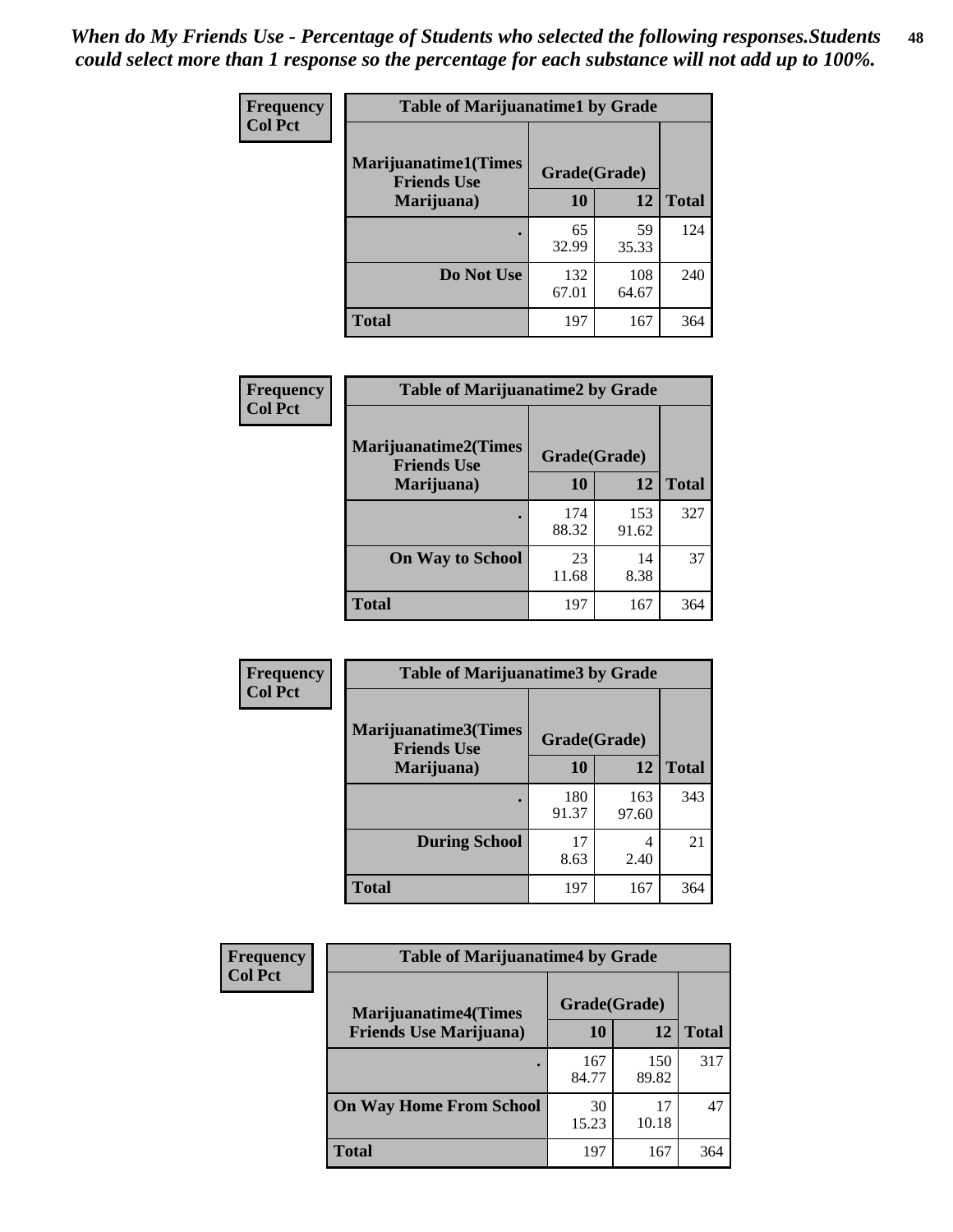| Frequency      | <b>Table of Marijuanatime5 by Grade</b>            |              |              |              |
|----------------|----------------------------------------------------|--------------|--------------|--------------|
| <b>Col Pct</b> | <b>Marijuanatime5</b> (Times<br><b>Friends Use</b> | Grade(Grade) |              |              |
|                | Marijuana)                                         | 10           | 12           | <b>Total</b> |
|                |                                                    | 154<br>78.17 | 134<br>80.24 | 288          |
|                | Weeknights                                         | 43<br>21.83  | 33<br>19.76  | 76           |
|                | <b>Total</b>                                       | 197          | 167          | 364          |

| Frequency      | <b>Table of Marijuanatime6 by Grade</b>    |              |              |              |
|----------------|--------------------------------------------|--------------|--------------|--------------|
| <b>Col Pct</b> | Marijuanatime6(Times<br><b>Friends Use</b> | Grade(Grade) |              |              |
|                | Marijuana)                                 | 10           | 12           | <b>Total</b> |
|                |                                            | 135<br>68.53 | 112<br>67.07 | 247          |
|                | Weekends                                   | 62<br>31.47  | 55<br>32.93  | 117          |
|                | <b>Total</b>                               | 197          | 167          | 364          |

| Frequency      | <b>Table of Otherdrugtime1 by Grade</b>                 |              |              |              |
|----------------|---------------------------------------------------------|--------------|--------------|--------------|
| <b>Col Pct</b> | <b>Otherdrugtime1(Times</b><br><b>Friends Use Other</b> | Grade(Grade) |              |              |
|                | <b>Illegal Drugs</b> )                                  | 10           | 12           | <b>Total</b> |
|                |                                                         | 38<br>19.29  | 32<br>19.16  | 70           |
|                | Do Not Use                                              | 159<br>80.71 | 135<br>80.84 | 294          |
|                | Total                                                   | 197          | 167          | 364          |

| Frequency      | <b>Table of Otherdrugtime2 by Grade</b>                 |              |              |              |  |  |
|----------------|---------------------------------------------------------|--------------|--------------|--------------|--|--|
| <b>Col Pct</b> | <b>Otherdrugtime2(Times</b><br><b>Friends Use Other</b> | Grade(Grade) |              |              |  |  |
|                | <b>Illegal Drugs</b> )                                  | 10           | 12           | <b>Total</b> |  |  |
|                |                                                         | 183<br>92.89 | 160<br>95.81 | 343          |  |  |
|                | <b>On Way to School</b>                                 | 14<br>7.11   | 4.19         | 21           |  |  |
|                | Total                                                   | 197          | 167          | 364          |  |  |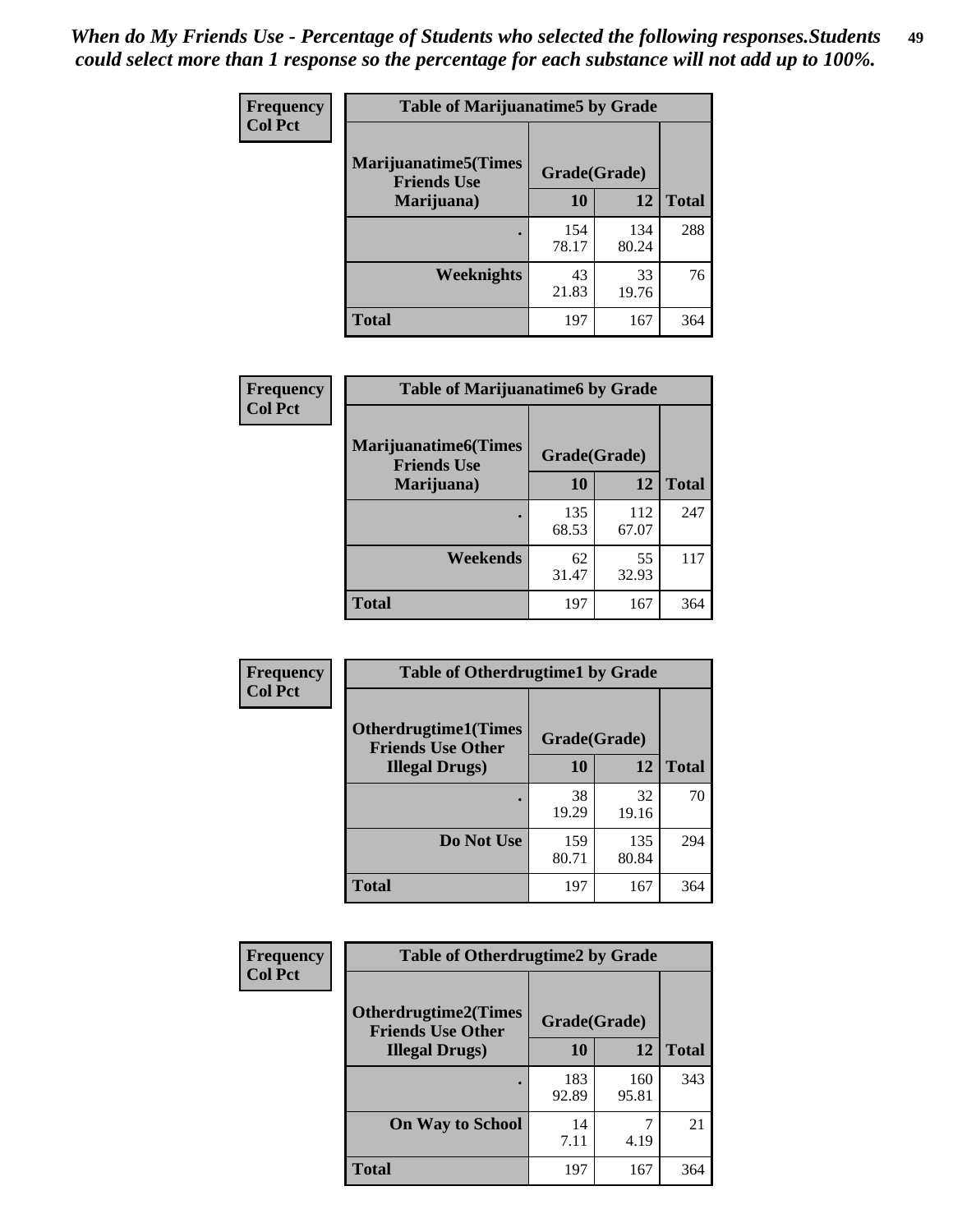| <b>Frequency</b> | <b>Table of Otherdrugtime3 by Grade</b>          |              |                        |              |  |  |
|------------------|--------------------------------------------------|--------------|------------------------|--------------|--|--|
| <b>Col Pct</b>   | Otherdrugtime3(Times<br><b>Friends Use Other</b> | Grade(Grade) |                        |              |  |  |
|                  | <b>Illegal Drugs</b> )                           |              | 12                     | <b>Total</b> |  |  |
|                  |                                                  | 183<br>92.89 | 165<br>98.80           | 348          |  |  |
|                  | <b>During School</b>                             | 14<br>7.11   | $\mathfrak{D}$<br>1.20 | 16           |  |  |
|                  | Total                                            | 197          | 167                    | 364          |  |  |

| Frequency      | <b>Table of Otherdrugtime4 by Grade</b>                         |              |              |              |  |  |
|----------------|-----------------------------------------------------------------|--------------|--------------|--------------|--|--|
| <b>Col Pct</b> | <b>Otherdrugtime4(Times</b><br><b>Friends Use Other Illegal</b> | Grade(Grade) |              |              |  |  |
|                | Drugs)                                                          | 10           | 12           | <b>Total</b> |  |  |
|                |                                                                 | 182<br>92.39 | 160<br>95.81 | 342          |  |  |
|                | <b>On Way Home From School</b>                                  | 15<br>7.61   | 4.19         | 22           |  |  |
|                | <b>Total</b>                                                    | 197          | 167          | 364          |  |  |

| <b>Frequency</b> | <b>Table of Otherdrugtime5 by Grade</b>                  |              |              |              |  |  |  |
|------------------|----------------------------------------------------------|--------------|--------------|--------------|--|--|--|
| <b>Col Pct</b>   | <b>Otherdrugtime5</b> (Times<br><b>Friends Use Other</b> | Grade(Grade) |              |              |  |  |  |
|                  | <b>Illegal Drugs</b> )                                   | 10           | 12           | <b>Total</b> |  |  |  |
|                  |                                                          | 172<br>87.31 | 152<br>91.02 | 324          |  |  |  |
|                  | Weeknights                                               | 25<br>12.69  | 15<br>8.98   | 40           |  |  |  |
|                  | Total                                                    | 197          | 167          | 364          |  |  |  |

| <b>Frequency</b><br><b>Col Pct</b> | <b>Table of Otherdrugtime6 by Grade</b>                 |              |              |              |  |  |
|------------------------------------|---------------------------------------------------------|--------------|--------------|--------------|--|--|
|                                    | <b>Otherdrugtime6(Times</b><br><b>Friends Use Other</b> | Grade(Grade) |              |              |  |  |
|                                    | <b>Illegal Drugs</b> )                                  | 10           | 12           | <b>Total</b> |  |  |
|                                    |                                                         | 160<br>81.22 | 138<br>82.63 | 298          |  |  |
|                                    | Weekends                                                | 37<br>18.78  | 29<br>17.37  | 66           |  |  |
|                                    | <b>Total</b>                                            | 197          | 167          | 364          |  |  |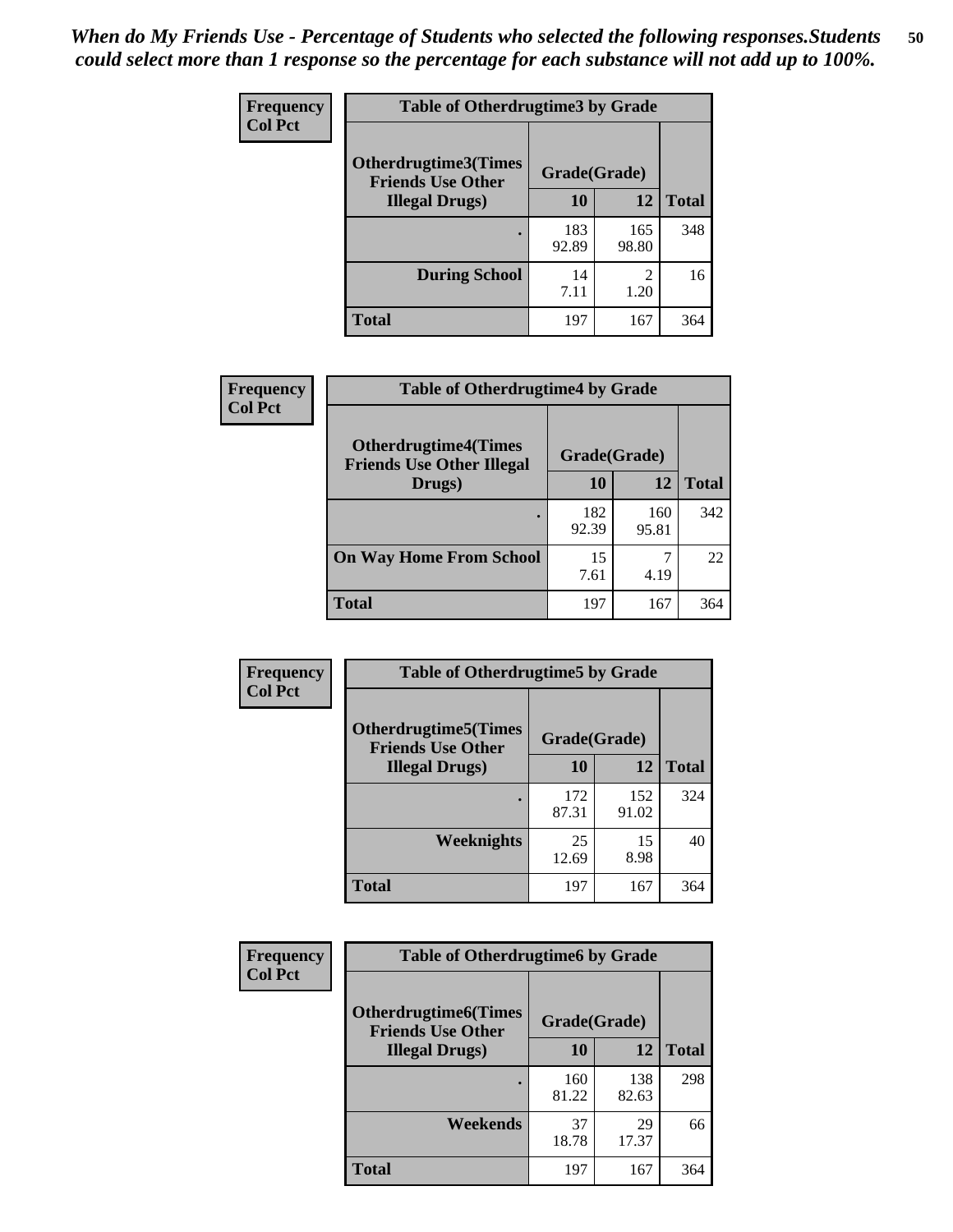| Frequency      | <b>Table of Educationalcohol by Grade</b>                                                                  |              |             |              |  |  |
|----------------|------------------------------------------------------------------------------------------------------------|--------------|-------------|--------------|--|--|
| <b>Col Pct</b> | Educationalcohol(I<br>have been taught<br>about alcohol,<br>tobacco,<br>and other drugs<br>within the last | Grade(Grade) |             |              |  |  |
|                | year at school)                                                                                            | 10           | 12          | <b>Total</b> |  |  |
|                | Yes                                                                                                        | 156<br>79.19 | 99<br>59.28 | 255          |  |  |
|                | N <sub>0</sub>                                                                                             | 41<br>20.81  | 68<br>40.72 | 109          |  |  |
|                | <b>Total</b>                                                                                               | 197          | 167         | 364          |  |  |

| Frequency      | <b>Table of Eversmoked by Grade</b> |              |              |              |  |  |
|----------------|-------------------------------------|--------------|--------------|--------------|--|--|
| <b>Col Pct</b> | Eversmoked(I<br>have smoked         | Grade(Grade) |              |              |  |  |
|                | a cigarette)                        | 10           | 12           | <b>Total</b> |  |  |
|                | <b>Yes</b>                          | 81<br>41.12  | 66<br>39.52  | 147          |  |  |
|                | N <sub>0</sub>                      | 116<br>58.88 | 101<br>60.48 | 217          |  |  |
|                | <b>Total</b>                        | 197          | 167          | 364          |  |  |

| Frequency      | <b>Table of Drovedrinking by Grade</b>                                                         |              |              |              |  |  |
|----------------|------------------------------------------------------------------------------------------------|--------------|--------------|--------------|--|--|
| <b>Col Pct</b> | Drovedrinking(In<br>the past 30 days I<br>have driven a car<br>or other vehicle<br>while I was | Grade(Grade) |              |              |  |  |
|                | drinking alcohol)                                                                              | 10           | 12           | <b>Total</b> |  |  |
|                | <b>Yes</b>                                                                                     | 15<br>7.61   | 13<br>7.78   | 28           |  |  |
|                | N <sub>0</sub>                                                                                 | 182<br>92.39 | 154<br>92.22 | 336          |  |  |
|                | <b>Total</b>                                                                                   | 197          | 167          | 364          |  |  |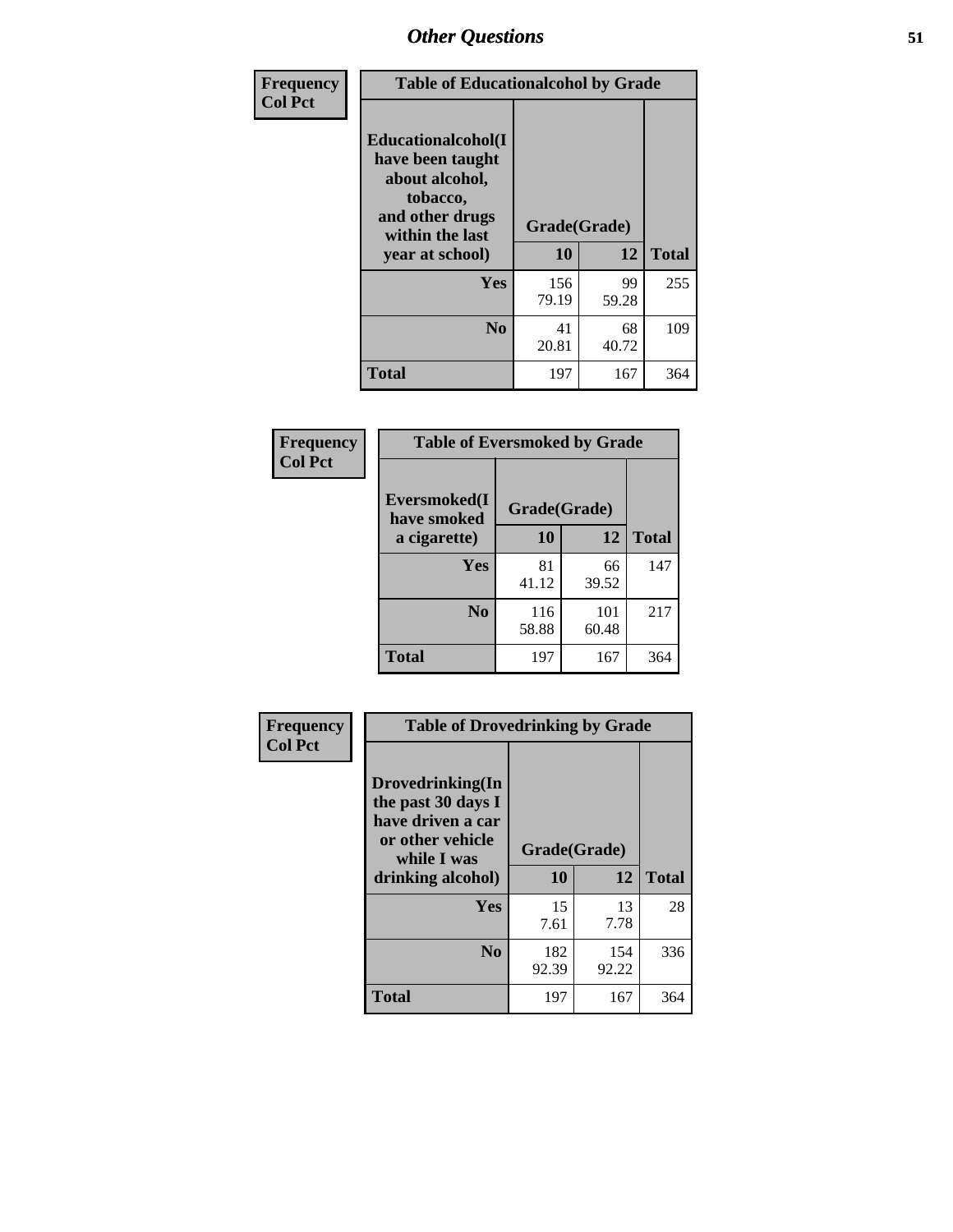| Frequency<br><b>Col Pct</b> | <b>Table of Rodedrinking by Grade</b>                                                                                                              |              |              |              |  |  |
|-----------------------------|----------------------------------------------------------------------------------------------------------------------------------------------------|--------------|--------------|--------------|--|--|
|                             | Rodedrinking(In<br>the past 30 days<br>I have ridden in<br>a car with a<br>driver who had<br>Grade(Grade)<br>been drinking<br>10<br>12<br>alcohol) |              |              |              |  |  |
|                             |                                                                                                                                                    |              |              | <b>Total</b> |  |  |
|                             | <b>Yes</b>                                                                                                                                         | 48<br>24.37  | 22<br>13.17  | 70           |  |  |
|                             | N <sub>0</sub>                                                                                                                                     | 149<br>75.63 | 145<br>86.83 | 294          |  |  |
|                             | <b>Total</b>                                                                                                                                       | 197          | 167          | 364          |  |  |

#### **Frequency Col Pct**

| <b>Table of Drugsschool by Grade</b>                                                                                      |              |              |              |  |  |  |
|---------------------------------------------------------------------------------------------------------------------------|--------------|--------------|--------------|--|--|--|
| <b>Drugsschool</b> (During<br>the past 12 months,<br>I have been offered,<br>sold,<br>or given illegal<br>drugs on school | Grade(Grade) |              |              |  |  |  |
| property)                                                                                                                 | 10           | 12           | <b>Total</b> |  |  |  |
| <b>Yes</b>                                                                                                                | 34<br>17.26  | 15<br>8.98   | 49           |  |  |  |
| $\bf No$                                                                                                                  | 163<br>82.74 | 152<br>91.02 | 315          |  |  |  |
| <b>Total</b>                                                                                                              | 197          | 167          | 364          |  |  |  |

| Frequency      | <b>Table of Helpbullied by Grade</b>                             |                           |              |     |  |  |
|----------------|------------------------------------------------------------------|---------------------------|--------------|-----|--|--|
| <b>Col Pct</b> | Helpbullied(I<br>would help<br>someone who was<br>being bullied) | Grade(Grade)<br><b>10</b> | <b>Total</b> |     |  |  |
|                |                                                                  | 12                        |              |     |  |  |
|                | <b>Strongly Agree</b>                                            | 73<br>37.06               | 81<br>48.50  | 154 |  |  |
|                | <b>Somewhat Agree</b>                                            | 87<br>44.16               | 68<br>40.72  | 155 |  |  |
|                | <b>Somewhat Disagree</b>                                         | 24<br>12.18               | 9<br>5.39    | 33  |  |  |
|                | <b>Strongly Disagree</b>                                         | 13<br>6.60                | 9<br>5.39    | 22  |  |  |
|                | <b>Total</b>                                                     | 197                       | 167          | 364 |  |  |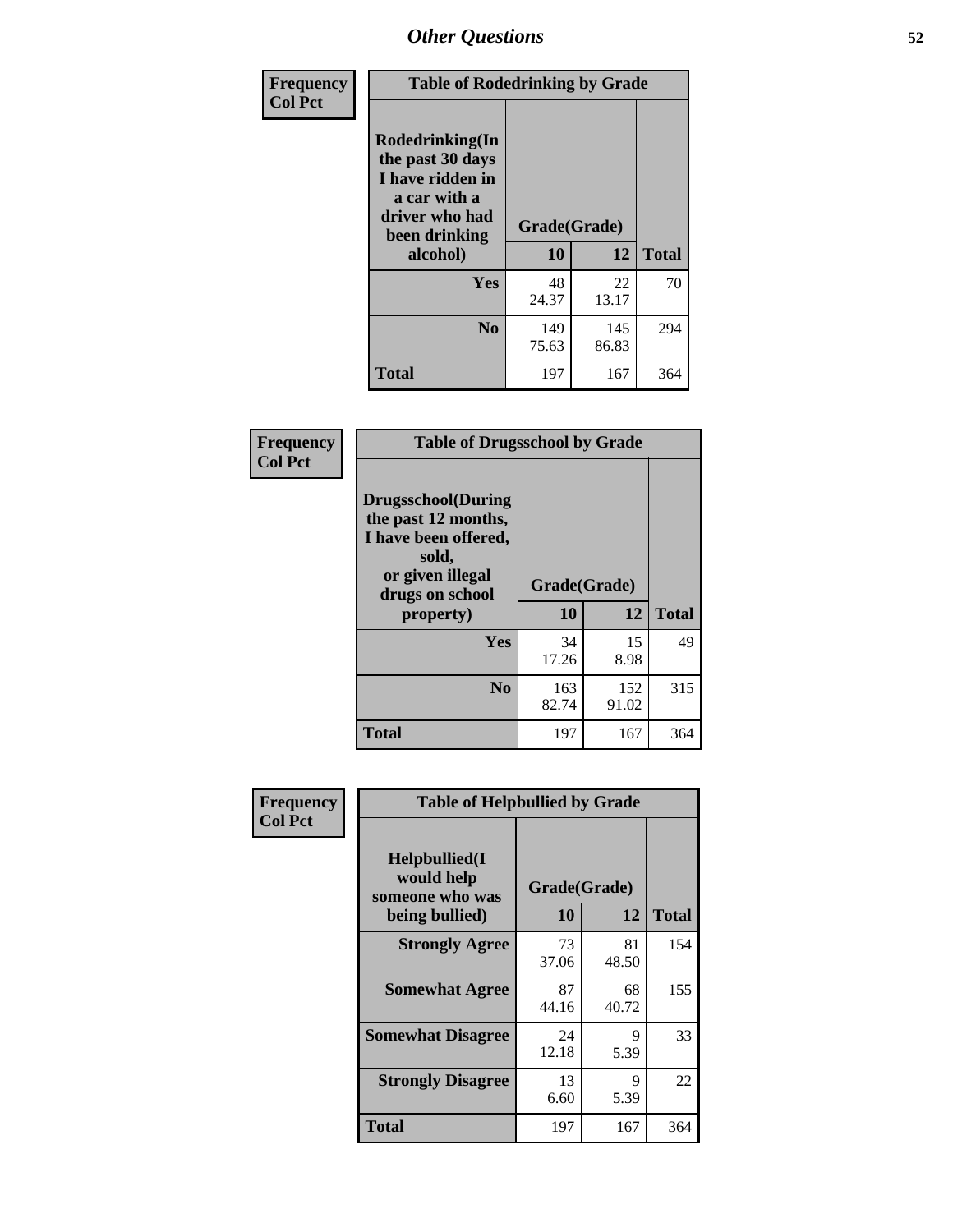| <b>Frequency</b> |              | <b>Table of Grade by Bingedrinking</b>                                                                  |                     |                              |                             |                        |                               |                        |              |
|------------------|--------------|---------------------------------------------------------------------------------------------------------|---------------------|------------------------------|-----------------------------|------------------------|-------------------------------|------------------------|--------------|
| <b>Row Pct</b>   |              | Bingedrinking(I have drunk five or more<br>drinks of alcohol at one sitting during the<br>last 30 days) |                     |                              |                             |                        |                               |                        |              |
|                  | Grade(Grade) | $\mathbf{0}$<br><b>Days</b>                                                                             | $1$ or<br>2<br>days | 3 <sub>to</sub><br>5<br>days | $6 \text{ to}$<br>9<br>days | 10<br>to<br>19<br>days | <b>20</b><br>to<br>29<br>days | All<br>30<br>days      | <b>Total</b> |
|                  | 10           | 177<br>89.85                                                                                            | 2<br>1.02           | 9<br>4.57                    | 3<br>1.52                   | $\overline{2}$<br>1.02 | $\mathfrak{D}$<br>1.02        | 2<br>1.02              | 197          |
|                  | 12           | 148<br>88.62                                                                                            | 8<br>4.79           | 4<br>2.40                    | 0.60                        | 4<br>2.40              | $\Omega$<br>0.00              | $\overline{2}$<br>1.20 | 167          |
|                  | <b>Total</b> | 325                                                                                                     | 10                  | 13                           | 4                           | 6                      | $\overline{2}$                | 4                      | 364          |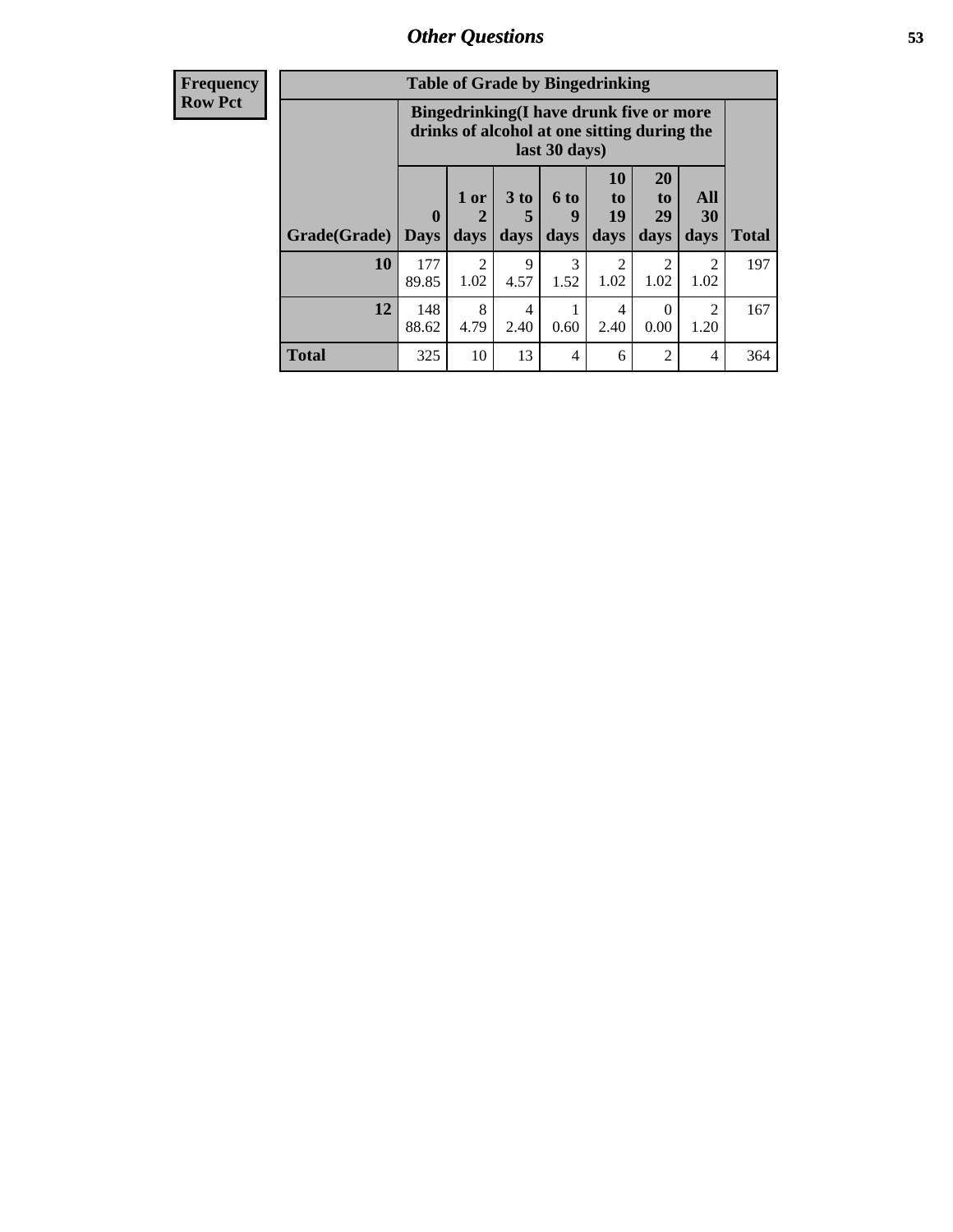## *Nutrition* **54**

| <b>Frequency</b> |
|------------------|
| <b>Row Pct</b>   |

| <b>Table of Grade by Dairy</b> |                                                                                                                    |                                                                 |             |             |              |  |  |  |
|--------------------------------|--------------------------------------------------------------------------------------------------------------------|-----------------------------------------------------------------|-------------|-------------|--------------|--|--|--|
|                                |                                                                                                                    | Dairy (I eat at least 3 servings of dairy<br>products each day) |             |             |              |  |  |  |
| Grade(Grade)                   | Somewhat<br><b>Somewhat</b><br><b>Strongly</b><br><b>Strongly</b><br><b>Disagree</b><br>Disagree<br>Agree<br>Agree |                                                                 |             |             | <b>Total</b> |  |  |  |
| 10                             | 47<br>23.86                                                                                                        | 84<br>42.64                                                     | 33<br>16.75 | 33<br>16.75 | 197          |  |  |  |
| 12                             | 50<br>29.94                                                                                                        | 80<br>47.90                                                     | 26<br>15.57 | 11<br>6.59  | 167          |  |  |  |
| <b>Total</b>                   | 97                                                                                                                 | 164                                                             | 59          | 44          | 364          |  |  |  |

| <b>Frequency</b> |  |
|------------------|--|
| <b>Row Pct</b>   |  |

| <b>Table of Grade by Fruitveg</b> |                          |                                                                          |                               |                                    |              |  |  |  |
|-----------------------------------|--------------------------|--------------------------------------------------------------------------|-------------------------------|------------------------------------|--------------|--|--|--|
|                                   |                          | Fruitveg(I eat at least 5 servings of fruits<br>and vegetables each day) |                               |                                    |              |  |  |  |
| Grade(Grade)                      | <b>Strongly</b><br>Agree | Agree                                                                    | Somewhat Somewhat<br>Disagree | <b>Strongly</b><br><b>Disagree</b> | <b>Total</b> |  |  |  |
| 10                                | 24<br>12.18              | 88<br>44.67                                                              | 52<br>26.40                   | 33<br>16.75                        | 197          |  |  |  |
| 12                                | 21<br>12.57              | 72<br>43.11                                                              | 45<br>26.95                   | 29<br>17.37                        | 167          |  |  |  |
| <b>Total</b>                      | 45                       | 160                                                                      | 97                            | 62                                 | 364          |  |  |  |

| <b>Frequency</b> | <b>Table of Grade by Cafeteriahealthy</b> |                                                                       |             |                                          |                                    |              |  |  |
|------------------|-------------------------------------------|-----------------------------------------------------------------------|-------------|------------------------------------------|------------------------------------|--------------|--|--|
| <b>Row Pct</b>   |                                           | Cafeteriahealthy (School meals in my<br>school cafeteria are healthy) |             |                                          |                                    |              |  |  |
|                  | Grade(Grade)                              | <b>Strongly</b><br>Agree                                              | Agree       | Somewhat   Somewhat  <br><b>Disagree</b> | <b>Strongly</b><br><b>Disagree</b> | <b>Total</b> |  |  |
|                  | 10                                        | 23<br>11.68                                                           | 85<br>43.15 | 57<br>28.93                              | 32<br>16.24                        | 197          |  |  |
|                  | 12                                        | 20<br>11.98                                                           | 79<br>47.31 | 35<br>20.96                              | 33<br>19.76                        | 167          |  |  |
|                  | Total                                     | 43                                                                    | 164         | 92                                       | 65                                 | 364          |  |  |

| <b>Frequency</b> |
|------------------|
| <b>Row Pct</b>   |

| <b>Table of Grade by Cafeterianutrition</b> |                                                                                           |             |                                        |                                    |              |  |  |
|---------------------------------------------|-------------------------------------------------------------------------------------------|-------------|----------------------------------------|------------------------------------|--------------|--|--|
|                                             | <b>Cafeterianutrition</b> (Facts about nutrition<br>are available in my school cafeteria) |             |                                        |                                    |              |  |  |
| Grade(Grade)                                | <b>Strongly</b><br>Agree                                                                  | Agree       | Somewhat   Somewhat<br><b>Disagree</b> | <b>Strongly</b><br><b>Disagree</b> | <b>Total</b> |  |  |
| 10                                          | 55<br>27.92                                                                               | 86<br>43.65 | 27<br>13.71                            | 29<br>14.72                        | 197          |  |  |
| 12                                          | 42<br>25.15                                                                               | 65<br>38.92 | 41<br>24.55                            | 19<br>11.38                        | 167          |  |  |
| <b>Total</b>                                | 97                                                                                        | 151         | 68                                     | 48                                 | 364          |  |  |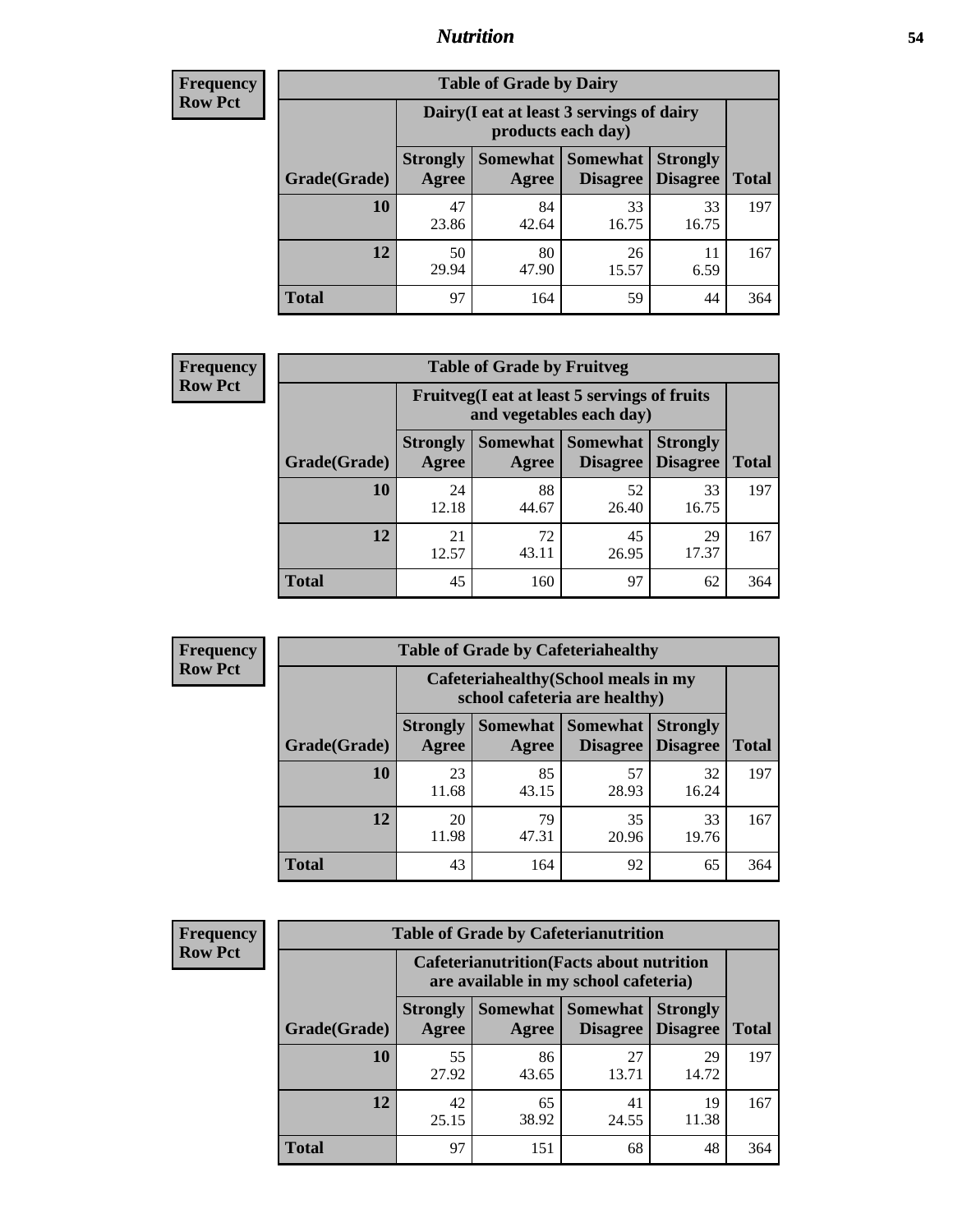## *Nutrition* **55**

| Frequency |
|-----------|
| Row Pct   |

| <b>Table of Grade by Schoollunch</b> |                                                                                                               |                                                                 |            |             |     |  |  |  |
|--------------------------------------|---------------------------------------------------------------------------------------------------------------|-----------------------------------------------------------------|------------|-------------|-----|--|--|--|
|                                      |                                                                                                               | Schoollunch(I eat school lunch three or<br>more times per week) |            |             |     |  |  |  |
| Grade(Grade)                         | Somewhat  <br>Somewhat<br><b>Strongly</b><br><b>Strongly</b><br><b>Disagree</b><br>Agree<br>Disagree<br>Agree |                                                                 |            |             |     |  |  |  |
| 10                                   | 100<br>50.76                                                                                                  | 53<br>26.90                                                     | 11<br>5.58 | 33<br>16.75 | 197 |  |  |  |
| 12                                   | 78<br>46.71                                                                                                   | 41<br>24.55                                                     | 15<br>8.98 | 33<br>19.76 | 167 |  |  |  |
| <b>Total</b>                         | 178                                                                                                           | 94                                                              | 26         | 66          | 364 |  |  |  |

| <b>Frequency</b> |  |
|------------------|--|
| <b>Row Pct</b>   |  |

| <b>Table of Grade by Foodchoices</b>                                       |                          |             |                                   |                                    |              |  |
|----------------------------------------------------------------------------|--------------------------|-------------|-----------------------------------|------------------------------------|--------------|--|
| <b>Foodchoices</b> (I make healthy food choices in<br>my school cafeteria) |                          |             |                                   |                                    |              |  |
| Grade(Grade)                                                               | <b>Strongly</b><br>Agree | Agree       | Somewhat   Somewhat  <br>Disagree | <b>Strongly</b><br><b>Disagree</b> | <b>Total</b> |  |
| 10                                                                         | 52<br>26.40              | 80<br>40.61 | 36<br>18.27                       | 29<br>14.72                        | 197          |  |
| 12                                                                         | 47<br>28.14              | 76<br>45.51 | 26<br>15.57                       | 18<br>10.78                        | 167          |  |
| Total                                                                      | 99                       | 156         | 62                                | 47                                 | 364          |  |

| Frequency      | <b>Table of Grade by Wholewheat</b> |                                                                                                             |             |                                   |                                    |              |  |  |  |
|----------------|-------------------------------------|-------------------------------------------------------------------------------------------------------------|-------------|-----------------------------------|------------------------------------|--------------|--|--|--|
| <b>Row Pct</b> |                                     | Wholewheat (There are whole wheat and<br>multigrain breads and cereals available in<br>my school cafeteria) |             |                                   |                                    |              |  |  |  |
|                | Grade(Grade)                        | <b>Strongly</b><br>Agree                                                                                    | Agree       | Somewhat   Somewhat  <br>Disagree | <b>Strongly</b><br><b>Disagree</b> | <b>Total</b> |  |  |  |
|                | 10                                  | 60<br>30.46                                                                                                 | 83<br>42.13 | 30<br>15.23                       | 24<br>12.18                        | 197          |  |  |  |
|                | 12                                  | 43<br>25.75                                                                                                 | 73<br>43.71 | 30<br>17.96                       | 21<br>12.57                        | 167          |  |  |  |
|                | <b>Total</b>                        | 103                                                                                                         | 156         | 60                                | 45                                 | 364          |  |  |  |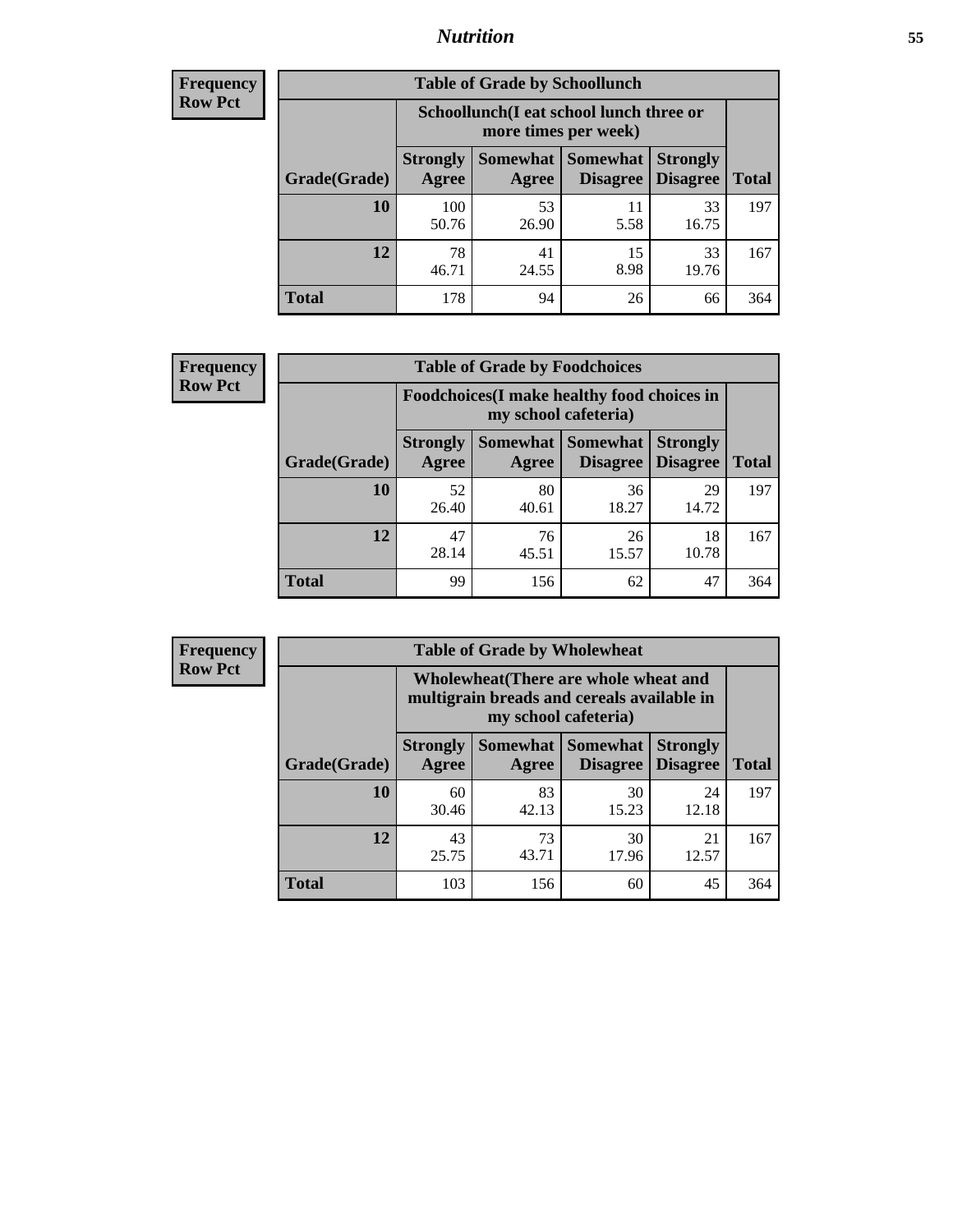## *Nutrition* **56**

**Frequency Row Pct**

| <b>Table of Grade by Healthyvending</b> |                                                                                                                                               |                          |                                    |                                    |              |
|-----------------------------------------|-----------------------------------------------------------------------------------------------------------------------------------------------|--------------------------|------------------------------------|------------------------------------|--------------|
|                                         | Healthyvending (If only healthy snacks and<br>beverages were available in the vending<br>machines during the school day,<br>I would buy them) |                          |                                    |                                    |              |
| Grade(Grade)                            | <b>Strongly</b><br>Agree                                                                                                                      | <b>Somewhat</b><br>Agree | <b>Somewhat</b><br><b>Disagree</b> | <b>Strongly</b><br><b>Disagree</b> | <b>Total</b> |
| 10                                      | 44<br>22.34                                                                                                                                   | 63<br>31.98              | 37<br>18.78                        | 53<br>26.90                        | 197          |
| 12                                      | 23<br>13.77                                                                                                                                   | 61<br>36.53              | 26<br>15.57                        | 57<br>34.13                        | 167          |
| <b>Total</b>                            | 67                                                                                                                                            | 124                      | 63                                 | 110                                | 364          |

**Frequency Row Pct**

| <b>Table of Grade by Schoolbreakfast</b> |                                                                                                                                        |                     |                                    |                                    |              |  |
|------------------------------------------|----------------------------------------------------------------------------------------------------------------------------------------|---------------------|------------------------------------|------------------------------------|--------------|--|
|                                          | Schoolbreakfast(If breakfast were<br>available at school,<br>but outside the cafeteria,<br>I would eat breakfast at school more often) |                     |                                    |                                    |              |  |
| Grade(Grade)                             | <b>Strongly</b><br>Agree                                                                                                               | Somewhat  <br>Agree | <b>Somewhat</b><br><b>Disagree</b> | <b>Strongly</b><br><b>Disagree</b> | <b>Total</b> |  |
| 10                                       | 65<br>32.99                                                                                                                            | 78<br>39.59         | 22<br>11.17                        | 32<br>16.24                        | 197          |  |
| 12                                       | 49<br>29.34                                                                                                                            | 65<br>38.92         | 21<br>12.57                        | 32<br>19.16                        | 167          |  |
| <b>Total</b>                             | 114                                                                                                                                    | 143                 | 43                                 | 64                                 | 364          |  |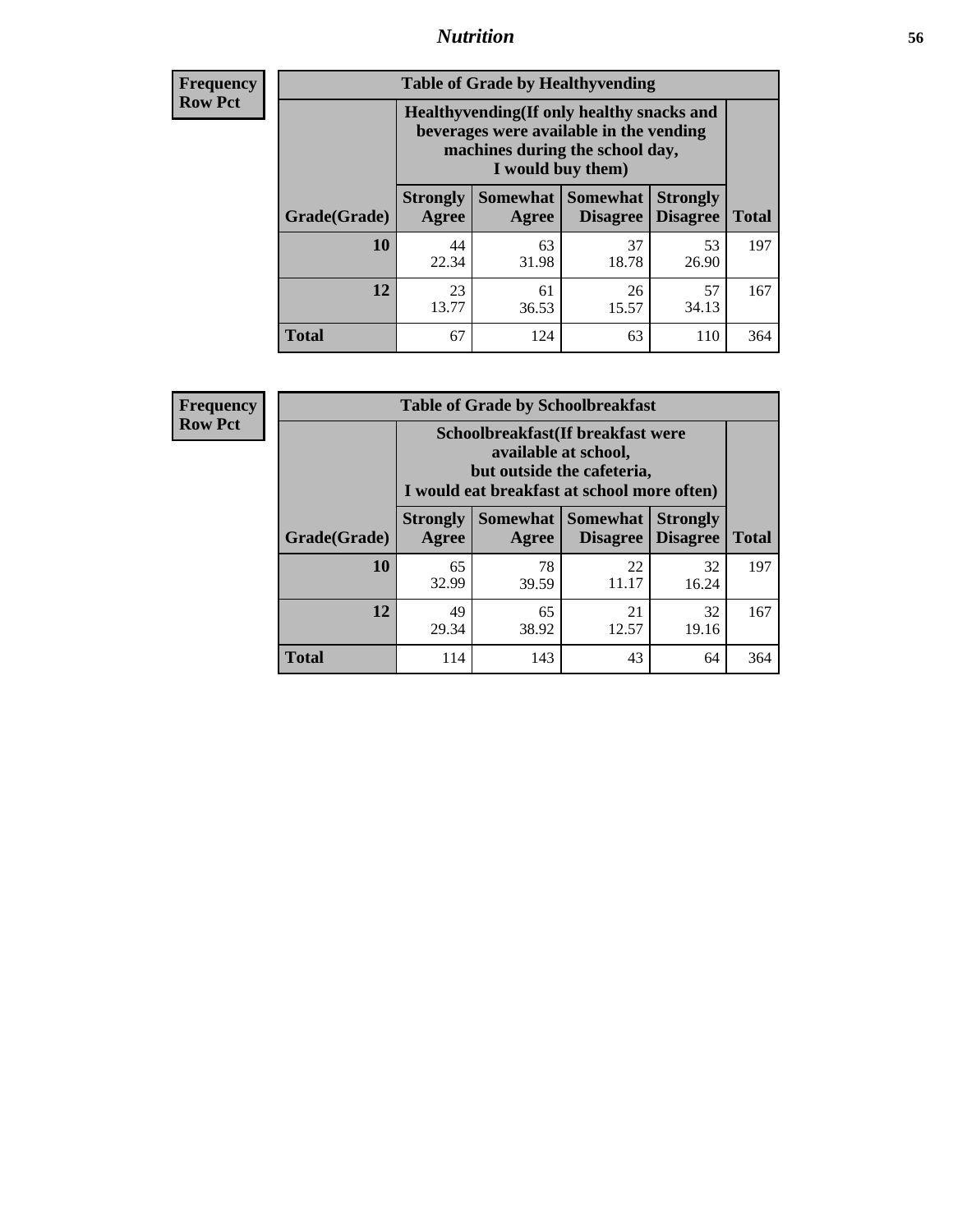| Frequency<br><b>Col Pct</b> | <b>Table of Educationaids by Grade</b>                                                                    |                    |              |              |
|-----------------------------|-----------------------------------------------------------------------------------------------------------|--------------------|--------------|--------------|
|                             | <b>Educationaids</b> (I<br>have been<br>taught about<br><b>HIV/AIDS</b> at<br>school in the<br>past year) | Grade(Grade)<br>10 | 12           | <b>Total</b> |
|                             | Yes                                                                                                       | 169<br>85.79       | 103<br>61.68 | 272          |
|                             | N <sub>0</sub>                                                                                            | 28<br>14.21        | 64<br>38.32  | 92           |
|                             | <b>Total</b>                                                                                              | 197                | 167          | 364          |

| Frequency<br><b>Col Pct</b> | <b>Table of Educationcharacter by Grade</b>                         |              |             |              |  |
|-----------------------------|---------------------------------------------------------------------|--------------|-------------|--------------|--|
|                             | <b>Educationcharacter(I)</b><br>have been taught<br>about character |              |             |              |  |
|                             | education in the past                                               | Grade(Grade) |             |              |  |
|                             | year at school)                                                     | 10           | 12          | <b>Total</b> |  |
|                             | <b>Yes</b>                                                          | 136<br>69.04 | 97<br>58.08 | 233          |  |
|                             | N <sub>0</sub>                                                      | 61<br>30.96  | 70<br>41.92 | 131          |  |
|                             | <b>Total</b>                                                        | 197          | 167         | 364          |  |

| Frequency      | <b>Table of Gradcoach1 by Grade</b> |                    |              |              |
|----------------|-------------------------------------|--------------------|--------------|--------------|
| <b>Col Pct</b> | Gradcoach1(I<br>know who my         |                    |              |              |
|                | <b>Graduation</b><br>Coach is)      | Grade(Grade)<br>10 | 12           | <b>Total</b> |
|                | Yes                                 | 98<br>49.75        | 129<br>77.25 | 227          |
|                | N <sub>0</sub>                      | 99<br>50.25        | 38<br>22.75  | 137          |
|                | <b>Total</b>                        | 197                | 167          | 364          |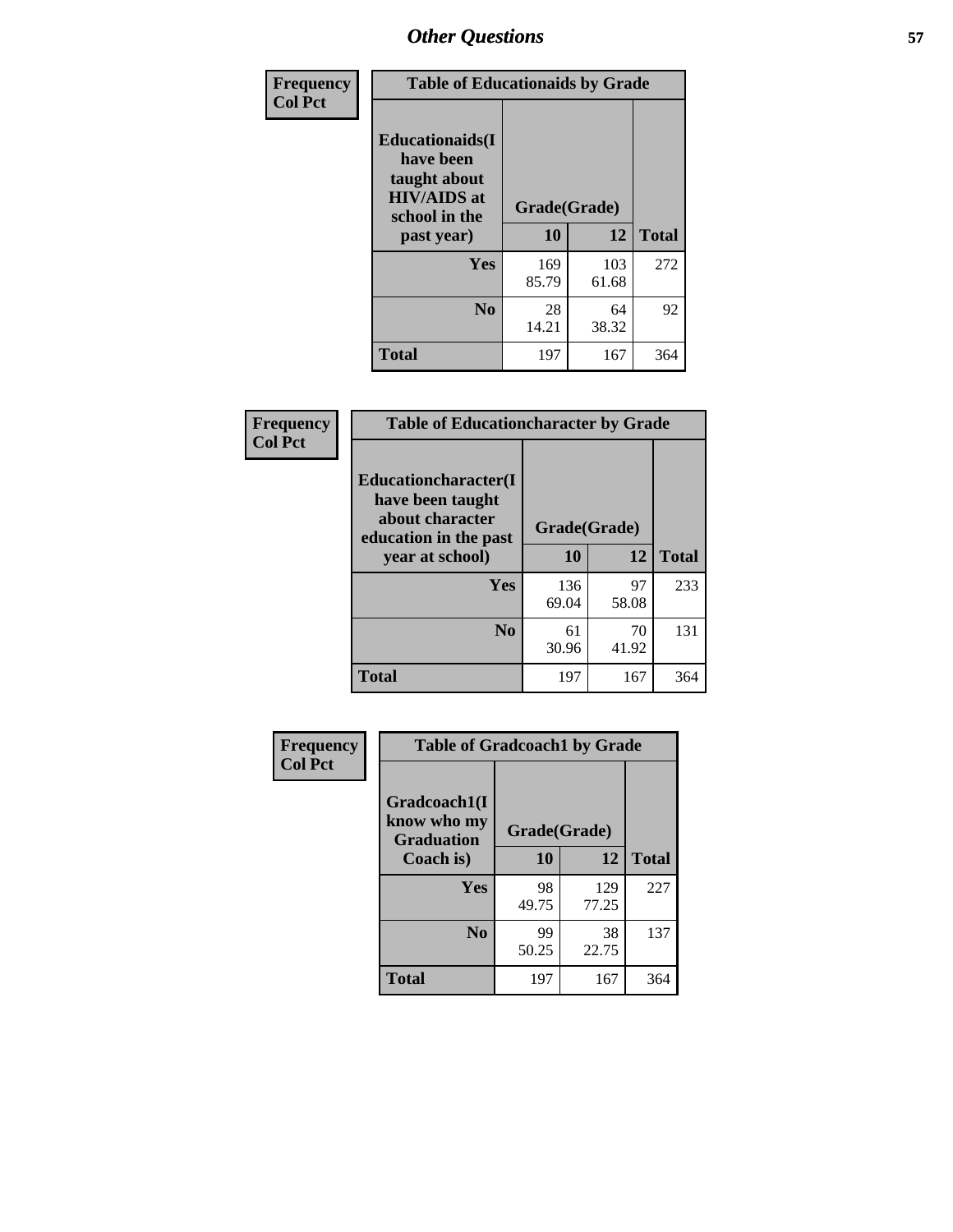| Frequency      | <b>Table of Gradcoach2 by Grade</b> |              |              |              |
|----------------|-------------------------------------|--------------|--------------|--------------|
| <b>Col Pct</b> | Gradcoach2(I<br>have                |              |              |              |
|                | contacted my<br><b>Graduation</b>   | Grade(Grade) |              |              |
|                | Coach)                              | 10           | 12           | <b>Total</b> |
|                | Yes                                 | 24<br>12.18  | 57<br>34.13  | 81           |
|                | N <sub>0</sub>                      | 173<br>87.82 | 110<br>65.87 | 283          |
|                | <b>Total</b>                        | 197          | 167          | 364          |

| <b>Frequency</b><br><b>Col Pct</b> | <b>Table of Gradcoach3 by Grade</b>                    |              |             |              |
|------------------------------------|--------------------------------------------------------|--------------|-------------|--------------|
|                                    | Gradcoach3(I<br>have received<br>assistance<br>from my | Grade(Grade) |             |              |
|                                    | <b>Graduation</b><br>Coach)                            | 10           | 12          | <b>Total</b> |
|                                    | Yes                                                    | 18<br>9.14   | 56<br>33.53 | 74           |
|                                    | N <sub>0</sub>                                         | 64<br>32.49  | 41<br>24.55 | 105          |
|                                    | Don't know                                             | 115<br>58.38 | 70<br>41.92 | 185          |
|                                    | <b>Total</b>                                           | 197          | 167         | 364          |

| Frequency      | <b>Table of Selfharm by Grade</b>                                                                                                                                                      |                    |              |              |
|----------------|----------------------------------------------------------------------------------------------------------------------------------------------------------------------------------------|--------------------|--------------|--------------|
| <b>Col Pct</b> | <b>Selfharm</b> (During<br>the past 12<br>months,<br>I harmed myself<br>on purpose<br><b>Suicideconsider</b><br>During the past<br>12 months,<br>I seriously<br>considered<br>suicide) | Grade(Grade)<br>10 | 12           | <b>Total</b> |
|                | Yes                                                                                                                                                                                    | 34<br>17.26        | 11<br>6.59   | 45           |
|                | N <sub>0</sub>                                                                                                                                                                         | 163<br>82.74       | 156<br>93.41 | 319          |
|                | <b>Total</b>                                                                                                                                                                           | 197                | 167          | 364          |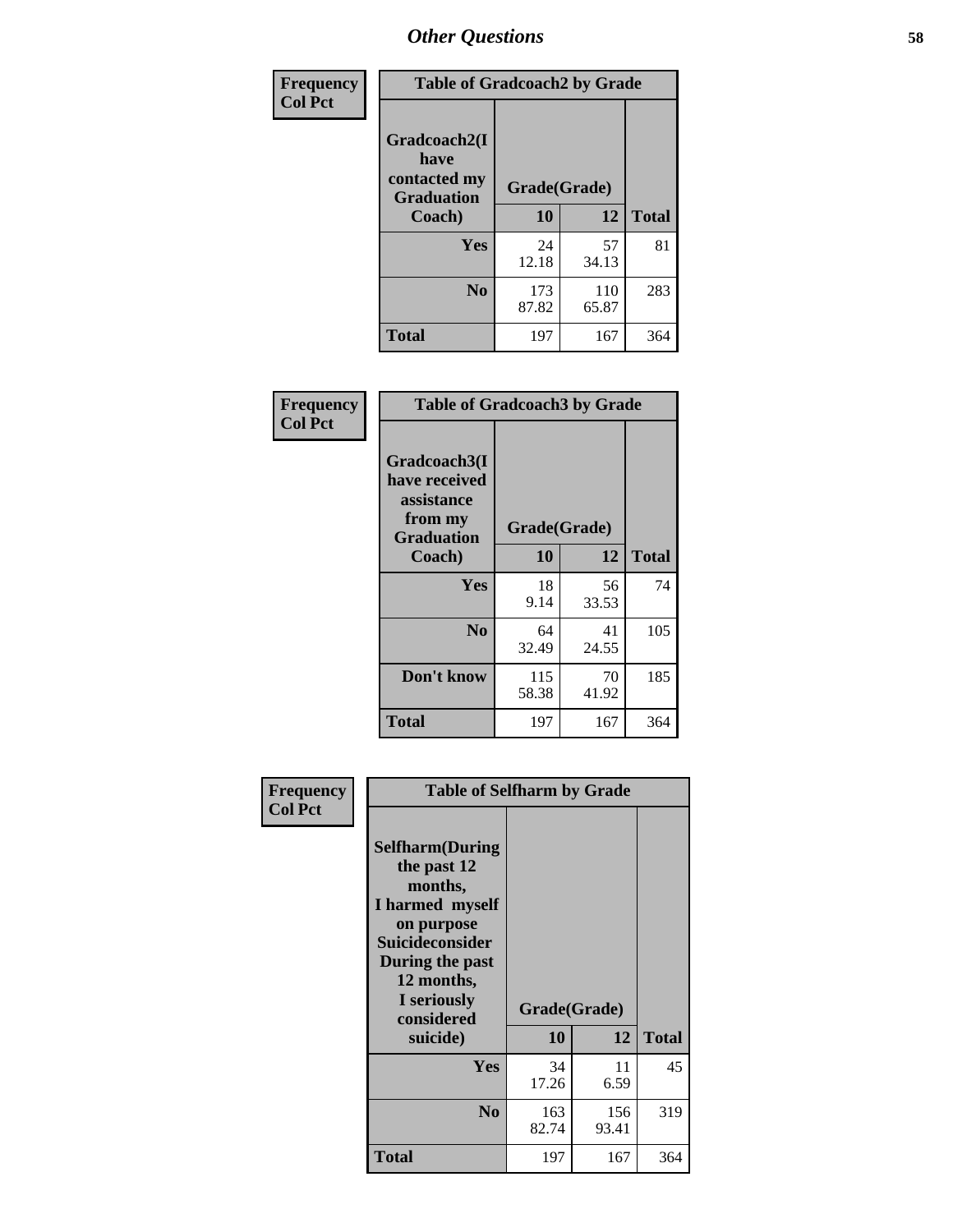| <b>Frequency</b> | <b>Table of Suicideconsider by Grade</b> |              |              |              |
|------------------|------------------------------------------|--------------|--------------|--------------|
| <b>Col Pct</b>   |                                          | Grade(Grade) |              |              |
|                  | <b>Suicideconsider</b>                   | 10           | 12           | <b>Total</b> |
|                  | <b>Yes</b>                               | 30<br>15.23  | 12<br>7.19   | 42           |
|                  | N <sub>0</sub>                           | 167<br>84.77 | 155<br>92.81 | 322          |
|                  | <b>Total</b>                             | 197          | 167          | 364          |

| Frequency      | <b>Table of Suicideattempt by Grade</b>              |              |              |              |
|----------------|------------------------------------------------------|--------------|--------------|--------------|
| <b>Col Pct</b> | Suicideattempt(I<br>have attempted<br>suicide in the | Grade(Grade) |              |              |
|                | last year)                                           | 10           | 12           | <b>Total</b> |
|                | Yes                                                  | 19<br>9.64   | 3<br>1.80    | 22           |
|                | $\bf No$                                             | 178<br>90.36 | 164<br>98.20 | 342          |
|                | <b>Total</b>                                         | 197          | 167          | 364          |

| Frequency      | <b>Table of Instantmessaged by Grade</b>               |              |              |              |
|----------------|--------------------------------------------------------|--------------|--------------|--------------|
| <b>Col Pct</b> | Instantmessaged(I<br>have instant<br>messaged people I | Grade(Grade) |              |              |
|                | do not even know)                                      | 10           | 12           | <b>Total</b> |
|                | Yes                                                    | 78<br>39.59  | 63<br>37.72  | 141          |
|                | N <sub>0</sub>                                         | 119<br>60.41 | 104<br>62.28 | 223          |
|                | <b>Total</b>                                           | 197          | 167          | 364          |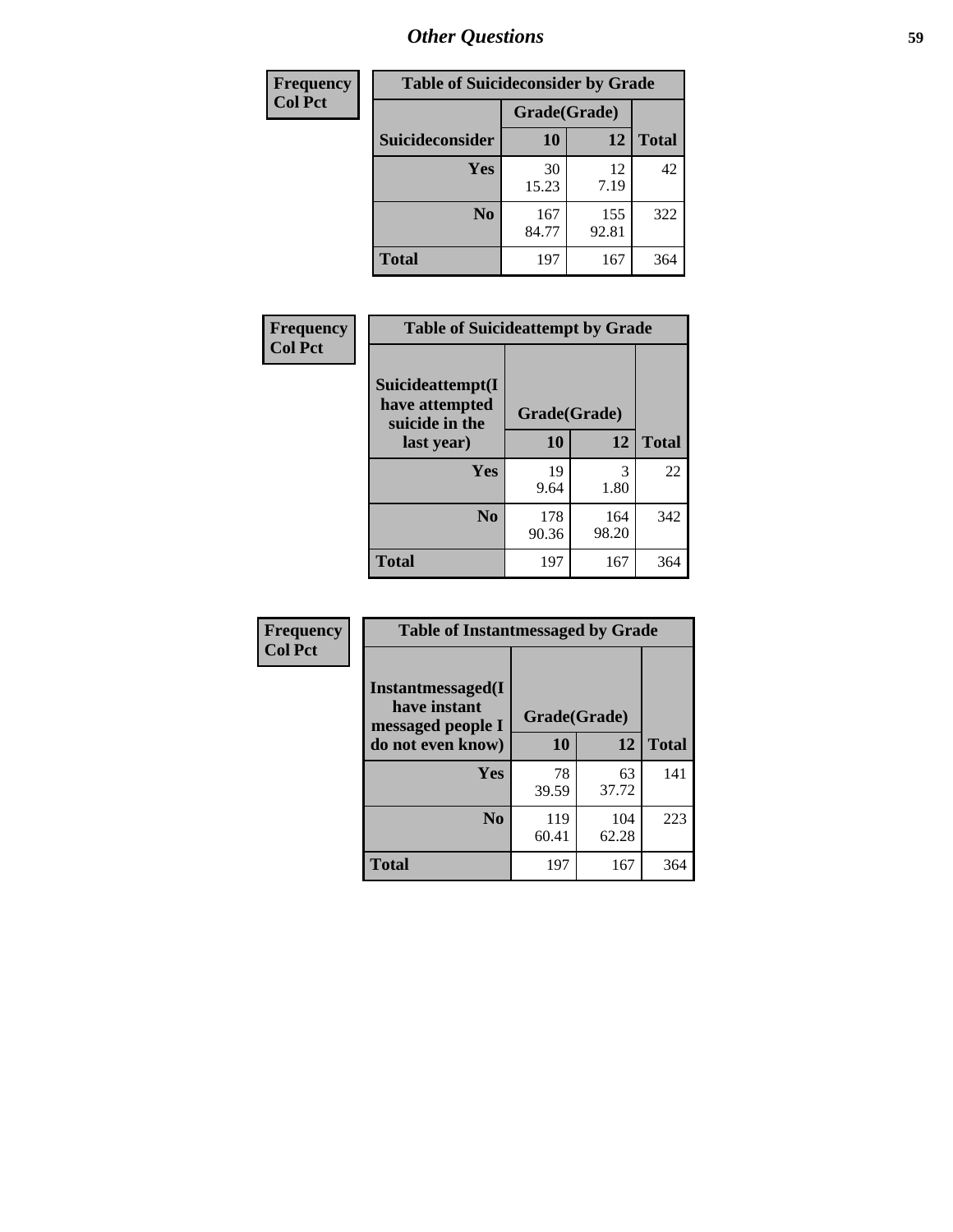| Frequency      | <b>Table of Getsalong by Grade</b>                          |              |              |              |
|----------------|-------------------------------------------------------------|--------------|--------------|--------------|
| <b>Col Pct</b> | <b>Getsalong</b> (I get<br>along with other<br>students and | Grade(Grade) |              |              |
|                | adults)                                                     | 10           | 12           | <b>Total</b> |
|                | <b>Strongly Agree</b>                                       | 84<br>42.64  | 101<br>60.48 | 185          |
|                | <b>Somewhat Agree</b>                                       | 87<br>44.16  | 54<br>32.34  | 141          |
|                | <b>Somewhat Disagree</b>                                    | 14<br>7.11   | 6<br>3.59    | 20           |
|                | <b>Strongly Disagree</b>                                    | 12<br>6.09   | 6<br>3.59    | 18           |
|                | <b>Total</b>                                                | 197          | 167          | 364          |

| Frequency      | <b>Table of Safehome by Grade</b> |                     |              |              |
|----------------|-----------------------------------|---------------------|--------------|--------------|
| <b>Col Pct</b> | Safehome(I feel<br>safe at home)  | Grade(Grade)<br>10  | 12           | <b>Total</b> |
|                | <b>Strongly Agree</b>             | 118<br>59.90        | 123<br>73.65 | 241          |
|                | <b>Somewhat Agree</b>             | 57<br>28.93         | 27<br>16.17  | 84           |
|                | <b>Somewhat Disagree</b>          | $\mathbf Q$<br>4.57 | 10<br>5.99   | 19           |
|                | <b>Strongly Disagree</b>          | 13<br>6.60          | 7<br>4.19    | 20           |
|                | <b>Total</b>                      | 197                 | 167          | 364          |

| Frequency      |                                                                                      | <b>Table of Adulttalk by Grade</b> |              |              |  |  |  |  |
|----------------|--------------------------------------------------------------------------------------|------------------------------------|--------------|--------------|--|--|--|--|
| <b>Col Pct</b> | <b>Adulttalk</b> (I<br>know an<br>adult at<br>school that<br>I can talk<br>with if I | Grade(Grade)                       |              |              |  |  |  |  |
|                | need help)                                                                           | 10                                 | 12           | <b>Total</b> |  |  |  |  |
|                | Yes                                                                                  | 136<br>69.04                       | 140<br>83.83 | 276          |  |  |  |  |
|                | N <sub>0</sub>                                                                       | 61<br>30.96                        | 27<br>16.17  | 88           |  |  |  |  |
|                | <b>Total</b>                                                                         | 197                                | 167          | 364          |  |  |  |  |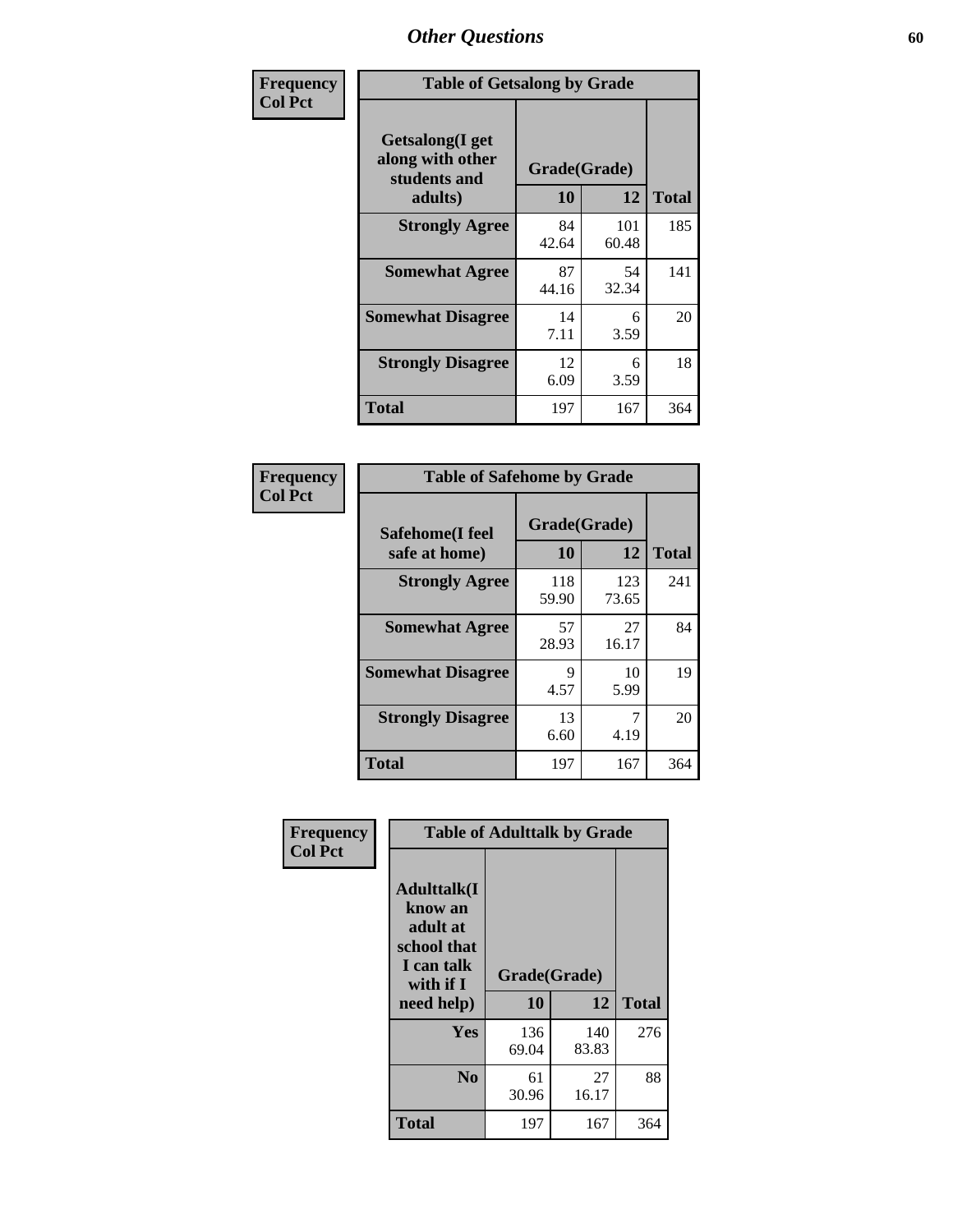**Frequency Row Pct**

| <b>Table of Grade by Tytime</b> |             |                                                                                         |             |             |             |             |              |  |  |
|---------------------------------|-------------|-----------------------------------------------------------------------------------------|-------------|-------------|-------------|-------------|--------------|--|--|
|                                 |             | Tvtime (On an average school day,<br>how much unsupervised time do I spend watching TV) |             |             |             |             |              |  |  |
|                                 |             | <b>Less that</b>                                                                        |             | $2 - 3$     | $4 - 5$     | $6+$        |              |  |  |
| Grade(Grade)   None             |             | hour/day                                                                                | hour/day    | hours/day   | hours/day   | hours/day   | <b>Total</b> |  |  |
| 10                              | 40<br>20.30 | 32<br>16.24                                                                             | 32<br>16.24 | 45<br>22.84 | 19<br>9.64  | 29<br>14.72 | 197          |  |  |
| 12                              | 33<br>19.76 | 32<br>19.16                                                                             | 25<br>14.97 | 37<br>22.16 | 19<br>11.38 | 21<br>12.57 | 167          |  |  |
| <b>Total</b>                    | 73          | 64                                                                                      | 57          | 82          | 38          | 50          | 364          |  |  |

**Frequency Row Pct**

| <b>Table of Grade by Computertime</b> |             |                                                                                                   |             |                      |                      |                   |              |  |  |
|---------------------------------------|-------------|---------------------------------------------------------------------------------------------------|-------------|----------------------|----------------------|-------------------|--------------|--|--|
|                                       |             | Computertime (On an average school day,<br>how much unsupervised time do I spend on the computer) |             |                      |                      |                   |              |  |  |
| Grade(Grade)                          | None $ $    | <b>Less that</b><br>hour/day                                                                      | hour/day    | $2 - 3$<br>hours/day | $4 - 5$<br>hours/day | $6+$<br>hours/day | <b>Total</b> |  |  |
| 10                                    | 36<br>18.27 | 51<br>25.89                                                                                       | 34<br>17.26 | 49<br>24.87          | 13<br>6.60           | 14<br>7.11        | 197          |  |  |
| 12                                    | 37<br>22.16 | 39<br>23.35                                                                                       | 22<br>13.17 | 44<br>26.35          | 14<br>8.38           | 6.59              | 167          |  |  |
| <b>Total</b>                          | 73          | 90                                                                                                | 56          | 93                   | 27                   | 25                | 364          |  |  |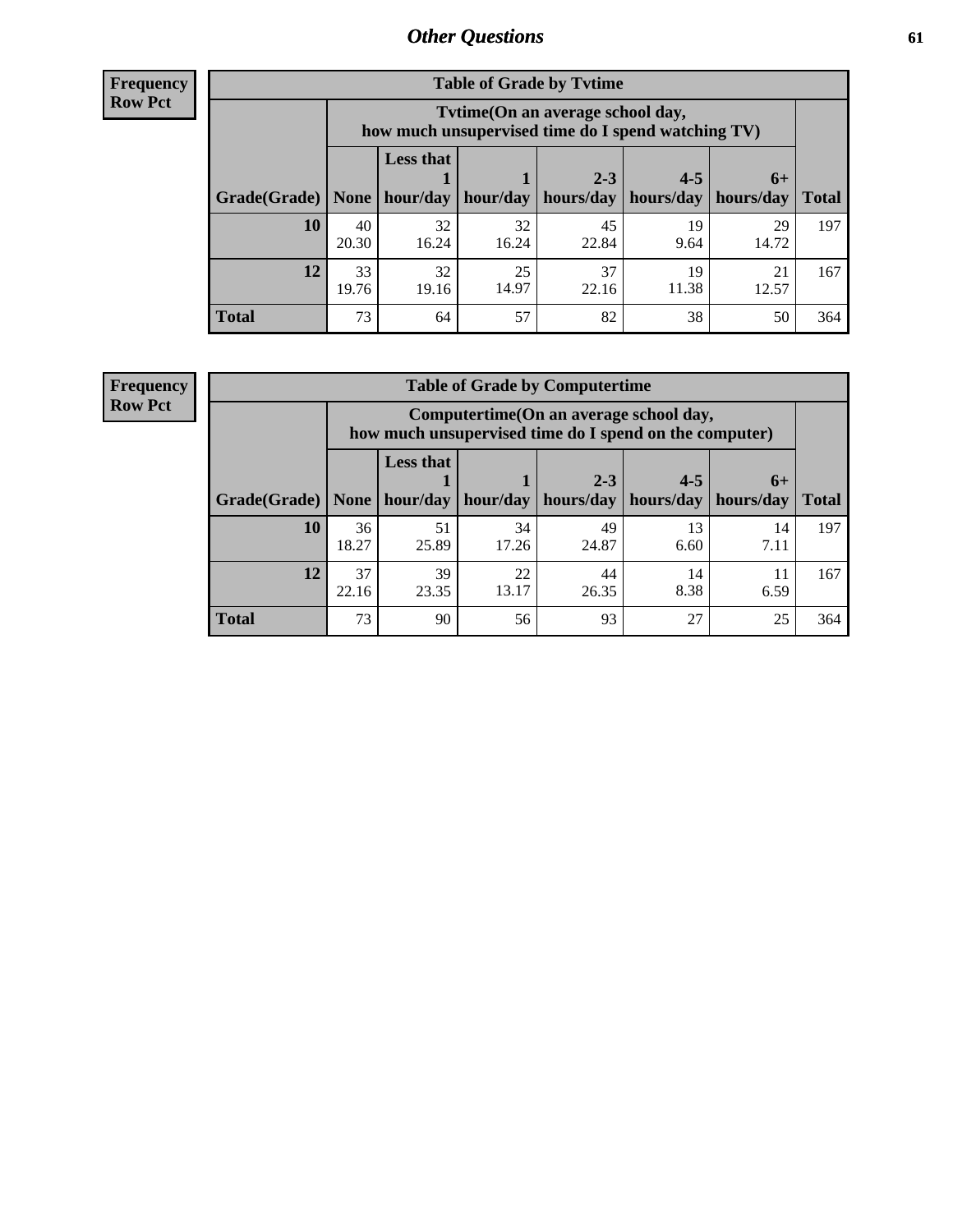#### *Questions about Driving Laws* **62** *Driving Questions were asked only of high school students.*

| <b>Frequency</b> |
|------------------|
| <b>Row Pct</b>   |

| <b>Table of Grade by License1</b> |                                                                     |                                                                                                                                           |         |             |                      |              |  |  |  |
|-----------------------------------|---------------------------------------------------------------------|-------------------------------------------------------------------------------------------------------------------------------------------|---------|-------------|----------------------|--------------|--|--|--|
|                                   |                                                                     | License1(During the first 6 months of driving<br>with a provisional license,<br>the only passengers who can ride with the<br>driver are:) |         |             |                      |              |  |  |  |
| <b>Grade</b> (Grade)              | <b>Parent or</b><br><b>Guardian</b>                                 | Family<br>  Members                                                                                                                       | Friends | Anyone      | Don't<br><b>Know</b> | <b>Total</b> |  |  |  |
| <b>10</b>                         | 49<br>24.87                                                         | 97<br>49.24                                                                                                                               | 3.55    | 21<br>10.66 | 23<br>11.68          | 197          |  |  |  |
| 12                                | 42<br>15<br>91<br>5<br>14<br>8.38<br>8.98<br>2.99<br>25.15<br>54.49 |                                                                                                                                           |         |             |                      |              |  |  |  |
| <b>Total</b>                      | 91                                                                  | 188                                                                                                                                       | 12      | 35          | 38                   | 364          |  |  |  |

| <b>Frequency</b> | <b>Table of Grade by License2</b> |                                                                                                          |                  |                  |                                                      |                      |              |  |
|------------------|-----------------------------------|----------------------------------------------------------------------------------------------------------|------------------|------------------|------------------------------------------------------|----------------------|--------------|--|
| <b>Row Pct</b>   |                                   | License2(17 yr old drivers with a<br>provisional driver's license cannot<br>drive between the hours of:) |                  |                  |                                                      |                      |              |  |
|                  | Grade(Grade)                      | <b>Midnight</b><br>to 6am                                                                                | 1am<br>to<br>5am | 1am<br>to<br>6am | N <sub>0</sub><br>curfew<br>for $17$<br>year<br>olds | Don't<br><b>Know</b> | <b>Total</b> |  |
|                  | 10                                | 99<br>50.25                                                                                              | 19<br>9.64       | 14<br>7.11       | 13<br>6.60                                           | 52<br>26.40          | 197          |  |
|                  | 12                                | 107<br>64.07                                                                                             | 18<br>10.78      | 14<br>8.38       | 9<br>5.39                                            | 19<br>11.38          | 167          |  |
|                  | <b>Total</b>                      | 206                                                                                                      | 37               | 28               | 22                                                   | 71                   | 364          |  |

| Frequency      | <b>Table of Grade by License3</b> |                                       |             |                                                        |            |            |               |              |
|----------------|-----------------------------------|---------------------------------------|-------------|--------------------------------------------------------|------------|------------|---------------|--------------|
| <b>Row Pct</b> |                                   | License3(For drivers under the age of |             | 21,<br>what level of alcohol is considered<br>$DUI$ ?) |            |            |               |              |
|                | Grade(Grade)                      | Any<br><b>Amount</b>                  | 0.02        | 0.04                                                   | 0.06       | 0.08       | Don't<br>know | <b>Total</b> |
|                | <b>10</b>                         | 45<br>22.84                           | 45<br>22.84 | 12<br>6.09                                             | 10<br>5.08 | 18<br>9.14 | 67<br>34.01   | 197          |
|                | 12                                | 45<br>26.95                           | 39<br>23.35 | 18<br>10.78                                            | 12<br>7.19 | 10<br>5.99 | 43<br>25.75   | 167          |
|                | <b>Total</b>                      | 90                                    | 84          | 30                                                     | 22         | 28         | 110           | 364          |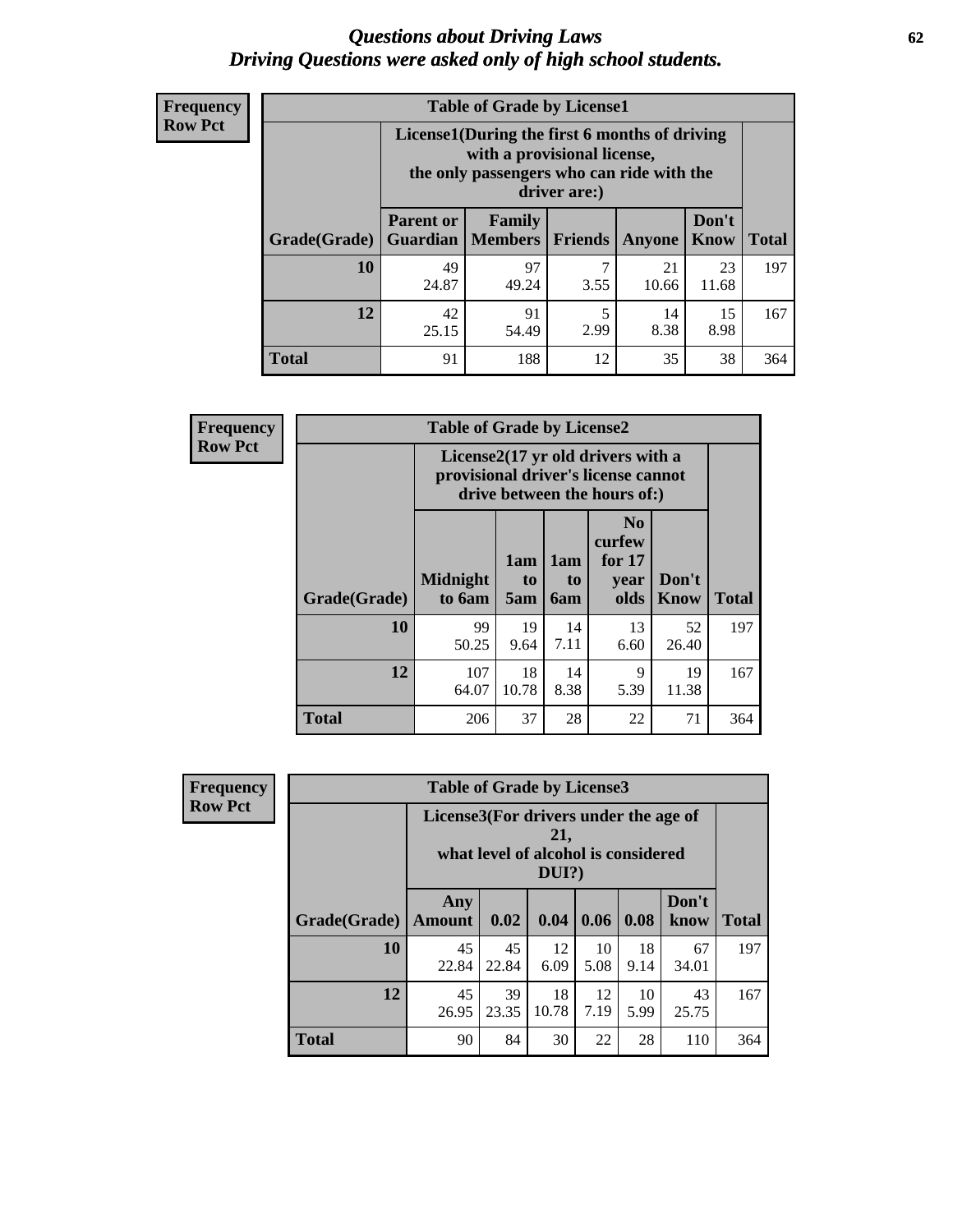#### *Questions about Driving Laws* **63** *Driving Questions were asked only of high school students.*

**Frequency Row Pct**

| <b>Table of Grade by License4</b> |             |                                                                                                                                                                                                                                                                                       |             |            |            |             |     |  |  |
|-----------------------------------|-------------|---------------------------------------------------------------------------------------------------------------------------------------------------------------------------------------------------------------------------------------------------------------------------------------|-------------|------------|------------|-------------|-----|--|--|
|                                   |             | License4(A driver under 21 automatically<br>loses his/her license if caught exceeding the<br>posted speet limit by:)<br>Can't<br>lose<br>license<br><b>Depends</b><br>$15+$<br>$25+$<br>$35+$<br>Don't<br>for<br><b>on</b><br>speeding<br><b>Total</b><br>mph<br>mph<br>know<br>judge |             |            |            |             |     |  |  |
| Grade(Grade)                      | mph         |                                                                                                                                                                                                                                                                                       |             |            |            |             |     |  |  |
| 10                                | 38<br>19.29 | 27<br>13.71                                                                                                                                                                                                                                                                           | 27<br>13.71 | 16<br>8.12 | 12<br>6.09 | 77<br>39.09 | 197 |  |  |
| 12                                | 31<br>18.56 | 18<br>34<br>19<br>21<br>44<br>20.36<br>11.38<br>10.78<br>12.57<br>26.35                                                                                                                                                                                                               |             |            |            |             |     |  |  |
| <b>Total</b>                      | 69          | 61                                                                                                                                                                                                                                                                                    | 46          | 34         | 33         | 121         | 364 |  |  |

| Frequency      | <b>Table of Grade by License5</b> |                                                                                                                                                             |                |               |       |  |  |
|----------------|-----------------------------------|-------------------------------------------------------------------------------------------------------------------------------------------------------------|----------------|---------------|-------|--|--|
| <b>Row Pct</b> |                                   | License5(A)<br>Georgia teenager<br>with family<br>connections or a<br>good lawyer can<br>break a teen<br>driving law and<br>keep their driver's<br>license) |                |               |       |  |  |
|                | Grade(Grade)                      | <b>Yes</b>                                                                                                                                                  | N <sub>0</sub> | Don't<br>know | Total |  |  |
|                | <b>10</b>                         | 36<br>18.27                                                                                                                                                 | 75<br>38.07    | 86<br>43.65   | 197   |  |  |
|                | 12                                | 37<br>22.16                                                                                                                                                 | 77<br>46.11    | 53<br>31.74   | 167   |  |  |
|                | <b>Total</b>                      | 73                                                                                                                                                          | 152            | 139           | 364   |  |  |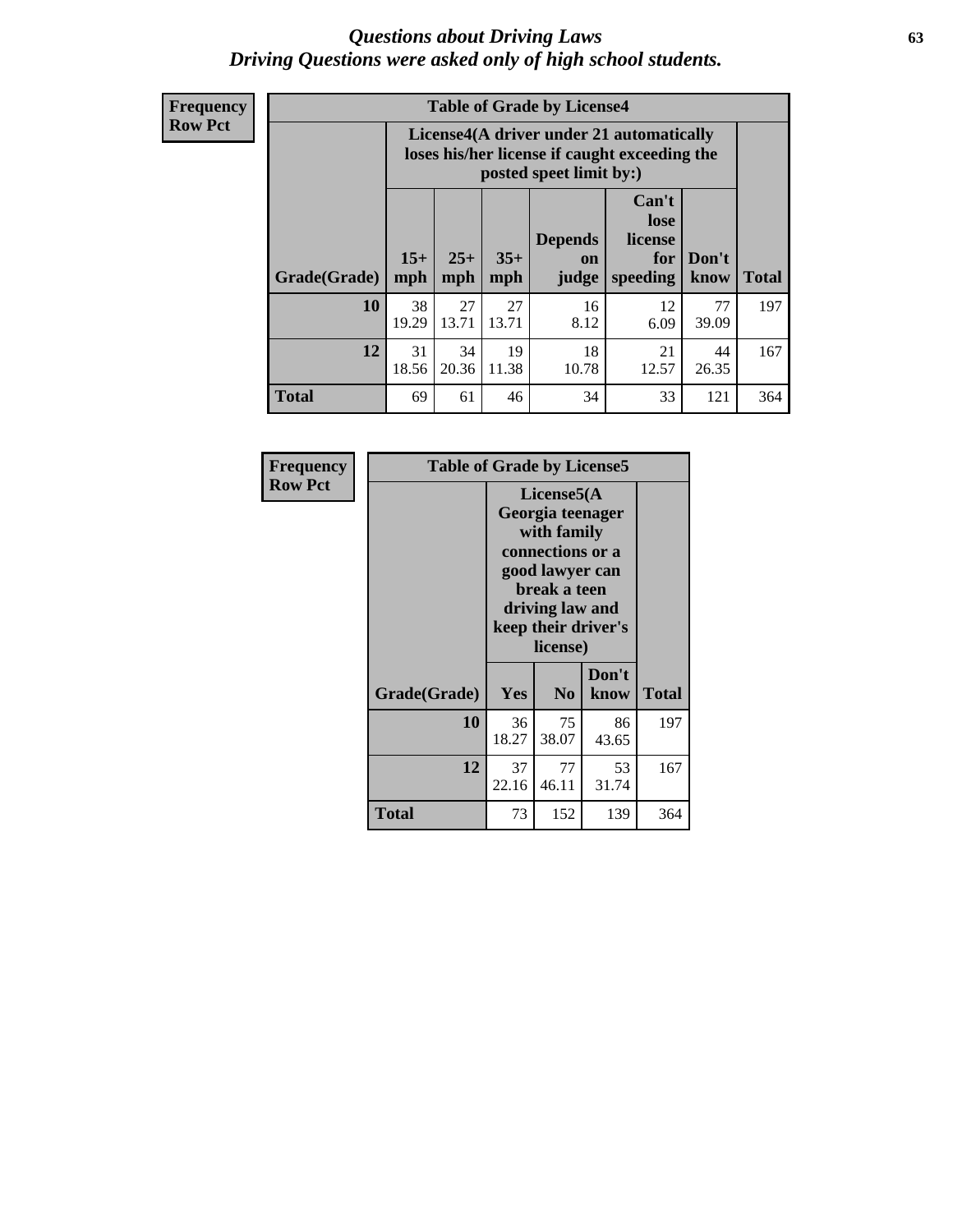### *Questions about Driving Laws* **64** *Driving Questions were asked only of high school students.*

| <b>Frequency</b> | <b>Table of Grade by License6</b> |             |                                                                                                                           |                    |       |  |
|------------------|-----------------------------------|-------------|---------------------------------------------------------------------------------------------------------------------------|--------------------|-------|--|
| <b>Row Pct</b>   |                                   |             | License <sub>6</sub> (I know a<br>friend or<br>classmate that<br>broke a teen<br>driving law,<br>keep his/her<br>license) | but was allowed to |       |  |
|                  | Grade(Grade)                      | Yes         | N <sub>0</sub>                                                                                                            | Don't<br>know      | Total |  |
|                  | 10                                | 39<br>19.80 | 79<br>40.10                                                                                                               | 79<br>40.10        | 197   |  |
|                  | 12                                | 51<br>30.54 | 60<br>35.93                                                                                                               | 56<br>33.53        | 167   |  |
|                  | <b>Total</b>                      | 90          | 139                                                                                                                       | 135                | 364   |  |

| <b>Frequency</b> | <b>Table of Grade by License7</b> |                                                                             |                                     |                                                                                               |                        |              |  |  |
|------------------|-----------------------------------|-----------------------------------------------------------------------------|-------------------------------------|-----------------------------------------------------------------------------------------------|------------------------|--------------|--|--|
| <b>Row Pct</b>   |                                   |                                                                             |                                     | License7(A student under the age of 18 cam loser<br>his/her driving privileges if he or she:) |                        |              |  |  |
|                  | Grade(Grade)                      | <b>Have</b><br>more than<br>10<br>unexcused<br>absences<br>per school<br>yr | Drop out<br>without  <br>graduating | <b>Bring</b><br>alcohol/drugs/weapon<br>to school                                             | All of<br>the<br>above | <b>Total</b> |  |  |
|                  | 10                                | 18<br>9.14                                                                  | 41<br>20.81                         | 2.54                                                                                          | 133<br>67.51           | 197          |  |  |
|                  | 12                                | 9<br>5.39                                                                   | 32<br>19.16                         | 9<br>5.39                                                                                     | 117<br>70.06           | 167          |  |  |
|                  | <b>Total</b>                      | 27                                                                          | 73                                  | 14                                                                                            | 250                    | 364          |  |  |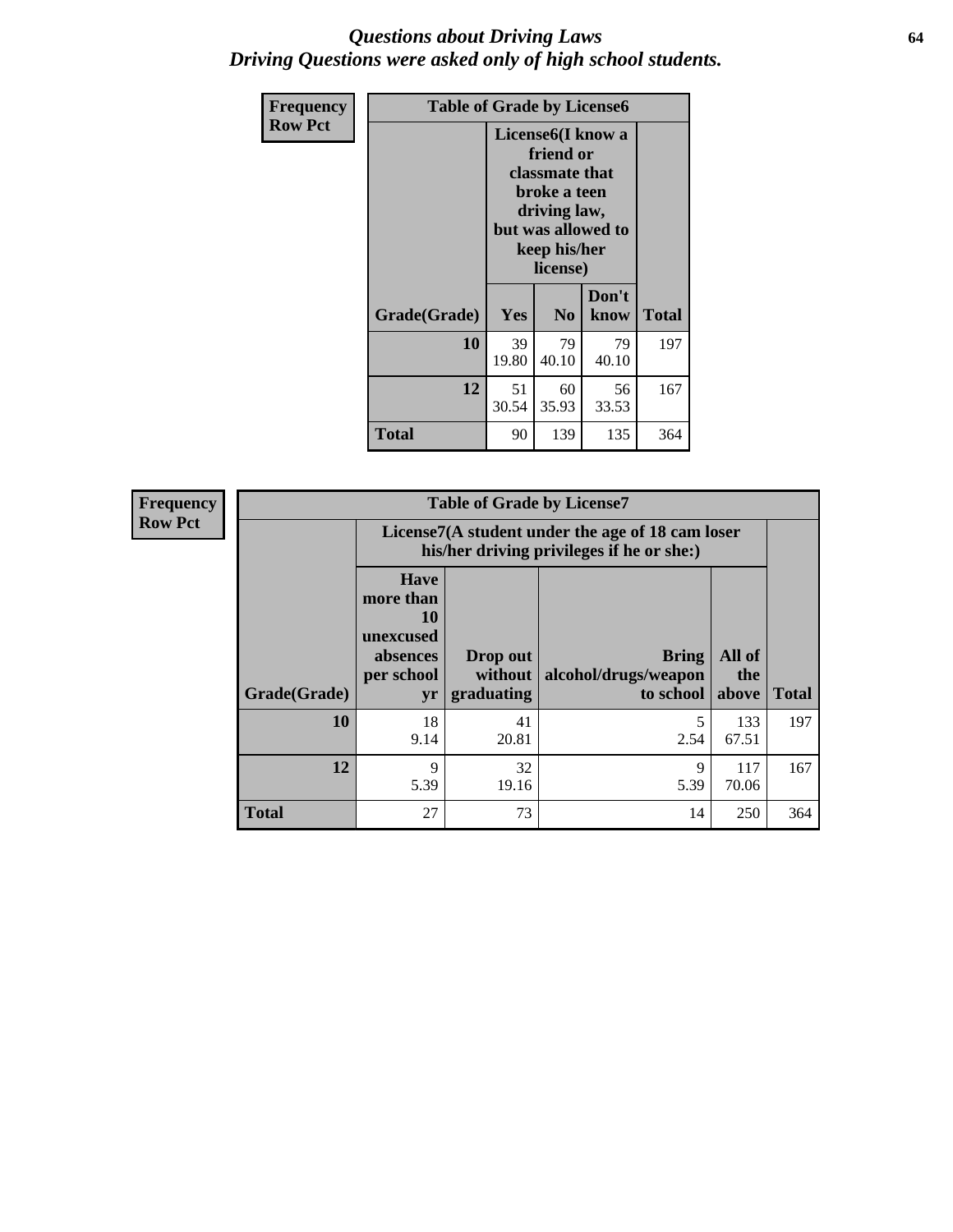# *Select Results by Gender* **65**

| Frequency      | <b>Table of SchoolClimate2 by Gender</b>          |                                 |              |              |
|----------------|---------------------------------------------------|---------------------------------|--------------|--------------|
| <b>Col Pct</b> | SchoolClimate2(I<br>feel successful at<br>school) | Gender(Gender)<br><b>Female</b> | <b>Male</b>  | <b>Total</b> |
|                | <b>Strongly Agree</b>                             | 44<br>23.78                     | 60<br>33.52  | 104          |
|                | <b>Somewhat Agree</b>                             | 129<br>69.73                    | 107<br>59.78 | 236          |
|                | <b>Somewhat Disagree</b>                          | 11<br>5.95                      | 6<br>3.35    | 17           |
|                | <b>Strongly Disagree</b>                          | 0.54                            | 6<br>3.35    | 7            |
|                | <b>Total</b>                                      | 185                             | 179          | 364          |

| <b>Frequency</b> | <b>Table of SchoolClimate6 by Gender</b> |               |                |              |  |
|------------------|------------------------------------------|---------------|----------------|--------------|--|
| <b>Col Pct</b>   | <b>SchoolClimate6(Teachers</b>           |               | Gender(Gender) |              |  |
|                  | treat me with respect)                   | <b>Female</b> | <b>Male</b>    | <b>Total</b> |  |
|                  | <b>Strongly Agree</b>                    | 54<br>29.19   | 56<br>31.28    | 110          |  |
|                  | <b>Somewhat Agree</b>                    | 78<br>42.16   | 83<br>46.37    | 161          |  |
|                  | <b>Somewhat Disagree</b>                 | 43<br>23.24   | 29<br>16.20    | 72           |  |
|                  | <b>Strongly Disagree</b>                 | 10<br>5.41    | 11<br>6.15     | 21           |  |
|                  | <b>Total</b>                             | 185           | 179            | 364          |  |

| Frequency      | <b>Table of SchoolClimate8 by Gender</b>                                             |                                 |             |              |
|----------------|--------------------------------------------------------------------------------------|---------------------------------|-------------|--------------|
| <b>Col Pct</b> | <b>SchoolClimate8(Students</b><br>are frequently<br>recognized for good<br>behavior) | Gender(Gender)<br><b>Female</b> | <b>Male</b> | <b>Total</b> |
|                | <b>Strongly Agree</b>                                                                | 34<br>18.38                     | 25<br>13.97 | 59           |
|                | <b>Somewhat Agree</b>                                                                | 90<br>48.65                     | 94<br>52.51 | 184          |
|                | <b>Somewhat Disagree</b>                                                             | 37<br>20.00                     | 34<br>18.99 | 71           |
|                | <b>Strongly Disagree</b>                                                             | 24<br>12.97                     | 26<br>14.53 | 50           |
|                | Total                                                                                | 185                             | 179         | 364          |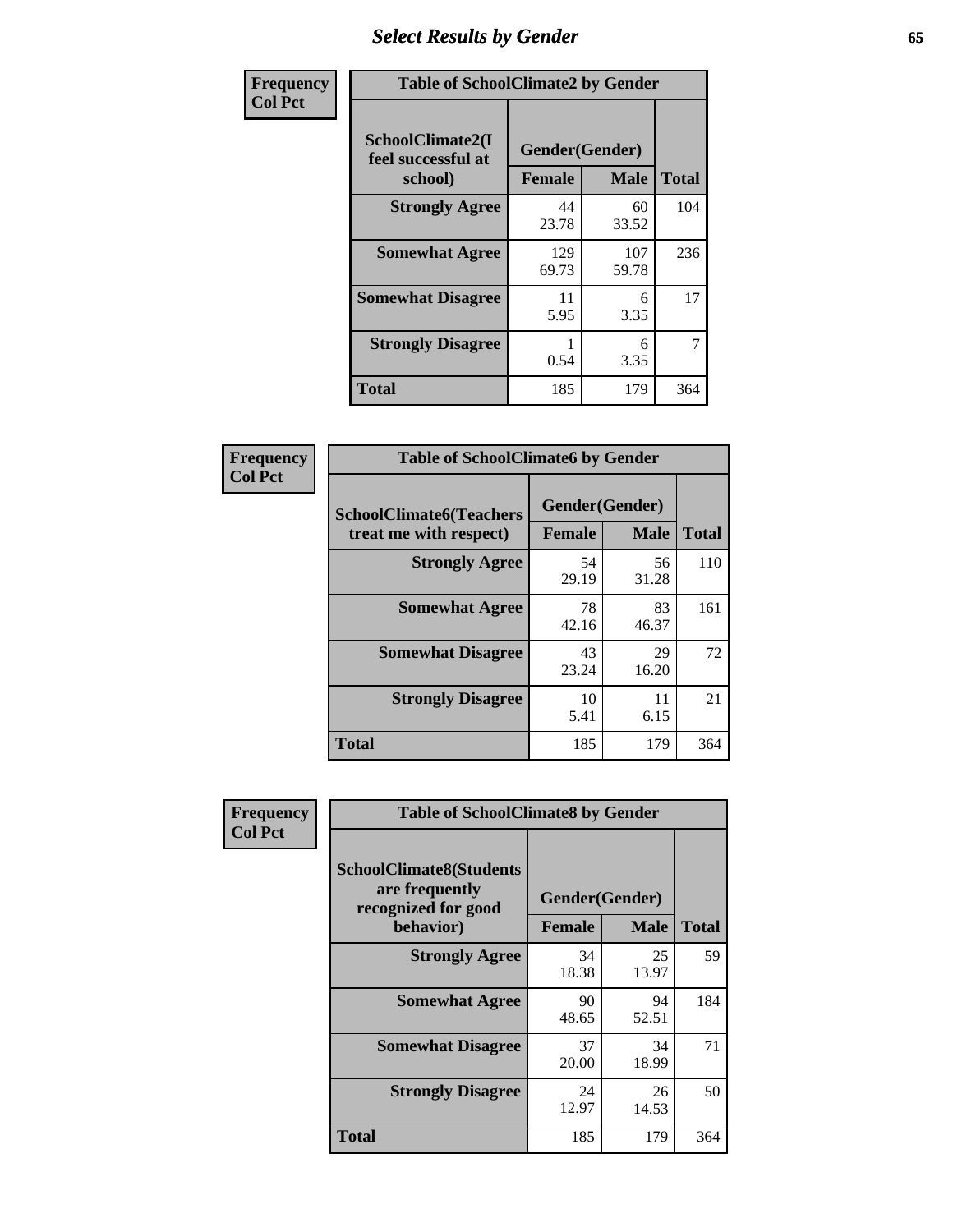# *Select Results by Gender* **66**

| Frequency      | <b>Table of Gender by Dropout</b> |                                                                        |                |              |
|----------------|-----------------------------------|------------------------------------------------------------------------|----------------|--------------|
| <b>Row Pct</b> |                                   | Dropout(I<br>have<br>thought<br>about<br>dropping<br>out of<br>school) |                |              |
|                | Gender(Gender)                    | Yes                                                                    | N <sub>0</sub> | <b>Total</b> |
|                | <b>Female</b>                     | 46<br>24.86                                                            | 139<br>75.14   | 185          |
|                | <b>Male</b>                       | 49<br>27.37                                                            | 130<br>72.63   | 179          |
|                | <b>Total</b>                      | 95                                                                     | 269            | 364          |

| <b>Frequency</b> | <b>Table of Gender by Dropoutreason</b> |                                                                    |              |                                 |                                |              |  |
|------------------|-----------------------------------------|--------------------------------------------------------------------|--------------|---------------------------------|--------------------------------|--------------|--|
| <b>Row Pct</b>   |                                         | Dropoutreason(If I dropped out the<br>reason would most likely be) |              |                                 |                                |              |  |
|                  | <b>Gender</b> (Gender)                  | Won't<br>Drop<br>out                                               | <b>Bored</b> | <b>Family</b><br><b>Reasons</b> | <b>Being</b><br><b>Bullied</b> | <b>Other</b> |  |
|                  | Female                                  | 118<br>63.78                                                       | 19<br>10.27  | 8<br>4.32                       | 10<br>5.41                     | 30<br>16.22  |  |
|                  | <b>Male</b>                             | 108<br>60.34                                                       | 22<br>12.29  | 21<br>11.73                     | 0<br>0.00                      | 28<br>15.64  |  |

**Total** 226 41 29 10 58 364

**Total**

185

179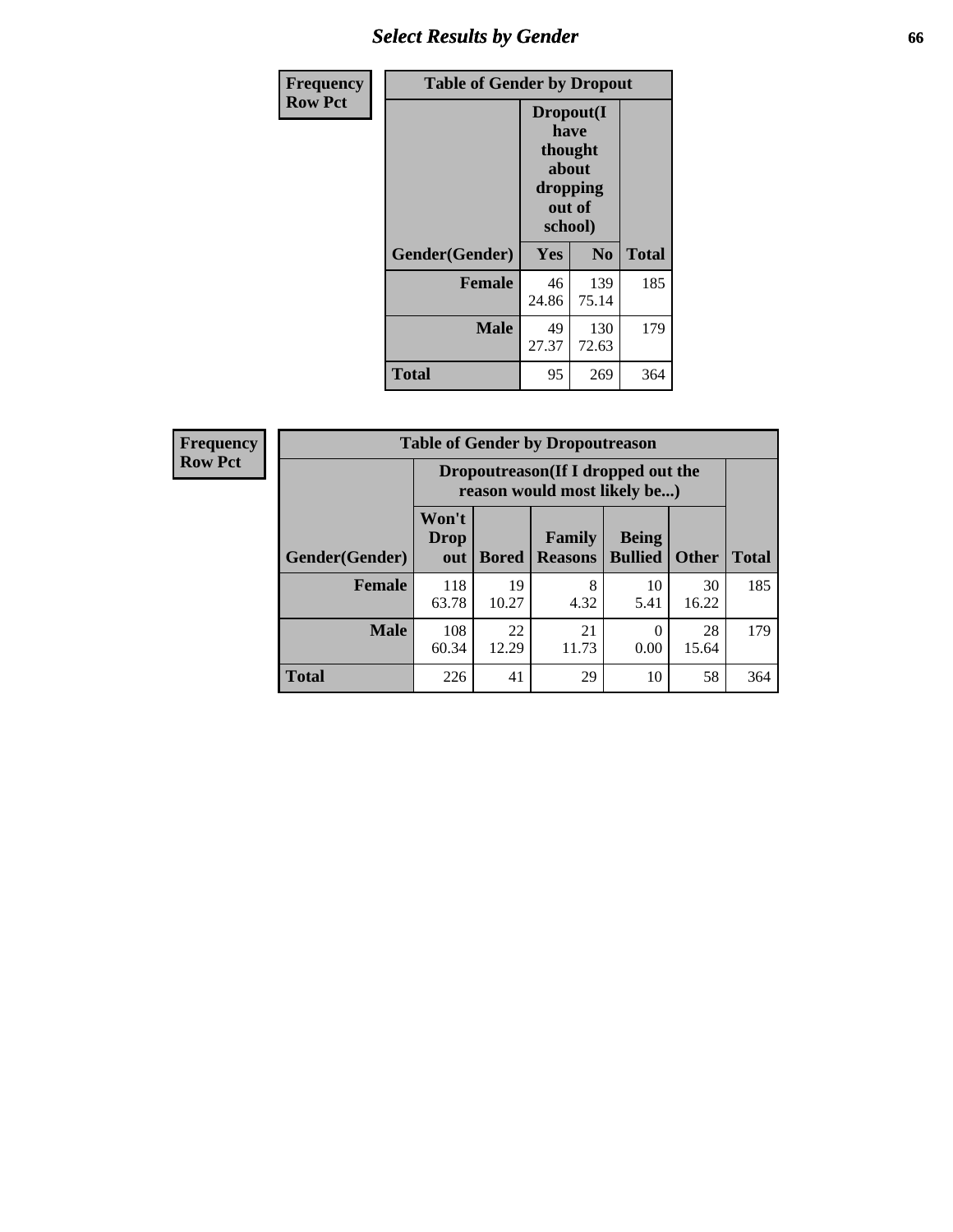*School Safety* **67**

| Frequency      | <b>Table of Gender by Bullied2</b> |                 |                |              |
|----------------|------------------------------------|-----------------|----------------|--------------|
| <b>Row Pct</b> |                                    | <b>Bullied2</b> |                |              |
|                | Gender(Gender)                     | Yes             | N <sub>0</sub> | <b>Total</b> |
|                | <b>Female</b>                      | 26<br>14.05     | 159<br>85.95   | 185          |
|                | <b>Male</b>                        | 4.47            | 171<br>95.53   | 179          |
|                | <b>Total</b>                       | 34              | 330            | 364          |

| <b>Frequency</b> | <b>Table of Gender by Bulliedothers2</b> |                       |                |              |
|------------------|------------------------------------------|-----------------------|----------------|--------------|
| <b>Row Pct</b>   |                                          | <b>Bulliedothers2</b> |                |              |
|                  | Gender(Gender)                           | Yes                   | N <sub>0</sub> | <b>Total</b> |
|                  | <b>Female</b>                            | 14<br>7.57            | 171<br>92.43   | 185          |
|                  | <b>Male</b>                              | 16<br>8.94            | 163<br>91.06   | 179          |
|                  | <b>Total</b>                             | 30                    | 334            | 364          |

| Frequency      | <b>Table of Gender by Weaponschool2</b> |               |                |              |
|----------------|-----------------------------------------|---------------|----------------|--------------|
| <b>Row Pct</b> |                                         | Weaponschool2 |                |              |
|                | Gender(Gender)                          | Yes           | N <sub>0</sub> | <b>Total</b> |
|                | <b>Female</b>                           | 5<br>2.70     | 180<br>97.30   | 185          |
|                | <b>Male</b>                             | 8<br>4.47     | 171<br>95.53   | 179          |
|                | <b>Total</b>                            | 13            | 351            | 364          |

| Frequency      | <b>Table of Gender by Absentunsafe2</b> |               |                |              |
|----------------|-----------------------------------------|---------------|----------------|--------------|
| <b>Row Pct</b> |                                         | Absentunsafe2 |                |              |
|                | Gender(Gender)                          | Yes           | N <sub>0</sub> | <b>Total</b> |
|                | <b>Female</b>                           | 2.70          | 180<br>97.30   | 185          |
|                | <b>Male</b>                             | 0.56          | 178<br>99.44   | 179          |
|                | <b>Total</b>                            | 6             | 358            | 364          |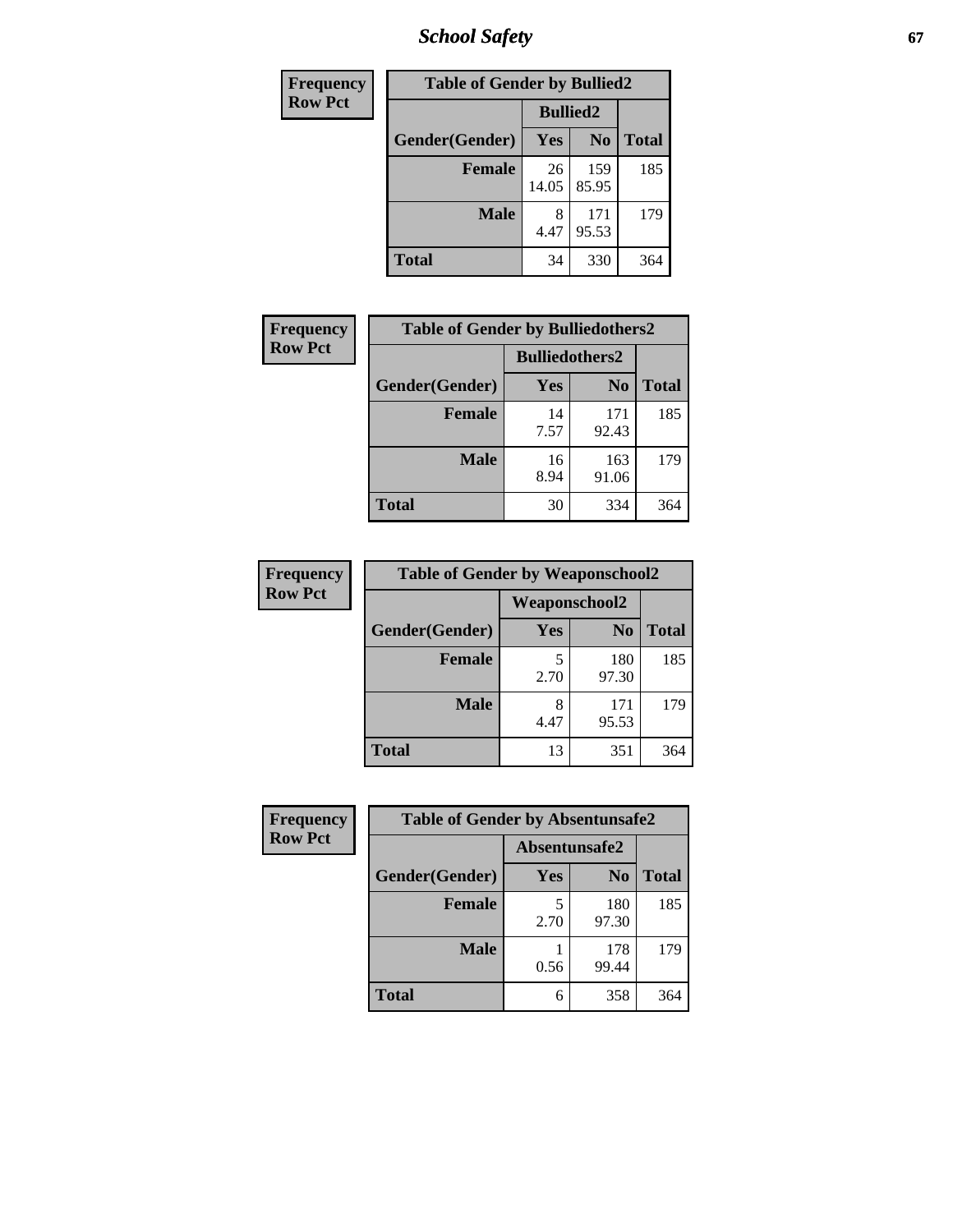*School Safety* **68**

| Frequency      | <b>Table of Gender by Gangself</b> |                                                                                                        |                |              |
|----------------|------------------------------------|--------------------------------------------------------------------------------------------------------|----------------|--------------|
| <b>Row Pct</b> |                                    | <b>Gangself</b> (I<br>have<br>participated<br>in illegal gang<br>activities in<br>the past 30<br>days) |                |              |
|                | Gender(Gender)                     | Yes                                                                                                    | N <sub>0</sub> | <b>Total</b> |
|                | <b>Female</b>                      | 2<br>1.08                                                                                              | 183<br>98.92   | 185          |
|                | <b>Male</b>                        | 13<br>7.26                                                                                             | 166<br>92.74   | 179          |
|                | <b>Total</b>                       | 15                                                                                                     | 349            | 364          |

| Frequency      | <b>Table of Gender by Gangpeers</b> |                                                                                                                             |                |              |
|----------------|-------------------------------------|-----------------------------------------------------------------------------------------------------------------------------|----------------|--------------|
| <b>Row Pct</b> |                                     | <b>Gangpeers</b> (I<br>have friends<br>who have<br>participated<br>in illegal gang<br>activities in<br>the past 30<br>days) |                |              |
|                | Gender(Gender)                      | <b>Yes</b>                                                                                                                  | N <sub>0</sub> | <b>Total</b> |
|                | <b>Female</b>                       | 24<br>12.97                                                                                                                 | 161<br>87.03   | 185          |
|                | <b>Male</b>                         | 25<br>13.97                                                                                                                 | 154<br>86.03   | 179          |
|                | Total                               | 49                                                                                                                          | 315            | 364          |

| Frequency      | <b>Table of Gender by Pickedon2</b> |             |                |              |
|----------------|-------------------------------------|-------------|----------------|--------------|
| <b>Row Pct</b> |                                     | Pickedon2   |                |              |
|                | Gender(Gender)                      | Yes         | N <sub>0</sub> | <b>Total</b> |
|                | <b>Female</b>                       | 64<br>34.59 | 121<br>65.41   | 185          |
|                | <b>Male</b>                         | 58<br>32.40 | 121<br>67.60   | 179          |
|                | <b>Total</b>                        | 122         | 242            | 364          |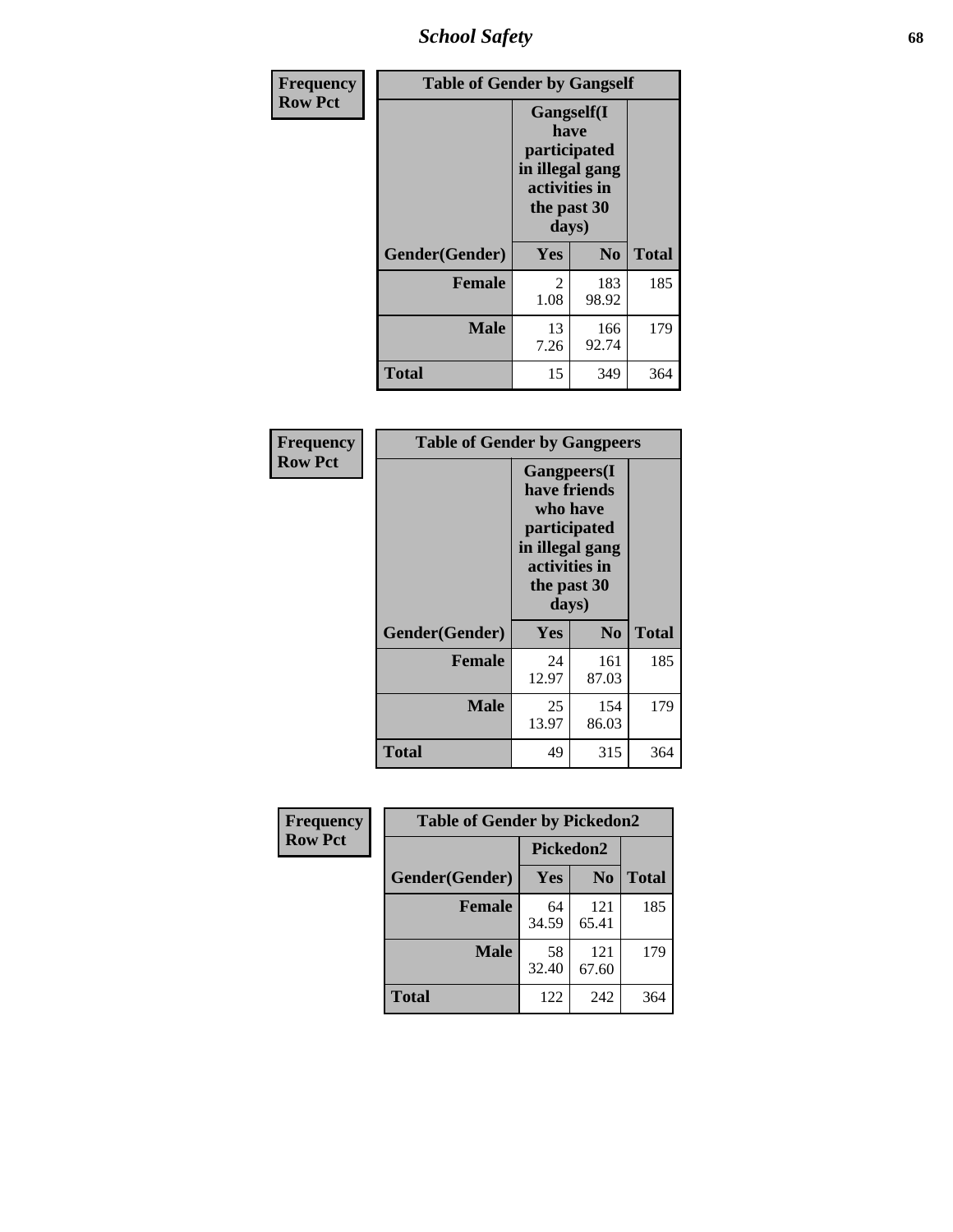*School Safety* **69**

| Frequency      | <b>Table of Gender by Safeschool2</b><br>Safeschool2 |              |                |              |  |
|----------------|------------------------------------------------------|--------------|----------------|--------------|--|
| <b>Row Pct</b> |                                                      |              |                |              |  |
|                | Gender(Gender)                                       | Yes          | N <sub>0</sub> | <b>Total</b> |  |
|                | <b>Female</b>                                        | 127<br>68.65 | 58<br>31.35    | 185          |  |
|                | <b>Male</b>                                          | 130<br>72.63 | 49<br>27.37    | 179          |  |
|                | <b>Total</b>                                         | 257          | 107            | 364          |  |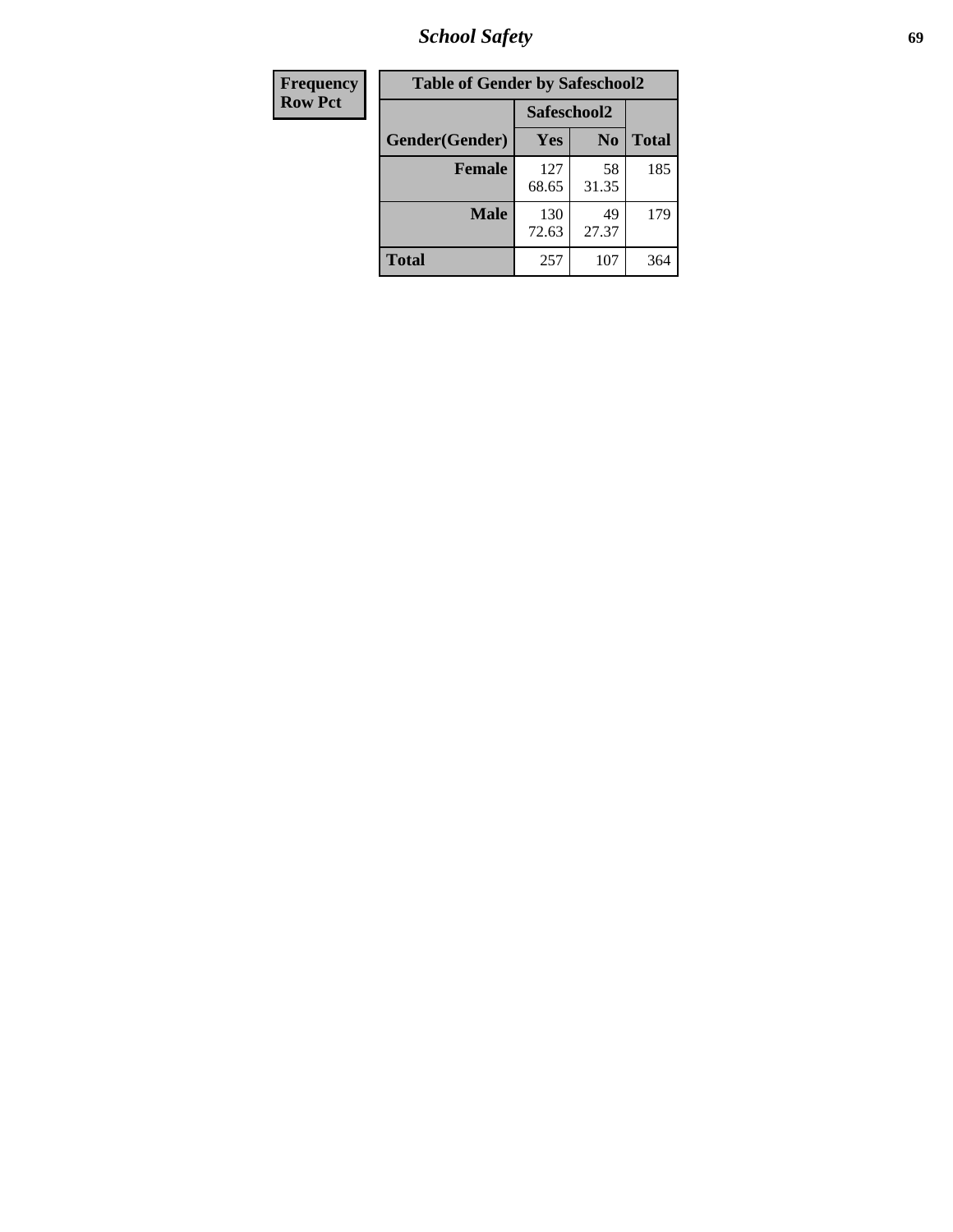# *Incidence of Drug Use* **70**

| <b>Frequency</b> | <b>Table of Gender by AlcoholAlt</b> |                    |                    |              |  |
|------------------|--------------------------------------|--------------------|--------------------|--------------|--|
| <b>Row Pct</b>   |                                      | use, past 30 days) | AlcoholAlt(Alcohol |              |  |
|                  | Gender(Gender)                       | Yes                | N <sub>0</sub>     | <b>Total</b> |  |
|                  | <b>Female</b>                        | 39<br>21.08        | 146<br>78.92       | 185          |  |
|                  | <b>Male</b>                          | 39<br>21.79        | 140<br>78.21       | 179          |  |
|                  | <b>Total</b>                         | 78                 | 286                | 364          |  |

| <b>Frequency</b> | <b>Table of Gender by TobaccoAny</b> |                                          |                |              |  |
|------------------|--------------------------------------|------------------------------------------|----------------|--------------|--|
| <b>Row Pct</b>   |                                      | TobaccoAny(Tobacco<br>use, past 30 days) |                |              |  |
|                  | Gender(Gender)                       | Yes                                      | N <sub>0</sub> | <b>Total</b> |  |
|                  | <b>Female</b>                        | 28<br>15.14                              | 157<br>84.86   | 185          |  |
|                  | <b>Male</b>                          | 37<br>20.67                              | 142<br>79.33   | 179          |  |
|                  | <b>Total</b>                         | 65                                       | 299            | 364          |  |

| <b>Frequency</b> | <b>Table of Gender by MarijuanaAlt</b> |            |                                              |              |  |
|------------------|----------------------------------------|------------|----------------------------------------------|--------------|--|
| <b>Row Pct</b>   |                                        |            | MarijuanaAlt(Marijuana<br>use, past 30 days) |              |  |
|                  | Gender(Gender)                         | <b>Yes</b> | N <sub>0</sub>                               | <b>Total</b> |  |
|                  | <b>Female</b>                          | 13<br>7.03 | 172<br>92.97                                 | 185          |  |
|                  | <b>Male</b>                            | 14<br>7.82 | 165<br>92.18                                 | 179          |  |
|                  | <b>Total</b>                           | 27         | 337                                          | 364          |  |

| <b>Frequency</b> | <b>Table of Gender by OtherDrugAny</b> |                                                      |                |              |
|------------------|----------------------------------------|------------------------------------------------------|----------------|--------------|
| <b>Row Pct</b>   |                                        | <b>OtherDrugAny(Other</b><br>drug use, past 30 days) |                |              |
|                  | Gender(Gender)                         | <b>Yes</b>                                           | N <sub>0</sub> | <b>Total</b> |
|                  | <b>Female</b>                          | 12<br>6.49                                           | 173<br>93.51   | 185          |
|                  | <b>Male</b>                            | 10<br>5.59                                           | 169<br>94.41   | 179          |
|                  | <b>Total</b>                           | 22                                                   | 342            | 364          |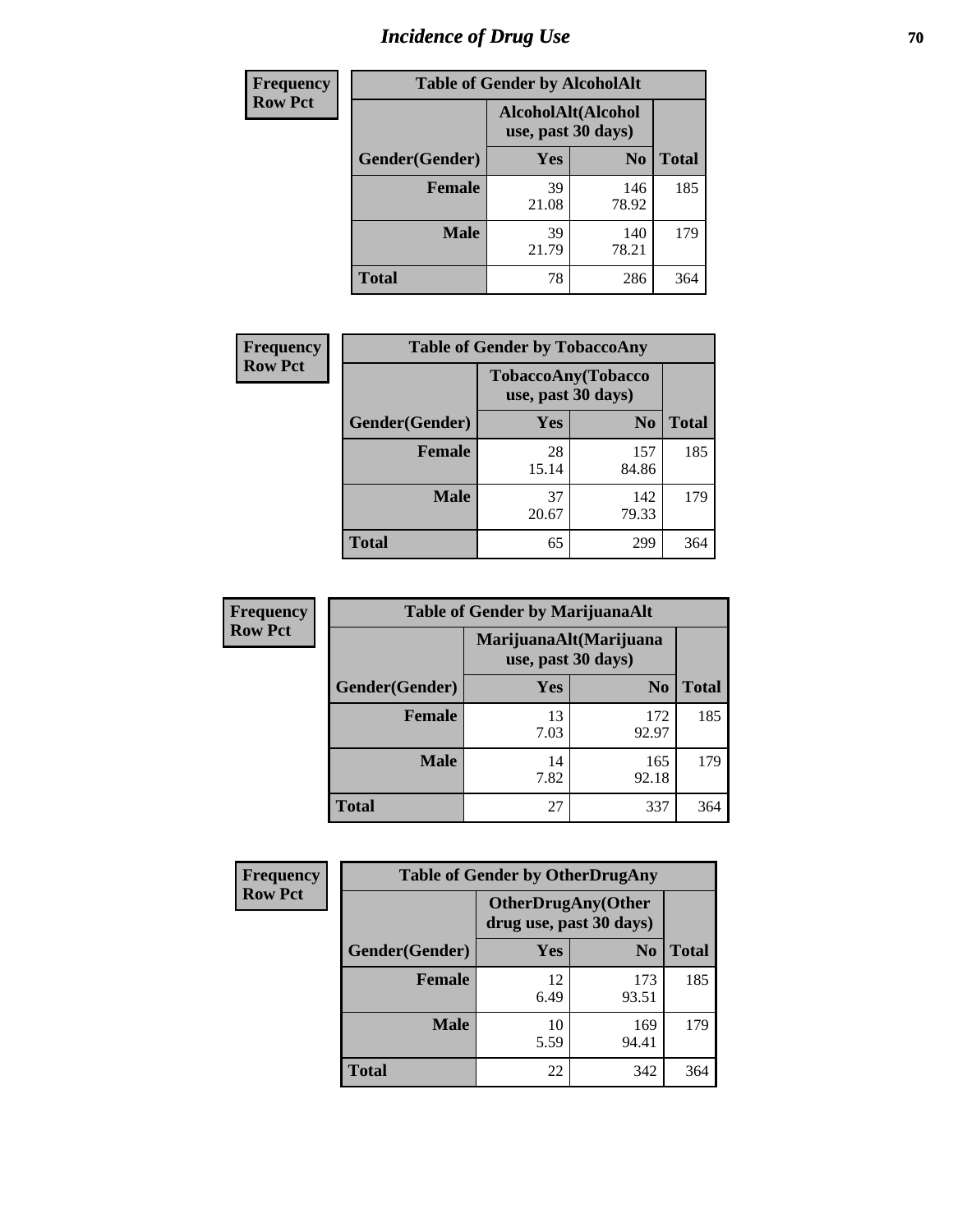### *Average Age at Onset of Use* **71** *Results for "Average Age at Onset of Use" questions exclude students who said they did not use that substance*

#### **Gender=Female**

| <b>Variable</b>                 | Label                                                              | <b>Mean</b> |
|---------------------------------|--------------------------------------------------------------------|-------------|
| Alcoholinit2                    | I started using alcohol when I was                                 | 14.26       |
| Cigarettesinit2                 | I started smoking tobacco when I was                               | 13.17       |
| Smokelessinit2                  | I started chewing tobacco when I was                               | 14.00       |
| Marijuanainit2                  | I started using marijuana when I was                               | 14.86       |
| Cocaineinit2                    | I started using cocaine when I was                                 | 15.00       |
| Inhalantsinit2                  | I started using inhalants when I was                               | 15.00       |
| Steroidsinit2                   | I started using steroids when I was                                |             |
| Ecstasyinit2                    | I started using ecstasy when I was                                 | 15.00       |
| Methinit2                       | I started using methamphetamines when I was                        |             |
| Hallucinogensinit2              | I started using hallucinogens when I was                           |             |
| Prescription in it <sub>2</sub> | I started using prescription drugs not prescribed to me when I was | 13.00       |

#### **Gender=Male**

| <b>Variable</b>       | Label                                                              | <b>Mean</b> |
|-----------------------|--------------------------------------------------------------------|-------------|
| Alcoholinit2          | I started using alcohol when I was                                 | 13.88       |
| Cigarettesinit2       | I started smoking tobacco when I was                               | 13.22       |
| Smokelessinit2        | I started chewing tobacco when I was                               | 12.85       |
| Marijuanainit2        | I started using marijuana when I was                               | 14.32       |
| Cocaineinit2          | I started using cocaine when I was                                 | 12.50       |
| Inhalantsinit2        | I started using inhalants when I was                               | 11.67       |
| Steroidsinit2         | I started using steroids when I was                                | 14.33       |
| Ecstasyinit2          | I started using ecstasy when I was                                 | 13.17       |
| Methinit <sub>2</sub> | I started using methamphetamines when I was                        | 12.00       |
| Hallucinogensinit2    | I started using hallucinogens when I was                           | 13.25       |
| Prescriptioninit2     | I started using prescription drugs not prescribed to me when I was | 11.80       |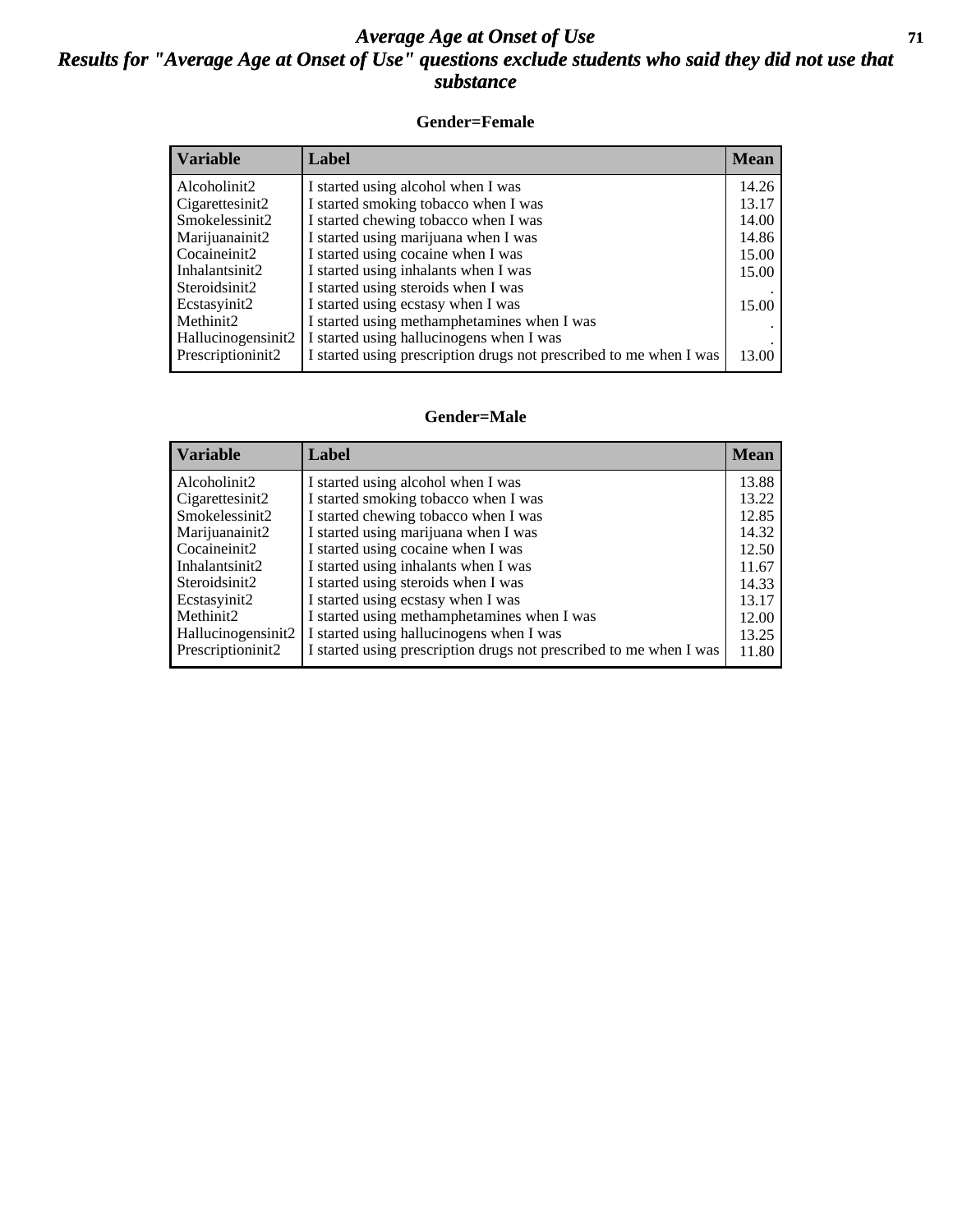# *I Think These Drugs are Harmful* **72**

| Frequency      | <b>Table of Gender by Alcoholharmdich</b> |                                                    |                |              |  |
|----------------|-------------------------------------------|----------------------------------------------------|----------------|--------------|--|
| <b>Row Pct</b> |                                           | Alcoholharmdich(I)<br>think alcohol is<br>harmful) |                |              |  |
|                | Gender(Gender)                            | Yes                                                | N <sub>o</sub> | <b>Total</b> |  |
|                | <b>Female</b>                             | 163<br>88.11                                       | 22<br>11.89    | 185          |  |
|                | <b>Male</b>                               | 139<br>77.65                                       | 40<br>22.35    | 179          |  |
|                | Total                                     | 302                                                | 62             | 364          |  |

| Frequency      | <b>Table of Gender by Tobaccoharmdich</b> |                                                   |                |              |  |
|----------------|-------------------------------------------|---------------------------------------------------|----------------|--------------|--|
| <b>Row Pct</b> |                                           | Tobaccoharmdich(I<br>think tobacco is<br>harmful) |                |              |  |
|                | Gender(Gender)                            | Yes                                               | N <sub>0</sub> | <b>Total</b> |  |
|                | <b>Female</b>                             | 176<br>95.14                                      | 9<br>4.86      | 185          |  |
|                | <b>Male</b>                               | 158<br>88.27                                      | 21<br>11.73    | 179          |  |
|                | <b>Total</b>                              | 334                                               | 30             | 364          |  |

| Frequency      | <b>Table of Gender by Marijuanaharmdich</b> |                                                       |                |              |  |
|----------------|---------------------------------------------|-------------------------------------------------------|----------------|--------------|--|
| <b>Row Pct</b> |                                             | Marijuanaharmdich(I<br>think marijuana is<br>harmful) |                |              |  |
|                | Gender(Gender)                              | <b>Yes</b>                                            | N <sub>0</sub> | <b>Total</b> |  |
|                | <b>Female</b>                               | 163<br>88.11                                          | 22<br>11.89    | 185          |  |
|                | <b>Male</b>                                 | 132<br>73.74                                          | 47<br>26.26    | 179          |  |
|                | <b>Total</b>                                | 295                                                   | 69             | 364          |  |

| Frequency      | <b>Table of Gender by Otherdrugharmdich</b> |                                                          |                |              |  |
|----------------|---------------------------------------------|----------------------------------------------------------|----------------|--------------|--|
| <b>Row Pct</b> |                                             | Otherdrugharmdich(I<br>think other drugs are<br>harmful) |                |              |  |
|                | Gender(Gender)                              | <b>Yes</b>                                               | N <sub>0</sub> | <b>Total</b> |  |
|                | <b>Female</b>                               | 178<br>96.22                                             | 3.78           | 185          |  |
|                | <b>Male</b>                                 | 165<br>92.18                                             | 14<br>7.82     | 179          |  |
|                | <b>Total</b>                                | 343                                                      | 21             | 364          |  |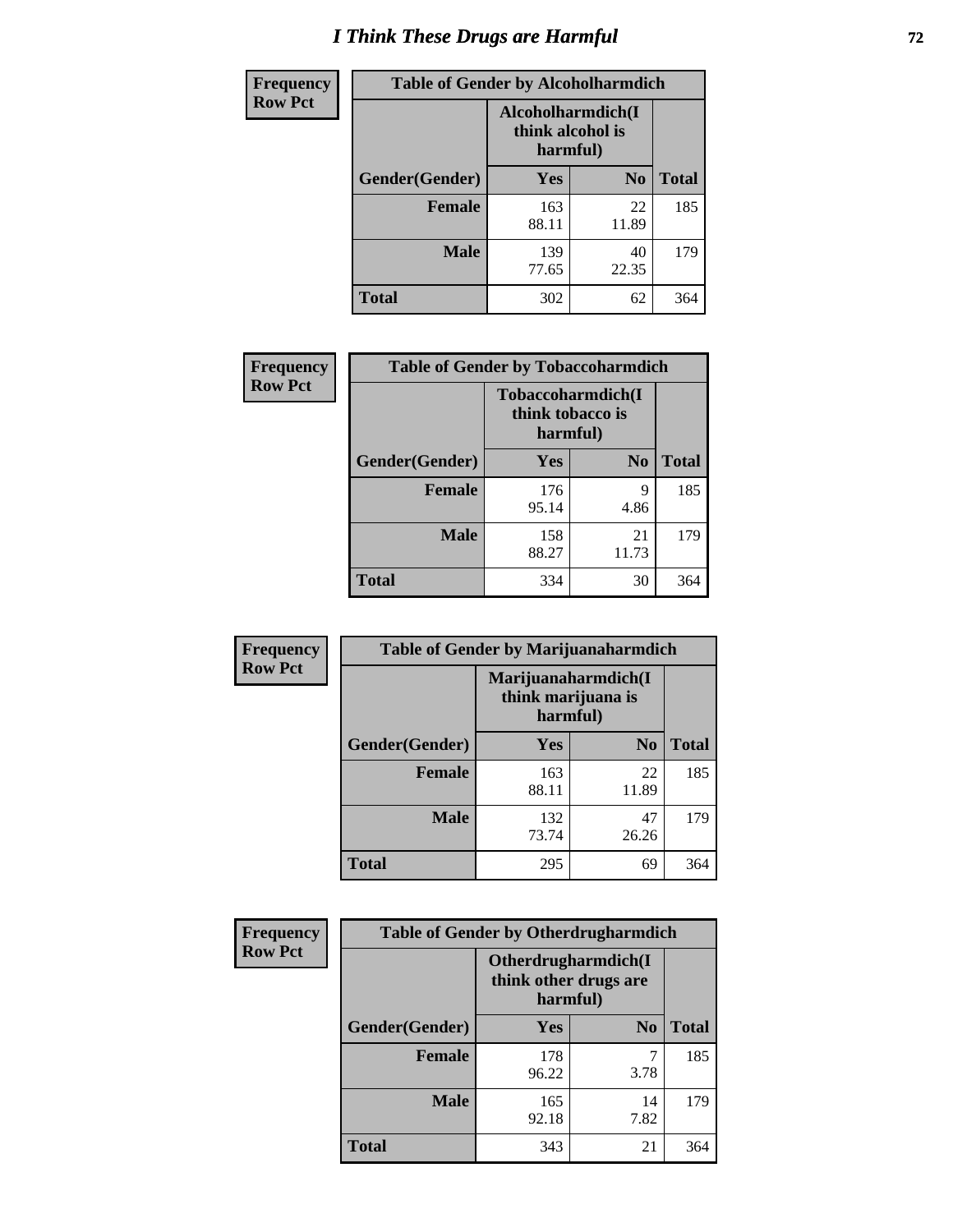| <b>Frequency</b> | <b>Table of Gender by Alcohollocation1</b> |                                                               |             |              |
|------------------|--------------------------------------------|---------------------------------------------------------------|-------------|--------------|
| <b>Row Pct</b>   |                                            | <b>Alcohollocation1(Places</b><br><b>Friends Use Alcohol)</b> |             |              |
|                  | Gender(Gender)                             |                                                               | Do Not Use  | <b>Total</b> |
|                  | <b>Female</b>                              | 112<br>60.54                                                  | 73<br>39.46 | 185          |
|                  | <b>Male</b>                                | 99<br>55.31                                                   | 80<br>44.69 | 179          |
|                  | <b>Total</b>                               | 211                                                           | 153         | 364          |

| <b>Frequency</b> | <b>Table of Gender by Alcohollocation2</b> |              |                                                               |              |
|------------------|--------------------------------------------|--------------|---------------------------------------------------------------|--------------|
| <b>Row Pct</b>   |                                            |              | <b>Alcohollocation2(Places</b><br><b>Friends Use Alcohol)</b> |              |
|                  | Gender(Gender)                             |              | Home                                                          | <b>Total</b> |
|                  | <b>Female</b>                              | 98<br>52.97  | 87<br>47.03                                                   | 185          |
|                  | <b>Male</b>                                | 113<br>63.13 | 66<br>36.87                                                   | 179          |
|                  | <b>Total</b>                               | 211          | 153                                                           | 364          |

| Frequency      | <b>Table of Gender by Alcohollocation3</b> |                             |                                |              |
|----------------|--------------------------------------------|-----------------------------|--------------------------------|--------------|
| <b>Row Pct</b> |                                            | <b>Friends Use Alcohol)</b> | <b>Alcohollocation3(Places</b> |              |
|                | Gender(Gender)                             |                             | <b>School</b>                  | <b>Total</b> |
|                | <b>Female</b>                              | 169<br>91.35                | 16<br>8.65                     | 185          |
|                | <b>Male</b>                                | 169<br>94.41                | 10<br>5.59                     | 179          |
|                | <b>Total</b>                               | 338                         | 26                             | 364          |

| Frequency      | <b>Table of Gender by Alcohollocation4</b> |                                                               |             |              |
|----------------|--------------------------------------------|---------------------------------------------------------------|-------------|--------------|
| <b>Row Pct</b> |                                            | <b>Alcohollocation4(Places</b><br><b>Friends Use Alcohol)</b> |             |              |
|                | Gender(Gender)                             |                                                               | Car         | <b>Total</b> |
|                | <b>Female</b>                              | 155<br>83.78                                                  | 30<br>16.22 | 185          |
|                | <b>Male</b>                                | 163<br>91.06                                                  | 16<br>8.94  | 179          |
|                | <b>Total</b>                               | 318                                                           | 46          | 364          |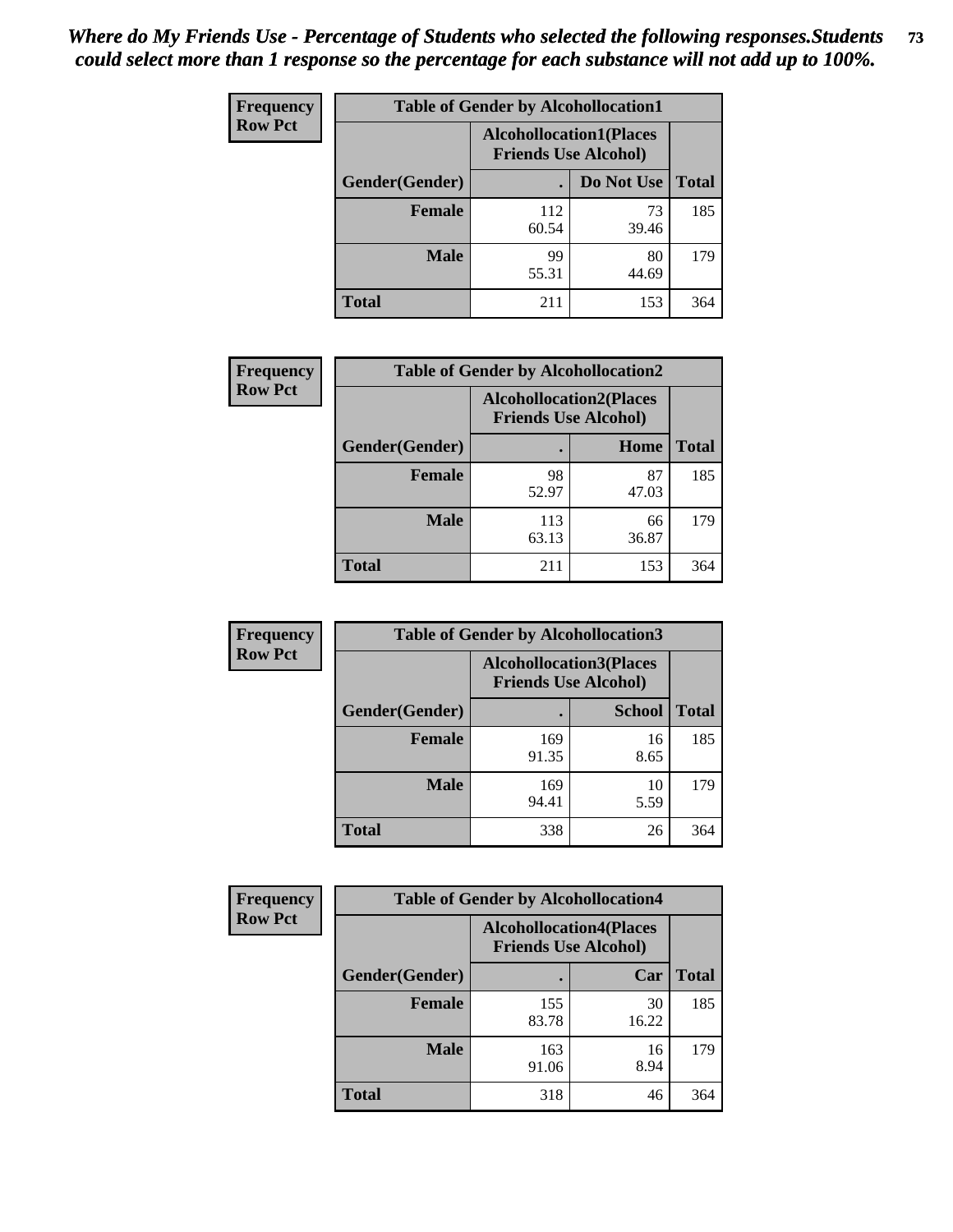| <b>Frequency</b> | <b>Table of Gender by Alcohollocation5</b> |                                                                |                                 |              |
|------------------|--------------------------------------------|----------------------------------------------------------------|---------------------------------|--------------|
| <b>Row Pct</b>   |                                            | <b>Alcohollocation5</b> (Places<br><b>Friends Use Alcohol)</b> |                                 |              |
|                  | Gender(Gender)                             |                                                                | <b>Friend's</b><br><b>House</b> | <b>Total</b> |
|                  | <b>Female</b>                              | 101<br>54.59                                                   | 84<br>45.41                     | 185          |
|                  | <b>Male</b>                                | 114<br>63.69                                                   | 65<br>36.31                     | 179          |
|                  | <b>Total</b>                               | 215                                                            | 149                             | 364          |

| Frequency      | <b>Table of Gender by Alcohollocation6</b> |                                                               |              |              |  |
|----------------|--------------------------------------------|---------------------------------------------------------------|--------------|--------------|--|
| <b>Row Pct</b> |                                            | <b>Alcohollocation6(Places</b><br><b>Friends Use Alcohol)</b> |              |              |  |
|                | Gender(Gender)                             |                                                               | <b>Other</b> | <b>Total</b> |  |
|                | <b>Female</b>                              | 132<br>71.35                                                  | 53<br>28.65  | 185          |  |
|                | <b>Male</b>                                | 134<br>74.86                                                  | 45<br>25.14  | 179          |  |
|                | <b>Total</b>                               | 266                                                           | 98           | 364          |  |

| Frequency      | <b>Table of Gender by Tobaccolocation1</b> |                                                               |              |              |  |
|----------------|--------------------------------------------|---------------------------------------------------------------|--------------|--------------|--|
| <b>Row Pct</b> |                                            | <b>Tobaccolocation1(Places</b><br><b>Friends Use Tobacco)</b> |              |              |  |
|                | Gender(Gender)                             |                                                               | Do Not Use   | <b>Total</b> |  |
|                | <b>Female</b>                              | 85<br>45.95                                                   | 100<br>54.05 | 185          |  |
|                | <b>Male</b>                                | 96<br>53.63                                                   | 83<br>46.37  | 179          |  |
|                | <b>Total</b>                               | 181                                                           | 183          | 364          |  |

| <b>Frequency</b> | <b>Table of Gender by Tobaccolocation2</b> |                                                               |             |              |  |
|------------------|--------------------------------------------|---------------------------------------------------------------|-------------|--------------|--|
| <b>Row Pct</b>   |                                            | <b>Tobaccolocation2(Places</b><br><b>Friends Use Tobacco)</b> |             |              |  |
|                  | Gender(Gender)                             |                                                               | Home        | <b>Total</b> |  |
|                  | Female                                     | 114<br>61.62                                                  | 71<br>38.38 | 185          |  |
|                  | <b>Male</b>                                | 112<br>62.57                                                  | 67<br>37.43 | 179          |  |
|                  | <b>Total</b>                               | 226                                                           | 138         | 364          |  |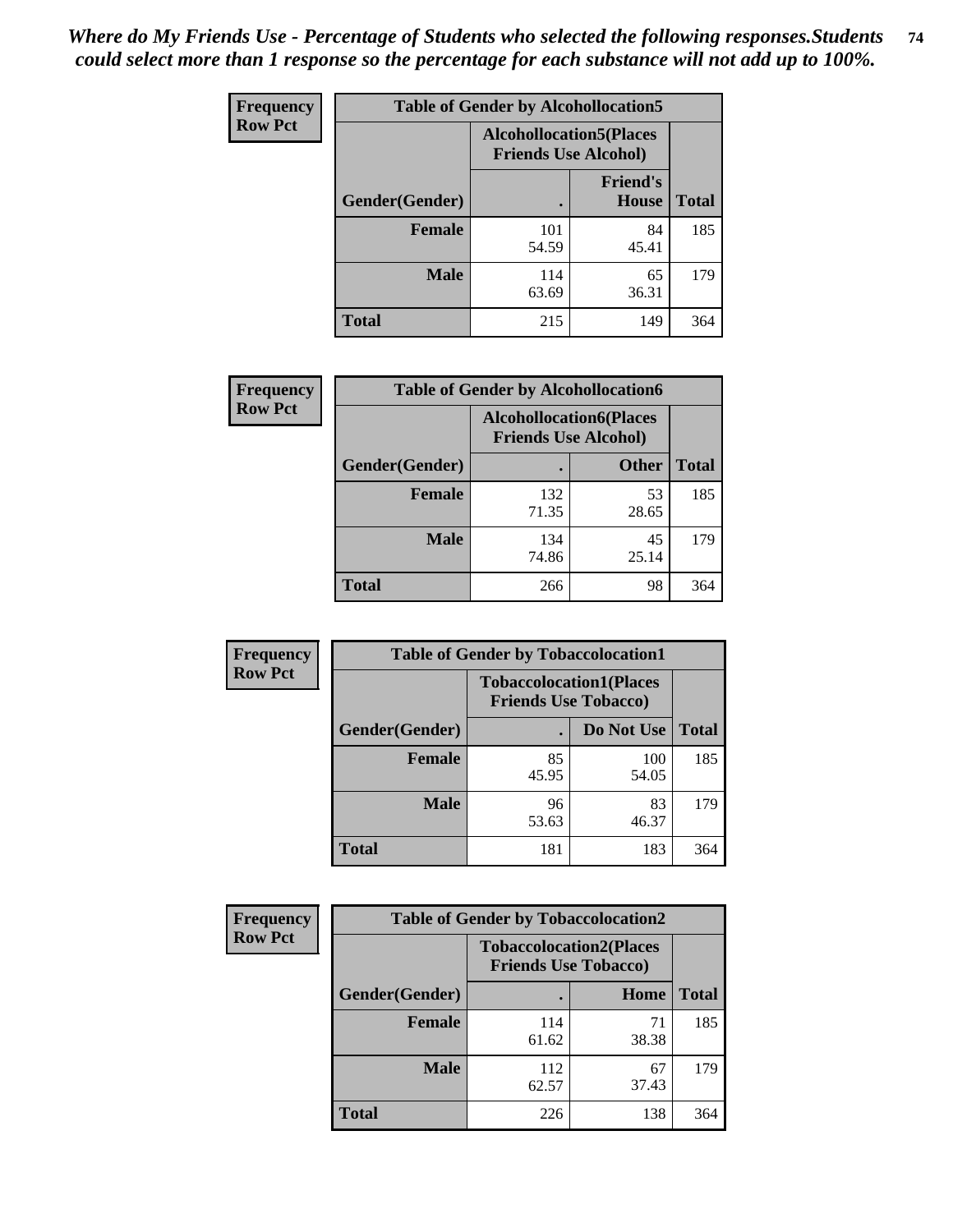| <b>Frequency</b> | <b>Table of Gender by Tobaccolocation3</b> |                             |                                |              |
|------------------|--------------------------------------------|-----------------------------|--------------------------------|--------------|
| <b>Row Pct</b>   |                                            | <b>Friends Use Tobacco)</b> | <b>Tobaccolocation3(Places</b> |              |
|                  | Gender(Gender)                             |                             | <b>School</b>                  | <b>Total</b> |
|                  | <b>Female</b>                              | 150<br>81.08                | 35<br>18.92                    | 185          |
|                  | <b>Male</b>                                | 137<br>76.54                | 42<br>23.46                    | 179          |
|                  | <b>Total</b>                               | 287                         | 77                             | 364          |

| <b>Frequency</b> | <b>Table of Gender by Tobaccolocation4</b> |                             |                                |              |
|------------------|--------------------------------------------|-----------------------------|--------------------------------|--------------|
| <b>Row Pct</b>   |                                            | <b>Friends Use Tobacco)</b> | <b>Tobaccolocation4(Places</b> |              |
|                  | Gender(Gender)                             |                             | Car                            | <b>Total</b> |
|                  | <b>Female</b>                              | 136<br>73.51                | 49<br>26.49                    | 185          |
|                  | <b>Male</b>                                | 128<br>71.51                | 51<br>28.49                    | 179          |
|                  | <b>Total</b>                               | 264                         | 100                            | 364          |

| <b>Frequency</b> | <b>Table of Gender by Tobaccolocation5</b> |                                                               |                          |              |
|------------------|--------------------------------------------|---------------------------------------------------------------|--------------------------|--------------|
| <b>Row Pct</b>   |                                            | <b>Tobaccolocation5(Places</b><br><b>Friends Use Tobacco)</b> |                          |              |
|                  | Gender(Gender)                             |                                                               | <b>Friend's</b><br>House | <b>Total</b> |
|                  | <b>Female</b>                              | 125<br>67.57                                                  | 60<br>32.43              | 185          |
|                  | <b>Male</b>                                | 120<br>67.04                                                  | 59<br>32.96              | 179          |
|                  | <b>Total</b>                               | 245                                                           | 119                      | 364          |

| <b>Frequency</b> | <b>Table of Gender by Tobaccolocation6</b> |                                                               |              |              |
|------------------|--------------------------------------------|---------------------------------------------------------------|--------------|--------------|
| <b>Row Pct</b>   |                                            | <b>Tobaccolocation6(Places</b><br><b>Friends Use Tobacco)</b> |              |              |
|                  | Gender(Gender)                             |                                                               | <b>Other</b> | <b>Total</b> |
|                  | Female                                     | 133<br>71.89                                                  | 52<br>28.11  | 185          |
|                  | <b>Male</b>                                | 125<br>69.83                                                  | 54<br>30.17  | 179          |
|                  | <b>Total</b>                               | 258                                                           | 106          | 364          |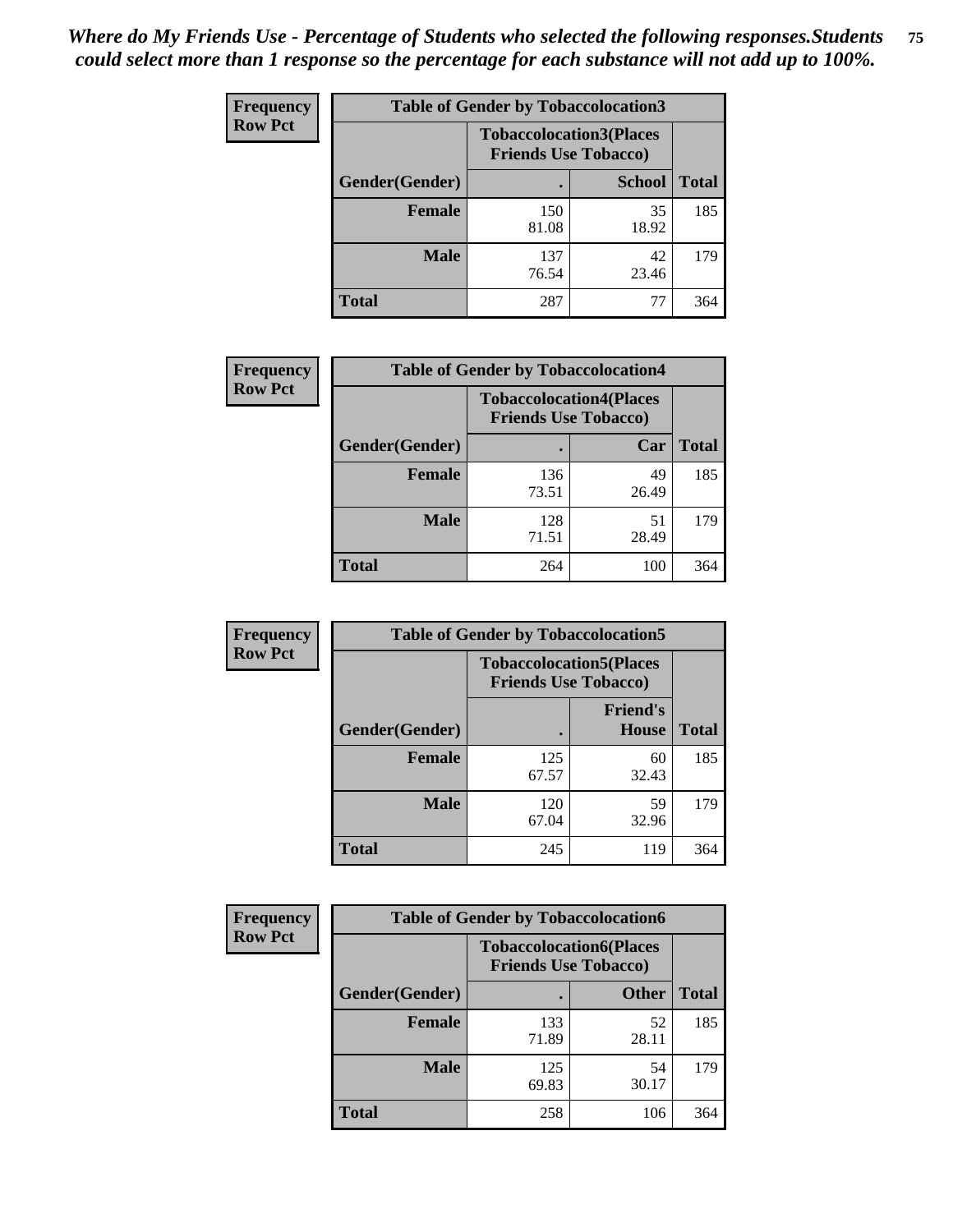| <b>Frequency</b> | <b>Table of Gender by Marijuanalocation1</b> |                                                                    |              |              |
|------------------|----------------------------------------------|--------------------------------------------------------------------|--------------|--------------|
| <b>Row Pct</b>   |                                              | <b>Marijuanalocation1(Places</b><br><b>Friends Use Marijuana</b> ) |              |              |
|                  | Gender(Gender)                               |                                                                    | Do Not Use   | <b>Total</b> |
|                  | <b>Female</b>                                | 63<br>34.05                                                        | 122<br>65.95 | 185          |
|                  | <b>Male</b>                                  | 55<br>30.73                                                        | 124<br>69.27 | 179          |
|                  | <b>Total</b>                                 | 118                                                                | 246          | 364          |

| <b>Frequency</b> | <b>Table of Gender by Marijuanalocation2</b> |                                                                    |             |              |
|------------------|----------------------------------------------|--------------------------------------------------------------------|-------------|--------------|
| <b>Row Pct</b>   |                                              | <b>Marijuanalocation2(Places</b><br><b>Friends Use Marijuana</b> ) |             |              |
|                  | Gender(Gender)                               |                                                                    | Home        | <b>Total</b> |
|                  | <b>Female</b>                                | 137<br>74.05                                                       | 48<br>25.95 | 185          |
|                  | <b>Male</b>                                  | 143<br>79.89                                                       | 36<br>20.11 | 179          |
|                  | <b>Total</b>                                 | 280                                                                | 84          | 364          |

| Frequency      | <b>Table of Gender by Marijuanalocation3</b> |                                |                                  |              |  |
|----------------|----------------------------------------------|--------------------------------|----------------------------------|--------------|--|
| <b>Row Pct</b> |                                              | <b>Friends Use Marijuana</b> ) | <b>Marijuanalocation3(Places</b> |              |  |
|                | Gender(Gender)                               |                                | <b>School</b>                    | <b>Total</b> |  |
|                | Female                                       | 169<br>91.35                   | 16<br>8.65                       | 185          |  |
|                | <b>Male</b>                                  | 171<br>95.53                   | 8<br>4.47                        | 179          |  |
|                | <b>Total</b>                                 | 340                            | 24                               | 364          |  |

| <b>Frequency</b> | <b>Table of Gender by Marijuanalocation4</b> |                                                                    |             |              |
|------------------|----------------------------------------------|--------------------------------------------------------------------|-------------|--------------|
| <b>Row Pct</b>   |                                              | <b>Marijuanalocation4(Places</b><br><b>Friends Use Marijuana</b> ) |             |              |
|                  | Gender(Gender)                               |                                                                    | Car         | <b>Total</b> |
|                  | <b>Female</b>                                | 148<br>80.00                                                       | 37<br>20.00 | 185          |
|                  | <b>Male</b>                                  | 147<br>82.12                                                       | 32<br>17.88 | 179          |
|                  | <b>Total</b>                                 | 295                                                                | 69          | 364          |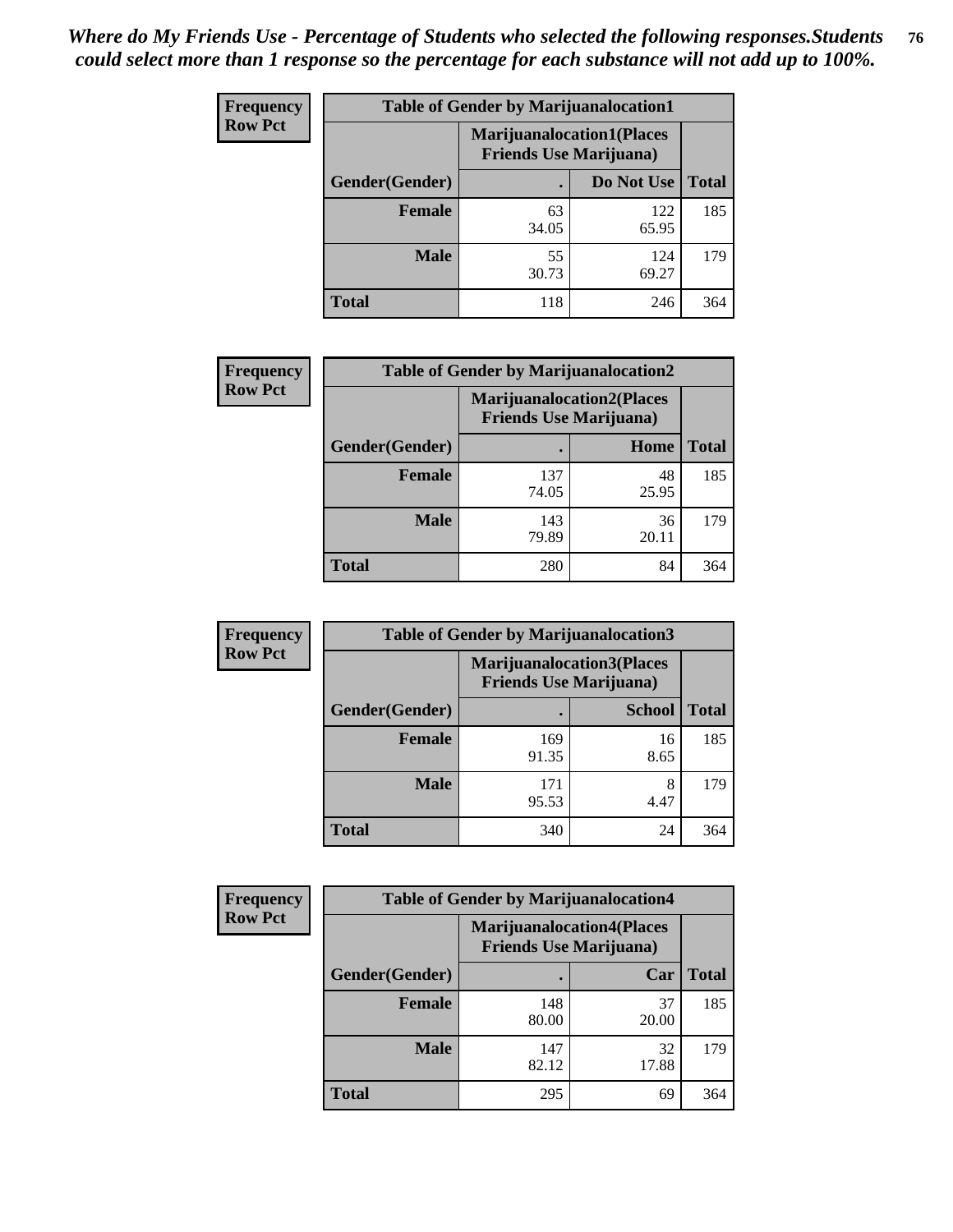| <b>Frequency</b> | <b>Table of Gender by Marijuanalocation5</b> |                                                                     |                          |              |
|------------------|----------------------------------------------|---------------------------------------------------------------------|--------------------------|--------------|
| <b>Row Pct</b>   |                                              | <b>Marijuanalocation5</b> (Places<br><b>Friends Use Marijuana</b> ) |                          |              |
|                  | Gender(Gender)                               |                                                                     | <b>Friend's</b><br>House | <b>Total</b> |
|                  | <b>Female</b>                                | 139<br>75.14                                                        | 46<br>24.86              | 185          |
|                  | <b>Male</b>                                  | 140<br>78.21                                                        | 39<br>21.79              | 179          |
|                  | <b>Total</b>                                 | 279                                                                 | 85                       | 364          |

| Frequency      | <b>Table of Gender by Marijuanalocation6</b> |                                                                    |              |              |  |
|----------------|----------------------------------------------|--------------------------------------------------------------------|--------------|--------------|--|
| <b>Row Pct</b> |                                              | <b>Marijuanalocation6(Places</b><br><b>Friends Use Marijuana</b> ) |              |              |  |
|                | Gender(Gender)                               |                                                                    | <b>Other</b> | <b>Total</b> |  |
|                | <b>Female</b>                                | 152<br>82.16                                                       | 33<br>17.84  | 185          |  |
|                | <b>Male</b>                                  | 147<br>82.12                                                       | 32<br>17.88  | 179          |  |
|                | <b>Total</b>                                 | 299                                                                | 65           | 364          |  |

| <b>Frequency</b> | <b>Table of Gender by Otherdruglocation1</b> |                                            |                                  |              |
|------------------|----------------------------------------------|--------------------------------------------|----------------------------------|--------------|
| <b>Row Pct</b>   |                                              | <b>Friends Use Other Illegal</b><br>Drugs) | <b>Otherdruglocation1(Places</b> |              |
|                  | Gender(Gender)                               |                                            | Do Not Use                       | <b>Total</b> |
|                  | Female                                       | 42<br>22.70                                | 143<br>77.30                     | 185          |
|                  | <b>Male</b>                                  | 32<br>17.88                                | 147<br>82.12                     | 179          |
|                  | <b>Total</b>                                 | 74                                         | 290                              | 364          |

| Frequency      | <b>Table of Gender by Otherdruglocation2</b> |                                                                                |             |              |
|----------------|----------------------------------------------|--------------------------------------------------------------------------------|-------------|--------------|
| <b>Row Pct</b> |                                              | <b>Otherdruglocation2(Places</b><br><b>Friends Use Other Illegal</b><br>Drugs) |             |              |
|                | Gender(Gender)                               |                                                                                | Home        | <b>Total</b> |
|                | <b>Female</b>                                | 154<br>83.24                                                                   | 31<br>16.76 | 185          |
|                | <b>Male</b>                                  | 158<br>88.27                                                                   | 21<br>11.73 | 179          |
|                | <b>Total</b>                                 | 312                                                                            | 52          | 364          |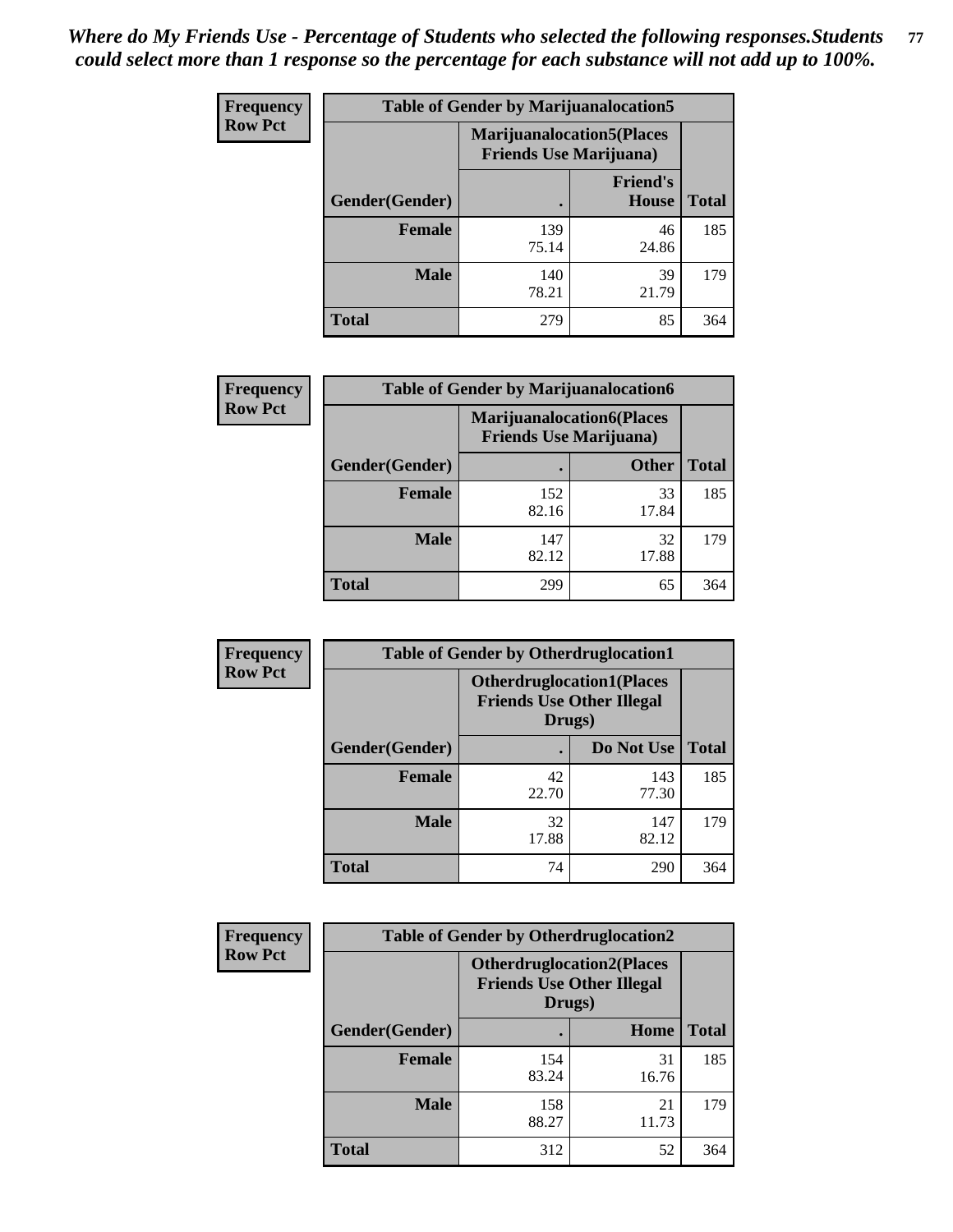| <b>Frequency</b> | <b>Table of Gender by Otherdruglocation3</b> |                                                                                |               |              |
|------------------|----------------------------------------------|--------------------------------------------------------------------------------|---------------|--------------|
| <b>Row Pct</b>   |                                              | <b>Otherdruglocation3(Places</b><br><b>Friends Use Other Illegal</b><br>Drugs) |               |              |
|                  | Gender(Gender)                               |                                                                                | <b>School</b> | <b>Total</b> |
|                  | <b>Female</b>                                | 171<br>92.43                                                                   | 14<br>7.57    | 185          |
|                  | <b>Male</b>                                  | 172<br>96.09                                                                   | 3.91          | 179          |
|                  | <b>Total</b>                                 | 343                                                                            | 21            | 364          |

| <b>Frequency</b> | <b>Table of Gender by Otherdruglocation4</b> |                                                                                |             |              |
|------------------|----------------------------------------------|--------------------------------------------------------------------------------|-------------|--------------|
| <b>Row Pct</b>   |                                              | <b>Otherdruglocation4(Places</b><br><b>Friends Use Other Illegal</b><br>Drugs) |             |              |
|                  | Gender(Gender)                               |                                                                                | Car         | <b>Total</b> |
|                  | <b>Female</b>                                | 163<br>88.11                                                                   | 22<br>11.89 | 185          |
|                  | <b>Male</b>                                  | 162<br>90.50                                                                   | 17<br>9.50  | 179          |
|                  | <b>Total</b>                                 | 325                                                                            | 39          | 364          |

| <b>Frequency</b> | <b>Table of Gender by Otherdruglocation5</b> |              |                                                                      |              |
|------------------|----------------------------------------------|--------------|----------------------------------------------------------------------|--------------|
| <b>Row Pct</b>   |                                              | Drugs)       | <b>Otherdruglocation5(Places</b><br><b>Friends Use Other Illegal</b> |              |
|                  | Gender(Gender)                               |              | <b>Friend's</b><br><b>House</b>                                      | <b>Total</b> |
|                  | <b>Female</b>                                | 156<br>84.32 | 29<br>15.68                                                          | 185          |
|                  | <b>Male</b>                                  | 159<br>88.83 | 20<br>11.17                                                          | 179          |
|                  | <b>Total</b>                                 | 315          | 49                                                                   | 364          |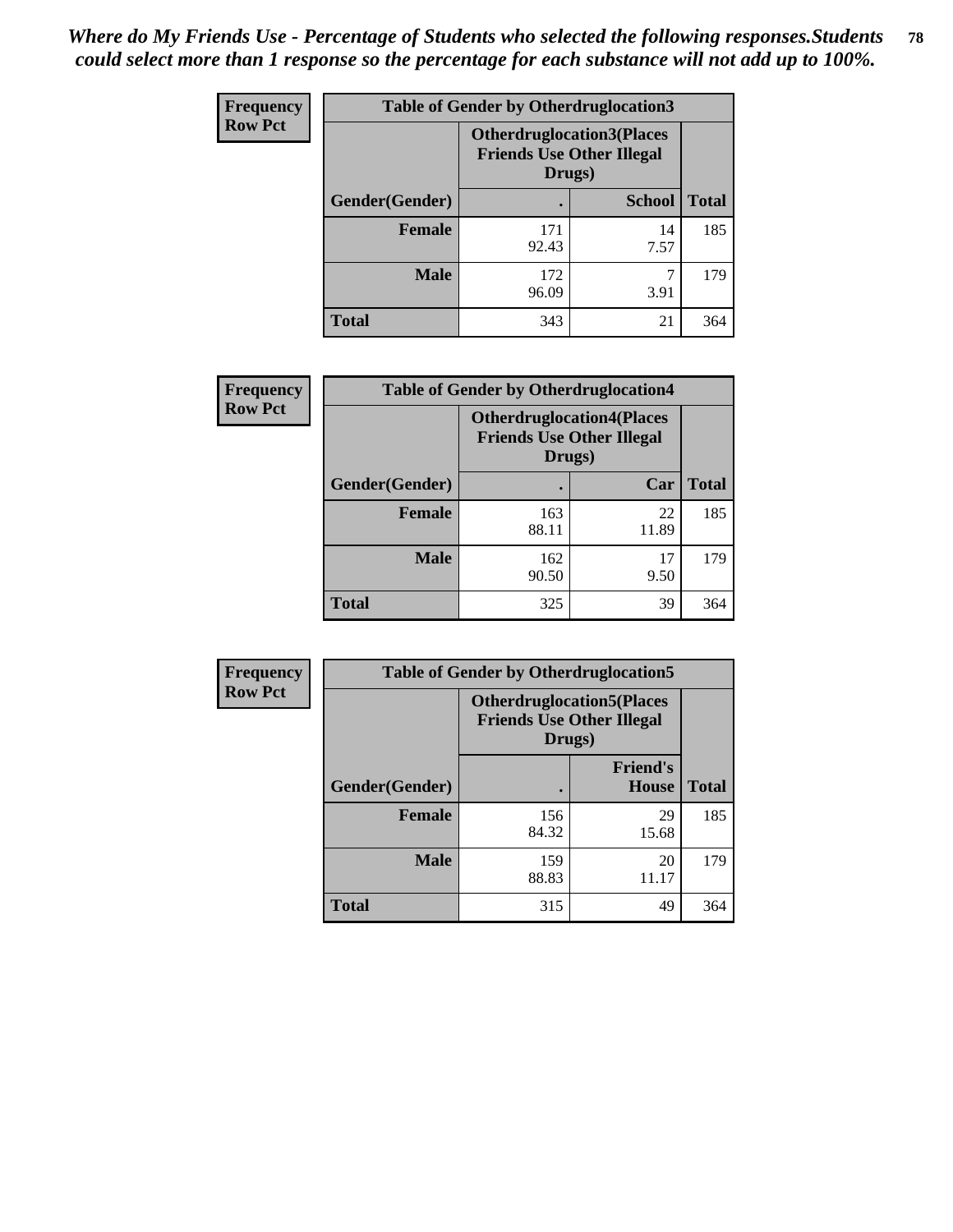| Frequency      | <b>Table of Gender by Otherdruglocation6</b> |                                                                                |              |              |
|----------------|----------------------------------------------|--------------------------------------------------------------------------------|--------------|--------------|
| <b>Row Pct</b> |                                              | <b>Otherdruglocation6(Places</b><br><b>Friends Use Other Illegal</b><br>Drugs) |              |              |
|                | Gender(Gender)                               |                                                                                | <b>Other</b> | <b>Total</b> |
|                | <b>Female</b>                                | 155<br>83.78                                                                   | 30<br>16.22  | 185          |
|                | <b>Male</b>                                  | 157<br>87.71                                                                   | 22<br>12.29  | 179          |
|                | <b>Total</b>                                 | 312                                                                            | 52           | 364          |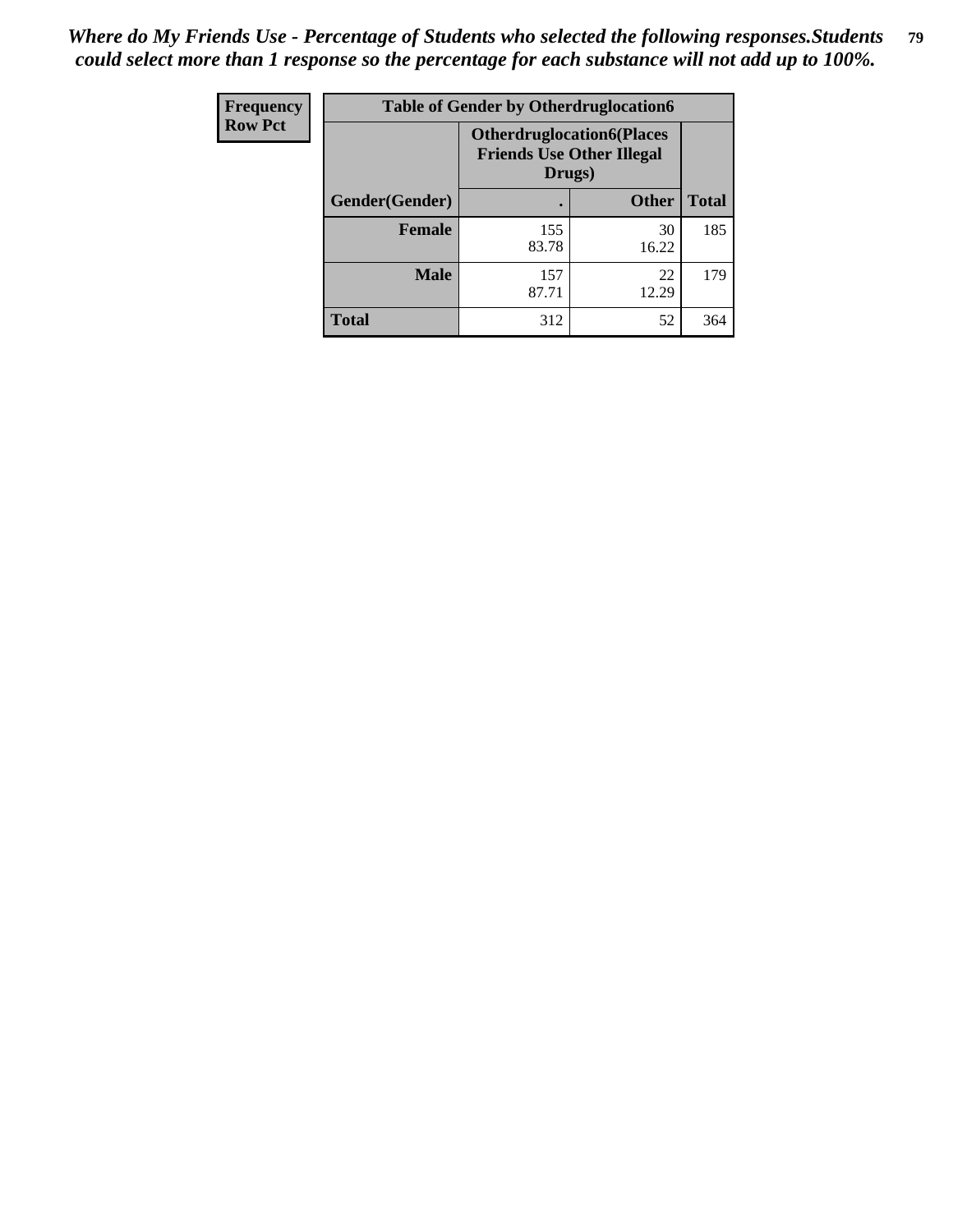| <b>Frequency</b> | <b>Table of Gender by Alcoholtime1</b> |                                                          |                      |              |
|------------------|----------------------------------------|----------------------------------------------------------|----------------------|--------------|
| <b>Row Pct</b>   |                                        | <b>Alcoholtime1(Times</b><br><b>Friends Use Alcohol)</b> |                      |              |
|                  | Gender(Gender)                         | $\bullet$                                                | Do Not<br><b>Use</b> | <b>Total</b> |
|                  | <b>Female</b>                          | 119<br>64.32                                             | 66<br>35.68          | 185          |
|                  | <b>Male</b>                            | 102<br>56.98                                             | 77<br>43.02          | 179          |
|                  | <b>Total</b>                           | 221                                                      | 143                  | 364          |

| Frequency      | <b>Table of Gender by Alcoholtime2</b> |                                                          |                            |              |
|----------------|----------------------------------------|----------------------------------------------------------|----------------------------|--------------|
| <b>Row Pct</b> |                                        | <b>Alcoholtime2(Times</b><br><b>Friends Use Alcohol)</b> |                            |              |
|                | Gender(Gender)                         |                                                          | <b>On Way</b><br>to School | <b>Total</b> |
|                | <b>Female</b>                          | 173<br>93.51                                             | 12<br>6.49                 | 185          |
|                | <b>Male</b>                            | 172<br>96.09                                             | 3.91                       | 179          |
|                | <b>Total</b>                           | 345                                                      | 19                         | 364          |

| Frequency      | <b>Table of Gender by Alcoholtime3</b> |                                                          |                                |              |
|----------------|----------------------------------------|----------------------------------------------------------|--------------------------------|--------------|
| <b>Row Pct</b> |                                        | <b>Alcoholtime3(Times</b><br><b>Friends Use Alcohol)</b> |                                |              |
|                | Gender(Gender)                         |                                                          | <b>During</b><br><b>School</b> | <b>Total</b> |
|                | <b>Female</b>                          | 175<br>94.59                                             | 10<br>5.41                     | 185          |
|                | <b>Male</b>                            | 172<br>96.09                                             | 7<br>3.91                      | 179          |
|                | <b>Total</b>                           | 347                                                      | 17                             | 364          |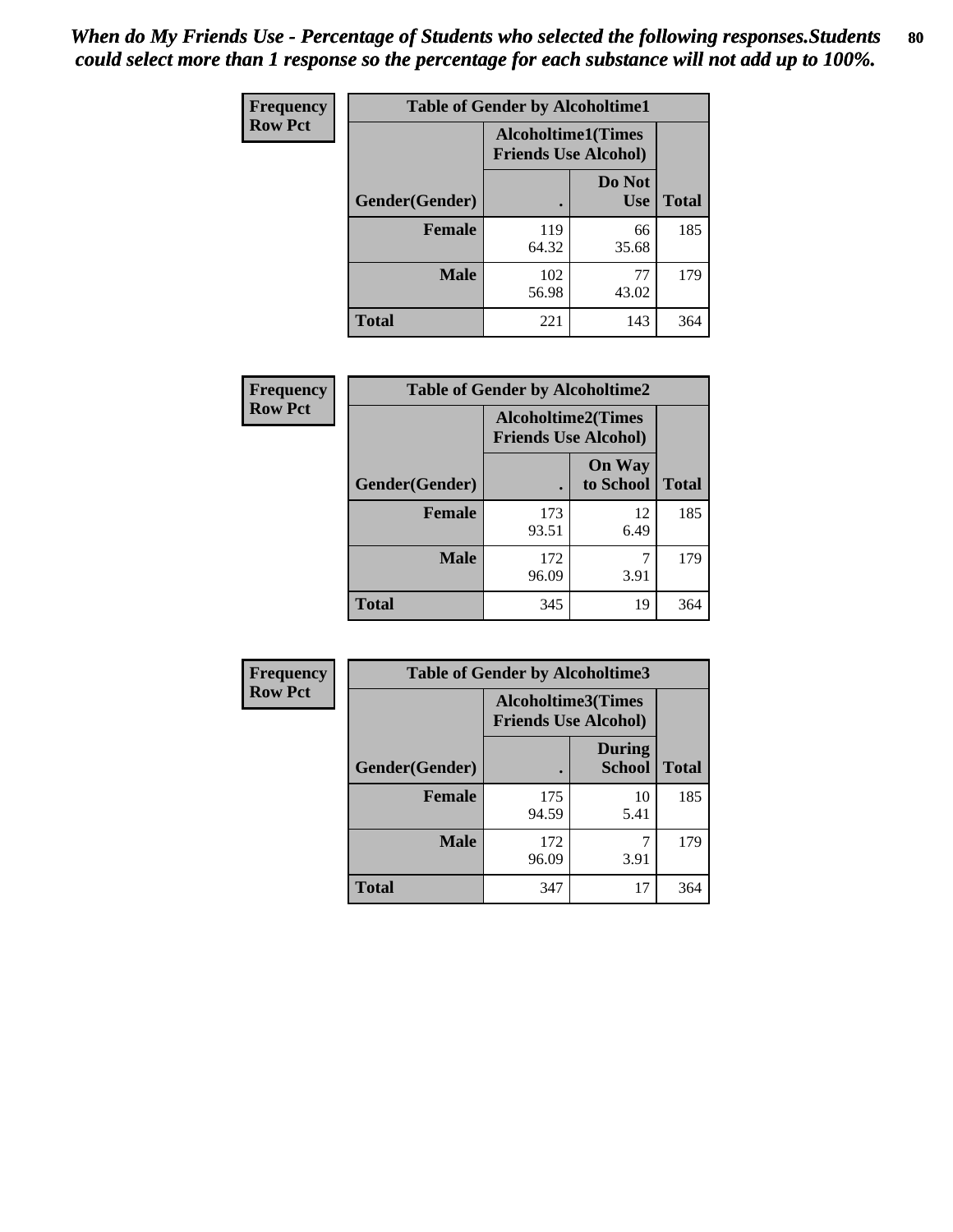*When do My Friends Use - Percentage of Students who selected the following responses.Students could select more than 1 response so the percentage for each substance will not add up to 100%.* **81**

| <b>Frequency</b> | <b>Table of Gender by Alcoholtime4</b> |                                                          |                                                |              |
|------------------|----------------------------------------|----------------------------------------------------------|------------------------------------------------|--------------|
| <b>Row Pct</b>   |                                        | <b>Alcoholtime4(Times</b><br><b>Friends Use Alcohol)</b> |                                                |              |
|                  | Gender(Gender)                         |                                                          | <b>On Way</b><br>Home<br>From<br><b>School</b> | <b>Total</b> |
|                  | <b>Female</b>                          | 172<br>92.97                                             | 13<br>7.03                                     | 185          |
|                  | <b>Male</b>                            | 170<br>94.97                                             | 9<br>5.03                                      | 179          |
|                  | <b>Total</b>                           | 342                                                      | 22                                             | 364          |

| <b>Frequency</b> | <b>Table of Gender by Alcoholtime5</b> |                                                           |             |              |
|------------------|----------------------------------------|-----------------------------------------------------------|-------------|--------------|
| <b>Row Pct</b>   |                                        | <b>Alcoholtime5</b> (Times<br><b>Friends Use Alcohol)</b> |             |              |
|                  | Gender(Gender)                         |                                                           | Weeknights  | <b>Total</b> |
|                  | <b>Female</b>                          | 143<br>77.30                                              | 42<br>22.70 | 185          |
|                  | <b>Male</b>                            | 149<br>83.24                                              | 30<br>16.76 | 179          |
|                  | <b>Total</b>                           | 292                                                       | 72          | 364          |

| <b>Frequency</b> | <b>Table of Gender by Alcoholtime6</b> |             |                                                           |              |
|------------------|----------------------------------------|-------------|-----------------------------------------------------------|--------------|
| <b>Row Pct</b>   |                                        |             | <b>Alcoholtime6</b> (Times<br><b>Friends Use Alcohol)</b> |              |
|                  | Gender(Gender)                         |             | Weekends                                                  | <b>Total</b> |
|                  | Female                                 | 65<br>35.14 | 120<br>64.86                                              | 185          |
|                  | <b>Male</b>                            | 82<br>45.81 | 97<br>54.19                                               | 179          |
|                  | <b>Total</b>                           | 147         | 217                                                       | 364          |

| Frequency      | <b>Table of Gender by Tobaccotime1</b> |                                                          |                      |              |
|----------------|----------------------------------------|----------------------------------------------------------|----------------------|--------------|
| <b>Row Pct</b> |                                        | <b>Tobaccotime1(Times</b><br><b>Friends Use Tobacco)</b> |                      |              |
|                | Gender(Gender)                         |                                                          | Do Not<br><b>Use</b> | <b>Total</b> |
|                | <b>Female</b>                          | 93<br>50.27                                              | 92<br>49.73          | 185          |
|                | <b>Male</b>                            | 91<br>50.84                                              | 88<br>49.16          | 179          |
|                | <b>Total</b>                           | 184                                                      | 180                  | 364          |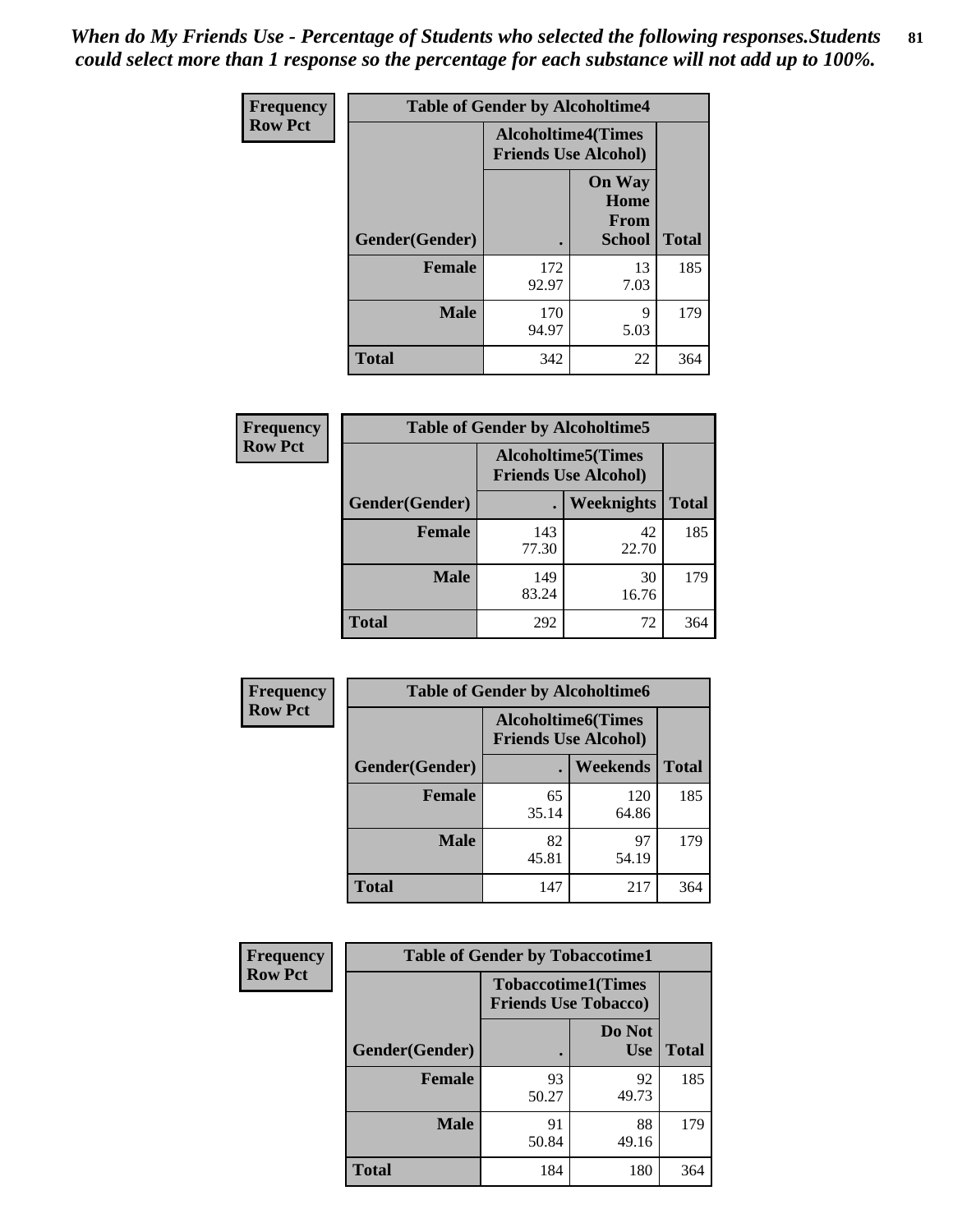*When do My Friends Use - Percentage of Students who selected the following responses.Students could select more than 1 response so the percentage for each substance will not add up to 100%.* **82**

| Frequency      | <b>Table of Gender by Tobaccotime2</b> |                                                          |                            |              |
|----------------|----------------------------------------|----------------------------------------------------------|----------------------------|--------------|
| <b>Row Pct</b> |                                        | <b>Tobaccotime2(Times</b><br><b>Friends Use Tobacco)</b> |                            |              |
|                | Gender(Gender)                         |                                                          | <b>On Way</b><br>to School | <b>Total</b> |
|                | <b>Female</b>                          | 139<br>75.14                                             | 46<br>24.86                | 185          |
|                | <b>Male</b>                            | 127<br>70.95                                             | 52<br>29.05                | 179          |
|                | <b>Total</b>                           | 266                                                      | 98                         | 364          |

| Frequency      | <b>Table of Gender by Tobaccotime3</b> |                                                          |                                |              |
|----------------|----------------------------------------|----------------------------------------------------------|--------------------------------|--------------|
| <b>Row Pct</b> |                                        | <b>Tobaccotime3(Times</b><br><b>Friends Use Tobacco)</b> |                                |              |
|                | Gender(Gender)                         |                                                          | <b>During</b><br><b>School</b> | <b>Total</b> |
|                | Female                                 | 156<br>84.32                                             | 29<br>15.68                    | 185          |
|                | <b>Male</b>                            | 136<br>75.98                                             | 43<br>24.02                    | 179          |
|                | <b>Total</b>                           | 292                                                      | 72                             | 364          |

| Frequency      | <b>Table of Gender by Tobaccotime4</b> |                                                          |                                                |              |
|----------------|----------------------------------------|----------------------------------------------------------|------------------------------------------------|--------------|
| <b>Row Pct</b> |                                        | <b>Tobaccotime4(Times</b><br><b>Friends Use Tobacco)</b> |                                                |              |
|                | Gender(Gender)                         |                                                          | <b>On Way</b><br>Home<br>From<br><b>School</b> | <b>Total</b> |
|                | <b>Female</b>                          | 172<br>92.97                                             | 13<br>7.03                                     | 185          |
|                | <b>Male</b>                            | 170<br>94.97                                             | 9<br>5.03                                      | 179          |
|                | <b>Total</b>                           | 342                                                      | 22                                             | 364          |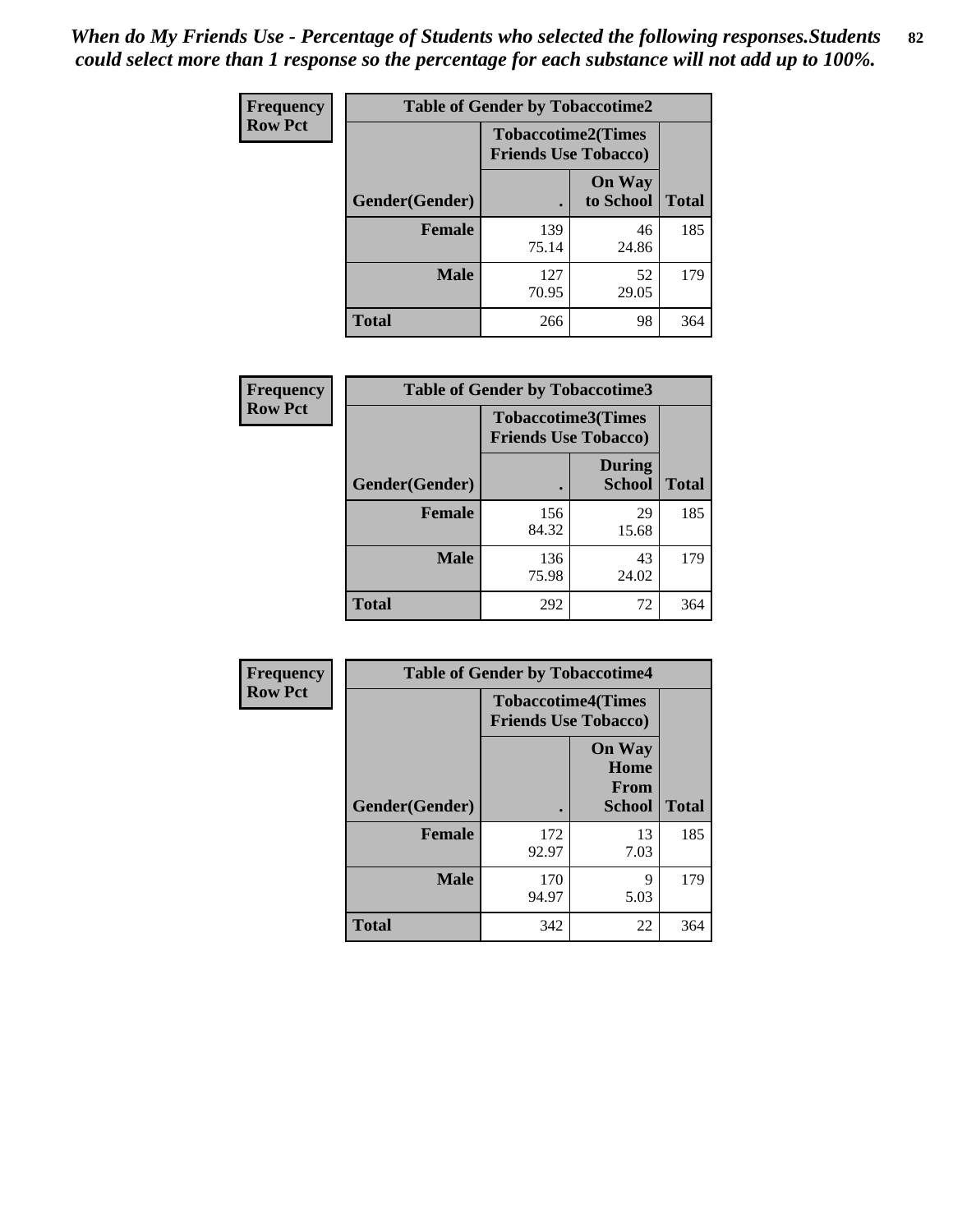| Frequency      | <b>Table of Gender by Tobaccotime5</b> |              |                                                          |              |  |
|----------------|----------------------------------------|--------------|----------------------------------------------------------|--------------|--|
| <b>Row Pct</b> |                                        |              | <b>Tobaccotime5(Times</b><br><b>Friends Use Tobacco)</b> |              |  |
|                | Gender(Gender)                         |              | Weeknights                                               | <b>Total</b> |  |
|                | <b>Female</b>                          | 116<br>62.70 | 69<br>37.30                                              | 185          |  |
|                | <b>Male</b>                            | 115<br>64.25 | 64<br>35.75                                              | 179          |  |
|                | <b>Total</b>                           | 231          | 133                                                      | 364          |  |

| Frequency      | <b>Table of Gender by Tobaccotime6</b> |                                                          |             |              |
|----------------|----------------------------------------|----------------------------------------------------------|-------------|--------------|
| <b>Row Pct</b> |                                        | <b>Tobaccotime6(Times</b><br><b>Friends Use Tobacco)</b> |             |              |
|                | Gender(Gender)                         |                                                          | Weekends    | <b>Total</b> |
|                | Female                                 | 103<br>55.68                                             | 82<br>44.32 | 185          |
|                | <b>Male</b>                            | 99<br>55.31                                              | 80<br>44.69 | 179          |
|                | <b>Total</b>                           | 202                                                      | 162         | 364          |

| <b>Frequency</b> | <b>Table of Gender by Marijuanatime1</b> |                                                               |              |              |
|------------------|------------------------------------------|---------------------------------------------------------------|--------------|--------------|
| <b>Row Pct</b>   |                                          | <b>Marijuanatime1(Times</b><br><b>Friends Use Marijuana</b> ) |              |              |
|                  | Gender(Gender)                           |                                                               | Do Not Use   | <b>Total</b> |
|                  | <b>Female</b>                            | 69<br>37.30                                                   | 116<br>62.70 | 185          |
|                  | <b>Male</b>                              | 55<br>30.73                                                   | 124<br>69.27 | 179          |
|                  | <b>Total</b>                             | 124                                                           | 240          | 364          |

| <b>Frequency</b> | <b>Table of Gender by Marijuanatime2</b> |                                                               |                            |              |
|------------------|------------------------------------------|---------------------------------------------------------------|----------------------------|--------------|
| <b>Row Pct</b>   |                                          | <b>Marijuanatime2(Times</b><br><b>Friends Use Marijuana</b> ) |                            |              |
|                  | Gender(Gender)                           |                                                               | On Way to<br><b>School</b> | <b>Total</b> |
|                  | Female                                   | 167<br>90.27                                                  | 18<br>9.73                 | 185          |
|                  | <b>Male</b>                              | 160<br>89.39                                                  | 19<br>10.61                | 179          |
|                  | <b>Total</b>                             | 327                                                           | 37                         | 364          |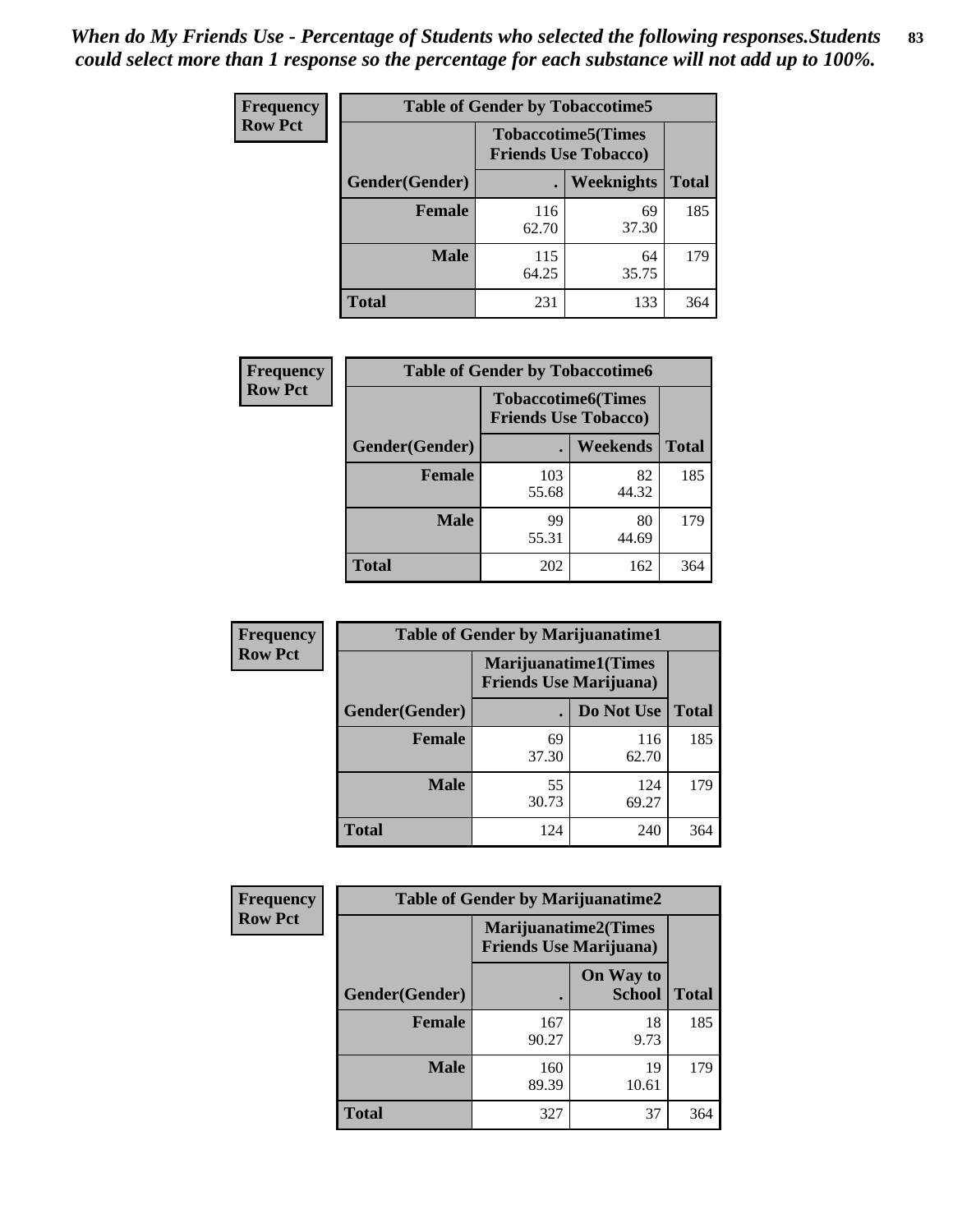| Frequency      | <b>Table of Gender by Marijuanatime3</b> |                                                        |                                |              |
|----------------|------------------------------------------|--------------------------------------------------------|--------------------------------|--------------|
| <b>Row Pct</b> |                                          | Marijuanatime3(Times<br><b>Friends Use Marijuana</b> ) |                                |              |
|                | Gender(Gender)                           |                                                        | <b>During</b><br><b>School</b> | <b>Total</b> |
|                | <b>Female</b>                            | 175<br>94.59                                           | 10<br>5.41                     | 185          |
|                | <b>Male</b>                              | 168<br>93.85                                           | 11<br>6.15                     | 179          |
|                | <b>Total</b>                             | 343                                                    | 21                             | 364          |

| Frequency      | <b>Table of Gender by Marijuanatime4</b> |                                                               |                                                       |              |
|----------------|------------------------------------------|---------------------------------------------------------------|-------------------------------------------------------|--------------|
| <b>Row Pct</b> |                                          | <b>Marijuanatime4(Times</b><br><b>Friends Use Marijuana</b> ) |                                                       |              |
|                | Gender(Gender)                           |                                                               | <b>On Way</b><br>Home<br><b>From</b><br><b>School</b> | <b>Total</b> |
|                | <b>Female</b>                            | 159<br>85.95                                                  | 26<br>14.05                                           | 185          |
|                | <b>Male</b>                              | 158<br>88.27                                                  | 21<br>11.73                                           | 179          |
|                | <b>Total</b>                             | 317                                                           | 47                                                    | 364          |

| Frequency      | <b>Table of Gender by Marijuanatime5</b> |                                                                |                   |              |  |
|----------------|------------------------------------------|----------------------------------------------------------------|-------------------|--------------|--|
| <b>Row Pct</b> |                                          | <b>Marijuanatime5</b> (Times<br><b>Friends Use Marijuana</b> ) |                   |              |  |
|                | Gender(Gender)                           |                                                                | <b>Weeknights</b> | <b>Total</b> |  |
|                | <b>Female</b>                            | 141<br>76.22                                                   | 44<br>23.78       | 185          |  |
|                | <b>Male</b>                              | 147<br>82.12                                                   | 32<br>17.88       | 179          |  |
|                | <b>Total</b>                             | 288                                                            | 76                | 364          |  |

| Frequency      | <b>Table of Gender by Marijuanatime6</b> |                                                               |                 |              |  |
|----------------|------------------------------------------|---------------------------------------------------------------|-----------------|--------------|--|
| <b>Row Pct</b> |                                          | <b>Marijuanatime6(Times</b><br><b>Friends Use Marijuana</b> ) |                 |              |  |
|                | Gender(Gender)                           |                                                               | <b>Weekends</b> | <b>Total</b> |  |
|                | <b>Female</b>                            | 123<br>66.49                                                  | 62<br>33.51     | 185          |  |
|                | <b>Male</b>                              | 124<br>69.27                                                  | 55<br>30.73     | 179          |  |
|                | <b>Total</b>                             | 247                                                           | 117             | 364          |  |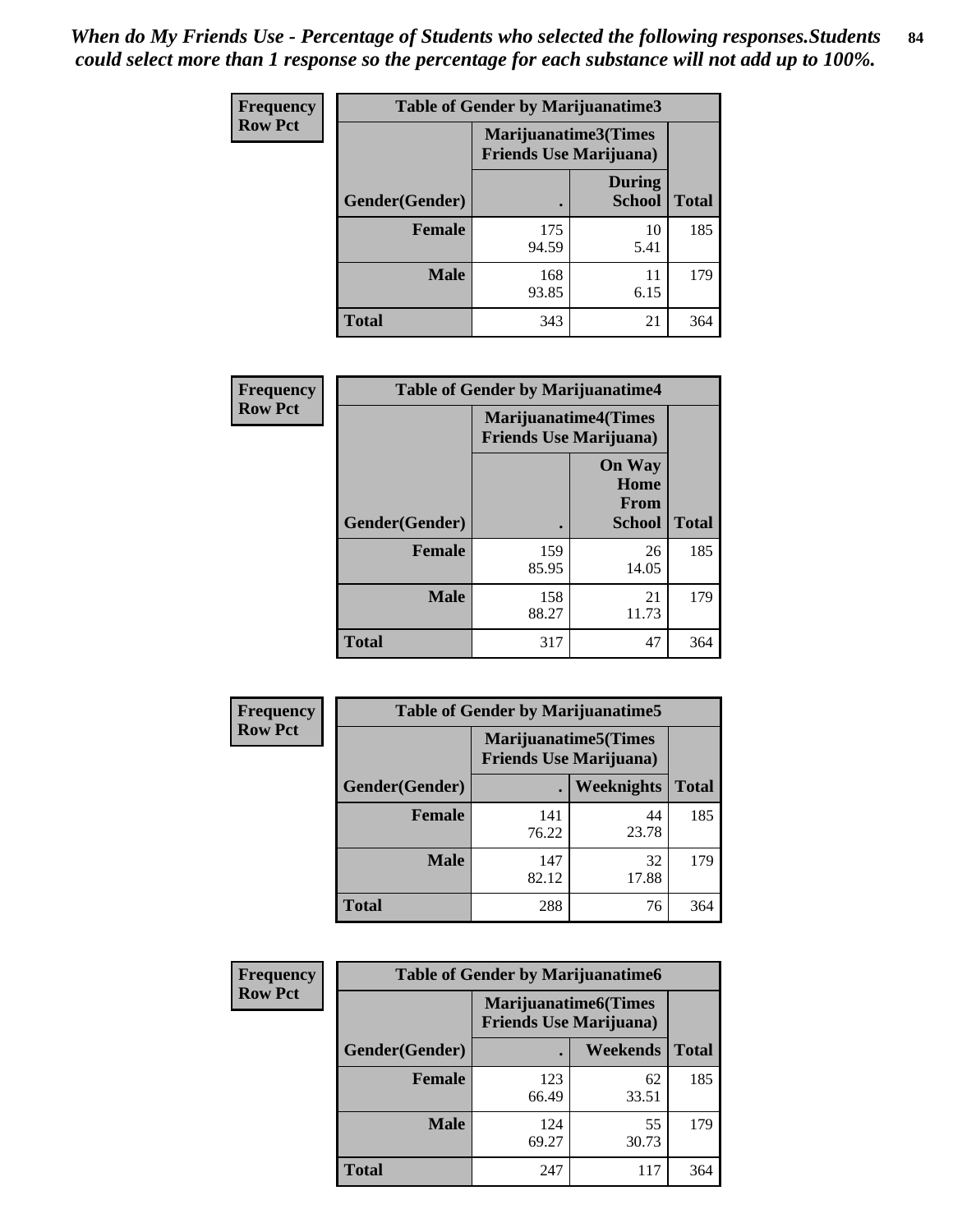*When do My Friends Use - Percentage of Students who selected the following responses.Students could select more than 1 response so the percentage for each substance will not add up to 100%.* **85**

| <b>Frequency</b> | <b>Table of Gender by Otherdrugtime1</b> |                                                                                    |                    |     |
|------------------|------------------------------------------|------------------------------------------------------------------------------------|--------------------|-----|
| <b>Row Pct</b>   |                                          | <b>Otherdrugtime1</b> (Times<br><b>Friends Use Other</b><br><b>Illegal Drugs</b> ) |                    |     |
|                  | Gender(Gender)                           |                                                                                    | Do Not Use   Total |     |
|                  | <b>Female</b>                            | 43<br>23.24                                                                        | 142<br>76.76       | 185 |
|                  | Male                                     | 27<br>15.08                                                                        | 152<br>84.92       | 179 |
|                  | <b>Total</b>                             | 70                                                                                 | 294                | 364 |

| Frequency      | <b>Table of Gender by Otherdrugtime2</b> |                                                                                   |                            |              |
|----------------|------------------------------------------|-----------------------------------------------------------------------------------|----------------------------|--------------|
| <b>Row Pct</b> |                                          | <b>Otherdrugtime2(Times</b><br><b>Friends Use Other</b><br><b>Illegal Drugs</b> ) |                            |              |
|                | Gender(Gender)                           |                                                                                   | On Way to<br><b>School</b> | <b>Total</b> |
|                | <b>Female</b>                            | 174<br>94.05                                                                      | 11<br>5.95                 | 185          |
|                | <b>Male</b>                              | 169<br>94.41                                                                      | 10<br>5.59                 | 179          |
|                | <b>Total</b>                             | 343                                                                               | 21                         | 364          |

| Frequency      | <b>Table of Gender by Otherdrugtime3</b> |                                                    |                                |              |
|----------------|------------------------------------------|----------------------------------------------------|--------------------------------|--------------|
| <b>Row Pct</b> |                                          | <b>Friends Use Other</b><br><b>Illegal Drugs</b> ) | <b>Otherdrugtime3(Times</b>    |              |
|                | Gender(Gender)                           |                                                    | <b>During</b><br><b>School</b> | <b>Total</b> |
|                | <b>Female</b>                            | 175<br>94.59                                       | 10<br>5.41                     | 185          |
|                | <b>Male</b>                              | 173<br>96.65                                       | 6<br>3.35                      | 179          |
|                | <b>Total</b>                             | 348                                                | 16                             | 364          |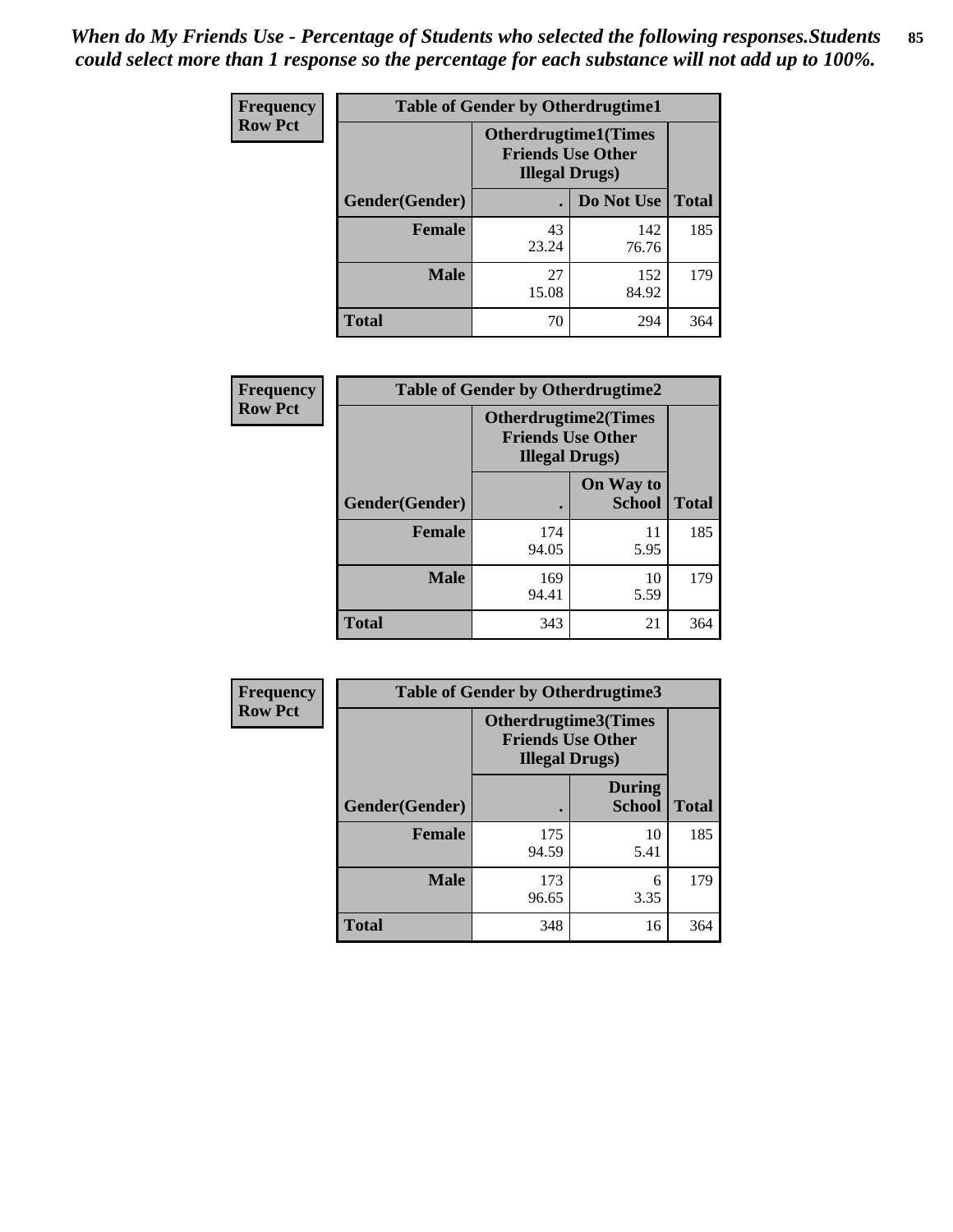*When do My Friends Use - Percentage of Students who selected the following responses.Students could select more than 1 response so the percentage for each substance will not add up to 100%.* **86**

| <b>Frequency</b> | <b>Table of Gender by Otherdrugtime4</b> |                                                    |                                                |              |
|------------------|------------------------------------------|----------------------------------------------------|------------------------------------------------|--------------|
| <b>Row Pct</b>   |                                          | <b>Friends Use Other</b><br><b>Illegal Drugs</b> ) | <b>Otherdrugtime4(Times</b>                    |              |
|                  | Gender(Gender)                           |                                                    | <b>On Way</b><br>Home<br><b>From</b><br>School | <b>Total</b> |
|                  | <b>Female</b>                            | 174<br>94.05                                       | 11<br>5.95                                     | 185          |
|                  | <b>Male</b>                              | 168<br>93.85                                       | 11<br>6.15                                     | 179          |
|                  | <b>Total</b>                             | 342                                                | 22                                             | 364          |

| Frequency      | <b>Table of Gender by Otherdrugtime5</b> |                                                                                    |             |              |
|----------------|------------------------------------------|------------------------------------------------------------------------------------|-------------|--------------|
| <b>Row Pct</b> |                                          | <b>Otherdrugtime5</b> (Times<br><b>Friends Use Other</b><br><b>Illegal Drugs</b> ) |             |              |
|                | Gender(Gender)                           |                                                                                    | Weeknights  | <b>Total</b> |
|                | <b>Female</b>                            | 162<br>87.57                                                                       | 23<br>12.43 | 185          |
|                | <b>Male</b>                              | 162<br>90.50                                                                       | 17<br>9.50  | 179          |
|                | <b>Total</b>                             | 324                                                                                | 40          | 364          |

| <b>Frequency</b> | <b>Table of Gender by Otherdrugtime6</b> |                                                                                   |             |              |  |
|------------------|------------------------------------------|-----------------------------------------------------------------------------------|-------------|--------------|--|
| <b>Row Pct</b>   |                                          | <b>Otherdrugtime6(Times</b><br><b>Friends Use Other</b><br><b>Illegal Drugs</b> ) |             |              |  |
|                  | Gender(Gender)                           |                                                                                   | Weekends    | <b>Total</b> |  |
|                  | <b>Female</b>                            | 146<br>78.92                                                                      | 39<br>21.08 | 185          |  |
|                  | <b>Male</b>                              | 152<br>84.92                                                                      | 27<br>15.08 | 179          |  |
|                  | <b>Total</b>                             | 298                                                                               | 66          | 364          |  |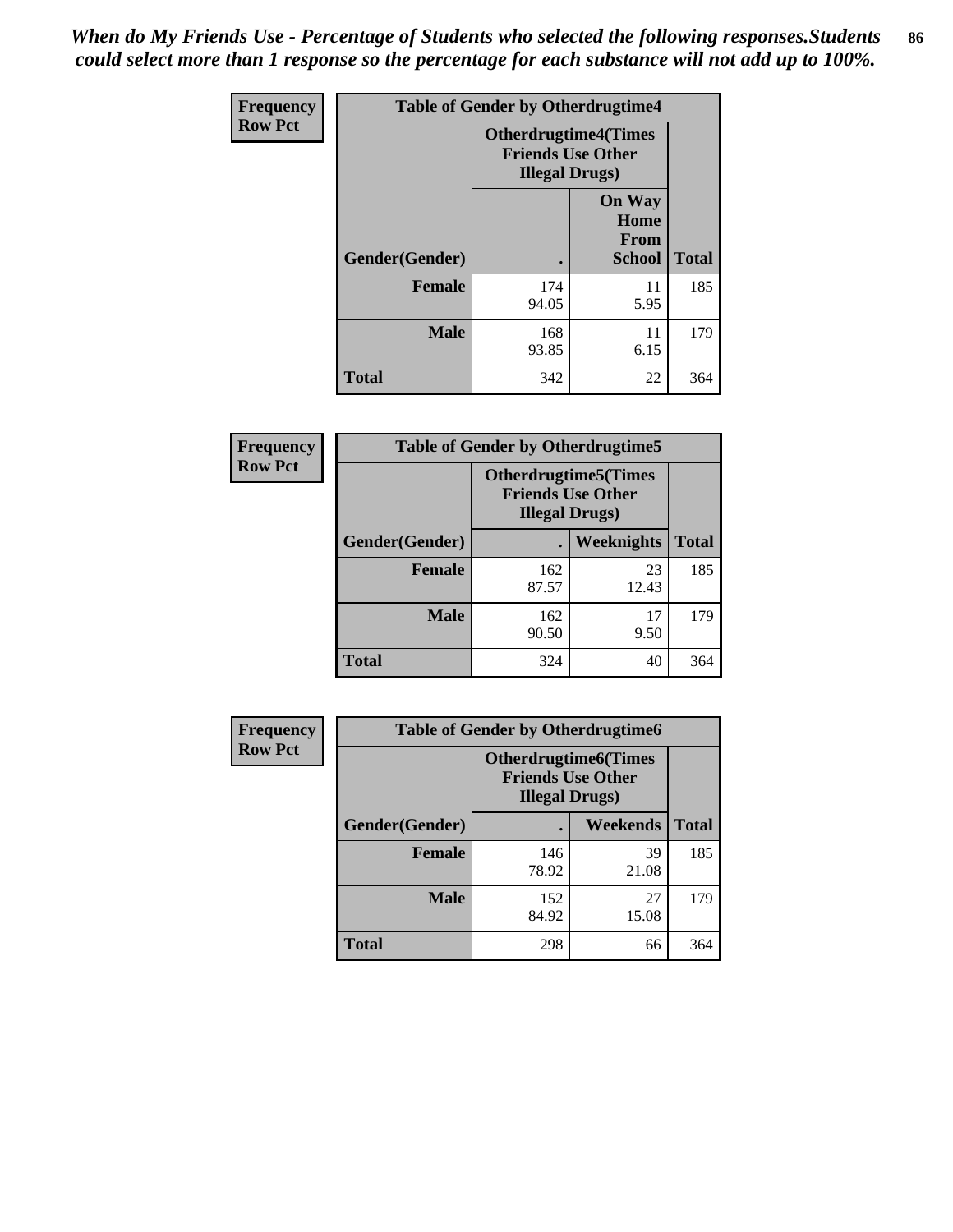# *Other Questions* **87**

| <b>Frequency</b> | <b>Table of Gender by Educationalcohol</b> |                                                                                                                                       |                |              |
|------------------|--------------------------------------------|---------------------------------------------------------------------------------------------------------------------------------------|----------------|--------------|
| <b>Row Pct</b>   |                                            | <b>Educationalcohol</b> (I<br>have been taught<br>about alcohol,<br>tobacco,<br>and other drugs<br>within the last year<br>at school) |                |              |
|                  | Gender(Gender)                             | <b>Yes</b>                                                                                                                            | N <sub>0</sub> | <b>Total</b> |
|                  | <b>Female</b>                              | 143<br>77.30                                                                                                                          | 42<br>22.70    | 185          |
|                  | <b>Male</b>                                | 112<br>62.57                                                                                                                          | 67<br>37.43    | 179          |
|                  | <b>Total</b>                               | 255                                                                                                                                   | 109            | 364          |

| Frequency      | <b>Table of Gender by Rodedrinking</b> |                                                                                                                     |              |              |  |
|----------------|----------------------------------------|---------------------------------------------------------------------------------------------------------------------|--------------|--------------|--|
| <b>Row Pct</b> |                                        | Rodedrinking(In<br>the past 30 days I<br>have ridden in a<br>car with a driver<br>who had been<br>drinking alcohol) |              |              |  |
|                | Gender(Gender)                         | Yes                                                                                                                 | $\bf N_0$    | <b>Total</b> |  |
|                | <b>Female</b>                          | 35<br>18.92                                                                                                         | 150<br>81.08 | 185          |  |
|                | <b>Male</b>                            | 35<br>19.55                                                                                                         | 144<br>80.45 | 179          |  |
|                | <b>Total</b>                           | 70                                                                                                                  | 294          | 364          |  |

| Frequency      | <b>Table of Gender by Drugsschool</b> |                                                                                                                                     |              |              |  |
|----------------|---------------------------------------|-------------------------------------------------------------------------------------------------------------------------------------|--------------|--------------|--|
| <b>Row Pct</b> |                                       | <b>Drugsschool</b> (During<br>the past 12 months,<br>I have been offered,<br>sold,<br>or given illegal drugs<br>on school property) |              |              |  |
|                | Gender(Gender)                        | Yes                                                                                                                                 | $\bf No$     | <b>Total</b> |  |
|                | <b>Female</b>                         | 19<br>10.27                                                                                                                         | 166<br>89.73 | 185          |  |
|                | <b>Male</b>                           | 30<br>16.76                                                                                                                         | 149<br>83.24 | 179          |  |
|                | <b>Total</b>                          | 49                                                                                                                                  | 315          | 364          |  |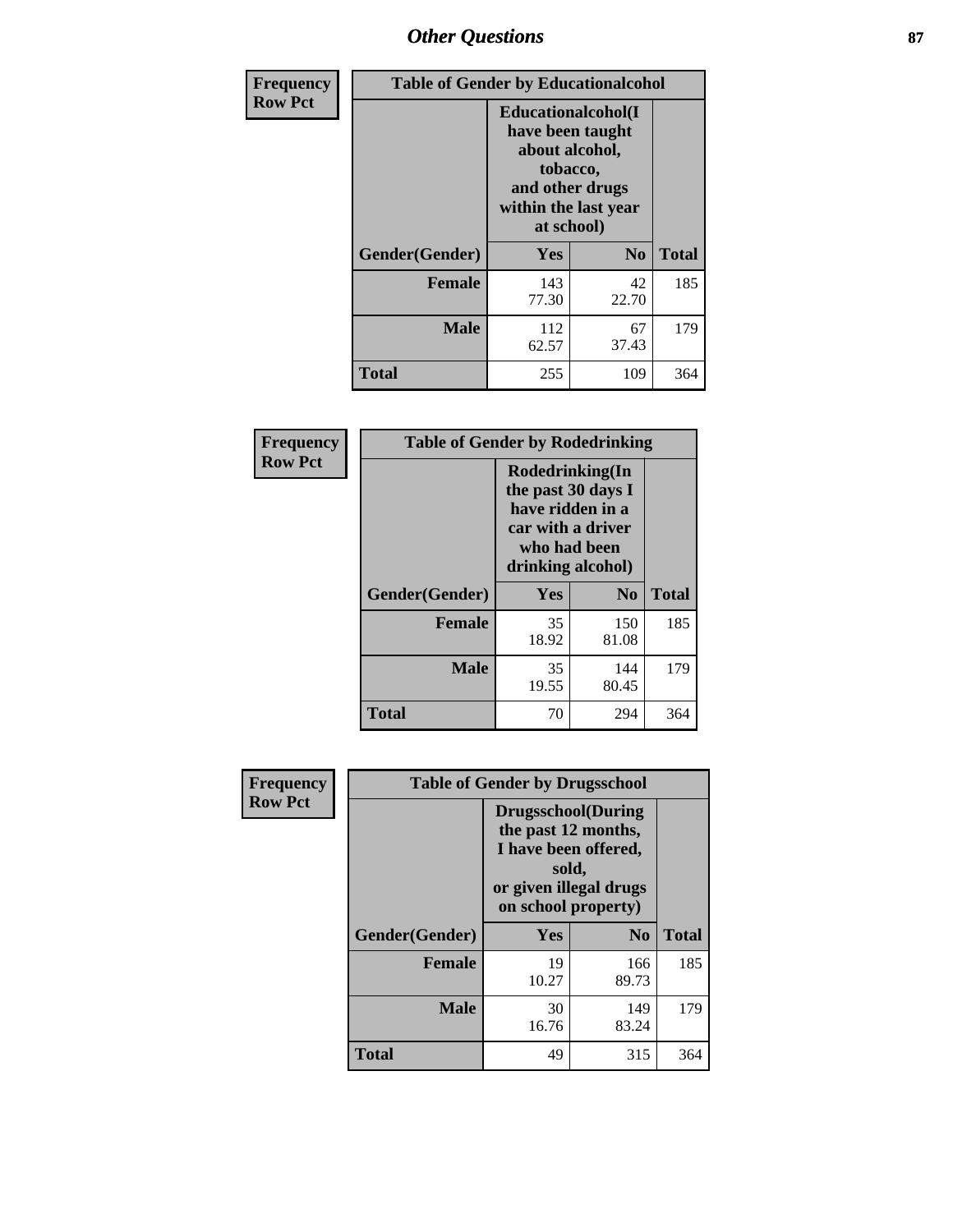# *Other Questions* **88**

**Frequency Row Pct**

| <b>Table of Gender by Bingedrinking</b> |                         |                                                                                                         |                   |                        |                        |                               |                        |              |
|-----------------------------------------|-------------------------|---------------------------------------------------------------------------------------------------------|-------------------|------------------------|------------------------|-------------------------------|------------------------|--------------|
|                                         |                         | Bingedrinking(I have drunk five or more<br>drinks of alcohol at one sitting during the<br>last 30 days) |                   |                        |                        |                               |                        |              |
| <b>Gender</b> (Gender)                  | $\bf{0}$<br><b>Days</b> | $1$ or<br>days                                                                                          | 3 to<br>5<br>days | 6 to<br>9<br>days      | 10<br>to<br>19<br>days | <b>20</b><br>to<br>29<br>days | All<br>30<br>days      | <b>Total</b> |
| <b>Female</b>                           | 172<br>92.97            | 0.54                                                                                                    | 3<br>1.62         | $\overline{c}$<br>1.08 | 4<br>2.16              | 0.54                          | $\mathfrak{D}$<br>1.08 | 185          |
| <b>Male</b>                             | 153<br>85.47            | 9<br>5.03                                                                                               | 10<br>5.59        | $\mathfrak{D}$<br>1.12 | $\overline{2}$<br>1.12 | 0.56                          | $\mathfrak{D}$<br>1.12 | 179          |
| <b>Total</b>                            | 325                     | 10                                                                                                      | 13                | 4                      | 6                      | $\mathfrak{D}$                | 4                      | 364          |

| Frequency      | <b>Table of Gender by Educationaids</b> |                                                                                                 |             |              |  |
|----------------|-----------------------------------------|-------------------------------------------------------------------------------------------------|-------------|--------------|--|
| <b>Row Pct</b> |                                         | <b>Educationaids</b> (I<br>have been taught<br>about HIV/AIDS<br>at school in the<br>past year) |             |              |  |
|                | Gender(Gender)                          | Yes                                                                                             | $\bf N_0$   | <b>Total</b> |  |
|                | <b>Female</b>                           | 146<br>78.92                                                                                    | 39<br>21.08 | 185          |  |
|                | <b>Male</b>                             | 126<br>70.39                                                                                    | 53<br>29.61 | 179          |  |
|                | <b>Total</b>                            | 272                                                                                             | 92          | 364          |  |

| Frequency      | <b>Table of Gender by Suicideconsider</b> |                 |                |       |  |
|----------------|-------------------------------------------|-----------------|----------------|-------|--|
| <b>Row Pct</b> |                                           | Suicideconsider |                |       |  |
|                | Gender(Gender)                            | Yes             | N <sub>0</sub> | Total |  |
|                | <b>Female</b>                             | 28<br>15.14     | 157<br>84.86   | 185   |  |
|                | <b>Male</b>                               | 14<br>7.82      | 165<br>92.18   | 179   |  |
|                | <b>Total</b>                              | 42              | 322            | 364   |  |